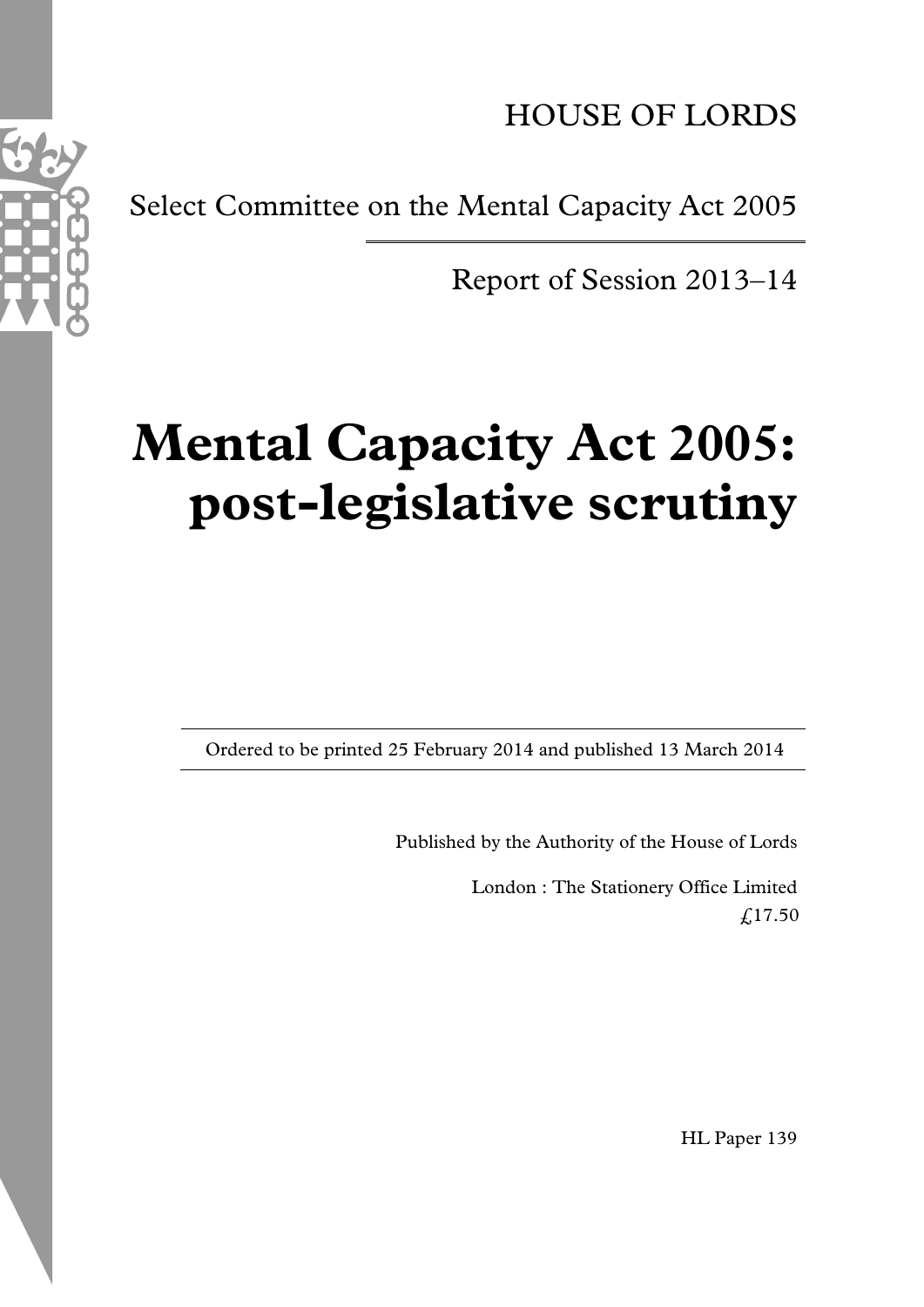#### *Select Committee on the Mental Capacity Act 2005*

The Select Committee on the Mental Capacity Act 2005 has been appointed "to consider and report on the Mental Capacity Act 2005".

#### *Membership*

Rt Hon the Lord Hardie (Chairman) The Lord Alderdice The Baroness Andrews OBE The Baroness Barker The Baroness Browning The Lord Faulks (until 18 December 2013) Professor the Baroness Hollins The Baroness McIntosh of Hudnall Professor the Lord Patel of Bradford OBE Rt Hon the Baroness Shephard of Northwold The Lord Swinfen The Lord Turnberg

# *Declarations of interests*

See Appendix 1. A full list of Members' interests can be found in the Register of Lords' Interests: http://www.parliament.uk/mps-lords-and-offices/standards-and-interests/register-of-lords-interests/

#### *Publications*

All publications of the Committee are available on the internet at: http://www.parliament.uk/mental-capacity-act-2005/

#### *Parliament Live*

Live coverage of debates and public sessions of the Committee's meetings are available at: http://www.parliamentlive.tv

#### *General Information*

General information about the House of Lords and its Committees, including guidance to witnesses, details of current inquiries and forthcoming meetings is on the internet at: http://www.parliament.uk/about/mps-and-lords/about-lords/

#### *Committee staff*

The staff of the Committee are Judith Brooke (Clerk), Tansy Hutchinson (Policy Analyst) and Oswin Taylor (Committee Assistant).

#### *Contact details*

All correspondence should be addressed to the Clerk of the Select Committee on the Mental Capacity Act 2005, Committee Office, House of Lords, London SW1A 0PW. The telephone number for general enquiries is 020 7219 4878. The Committee's email address is holmentalcapacityco@parliament.uk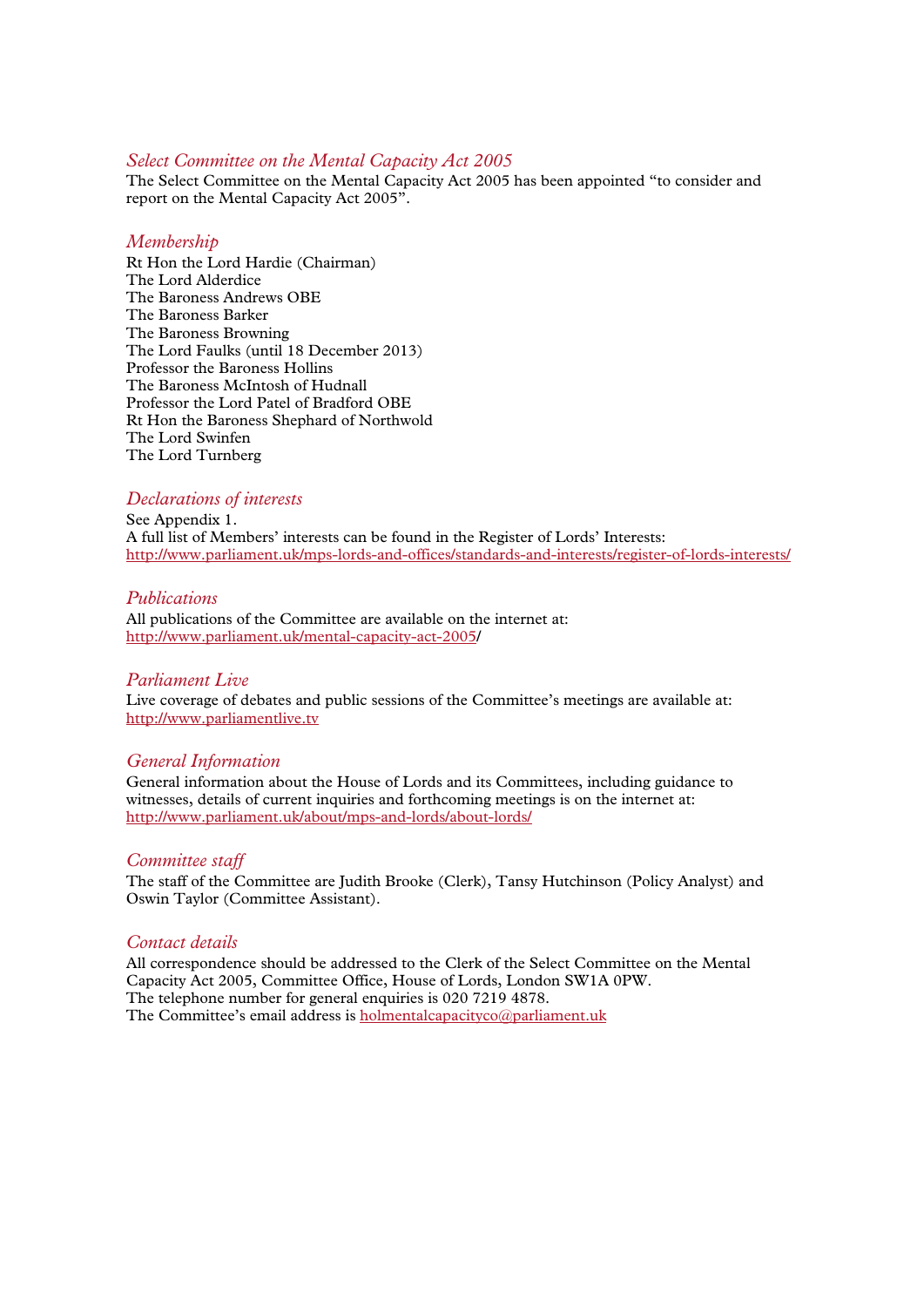# **CONTENTS**

|                                                                                                                                                                                                                                                                  | Paragraph                  | Page                           |
|------------------------------------------------------------------------------------------------------------------------------------------------------------------------------------------------------------------------------------------------------------------|----------------------------|--------------------------------|
| Summary                                                                                                                                                                                                                                                          |                            | 6                              |
| <b>Conclusions and Recommendations</b>                                                                                                                                                                                                                           |                            | 8                              |
| <b>Chapter 1: Introduction</b><br>The role of post-legislative scrutiny<br>Overall finding<br>Keeping the Act under review                                                                                                                                       | 1<br>6<br>12<br>21         | 21<br>22<br>23<br>24           |
| <b>Chapter 2: Background to the Mental Capacity Act</b><br>What did the Act intend to achieve?<br>How did the Government set out to achieve it?<br>How did the Government intend to measure success?<br>Measuring public attitudes                               | 23<br>23<br>27<br>33<br>37 | 25<br>25<br>26<br>$27\,$<br>28 |
| Chapter 3: The five core principles: Is the Act working<br>as intended?<br>Context of the health and social care sector<br>Changes in the human rights framework<br><b>Implementation of the Core Principles</b><br>Box 1: The principles of Mental Capacity Act | 40<br>43<br>51<br>54       | 29<br>29<br>31<br>32<br>33     |
| The first principle: presumption of capacity<br>Capacity assessments<br>Box 2: Assessing Capacity Section 3 of the Act<br>Quality of capacity assessments<br>Box 3: The case of Steven Neary                                                                     | 56<br>59<br>66             | 33<br>34<br>34<br>37<br>38     |
| Assessing capacity in adults with specific conditions<br>What triggers an assessment?<br>The second principle: supported decision-making<br>Box 4: Jim Blair, learning disability nurse consultant &<br>hospital passports                                       | 71<br>74<br>79             | 38<br>39<br>41<br>42           |
| The third principle: unwise decisions<br>The fourth principle: best interests<br>Box5: Best Interests, section 4<br>The fifth principle: the least restrictive option<br><b>Conclusions and recommendations</b>                                                  | 84<br>90<br>102<br>103     | 43<br>44<br>45<br>50<br>50     |
| Chapter 4: Addressing poor implementation of the Act<br>Oversight of organisations<br>Training and oversight of professionals: the role of<br>professional regulators and medical Royal Colleges                                                                 | 111<br>119<br>128          | 52<br>53<br>56                 |
| Commissioning<br>Access to advice and information on the MCA<br>The Codes of Practice<br>Box 6: A case study of what works                                                                                                                                       | 143<br>154<br>155          | 59<br>62<br>62<br>64           |
| <b>Chapter 5: Advocacy and Advance Planning</b><br><b>Independent Mental Capacity Advocates</b>                                                                                                                                                                  | 163<br>164                 | 66<br>66                       |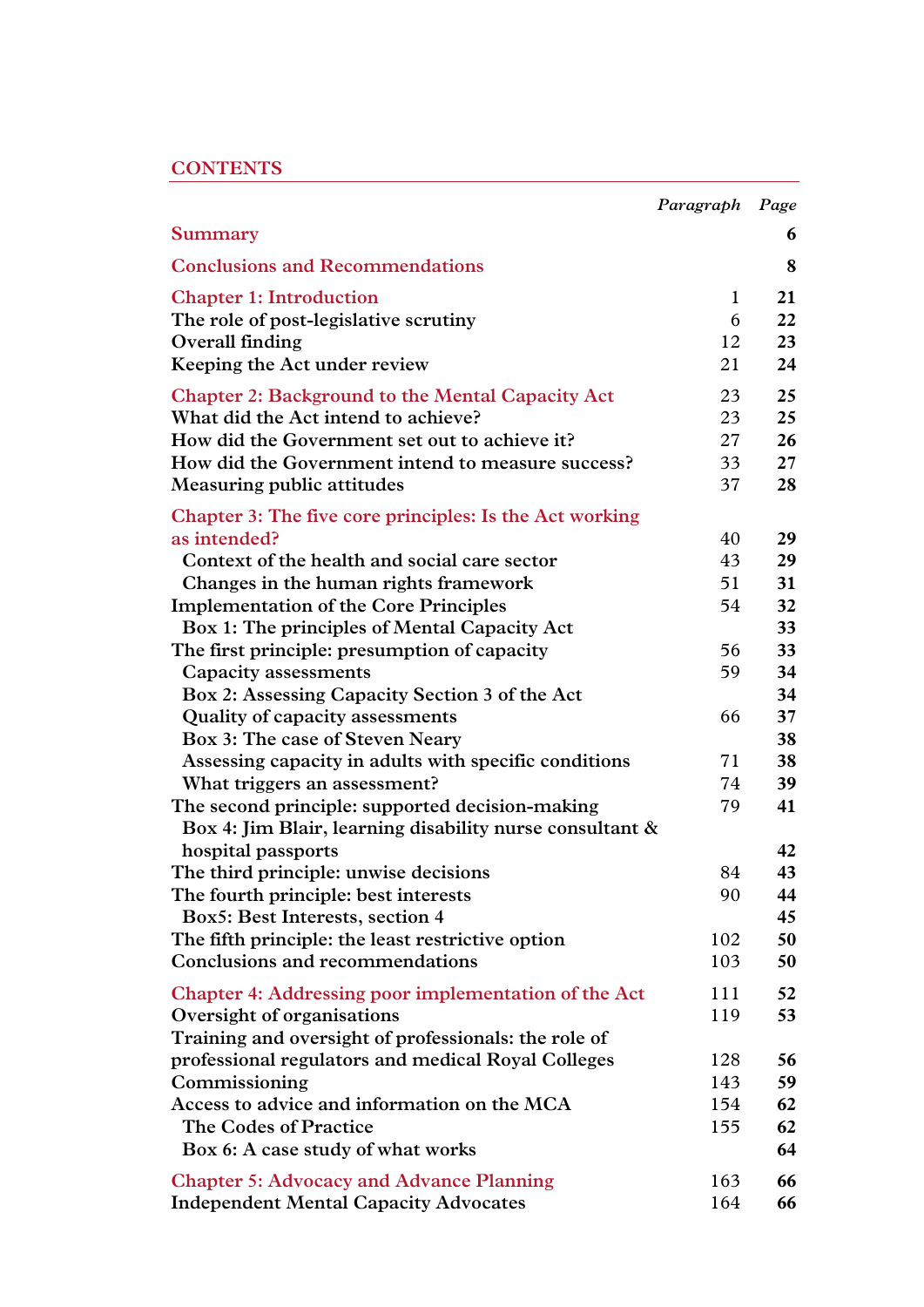| <b>Lasting Powers of Attorney</b>                                                                      | 179        | 70         |
|--------------------------------------------------------------------------------------------------------|------------|------------|
| Advance decisions to refuse treatment (ADRTs)                                                          | 193        | 75         |
| <b>Chapter 6: The Court of Protection</b>                                                              | 201        | 78         |
| Is the Court of Protection appropriate?                                                                | 202        | 78         |
| Delays                                                                                                 | 205        | 79         |
| Transparency                                                                                           | 212        | 81         |
| A Mental Capacity Tribunal?                                                                            | 220        | 82         |
| Mediation                                                                                              | 224        | 84         |
| <b>Access to the Court</b>                                                                             | 233        | 86         |
| Legal Aid                                                                                              | 238        | 87         |
| <b>Chapter 7: Deprivation of Liberty Safeguards</b>                                                    | 253        | 91         |
| Background                                                                                             | 253        | 91         |
| Box 7: The Bournewood gap                                                                              |            | 91         |
| Overview of findings                                                                                   | 256        | 92         |
| Use of the Deprivation of Liberty Safeguards                                                           | 261        | 93         |
| Criticisms of the legislation                                                                          | 271        | 95         |
| Why are the safeguards not working in practice?                                                        | 273        | 96         |
| Failure to apply the principles                                                                        | 273        | 96         |
| Complexity<br>A definition?                                                                            | 275<br>279 | 97<br>98   |
| Unhelpful nomenclature                                                                                 | 284        | 99         |
| The effectiveness of the Relevant Person's Representative                                              |            |            |
| role                                                                                                   | 286        | 99         |
| The effectiveness of the supervisory body role                                                         | 289        | 100        |
| Potential new gaps                                                                                     | 294        | 101        |
| The eligibility criteria and a 'new Bournewood gap'?                                                   | 298        | 101        |
| <b>Chapter 8: Criminal Law Provisions</b><br>Box 8: Ill-treatment or neglect                           | 301        | 103<br>103 |
| Appendix 1: List of Members and Declarations of Interest                                               |            | 106        |
| <b>Appendix 2: List of Witnesses</b>                                                                   |            | 109        |
| <b>Appendix 3: Call for Evidence</b>                                                                   |            | 118        |
| Appendix 4: Letter from Norman Lamb MP-6 November 2013                                                 |            | 121        |
| Appendix 5: Letter from Norman Lamb MP-28 November 2013                                                |            | 124        |
| Appendix 6: Letter from Norman Lamb MP-9 December 2013                                                 |            | 125        |
| Appendix 7: Letter from Lord McNally-10 December 2013                                                  |            | 127        |
| Appendix 8: Memorandum from Ministry of Justice<br>12 February 2014                                    |            | 129        |
| Appendix 9: Report of a special meeting of the<br><b>Forget-Me-Nots</b>                                |            | 130        |
| Appendix 10: Note of the Committee visit to the Court of<br><b>Protection-20 November 2013</b>         |            | 135        |
| Appendix 11: Note of the Committee visit to meet adults with<br>learning disabilities-28 November 2013 |            | 139        |
| <b>Appendix 12: Glossary of Acronyms</b>                                                               |            | 143        |
|                                                                                                        |            |            |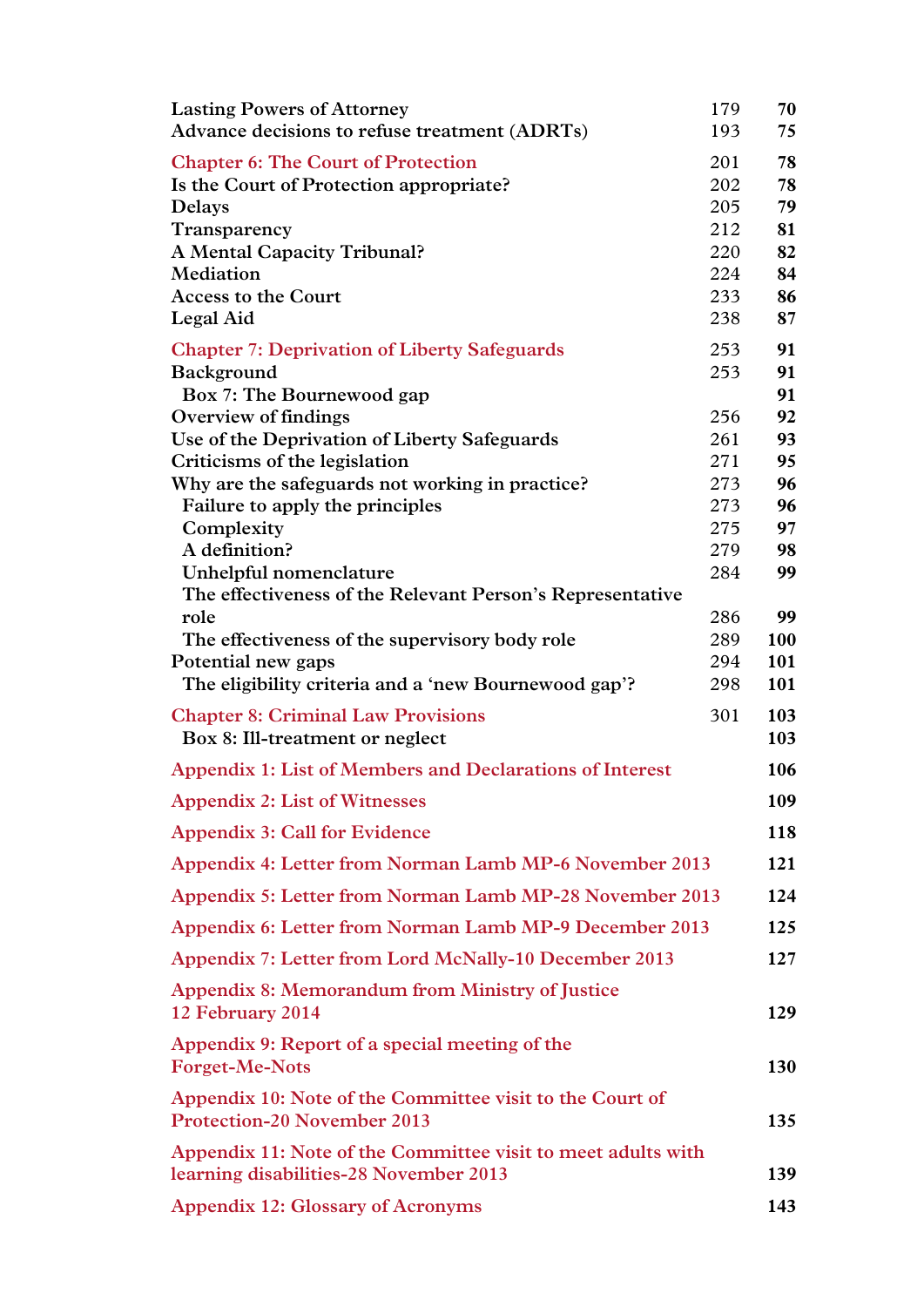NOTE: Evidence is published online at http://www.parliament.uk/mentalcapacity-act-2005/ and available for inspection at the Parliamentary Archives (020 7219 5314)

References in footnotes to the Report are as follows:

Q refers to a question in oral evidence;

Witness names without a question reference refer to written evidence.

In order to protect individuals, some witnesses are referred to by their initials only.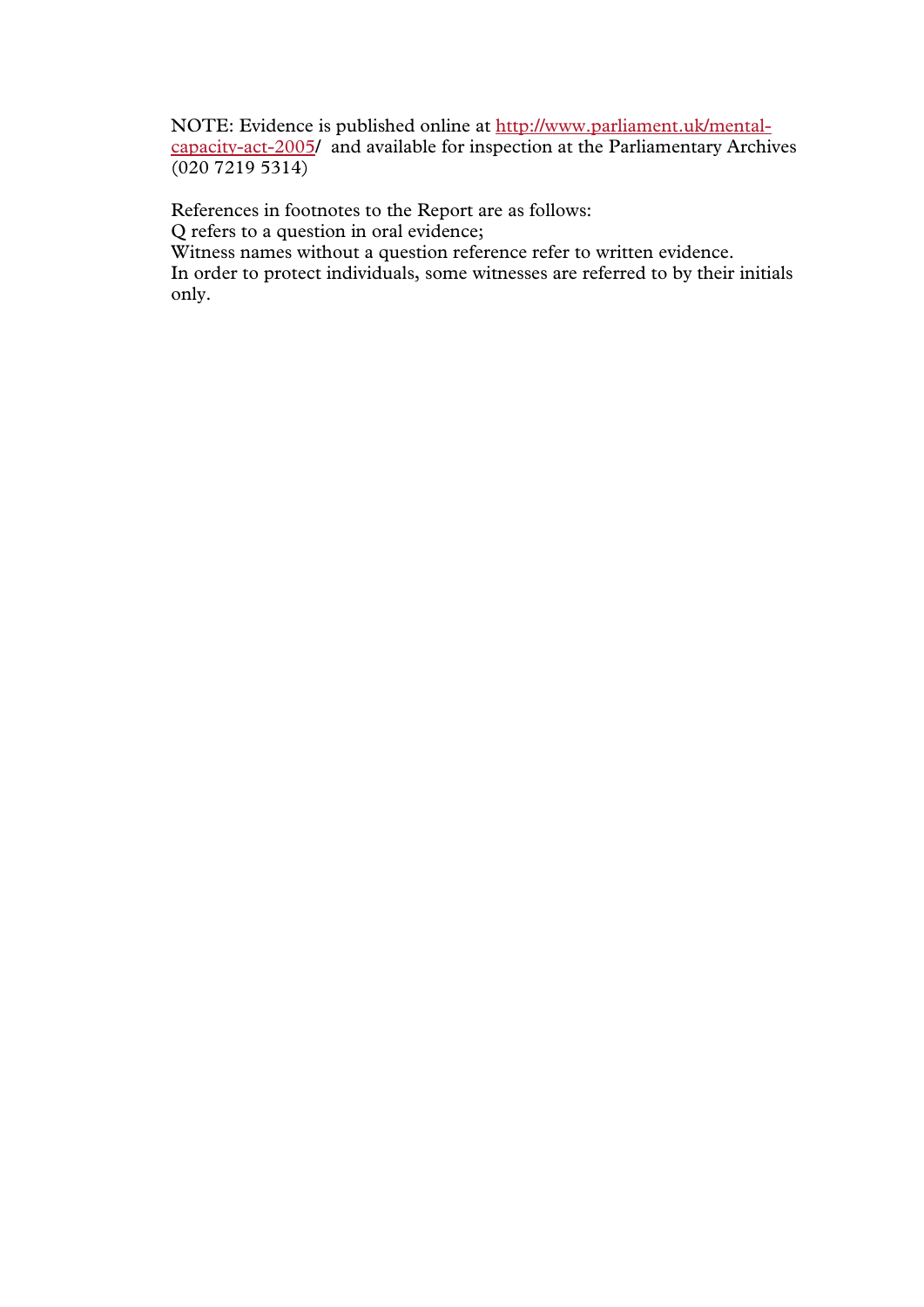# **SUMMARY**

We were established in May 2013 to conduct post-legislative scrutiny of the Mental Capacity Act 2005. Our task was to answer the question of whether the Act is working as Parliament intended.

The Mental Capacity Act was a visionary piece of legislation for its time, which marked a turning point in the statutory rights of people who may lack capacity whether for reasons of learning disability, autism spectrum disorders, senile dementia, brain injury or temporary impairment. The Mental Capacity Act placed the individual at the heart of decision-making. Capacity was to be presumed unless proven otherwise. Decision-making was to be supported to enable the individual as far as possible to take their own decisions. Unwise decisions were not to be used as indicators of a lack of capacity—like others, those with impairments were entitled to take risks and to make poor decisions. When a person was found to lack capacity for a specific decision, the 'best interests' process ensured that their wishes and feelings were central to the decision being made and, importantly, provided protection from harm to vulnerable adults. The Act signified a step change in the legal rights afforded to those who may lack capacity, with the potential to transform the lives of many. That was the aspiration, and we endorse it.

Our findings suggest that the Act, in the main, continues to be held in high regard. However, its implementation has not met the expectations that it rightly raised. The Act has suffered from a lack of awareness and a lack of understanding. For many who are expected to comply with the Act it appears to be an optional add-on, far from being central to their working lives. The evidence presented to us concerns the health and social care sectors principally. In those sectors the prevailing cultures of paternalism (in health) and risk-aversion (in social care) have prevented the Act from becoming widely known or embedded. The empowering ethos has not been delivered. The rights conferred by the Act have not been widely realised. The duties imposed by the Act are not widely followed.

One reason for the Act's patchy implementation is that there is no central ownership of the Act. There are many bodies involved in its implementation but no single body has responsibility for it. It is the priority of none. This is in part due to the scope of the Act—it applies very widely and is not restricted to a specific setting or defined group of people. However, the failure to provide a focal point for ownership and oversight has allowed it to be largely unimplemented.

**Our principal recommendation to address the failure to embed the Act in every day practice is that responsibility for oversight of its implementation should be given to a single independent body.** This body could be freestanding or located within an existing organisation. Its role would be to oversee, monitor and drive forward the implementation of the Act. We provide a 'job description' for the independent oversight body below. The independent oversight body would not remove ultimate responsibility for the Act from Ministers, but it would locate in one place ownership of the Act and thereby provide a form of accountability, and a focus for enhanced activity.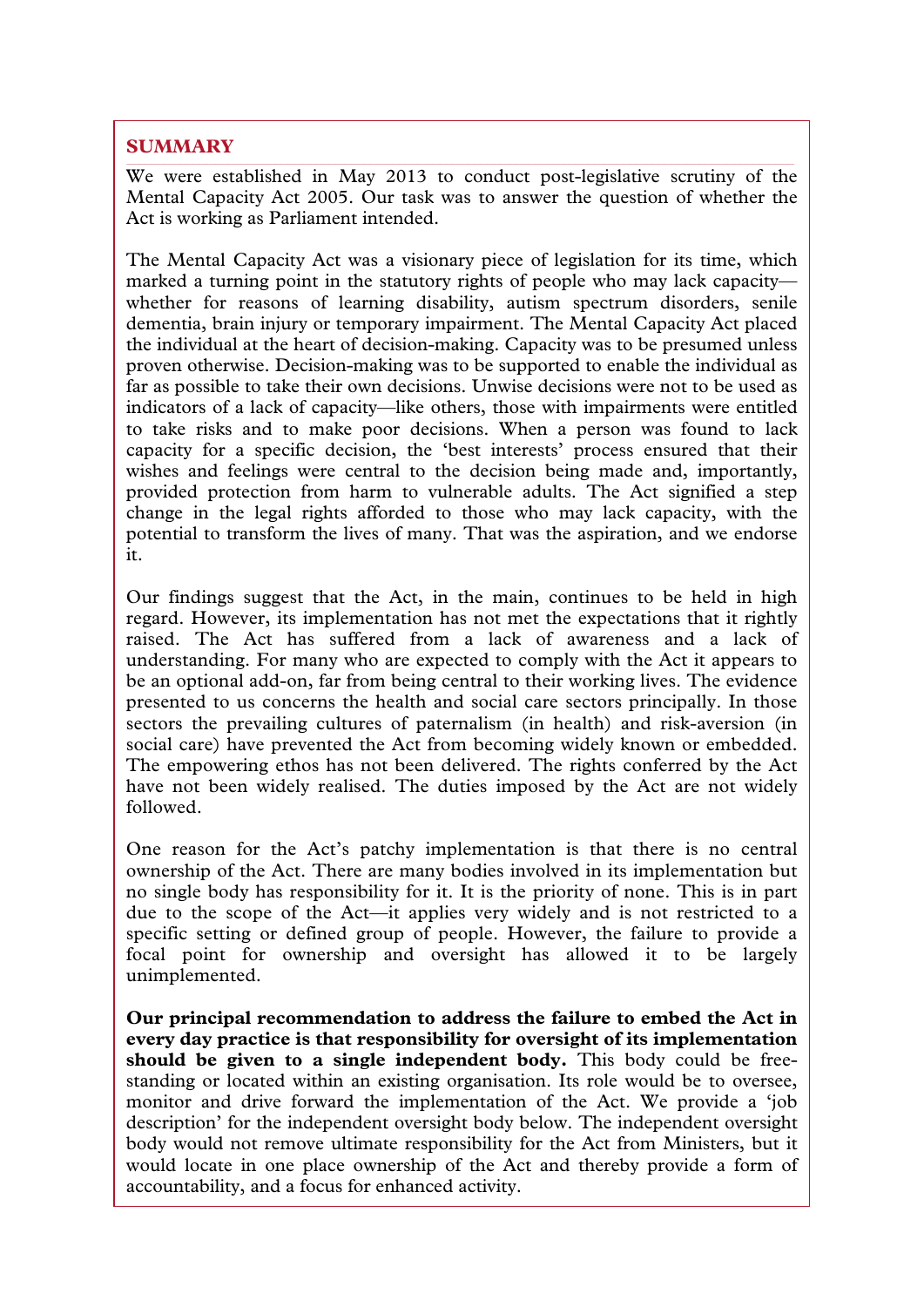**Our other key recommendation concerns the Deprivation of Liberty Safeguards.** We considered the safeguards separately from the rest of the Act, which is largely how they were perceived by our witnesses. They were inserted into the Mental Capacity Act by the Mental Health Act 2007, designed to fill a gap in the legislative framework identified in the case of *HL v UK* in the European Court of Human Rights. The intention behind the safeguards—to provide protection in law for individuals who were being deprived of their liberty for reasons of their own safety—was understood and supported by our witnesses. But the legislative provisions and their operation in practice are the subject of extensive and wideranging criticism. The provisions are poorly drafted, overly complex and bear no relationship to the language and ethos of the Mental Capacity Act. The safeguards are not well understood and are poorly implemented. Evidence suggested that thousands, if not tens of thousands, of individuals are being deprived of their liberty without the protection of the law, and therefore without the safeguards which Parliament intended. Worse still, far from being used to protect individuals and their rights, they are sometimes used to oppress individuals, and to force upon them decisions made by others without reference to the wishes and feelings of the person concerned.

**The only appropriate recommendation in the face of such criticism is to start again. We therefore recommend a comprehensive review of the Deprivation of Liberty Safeguards with a view to replacing them with provisions that are compatible in style and ethos to the rest of the Mental Capacity Act.** 

We make other recommendations about the operation of the Act throughout the report. A full list of our conclusions and recommendations can be found at the beginning of the report.

# *Independent Oversight Body for the implementation of the Mental Capacity Act—a job description*

The independent oversight body will oversee, monitor and drive forward implementation of the Act. It should reflect in its composition the professional fields within which the Act operates, as well as the range of people directly affected by the Act, and their families and carers. This will be essential for its credibility and acceptance. The independent body will not be a regulator or an inspectorate, although it will work closely with regulators who have responsibilities in relation to the Act.

We recommend that the independent oversight body should:

- Have responsibility for oversight, co-ordination and monitoring of implementation of the Act;
- Work closely with relevant regulators and professional bodies to ensure that the Act is given a higher profile in training, standard setting and enforcement;
- Provide support for professionals required to implement the Act;
- Drive improved public awareness of the Act, and introduce robust awareness measures;
- Present a report on its activities to Parliament annually.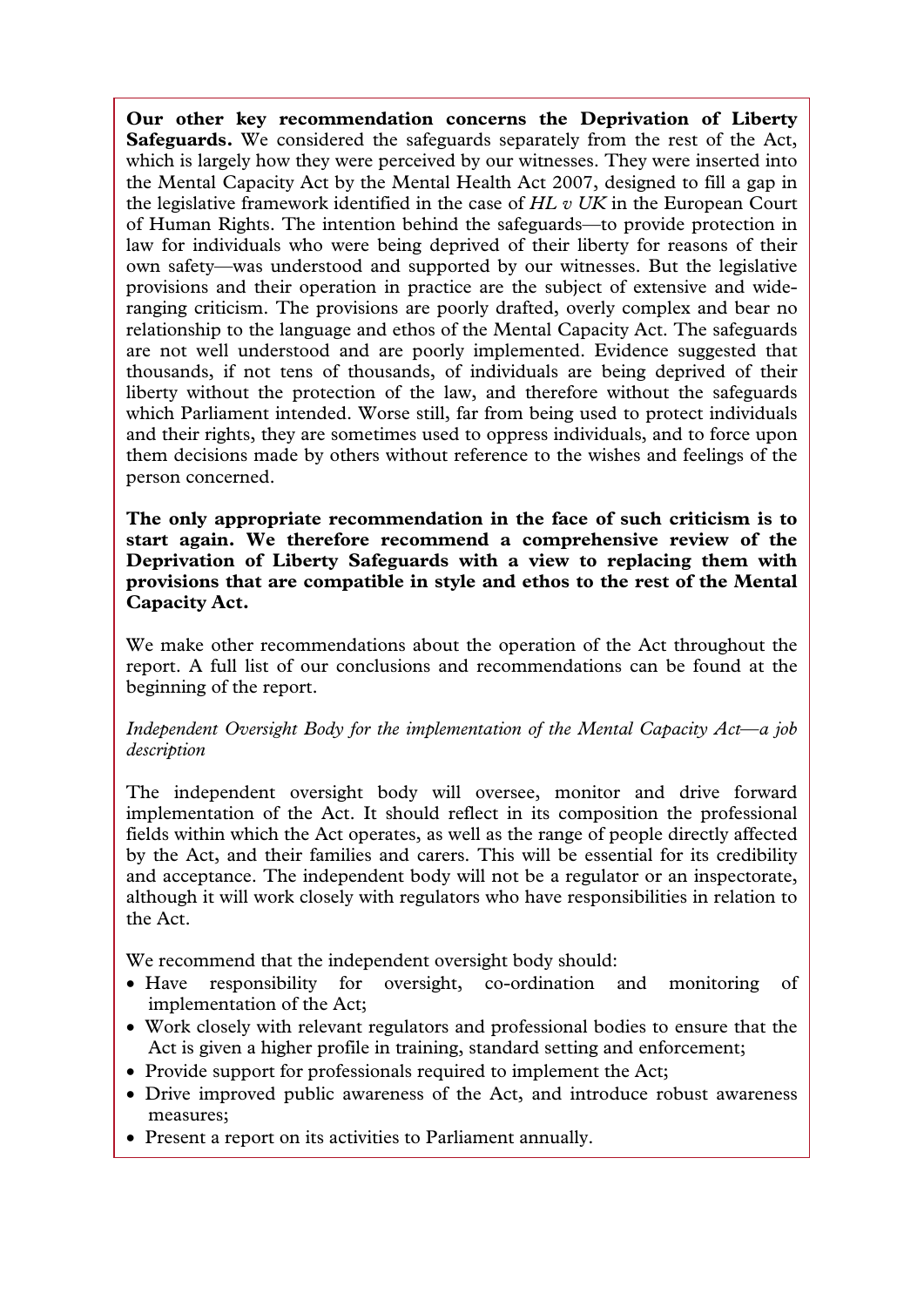# **CONCLUSIONS AND RECOMMENDATIONS**

### **Implementation of the Core Principles: Is the Act working as intended?**

- 1. We acknowledge the wide-spread support which the Act enjoys among stakeholders. It is described in unusually enthusiastic language. It is disappointing therefore that the implementation of the Act has yet to receive the same acclaim. (paragraph 103)
- 2. The empowering ethos of the Act has not been widely implemented. Our evidence suggests that capacity is not always assumed when it should be. Capacity assessments are not often carried out; when they are, the quality is often poor. Supported decision-making, and the adjustments required to enable it, are not well embedded. The concept of unwise decision-making faces institutional obstruction due to prevailing cultures of risk-aversion and paternalism. Best interests decision-making is often not undertaken in the way set out in the Act: the wishes, thoughts and feelings of P are not routinely prioritised. Instead, clinical judgments or resource-led decisionmaking predominate. The least restrictive option is not routinely or adequately considered. This lack of empowerment for those affected by the Act is underlined by the fact that many responsible for its implementation continue to consider it as part of the safeguarding agenda. (paragraph 104)
- 3. The presumption of capacity, in particular, is widely misunderstood by those involved in care. It is sometimes used to support non-intervention or poor care, leaving vulnerable adults exposed to risk of harm. In some cases this is because professionals struggle to understand how to apply the principle in practice. In other cases, the evidence suggests the principle has been deliberately misappropriated to avoid taking responsibility for a vulnerable adult. (paragraph 105)
- 4. The rights and responsibilities of the different stakeholders which are properly conferred under the Act are largely unknown. This makes the effective exercise of those rights, and the proper discharge of those responsibilities almost impossible. (paragraph 106)
- 5. The general lack of awareness of the provisions of the Act has allowed prevailing professional practices to continue unchallenged, and allowed decision-making to be dominated by professionals, without the required input from families and carers about P's wishes and feelings. (paragraph107)
- 6. A fundamental change of attitudes among professionals is needed in order to move from protection and paternalism to enablement and empowerment. Professionals need to be aware of their responsibilities under the Act, just as families need to be aware of their rights under it. We consider how this can be achieved in the next chapter.(paragraph 108)
- 7. **Recommendation 1: In the first instance we recommend that the Government address as a matter of urgency the issue of low awareness among those affected, their families and carers, professionals and the wider public. (paragraph 109)**
- 8. We reiterate that our findings on the implementation of the core principles concern the operation of the Act principally in health and social care settings. We have very little evidence on the use of the core principles in other sectors. However, given the poor levels of knowledge and understanding in the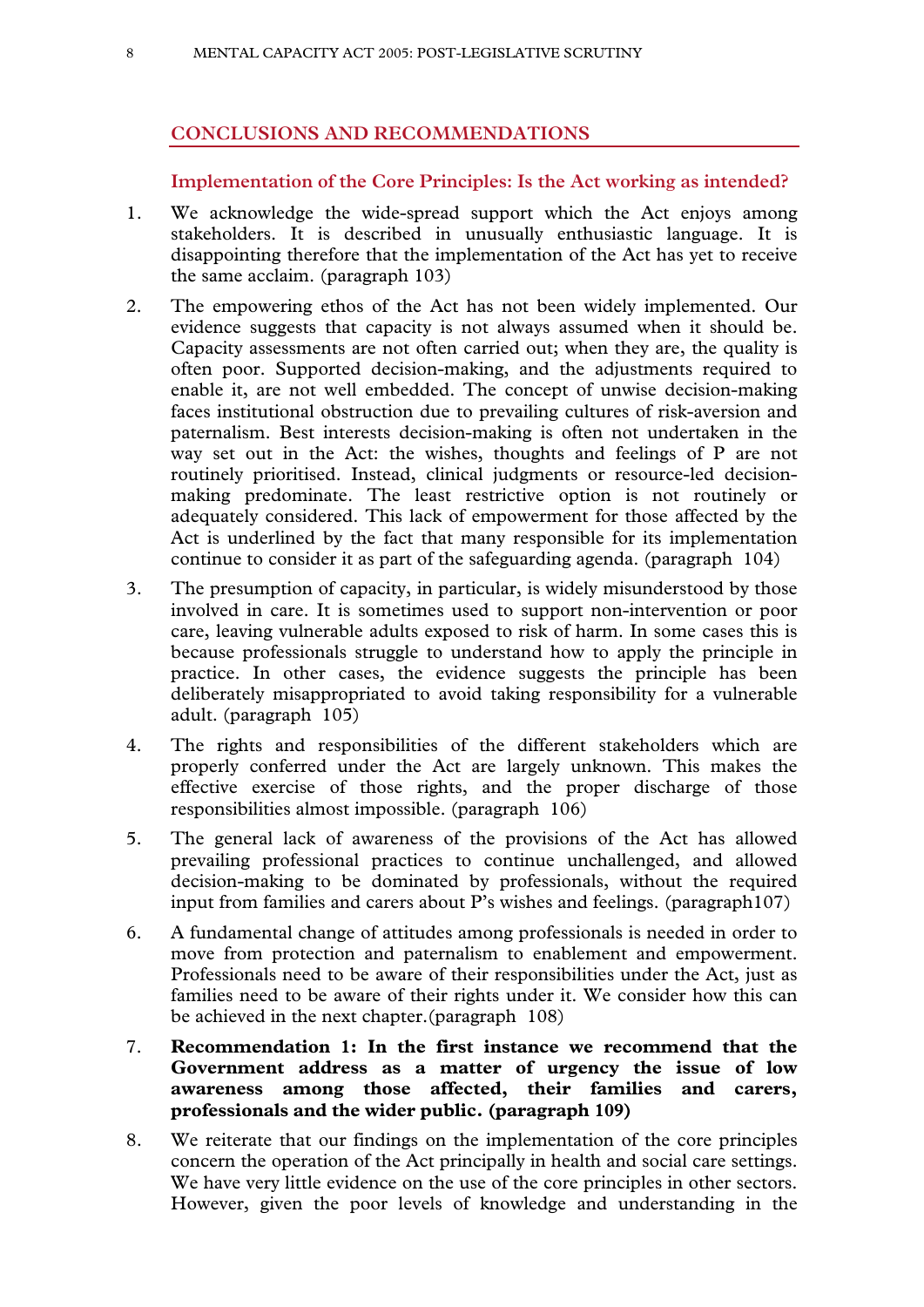sectors on which the Government targeted its implementation programme, we have no reason to believe that the Act is operating well in other areas.(paragraph 110)

9. **Recommendation 2: We recommend the Government consider urgently the need for assessing usage of the core principles across the range of decisions affecting people lacking capacity, including in sectors such as banking and policing. (paragraph 110)**

**Addressing poor implementation of the Act** 

- 10. Despite the many organisations involved in implementing the Act, it appears that no single body has overall responsibility for it. This may help to explain the patchy implementation of the Act. Without central ownership and coordination of implementation, the very positive benefits of the legislation will not be realised. A permanent, proactive, dedicated and independent resource with responsibility for promoting awareness, understanding and good practice across affected sectors is needed to ensure a step change. (paragraph 113)
- 11. **Recommendation 3: We recommend that overall responsibility for implementation of the Mental Capacity Act be given to a single independent body. This does not remove ultimate accountability for its successful implementation from Ministers, but it would locate within a single independent body the responsibility for oversight, coordination and monitoring of implementation activity across sectors, which is currently lacking. This new responsibility could be located within a new or an existing body. The new independent body would make an annual report to Parliament on the progress of its activities. (paragraph 114)**
- 12. The proposed independent oversight body would not act as a regulator or inspectorate, but it would work closely with such bodies which have those responsibilities in relation to the Mental Capacity Act. The body should act as a support to professionals required to implement the Act. (paragraph 115)
- 13. The composition of the new independent body should reflect the professional fields within which the Act applies, and it should contain professional expertise. It should also include representation from those directly affected by the Act as well as their families and carers. This is vital to ensure credibility. Other key features of the independent body will be continuity, expertise, accountability and accessibility. (paragraph 116)
- 14. **Recommendation 4: The Mental Capacity Act Steering Group is a welcome first step in this direction, and we recommend that it be tasked with considering in detail the composition and structure of the independent oversight body, and where this responsibility would best be located. The former Mental Health Act Commission strikes us as an effective, cost-efficient and credible model from which lessons may be learned. (paragraph 117)**

#### *Oversight of organisations*

15. It is clear that the CQC has not used its existing powers to best effect to ensure that the requirements of the Mental Capacity Act are met in practice.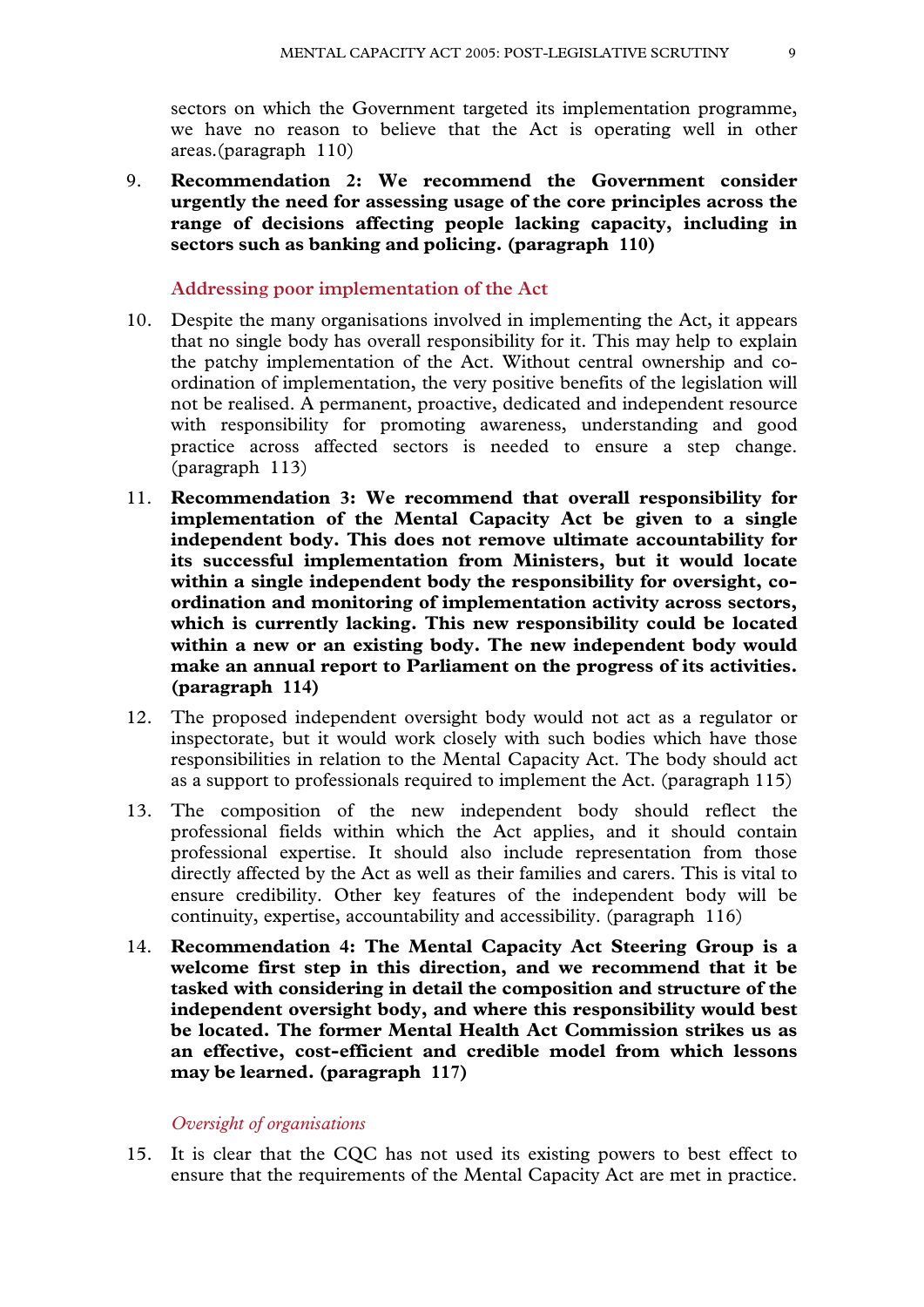We welcome the recognition by the CQC that a new focus on the Act is required in the way it regulates and inspects services. (paragraph 126)

16. **Recommendation 5: We recommend that the standards against which the CQC inspects should explicitly incorporate compliance with the Mental Capacity Act, as a core requirement that must be met by all health and care providers. Meeting the requirements of the empowering ethos of the Act, and especially in terms of actively enabling supported decision-making, must be given equal status with the appropriate use of the deprivation of liberty safeguards, or their replacement provisions (paragraph 127)**

*Training and oversight of professionals: the role of professional regulators and medical Royal Colleges* 

- 17. The Act needs a higher profile among professionals in order to be properly understood and effectively implemented. The medical Royal Colleges and professional regulators have a responsibility to play their part in promoting best practice through standard setting, training, awareness-raising and enforcement. (paragraph 137)
- 18. **Recommendation 6: We recommend the Government work with professional regulators and the medical Royal Colleges to ensure that the Act is given a higher profile. This work should emphasise the empowering ethos of the Act, and the best interests process as set out in section 4 of the Act. In future, we would expect the responsibility for this to sit with the independent oversight body. (paragraph 138)**
- 19. **Recommendation 7: In particular, we recommend that the GMC:** 
	- **ensure that there is leadership in psychiatry within all medical schools in order to give a higher profile to mental health;**
	- **place proper emphasis on the Mental Capacity Act in its publication 'Good Medical Practice';**
	- **enhance training on the Mental Capacity Act in all post-graduate education, especially for GPs. (paragraph 139)**
- 20. **Recommendation 8: The proposed fourth year of training for GPs provides an opportunity to embed and enhance understanding of the Mental Capacity Act with this group of practitioners. We recommend that the Government supports the proposal in light of the vital role which GPs play in providing health care in the community. (paragraph 140)**
- 21. Consistency in training and oversight of professionals is essential. Whatever body is given responsibility for the implementation of the Act will have a vital role in co-ordinating the response of the medical Royal Colleges and professional regulators to ensure a shared understanding of legal obligations under the Act is used by all. (paragraph 141)
- 22. We expect that the existence of an independent oversight body with responsibility for implementation of the Act will act as a spur to the medical Royal Colleges and the professional regulators in taking forward work to raise the profile of the Mental Capacity Act and ensure compliance. (paragraph 142)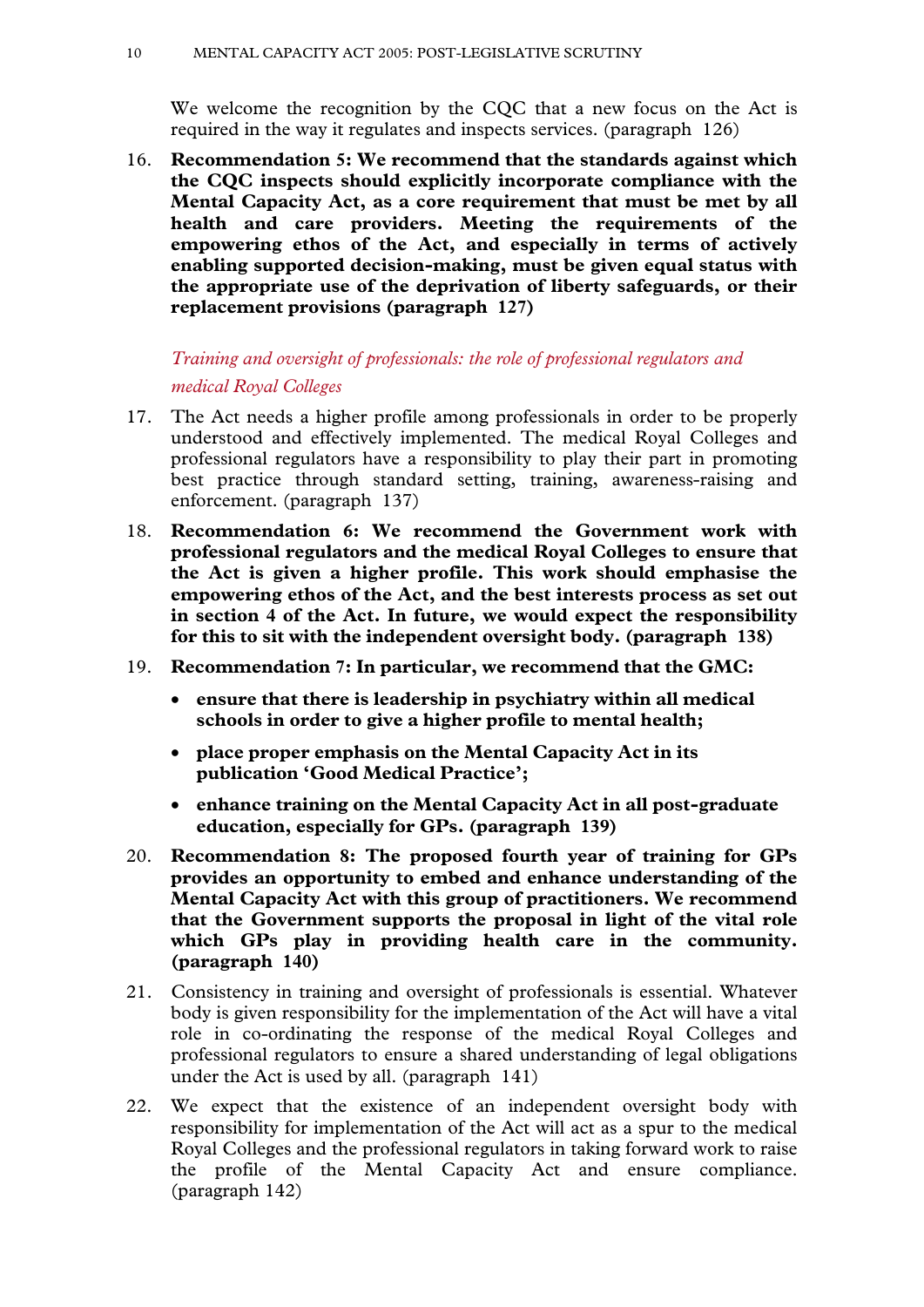### *Commissioning*

- 23. Commissioning has a vital role to play in ensuring that the Act is implemented and complied with in practice. We have noted examples of how commissioners can promote good practice through support and contractual requirements.(paragraph 151)
- 24. **Recommendation 9: We recommend that the Government, and subsequently the independent oversight body, work with the Association of Directors of Adult Social Services and NHS England to encourage wider use of commissioning as a tool for ensuring compliance. (paragraph 151)**
- 25. **Recommendation 10: We recommend that the 'refresh' of the NHS Mandate in 2014 include requirements explicitly connected to the implementation of the Mental Capacity Act, based on evidence of good practice gathered from Clinical Commissioning Groups. (paragraph 152)**
- 26. **Recommendation 11: We further recommend that NHS England and ADASS take steps to ensure that the empowering ethos of the Mental Capacity Act is understood and given visibility within commissioning, even where this may appear to conflict with the safeguarding agenda. (paragraph 153)**

# *Access to Advice and Information*

- 27. A wide range of audiences require information on the Act, ranging from medical practitioners to local authorities, legal professionals, families, carers and people who may lack capacity. Current methods of provision, principally the Codes of Practice, are not meeting the needs of all concerned. (paragraph 159)
- 28. We do not believe that a standard review of the Code of Practice is adequate to meet the information needs identified. A broader approach to meeting the diverse needs is required, with the possibility of several tailored resources being designed for different audiences. Some of these resources could be provided exclusively online in order to be updated in line with case law. (paragraph 160)
- 29. **Recommendation 12: We recommend that, in the first instance, the Mental Capacity Act Steering Group give consideration to how the specific information needs of the different groups affected by the Act can best be met. We recommend that the Steering Group take into account the needs of different audiences for different types of information: for example, legal practitioners will be interested in latest developments in case law; a carer may need a brief summary of their responsibilities under the Act; a person lacking capacity may need their rights presented in an accessible format. In future, ensuring the regular review of such information resources would be the responsibility of the independent oversight body. (paragraph 161)**
- 30. It will be important for consistent information to be provided across professional groups and sectors, including those outside health and social care. The independent oversight body which we recommend should in future co-ordinate between regulators and professional bodies to ensure a common understanding of the Act. (paragraph 162)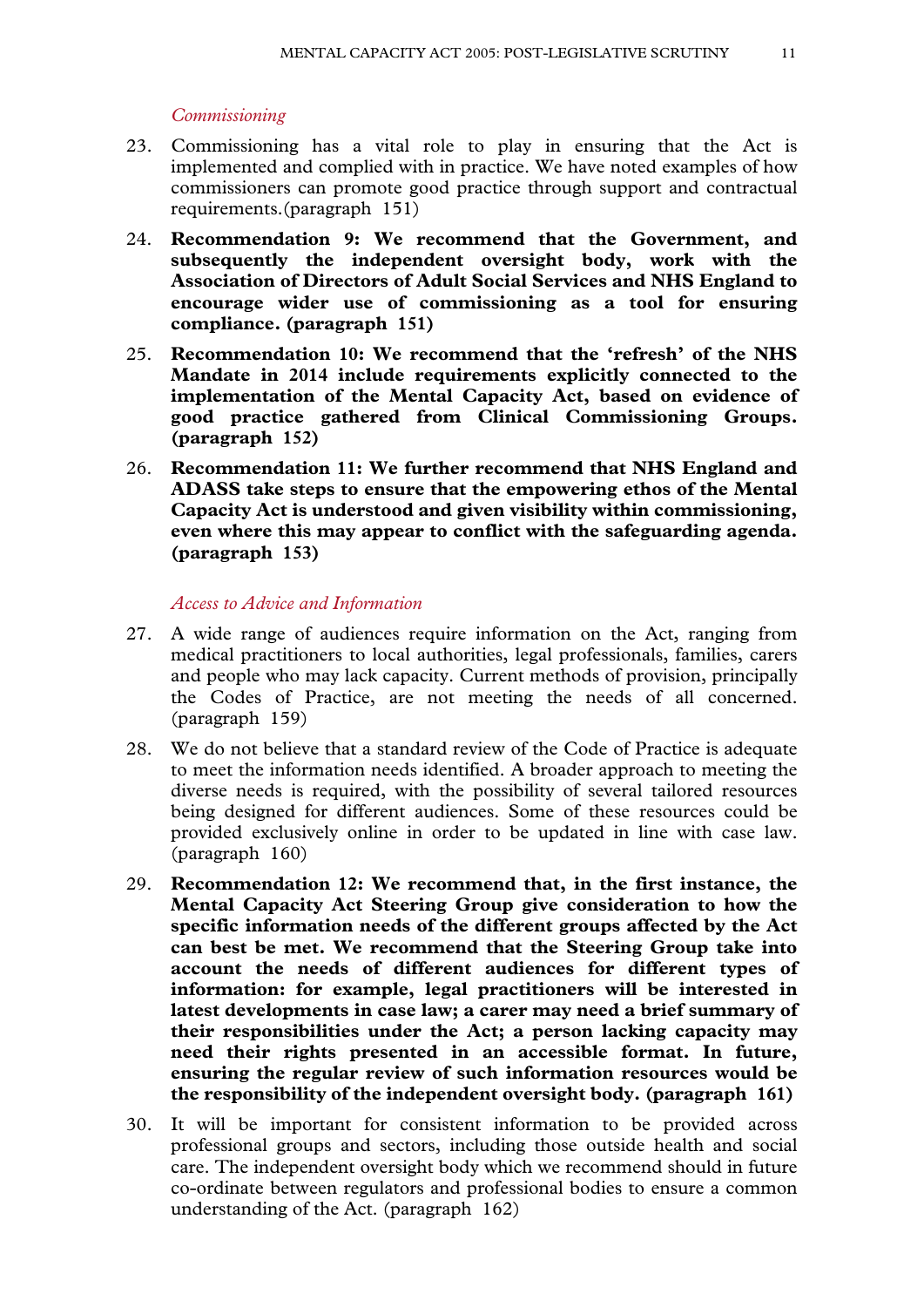# **Deprivation of Liberty Safeguards**

- 31. Despite the clear intention from Government to close the 'Bournewood gap', our evidence suggests that the Deprivation of Liberty Safeguards are frequently not used when they should be, leaving individuals without the safeguards Parliament intended. (paragraph 256)
- 32. The level and breadth of criticism of the Deprivation of Liberty Safeguards, including from the judiciary, demonstrates that the legislation is not fit for purpose. Better implementation would not be sufficient to address the fundamental problems identified. (paragraph 257)
- 33. **Recommendation 13: We therefore recommend that the Government undertake a comprehensive review of the DoLS legislation with a view to replacing it with provisions that are compatible in style and ethos with the Mental Capacity Act. The model of widespread consultation that preceded the Mental Capacity Act itself should be followed, with adequate time allowed for effective Parliamentary scrutiny. (paragraph 258)**
- 34. **Recommendation 14: We further recommend that the independent body with responsibility for oversight and coordination of implementation of the Mental Capacity Act develop a comprehensive implementation action plan to accompany new legislation, in consultation with professionals, individuals, families and unpaid carers. (paragraph 259)**

# *Use of the Deprivation of Liberty Safeguards*

35. We are concerned that there is a very real risk that the Deprivation of Liberty Safeguards are frequently not used when they should be, leaving individuals without the safeguards Parliament intended, and leaving care providers vulnerable to legal challenge. (paragraph 270)

#### *Failure to apply the principles*

36. **Recommendation 15: We recommend that replacement legislative provisions make a clear link to the principles of the Mental Capacity Act to ensure consistency with the empowering ethos of the Act as a whole. (paragraph 274)**

### *Complexity*

- 37. **Recommendation 16: We recommend that replacement legislative provisions and associated forms be drafted in clear and simple terms, to ensure they can be understood and applied effectively by professionals, individuals, families and carers. (paragraph 277)**
- 38. We note that the Code of Practice to the Mental Health Act 1983 is due for review in 2014. Clarification on the relationship between the Mental Capacity Act and the Mental Health Act is urgently required to assist practitioners. (paragraph 278)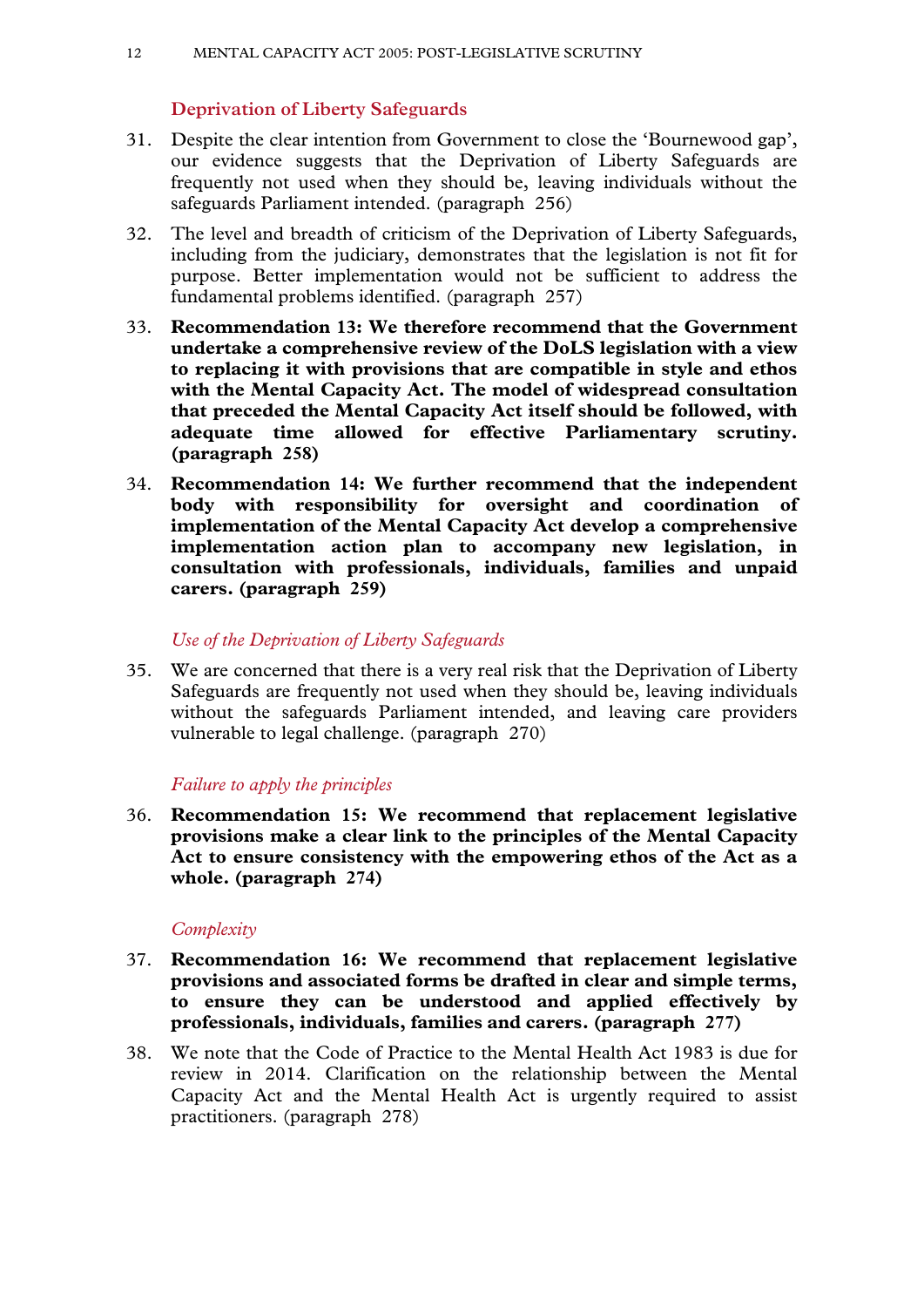# *A definition?*

39. We agree with the Government and the Official Solicitor that no statutory definition of "deprivation of liberty" is currently required. While the lack of a definition may reduce certainty, the term was intended to echo the wording of Article 5 of the European Convention on Human Rights, and the current statutory provisions are adequate to achieve this. At the same time, action is clearly needed to assist health and social care practitioners in identifying such a deprivation. We address training and awareness raising in chapter 4. (paragraph 283)

# *Unhelpful nomenclature*

- 40. The term 'deprivation of liberty' is unhelpful, but it may not be possible to eliminate its use even with replacement provisions, given that it derives from Article 5 of the European Convention on Human Rights. (paragraph 285)
- 41. **Recommendation 17: Better understanding of the purpose behind the safeguards is urgently required, and we recommend that achieving this be made a priority by the independent oversight body.**  (paragraph 285)

# *The effectiveness of the Relevant Person's Representative role*

- 42. In principle the establishment of the role of the Relevant Person's Representative has been positive. However it does not always provide an effective safeguard for P's rights when challenging local authorities. (paragraph 288)
- 43. **Recommendation 18: We recommend that the Government consider how the role of the Relevant Person's Representative could be strengthened in replacement legislative provisions to provide an effective safeguard. (paragraph 288)**

# *The effectiveness of the supervisory body role*

- 44. The evidence suggests that supervisory bodies are not consistently providing the safeguard intended, indicated in part by the regional variations in how they discharge their functions. (paragraph 292)
- 45. **Recommendation 19: We recommend that effective oversight of any future supervisory body function be provided for in the replacement provisions for the Deprivation of Liberty Safeguards. (paragraph 293)**

# *Potential new gaps*

46. Vulnerable adults living in supported accommodation are at risk of being unlawfully deprived of their liberty because they fall outside the scope of the Deprivation of Liberty Safeguards. Although recourse to the Court of Protection is available, evidence of the barriers individuals face in accessing the Court, and of the failure by local authorities to bring cases to Court when necessary, suggests that this is unlikely to provide the safeguards intended. (paragraph 296)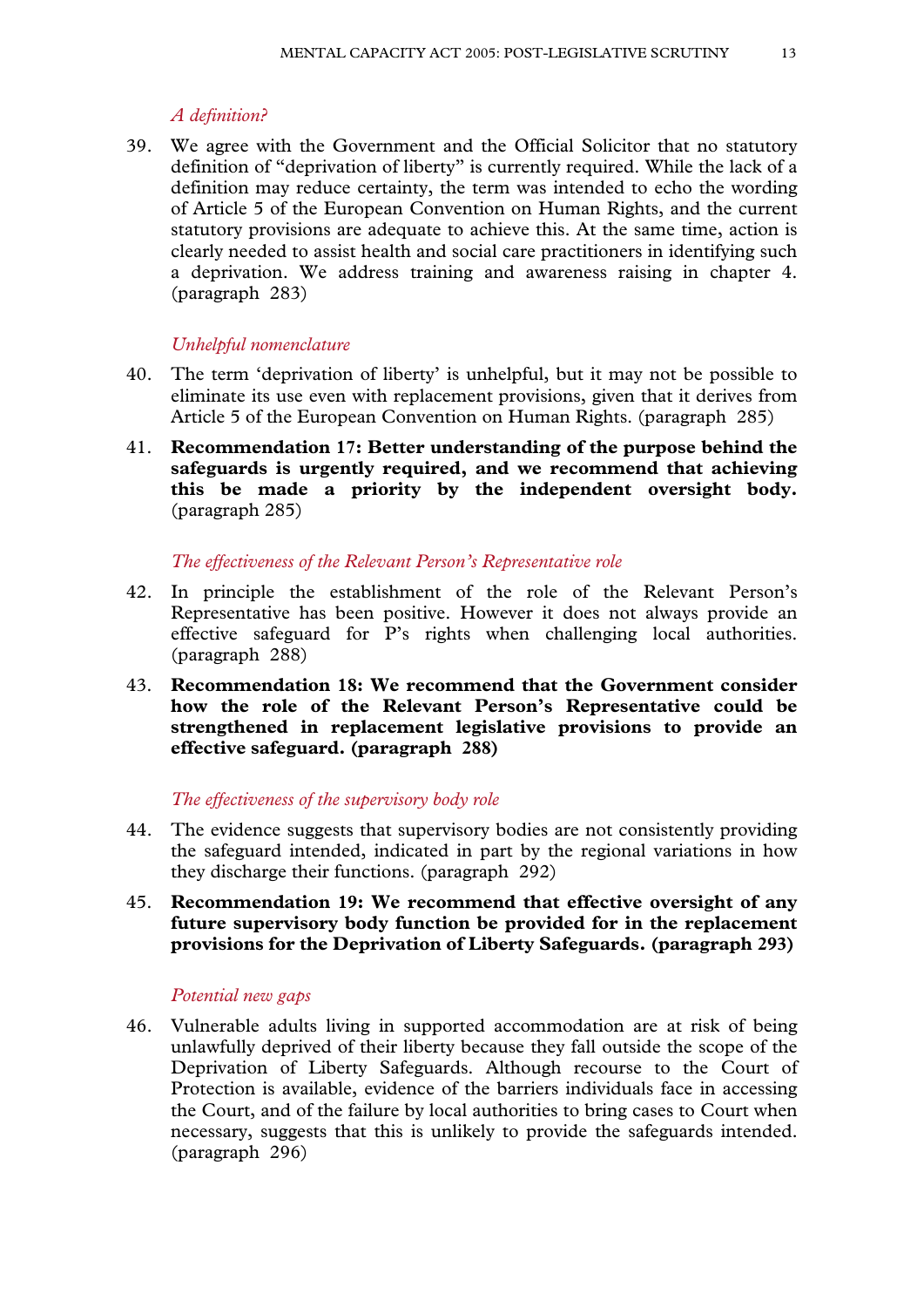47. **Recommendation 20: We recommend that replacement legislative provisions extend to those accommodated in supported living arrangements. (paragraph 297)**

### *The eligibility criteria and a 'new Bournewood gap'?*

48. **Recommendation 21: We consider that a 'new Bournewood gap' has been inadvertently created by the attempt to prevent overlap with the Mental Health Act 1983. We recommend that replacement legislative provisions close this gap. (paragraph 300)**

# **Independent Mental Capacity Advocates**

- 49. The role of the IMCAs has been widely praised and much of the evidence calls for their role to be extended. We believe that extending the range of circumstances in which IMCAs are appointed, and involving them earlier in the decision-making process, would be beneficial. (paragraph 175)
- 50. **Recommendation 22: We recommend that local authorities use their discretionary powers to appoint IMCAs more widely than is currently the case. To support this, we recommend the Government issue guidance to local authorities and health service commissioners about the benefits of wider and earlier use of IMCA services. We believe the costs of greater IMCA involvement should be balanced against the resources required in lengthy disputes or ultimately in litigation. (paragraph 176)**
- 51. **Recommendation 23: Given the importance of the role of IMCAs in the lives of vulnerable adults we believe that the role requires further professionalisation to ensure consistency of service. This should be achieved through national standards and mandatory training in the Mental Capacity Act and the role of the IMCA within that. We recommend that responsibility for such standards and training be undertaken by the independent oversight body which we recommend in chapter 4, enabling peer support and consistency between IMCA services. (paragraph 177)**
- 52. **Recommendation 24: We recommend that the Government consider the establishment of a form of self-referral for IMCA services to prevent the damaging delay that occurred in the case of Mr Steven Neary. (paragraph 178)**

# **Lasting Powers of Attorney**

- 53. As with other aspects of the Mental Capacity Act, low levels of awareness have affected implementation of the provisions relating to Lasting Powers of Attorney. Awareness needs to be raised among the general public of the benefits of Lasting Powers of Attorney in order to encourage greater take-up, especially for Health and Welfare matters. We support the initiatives of the Public Guardian to improve take-up by simplifying the forms and reducing the cost of registration, as well as identifying other barriers to take-up. (paragraph 191)
- 54. **Recommendation 25: We recommend that the Government, working with the independent oversight body recommended in chapter 4, and the Office of the Public Guardian:**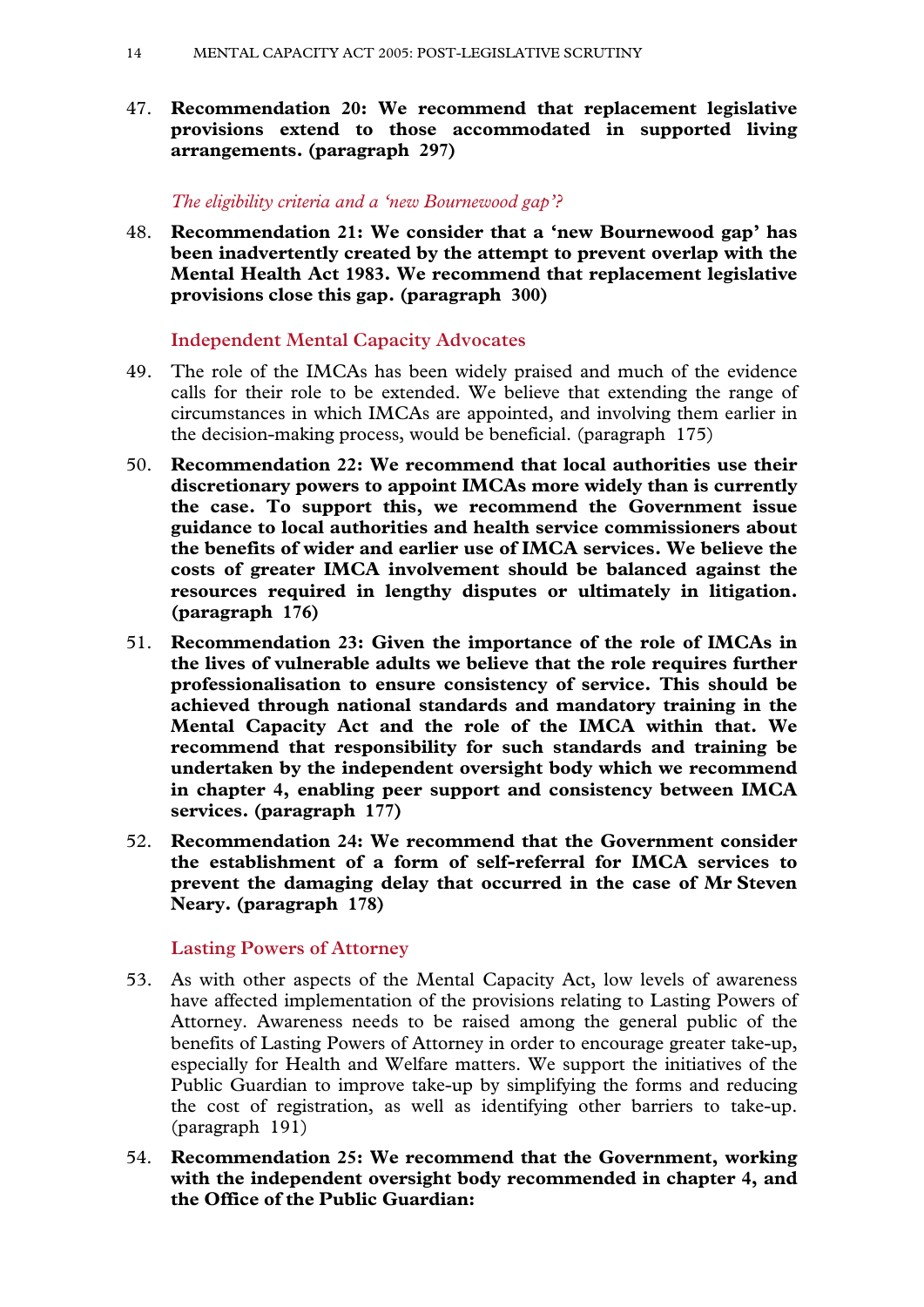- **address the poor levels of understanding of LPAs among professional groups, especially in the health and social care sector, paying specific attention to the status of Lasting Powers of Attorney in decision-making;**
- **consider how best to ensure that information concerning registered Lasting Powers of Attorney can be shared between public bodies, and where appropriate with private sector bodies such as banks and utilities;**
- **issue guidance to local authorities that their new responsibilities for provision of information in relation to care contained in the Care Bill should include information on Lasting Powers of Attorney;**
- **consider how attorneys and deputies faced with non-compliance by public bodies or private companies can be supported in the absence of specific sanctions;**
- **review the apparent anomalies in the current arrangements with regard to successive replacement attorneys, and the status in England of Scottish Powers of Attorney. (paragraph 192)**

#### **Advance decisions to refuse treatment (ADRTs)**

- 55. Advance decisions to refuse treatment are an essential means of allowing individuals to determine their care in the event that they lose capacity. As with other aspects of the Act, the general public cannot benefit from this opportunity if they are not made aware of it. Similarly, advance decisions that are not recorded and shared with relevant public bodies are likely to be ineffective. Poor understanding among health and care staff needs to be addressed in order to promote the benefits of advance decisions to patients, as well as to ensure that they are followed when valid and applicable. (paragraph 199)
- 56. **Recommendation 26: We recommend that the Government, working with the independent oversight body:** 
	- **urgently address the low level of awareness among the general public of advance decisions to refuse treatment;**
	- **promote better understanding among health care staff of advance decisions, in order to ensure that they are followed when valid and applicable;**
	- **promote early engagement between health care staff and patients about advance decisions to ensure that such decisions can meet the test of being valid and applicable when the need arises;**
	- **promote the inclusion of advance decisions in electronic medical records to meet the need for better recording, storage and communication of such decisions. (paragraph 200)**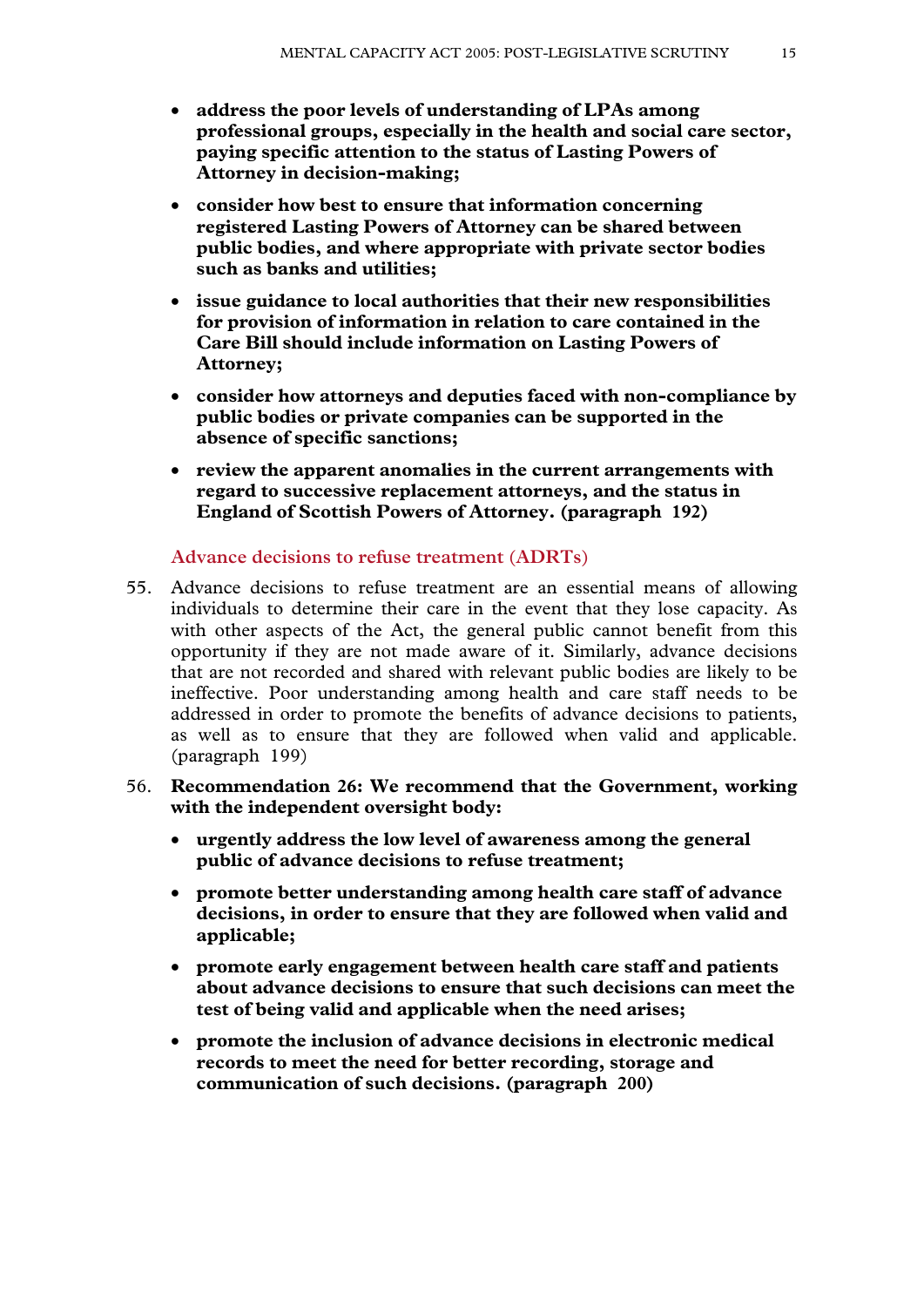# **The Court of Protection**

# *Delays*

- 57. We note the considerable strain on the processing of applications to the Court of Protection, due to the increased volume of work and significant cuts in staffing. Despite the appointment of authorised officers to handle noncontroversial property and financial affairs applications, there continues to be a bottleneck in the process. We are concerned that the means by which this bottleneck is currently eased is from the pool of District Judges. It is questionable whether a system which relies on District Judges deputising for non-judicial staff is cost-effective or proportionate. (paragraph 209)
- 58. **Recommendation 27: We recommend the Government consider increasing the staff complement of authorised officers, following consultation with the Court of Protection, to achieve a significant reduction in the time taken to deal with non-contentious property and financial affairs cases. (paragraph 210)**
- 59. **Recommendation 28: We also recommend that the Government consider as a matter of urgency the updating of the Rules of the Court, as recommended by the ad hoc Rules Committee and, as necessary, in light of subsequent changes. (paragraph 211)**

# *Transparency*

- 60. We believe that the reputation of the Court will improve with greater transparency. We therefore welcome the decision by the President of the Court of Protection to make more judgments available to the public. (paragraph 216)
- 61. We are persuaded that the Court of Protection has a range of audiences requiring access to information for professional or personal reasons, and that the staff and judiciary of the Court are best placed to determine what that information should be.(paragraph 218)
- 62. **Recommendation 29: We recommend that the Government consider enabling the Court to address the needs of its audiences either by giving it greater control of the information provided on www.gov.uk or by enabling the Court to have a dedicated website. (paragraph 219)**

# *Tribunal*

63. While we have sympathy with concerns raised regarding access and delay, we believe that the replacement of the Court with a new tribunal system would risk the loss of expertise and potentially increase costs in the system. We therefore conclude that a new tribunal system would not be the best way to address these concerns. (paragraph 223)

# *Mediation*

64. The Office of the Public Guardian appears to be well placed to provide a mediation service in cases of dispute involving holders of Lasting Powers of Attorney or Court appointed deputies. We are concerned, however, that their proposed pilot study will not provide robust data upon which to make a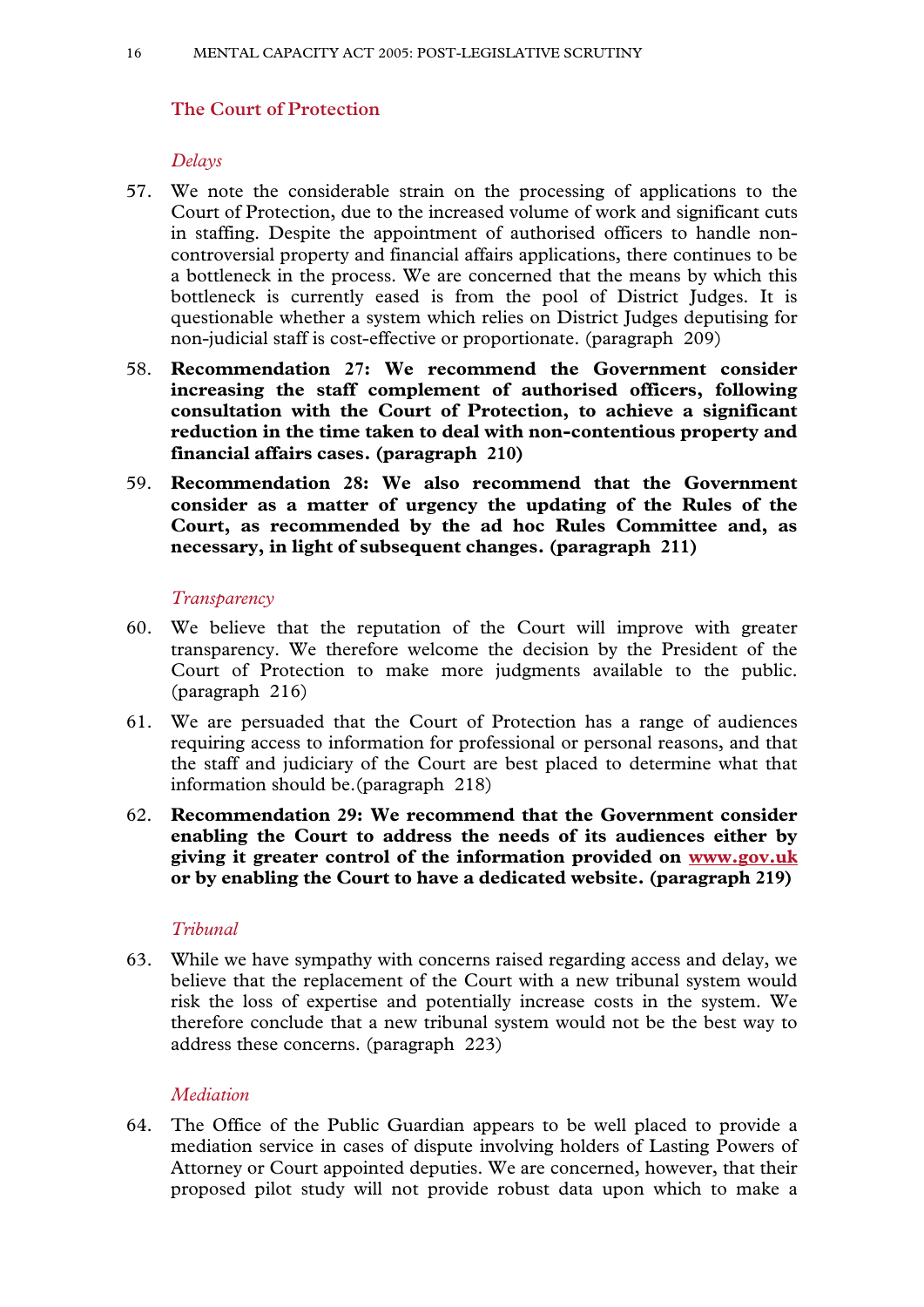decision about the feasibility of such a service because of the small sample size and the decision to conduct mediation by telephone. (paragraph 230)

- 65. Mediation under the Mental Capacity Act should conform to the decisionmaking framework set out in the Act, and provision must be made to ensure that the views and wishes of P are adequately represented and central to the outcome. We recommend that the evaluation of the mediation pilot by the Office of the Public Guardian includes consideration of the extent to which the principles of the Act were reflected in the process. (paragraph 31)
- 66. **Recommendation 30: We are persuaded that mediation would be beneficial in many more cases prior to initiating proceedings in the Court of Protection. We recommend that consideration be given to making mediation a pre-requisite for launching proceedings, especially in cases concerning property and financial affairs where the costs fall to P. (paragraph 232)**

*Access* 

- 67. We are concerned that the responsibility of public authorities to initiate proceedings in cases of dispute is not widely known or adhered to. We also share the concerns of Professor Fennell and Dr Series regarding the ability of the person concerned to challenge decision-making when all others are in agreement. (paragraph 236)
- 68. **Recommendation 31: We recommend that the Government, and in future the independent oversight body, provide clearer guidance to public authorities regarding which disputes under the Act must be proactively referred to the Court by local authorities. This should include situations in which it is the person who is alleged to lack capacity who disagrees with the proposed course of action. Efforts must be made to disseminate this guidance to families and carers as well as to local authorities. (paragraph 237)**

#### *Legal Aid*

- 69. The Mental Capacity Act concerns some of the most vulnerable individuals in society, whom the law recognises may require support to make decisions. That such individuals will require support to access the legal system is indisputable. (paragraph 248)
- 70. **Recommendation 32: We note the pressures on legal aid, but we are concerned by the inconsistent provision of non-means tested legal aid for cases concerning a deprivation of liberty, including those where there is a dispute over whether a deprivation is taking place. We cannot see a justification for such inconsistency and we recommend that the gap in protection that it creates be remedied as a matter of urgency.** (paragraph 249)
- 71. We are concerned by reports that those found to lack litigation capacity are prevented from bringing proceedings due to a lack of legal aid, and note the concerns raised in this regard by the Joint Committee on Human Rights. We are particularly concerned that individuals whom the Court of Protection has asked the Official Solicitor to represent are being refused representation on the grounds of ineligibility for legal aid. (paragraph 250)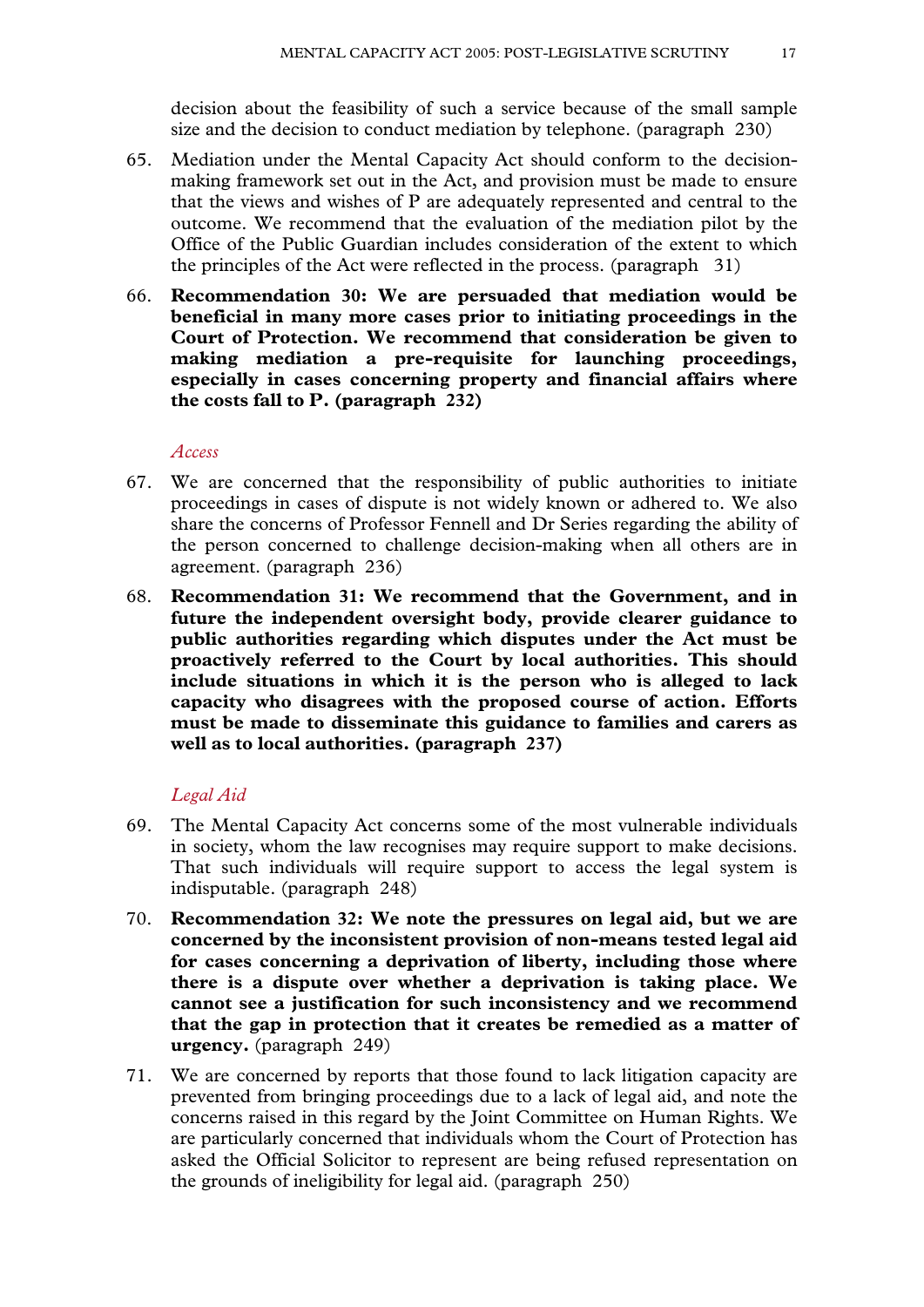- 72. **Recommendation 33: We recommend that the Government reconsider the provision of resources to the Official Solicitor, with a view to determining whether some cases merit the same unconditional support as is currently afforded to medical treatment decisions. (paragraph 251)**
- 73. **Recommendation 34: We further recommend that the Government review the policy underlying the availability of legal aid for those who lack the mental capacity to litigate and therefore cannot represent themselves. For such people, denial of legal aid may result in having no access to Court. No-one who is found to lack the mental capacity to litigate should be denied access to Court solely because they do not have the means to pay for representation. (paragraph 252)**

# **Criminal Law Provisions**

- 74. We welcome the Government's commitment to discuss with the Crown Prosecution Service and the Association of Chief Police Officers the need to ensure appropriate use is made of section 44 of the Mental Capacity Act. We request that specific information on this be provided in the Government response to this Report. (paragraph 308)
- 75. **Recommendation 35: We recommend that the Government initiate a review of whether the offence in section 44 of the Act meets the test of legal certainty; and if it does not, to bring forward new legislative provisions. The results of this review should be published within 12 months of publication of our Report. (paragraph 309)**

#### **Measuring success**

- 76. While we recognise that the application of the Act is very wide and a complete picture would be hard to achieve, the absence of any monitoring is indefensible, if the benefits of this legislation are to be delivered.(paragraph 35)
- 77. **Recommendation 36: We recommend as a matter of urgency that the Government take steps to establish regular and dedicated monitoring of implementation of the Act, and that this should include all the sectors across which the Act applies. (paragraph 35)**
- 78. **Recommendation 37: We recommend that the independent body with overall responsibility for implementation of the Act, be given responsibility for ensuring such monitoring takes place. (paragraph 36)**

# **Measuring public attitudes**

79. **Recommendation 38: We recommend that the Government introduce a robust method for measuring public and professional attitudes to issues of capacity, in order to be able effectively to measure any change in the prevailing culture. Ideally, benchmarking of this sort would have taken place prior to the implementation of the Act, but there would still be benefits in starting such activity now. This would be a key task for the independent body to be given overall responsibility for the Act. (paragraph 39)**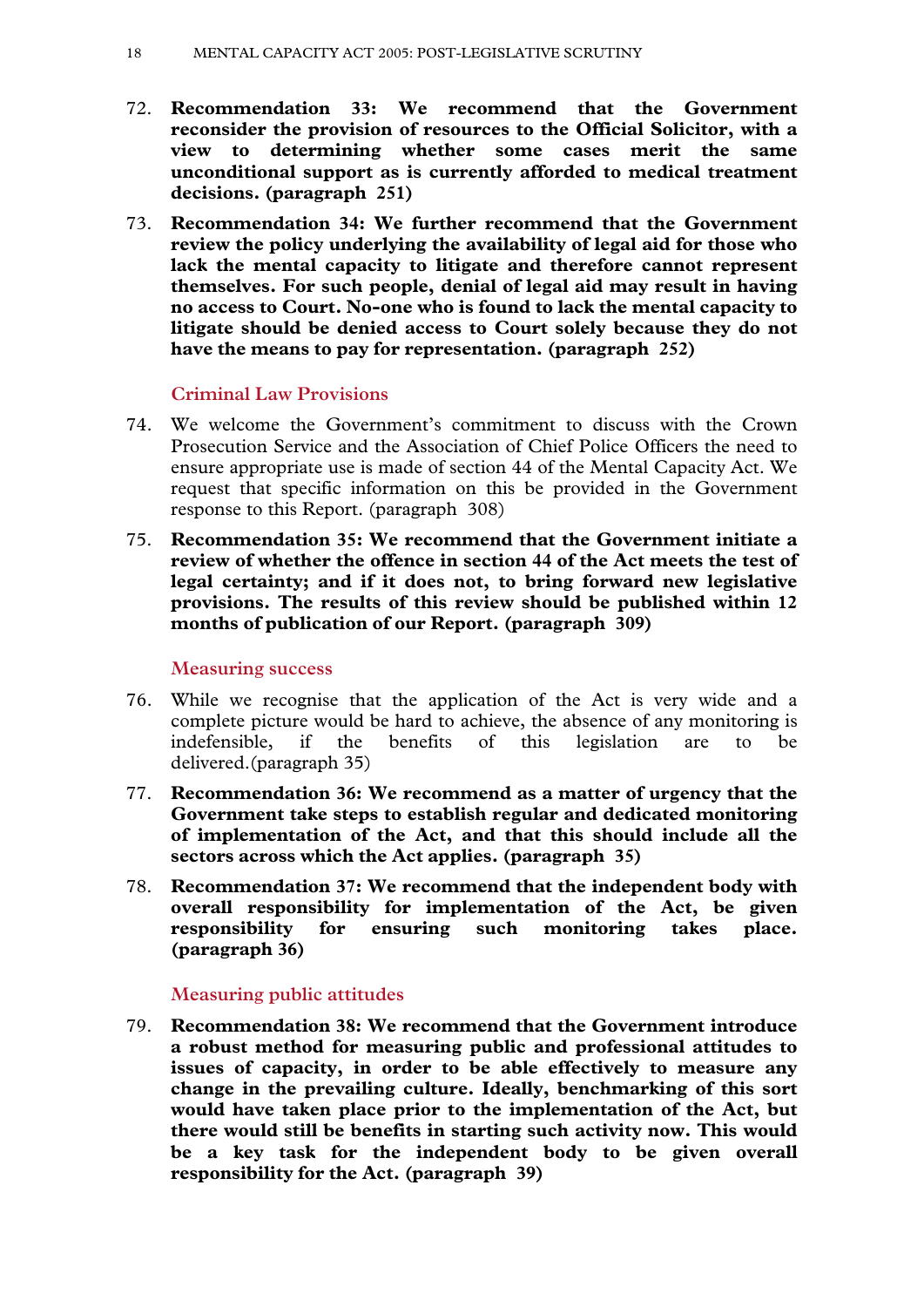#### **Keeping the Act under review**

80. **Recommendation 39: We recommend that, no more than 12 months after publication of this Report, the Liaison Committee seek evidence from the Government on the actions they have taken in response to the two key recommendations made in the summary of this report. (paragraph 22)**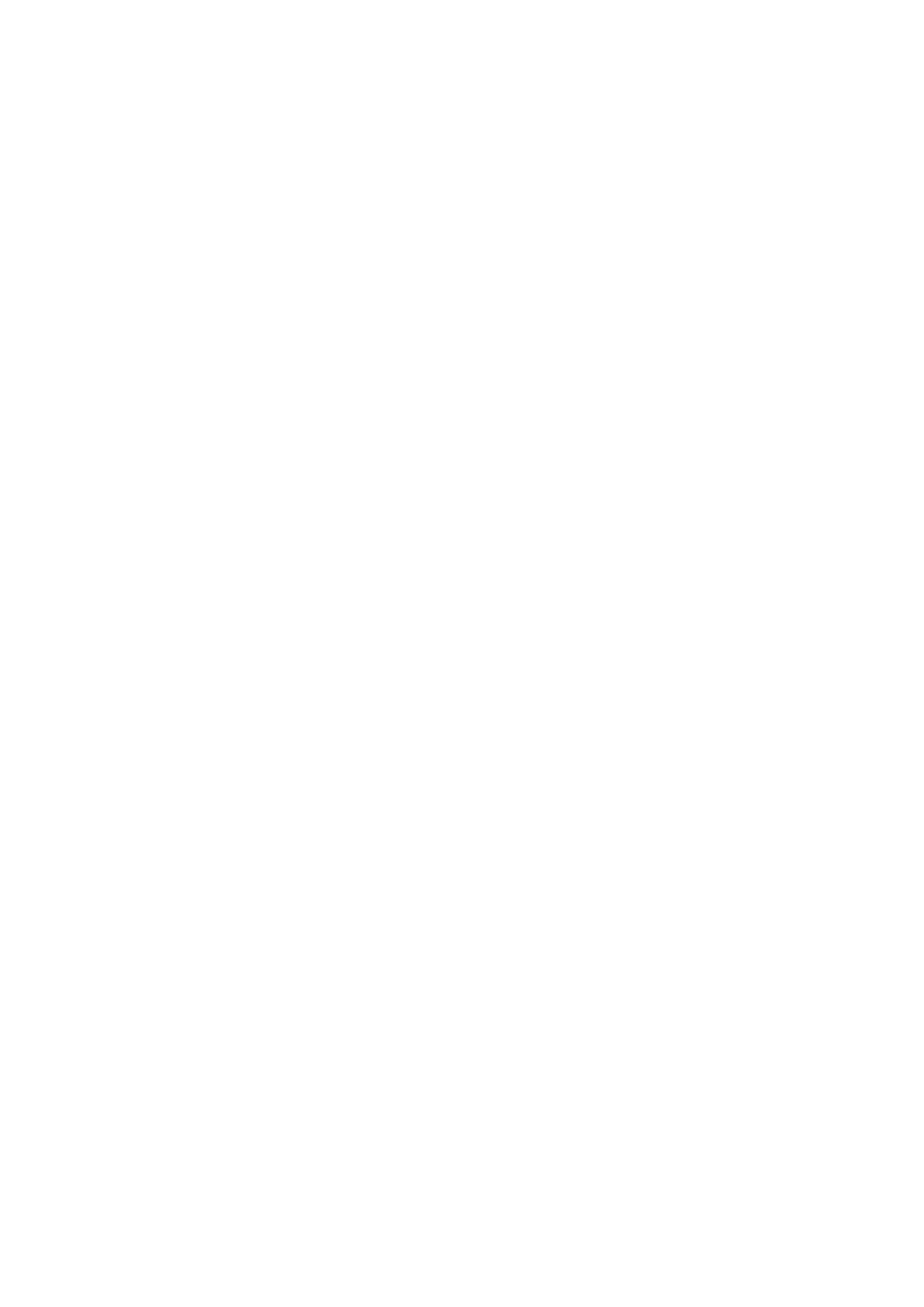# **Mental Capacity Act 2005: postlegislative scrutiny**

# **CHAPTER 1: INTRODUCTION**

- 1. The Committee on the Mental Capacity Act 2005 was established on 16 May 2013 "to consider and report on the Mental Capacity Act  $2005$ ", with a deadline of reporting to the House by 28 February 2014. Over the course of our inquiry we held 15 public evidence hearings at which we questioned 61 witnesses. We received a very large number of written submissions from a wide range of organisations and individuals, including those with direct and personal experience of the Mental Capacity Act, which gave us an indication of the high levels of interest in the Act and the issues which it addresses. In total 216 written submissions were received, of which 206 were accepted as evidence.<sup>2</sup> The combined volume of written and oral evidence, amounting to over  $1,800$  pages, is published on our website.<sup>3</sup> We are grateful to all our witnesses for their contributions.
- 2. In addition, a delegation of the Committee met adults with learning disabilities, in a consultation facilitated by Mencap Hammersmith & Fulham branch, to hear directly about the impact of the Mental Capacity Act in their day-to-day lives. Two members of the Committee attended a special meeting of the Forget-Me-Nots, a peer support and advocacy group for people with dementia in East Kent, to hear their views of the Act, and of decision-making in their lives.<sup>4</sup> Finally, the Committee visited the Court of Protection, gaining valuable insights into the work that is carried out both in the Court and the 'back office' functions. We are grateful to the President of the Family Division for facilitating access to the Court and to the staff of the Court of Protection for their assistance in the visit; and to Mencap Hammersmith & Fulham branch and to the Forget-Me-Nots and Innovations in Dementia for facilitating these important meetings.
- 3. Our inquiry has been evidence-led. The issues which we comment on are those which were drawn to our attention most consistently by witnesses across the many submissions we received and the oral evidence we heard. We have not sought to conduct an exhaustive examination of every section and schedule of the Act.
- 4. As a result of this approach some sectors feature more heavily than others. The majority of evidence we received focused on the implementation of the Act in health and social care settings, with an inevitable focus on health and

 <sup>1</sup> HL Deb, 16 May 2013, col 543.

<sup>2</sup> Committees have discretion to decline to accept submissions which are deemed extreme or unsuitable for any reason. This may include material which is grossly offensive, breaches confidence or makes accusations about individuals. Committees do not accept as evidence material that has already been published elsewhere.

<sup>&</sup>lt;sup>3</sup> The evidence is published in two volumes and can be found at http://www.parliament.uk/business/committees/committees-a-z/lords-select/mental-capacity-act-2005/publications/.

<sup>4</sup> See appendix 9.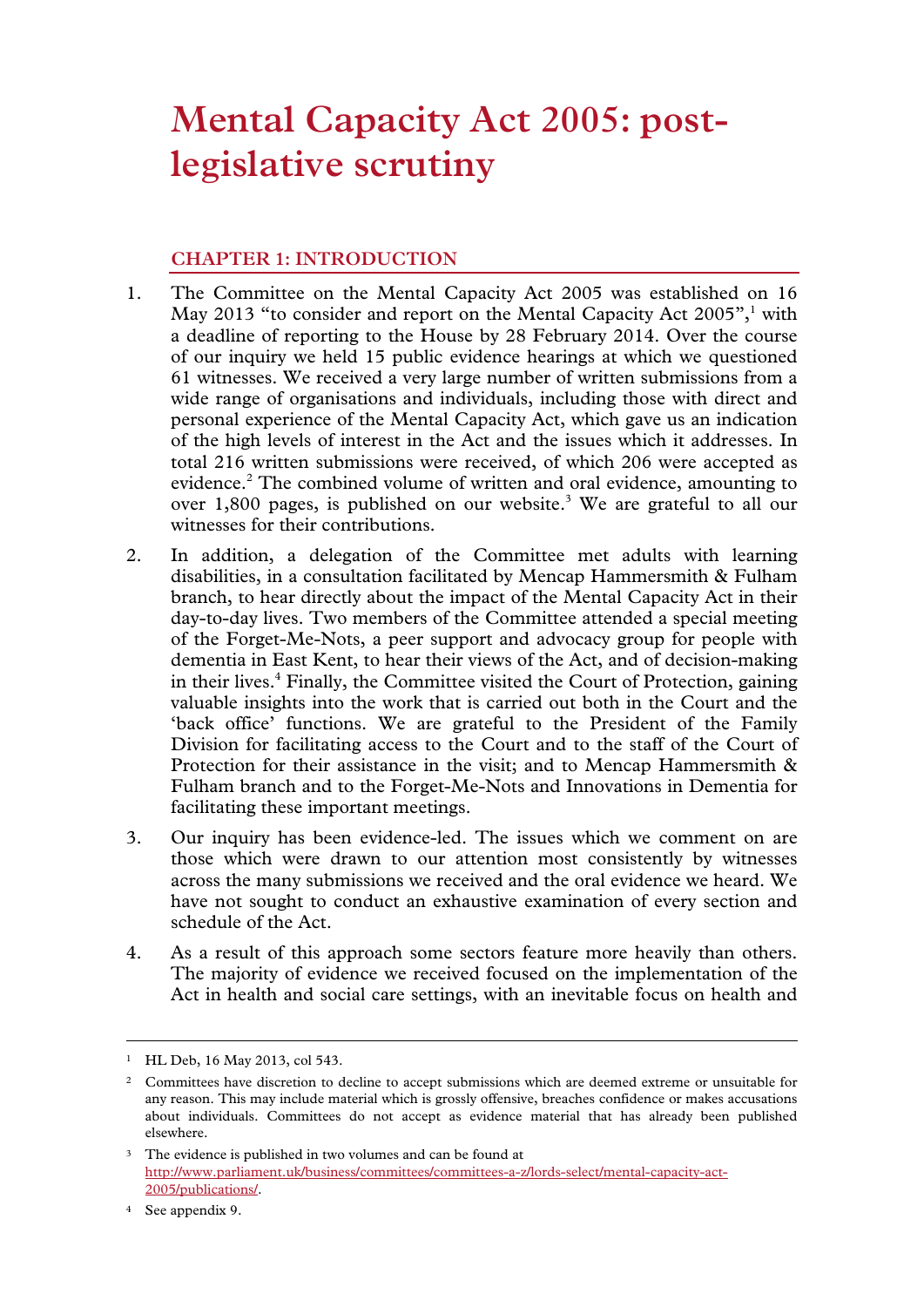#### 22 MENTAL CAPACITY ACT 2005: POST-LEGISLATIVE SCRUTINY

wellbeing. There is somewhat less evidence on decision-making concerning property and financial affairs, and on the other sectors across which the Act applies, such as banking or policing. It is difficult therefore to draw any clear conclusions about the Act's implementation outside the health and social care setting, but in light of what we have heard and received, we would caution against assuming that a lack of evidence suggests that the Act is working well in those sectors.

5. Throughout this report any references to the Mental Capacity Act refer exclusively to the provisions of the Act as passed in 2005, prior to the amendment by the Mental Health Act 2007 which inserted into the Mental Capacity Act the Deprivation of Liberty Safeguards. The safeguards are principally dealt with in chapter 7 of this Report; in chapter 4 in relation to the CQC; and in chapter 5 in relation to advocacy.

# **The role of post-legislative scrutiny**

- 6. The function of post-legislative scrutiny is to consider legislation in practice; it is not the purpose of post-legislative scrutiny to re-open policy debates which were settled at the time of the passage of the Bill. To fulfil our function we have sought through our evidence-gathering to answer the question of whether the Mental Capacity Act 2005 is working as Parliament intended. It follows therefore that we have focused on the implementation of the Act. Where the evidence has identified gaps in implementation we have reported this and made recommendations for improvement.
- 7. Post-legislative scrutiny is a relatively new activity for the House of Lords. The first House of Lords Select Committee appointed specifically to undertake post-legislative scrutiny was established in May 2012, "to consider the statute law on adoption".<sup>5</sup> In its Report, published in March 2013, it made the following comments: "where relevant we have commented on the legislation, but more frequently we have made recommendations concerning practice. One conclusion we draw from this is that legislation is only part of the picture ... and there should be more emphasis on practice".<sup>6</sup>
- 8. We find significant congruence between that conclusion and our own inquiry. We agree with the Minister of State for Care and Support, Norman Lamb MP, who told us, "You can get it absolutely right on paper but it does not necessarily mean that it happens on the ground and changes people's lives".<sup>7</sup>
- 9. We also note the positive impact an inquiry such as ours can have in shining a light on an area of policy which might otherwise be neglected. When we began our evidence hearings the departmental officials from the Ministry of Justice and Department of Health gave a confident assessment that the Act had been "a success", although it was conceded that it would take "time to embed".<sup>8</sup> Since then the Government has seen fit to establish the Mental Capacity Act Steering Group whose main purpose, we were told, is "to agree a joint programme of action to continue to implement the Mental Capacity

 <sup>5</sup> HL Deb, 21 May 2012 col 636.

<sup>6</sup> Select Committee on Adoption Legislation, *Adoption: Post-legislative Scrutiny (*2nd Report, Session 2012- 13, HL 127), paragraph 13.

<sup>7</sup> Q 320.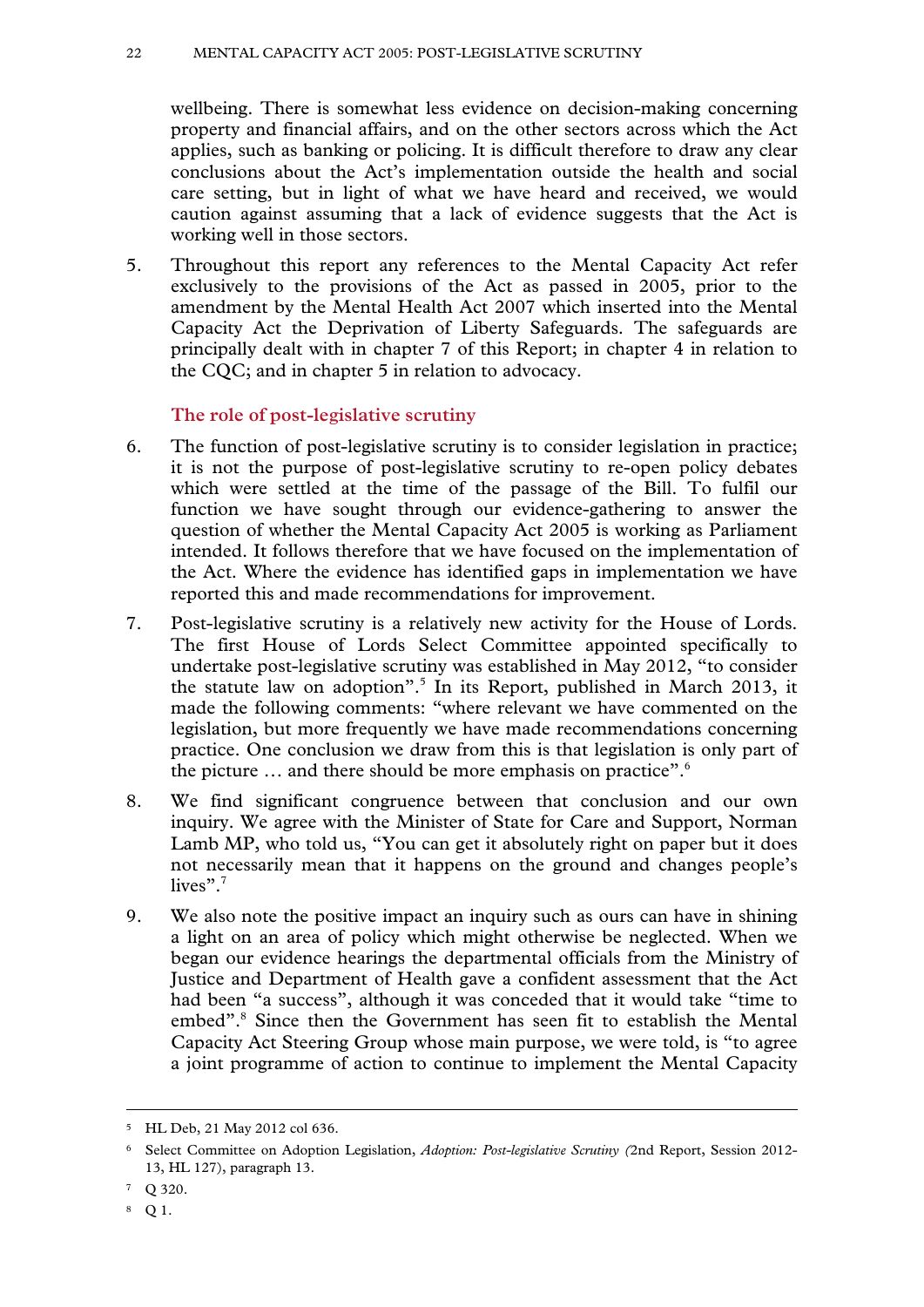Act and the Deprivation of Liberty Safeguards".<sup>9</sup> In our final evidence session on 3 December Lord McNally, then Minister of State for Justice, conceded that while getting the Act onto the statute book had been a success, ensuring that it was fully implemented and understood was "work in progress".10

- 10. We welcome the establishment of the Steering Group, and we are pleased that Mr Lamb has undertaken to consult with service users, families and carers about whether or not the Act is being used successfully.<sup>11</sup> We also welcome the recognition by Government that work needs to continue on implementing the Act. We hope our report will assist the work of the Steering Group, and have directed recommendations to the Steering Group where appropriate.
- 11. We also noted the publication in January 2014 of the Care Quality Commission's report on the implementation of the Deprivation of Liberty Safeguards, $12$  which adopted a proactive tone in terms of the steps necessary to improve implementation of the Mental Capacity Act. We welcome this approach.

# **Overall finding**

- 12. The vast majority of our witnesses considered that the Act was a very significant and progressive piece of legislation, with the potential to transform lives. Its principles remained appropriate and relevant. It provides empowerment for those who may lack capacity; a structure for decisionmaking for those who do lack capacity; and protection for carers, families and professionals.
- 13. However, the overwhelming theme of the evidence was that the Act was not well implemented. The principles of the Act, which govern the empowering ethos, are not widely embedded. The processes outlined in the Act—how capacity is to be assessed, how a best interests decision is to be made—are not widely known, and not adequately or consistently followed. In general, the evidence suggested that these problems were greater in health care than in social care settings.
- 14. Poor implementation appeared to be a function of low awareness combined with poor understanding of the Act: this was a consistent theme identified across professions, families, carers and the wider public. Health and social care professionals continue to struggle with how to apply the core principles in practice. Greater levels of awareness and better understanding will be required to deliver the "quiet revolution in public attitudes and practice" which the Act was expected to usher in.<sup>13</sup>

http://collateral.vuelio.uk.com/RemoteStorage/CSCI/Releases/78/20140115%20DoLS.pdf.

 <sup>9</sup> Letter from Norman Lamb MP, Minister of State for Care and Support, 6 November 2013. See appendix 4.

<sup>10</sup> Q 312.

<sup>11</sup> Letter from Norman Lamb MP, Minister of State for Care and Support, 28 November 2013. See appendix 5.

<sup>12</sup> Care Quality Commission, *Monitoring the use of the Mental Capacity Act Deprivation of Liberty Safeguards in 2012/13,* January 2014:

<sup>13</sup> HC Deb, 18 June 2004, cols 67-70WS.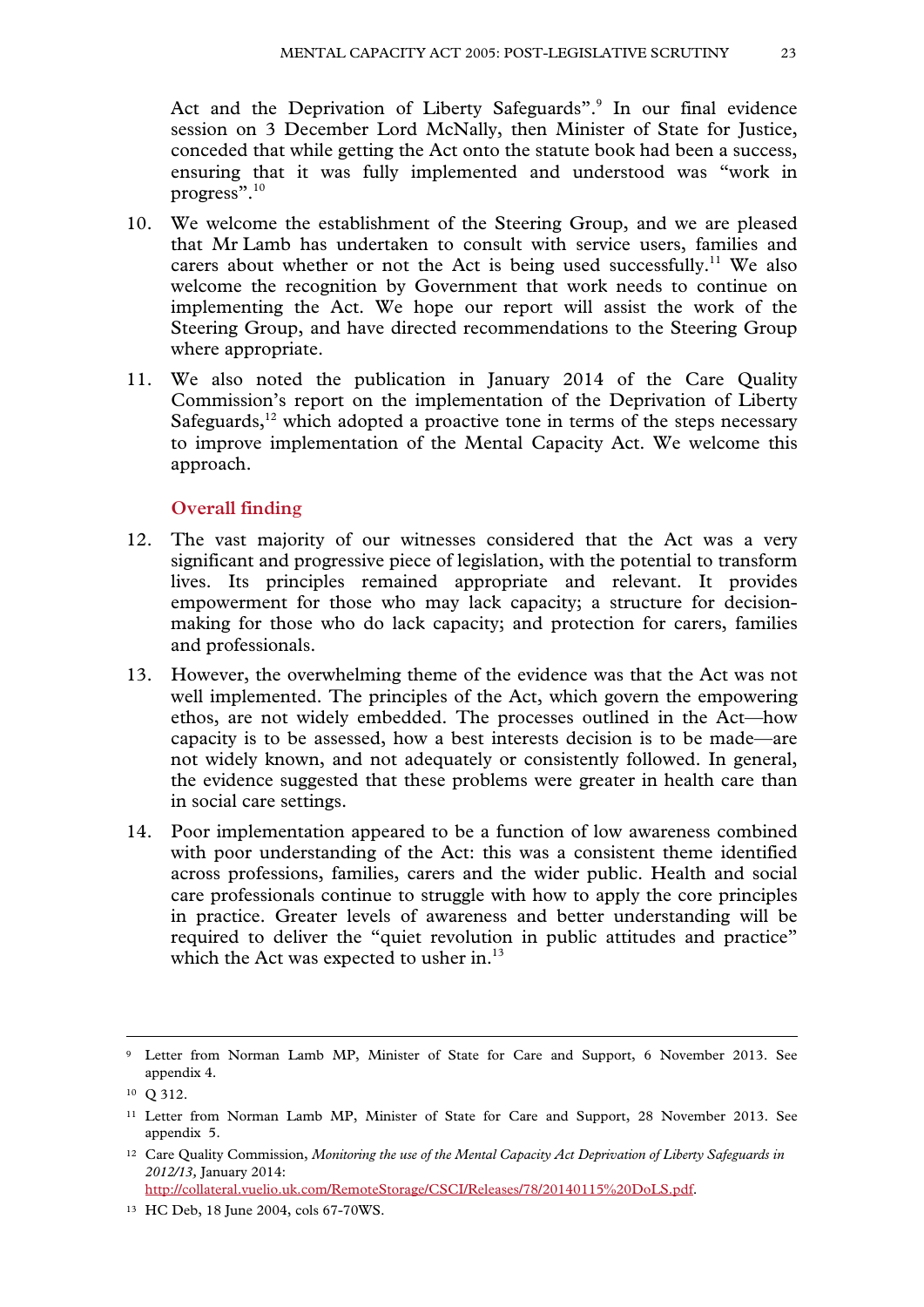- 15. A consistent theme in the evidence was the tension between the empowerment which the Act was designed to deliver, and the tendency of professionals to use the Act for safeguarding purposes. Prevailing professional cultures of risk aversion and paternalism have inhibited the aspiration of empowerment from being realised.
- 16. The presumption of capacity as set out in the Act—a person must be assumed to have capacity unless it is established that he does not—is widely misunderstood. At times, it is used to justify non-intervention by health or social care services, either erroneously or, in some cases, deliberately.
- 17. A further theme is the lack of consistent monitoring of implementation of the Act. Limited data are collected, and from those data that are available only limited inferences can be drawn about the operation of the Act. There is insufficient monitoring of how the Act affects Black and Minority Ethnic communities.
- 18. Ministers are ultimately accountable for the successful implementation of the Act. The present arrangements are unsatisfactory: there are many organisations involved, but none has overall responsibility for implementation. The lack of co-ordination of activities of the various organisations by a single body is reflected in the patchy implementation of the Act. To address this we recommend that a single independent body be given overall responsibility for the implementation of the Act. This independent body could be free-standing or be located within an existing organisation; we consider its key responsibilities in more detail in chapter 4.
- 19. The most significant exception to the overall finding that the Act was considered to be a good piece of legislation was the evidence on the Deprivation of Liberty Safeguards. Criticism of the safeguards is widespread and, unlike the rest of the Act, the criticism is not confined to implementation. The Deprivation of Liberty Safeguards were considered to be poorly drafted and poorly implemented. Our principal recommendation to address this is to replace the safeguards with new legislative provisions. The scope and content of the new provisions are considered in chapter 7.
- 20. We set out our findings and, where relevant, recommendations, in more detail in the subsequent chapters.

# **Keeping the Act under review**

- 21. We consider it important that the matters in this Report are kept under review, despite the fact that the work of this Committee will end on publication of our Report.
- 22. **We recommend that, no more than 12 months after publication of this Report, the Liaison Committee seek evidence from the Government on the actions they have taken in response to the two key recommendations made in the summary of this report.**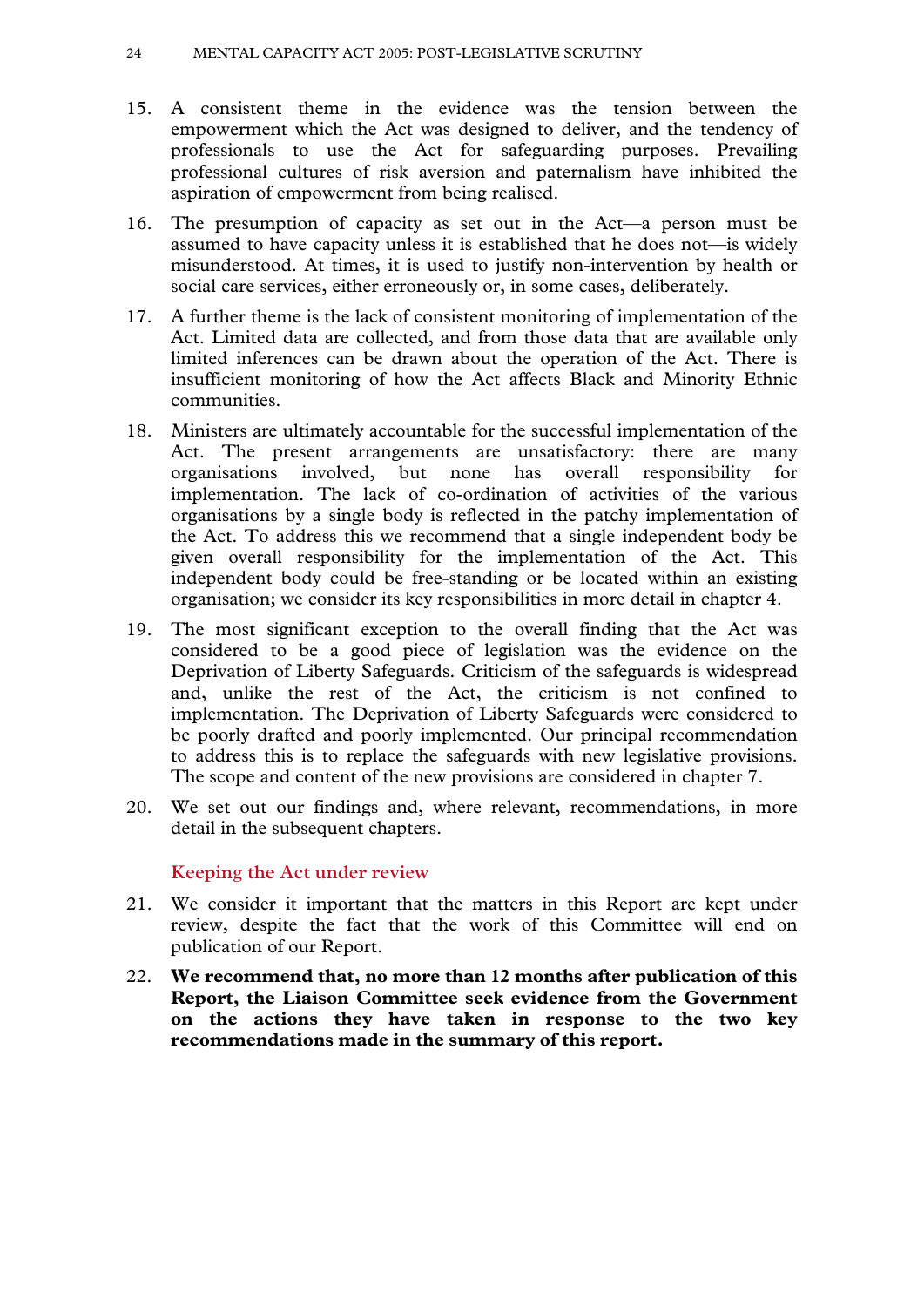#### **CHAPTER 2: BACKGROUND TO THE MENTAL CAPACITY ACT**

#### **What did the Act intend to achieve?**

- 23. The Mental Capacity Act was the culmination of a very long process of consultation which began in 1989, when the Law Commission undertook a study into the law for decision-making on behalf of persons who lack capacity. A report followed in 1995 recommending that there should be a single comprehensive piece of legislation making provisions for people who lack capacity.<sup>14</sup> A Green Paper was published in 1997,<sup>15</sup> followed by a White Paper in  $1999$ ,<sup>16</sup> which subsequently formed the basis of the draft Mental Incapacity Bill. The draft Bill was published in June 2003 and referred to a joint committee for pre-legislative scrutiny. The joint committee reported in November of that year.<sup>17</sup>
- 24. The evidence submitted to the pre-legislative scrutiny committee showed that there was "widespread support" for such a  $Bill<sub>18</sub>$  and the Committee endorsed the Government's proposal for a "comprehensive statutory framework to define mental capacity, help those lacking it to make their own decisions where they can and enable sound decisions to be made for them when they can not". $19$
- 25. Finally, in June 2004 the Mental Capacity Bill was introduced.<sup>20</sup> The Government said the Bill would "empower, protect and support people who lack mental capacity" and that "professionals, families and friends who care for people who lack mental capacity need to understand more fully and more clearly their legal rights and responsibilities".<sup>21</sup>
- 26. The Government expected that the Bill would "over time bring about a quiet revolution in public attitudes and practice".<sup>22</sup> There was recognition from the beginning, however, that the success of the Act would depend on its implementation, which would in turn depend on many individuals working across many different settings. The pre-legislative scrutiny committee agreed that "legislation can only go so far. It must be accompanied by changes in attitude which recognise the rights of those lacking capacity and the need to instil respect and good practice in dealing with them".<sup>23</sup>

21 HC Deb, 11 October 2004, col 22.

 <sup>14</sup> Law Commission, *Mental Incapacity*, Law Com 231 (1995).

<sup>15</sup> Who decides? Making Decisions on Behalf of Mentally Incapacitated Adults, December 1997, Cm 3808,: http://webarchive.nationalarchives.gov.uk/+/http://www.dca.gov.uk/menincap/meninfr.htm.

<sup>16</sup> Making Decisions, October 1999, Cm 4465: http://webarchive.nationalarchives.gov.uk/+/http://www.dca.gov.uk/family/mdecisions/indexfr.htm.

<sup>17</sup> Joint Committee on the Draft Mental Incapacity Bill, *Draft Mental Incapacity Bill* (1st Report, Session 2002-03, HL 189-I): http://www.publications.parliament.uk/pa/jt/jtdmi.htm.

<sup>18</sup> *Ibid.*, page 13.

<sup>19</sup> *Ibid.*, page 5.

<sup>&</sup>lt;sup>20</sup> The change of name from Mental Incapacity Bill to Mental Capacity Bill was a key recommendation of the Joint Committee on the Draft Mental Incapacity Bill; *Ibid.*, recommendation 99.

<sup>22</sup> HC Deb, 18 June 2004, col 68WS.

<sup>23</sup> Joint Committee on the Draft Mental Incapacity Bill, *op.cit*., recommendation 3.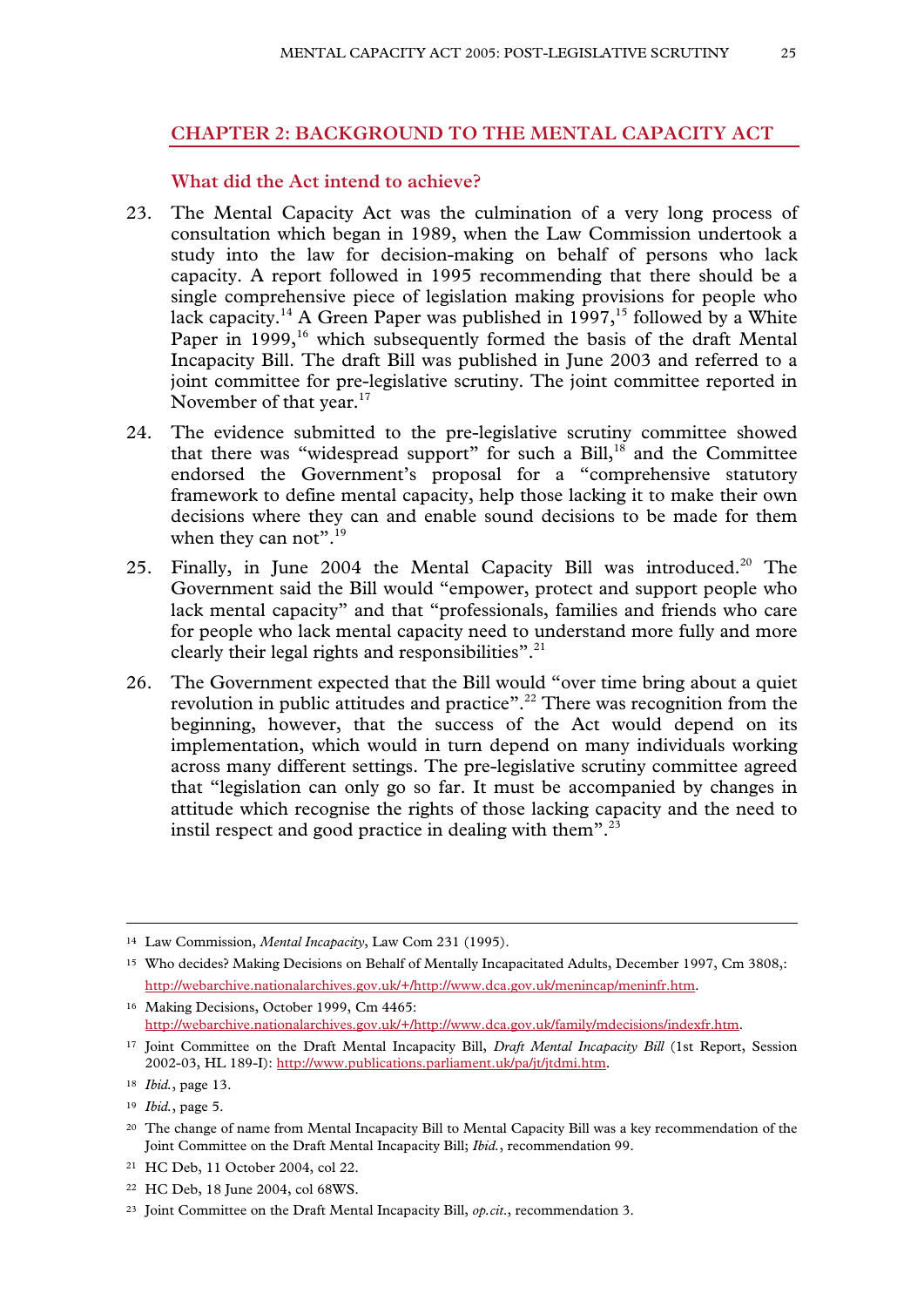# **How did the Government set out to achieve it?**

- 27. The Government invested "significant effort in implementation of the Act, in recognition of the scale of cultural change and the changes in working practices … required".24 The 'Mental Capacity Implementation Programme,' delivered jointly by the Ministry of Justice, the Department of Health, the Office of the Public Guardian and the Welsh Assembly Government, featured the publication of a series of booklets aimed at family, friends and unpaid carers, and professionals in health and social care; a DVD depicting real life stories; and a monthly implementation update newsletter distributed to those in social, health care and legal professions.
- 28. The Department of Health funded an implementation team with a national manager and nine regional managers. Initially planned for three years, the Department subsequently extended the team's work to five. During this time the Department:
	- commissioned a series of training materials and audit tools;
	- funded support for Independent Mental Capacity Advocates (IMCAs);
	- invited local authorities to set up multi-agency Local Implementation Networks;
	- made additional funding available to local authorities and the NHS to support implementation (from 2008 onwards);
	- worked with partner organisations, including the NHS Confederation, Association of Directors of Adult Social Services, the General Medical Council, the British Medical Association and the voluntary sector; and
	- grant-funded over 50 organisations to update policies, develop good practice guidance, design audit tools and carry out research.
- 29. However, as Paul Gantley, former national implementation manager at the Department of Health, told us, from 2007 there was "a quite different beast to contend with ...the deprivation of liberty safeguards".<sup>25</sup> The implementation programme after 2007 became focused on the implementation of the new safeguards inserted into the Act by the Mental Health Act 2007.
- 30. The Department of Health implementation programme came to an end in 2011. Mr Gantley suggested that this was "part of a wider decision" taken in the context of austerity cuts, and that there was no considered assessment that the work was complete.26 Some witnesses argued that this support for implementation was withdrawn too soon. $27$
- 31. Assessment of the effectiveness of the implementation programme varied among witnesses. The MCA and MCA DoLS Team of Cambridgeshire County Council said that the programme was effective in providing leadership and guidance,<sup>28</sup> while Empowerment Matters CIC argued that it focused too much on professionals and not enough on families and the wider

 <sup>24</sup> Ministry of Justice.

<sup>25</sup> Q 186.

<sup>26</sup> Q 186.

<sup>27</sup> Q 177.

<sup>28</sup> MCA and MCA DoLS Team of Cambridgeshire County Council.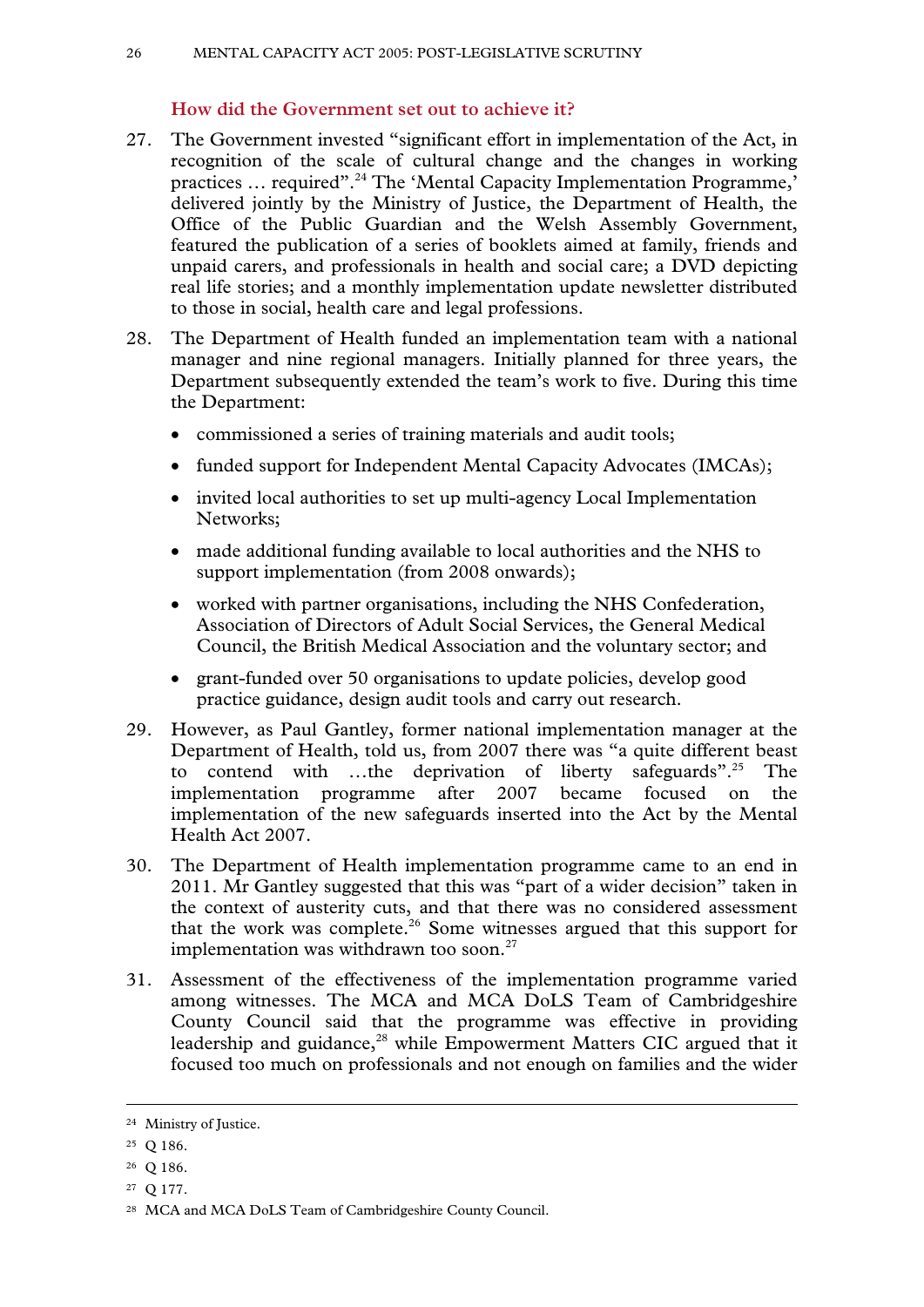public.29 Hampshire County Council and Camden Safeguarding Adults Partnership Board argued that social care professionals were prioritised over other professional groups, including those in health care settings; $30$  because, as the College of Social Work suggested, it was assumed that medical professionals would understand the Act.<sup>31</sup>

32. Even those who welcomed the programme questioned its sustainability. The Law Society argued that it lacked an effective means of monitoring implementation and ensuring compliance, and that without these, "it is difficult to see how sustainable change can be effected or appraised".<sup>32</sup>

#### **How did the Government intend to measure success?**

33. The regulatory impact assessment for the Mental Capacity Act said that the Government's objective would be "to ensure that the Bill is working as we expect it to, making a real difference in the lives of vulnerable adults".<sup>33</sup> However, it conceded that "the most important aspects of the Bill are quite difficult to measure".<sup>34</sup> Instead, the Government would want to reassure itself that "the way in which people who lack capacity are helped to take decisions reflects the principles of the Bill, i.e. people are first assumed to have capacity, allowed to take their own decisions as far as possible, and that others act in their best interests".35 It concluded that:

"since the main and most widespread change we seek is a difference in how decisions are taken and delivering benefits to the wide group of vulnerable people, this is likely to involve qualitative research as well as reviewing feedback, e.g. MPs' letters and outcomes such as statistics on court cases, complaints, reports in the media".<sup>36</sup>

- 34. This view was echoed in the evidence provided by the departmental officials at the outset of our inquiry.37 However, there was no evidence of how, or indeed whether, the Government sought to assess progress against the criteria identified for success. When we asked the Minister for Care and Support, Norman Lamb MP, how the Government had measured the way in which the principles of the Act were being implemented in practice, he conceded that the Government had "an incomplete picture" but that he was "open to ideas of what more we can do to gain a better understanding".<sup>38</sup> Consequently, it is not clear to us that the Government took any measures to ascertain whether the Act met the criteria set out above.
- 35. **While we recognise that the application of the Act is very wide and a complete picture would be hard to achieve, the absence of any monitoring is indefensible, if the benefits of this legislation are to be**

- <sup>35</sup> *Ibid.*
- <sup>36</sup> *Ibid.*
- 37 Q 1.
- 38 Q 314.

 <sup>29</sup> Empowerment Matters CIC.

<sup>30</sup> Camden Safeguarding Adults Partnership Board; Hampshire County Council.

<sup>31</sup> Q 140.

<sup>32</sup> The Law Society.

<sup>33</sup> Department for Constitutional Affairs, Mental Capacity Act Regulatory Impact Assessment*.* June 2004, p.19.

<sup>34</sup> *Ibid.*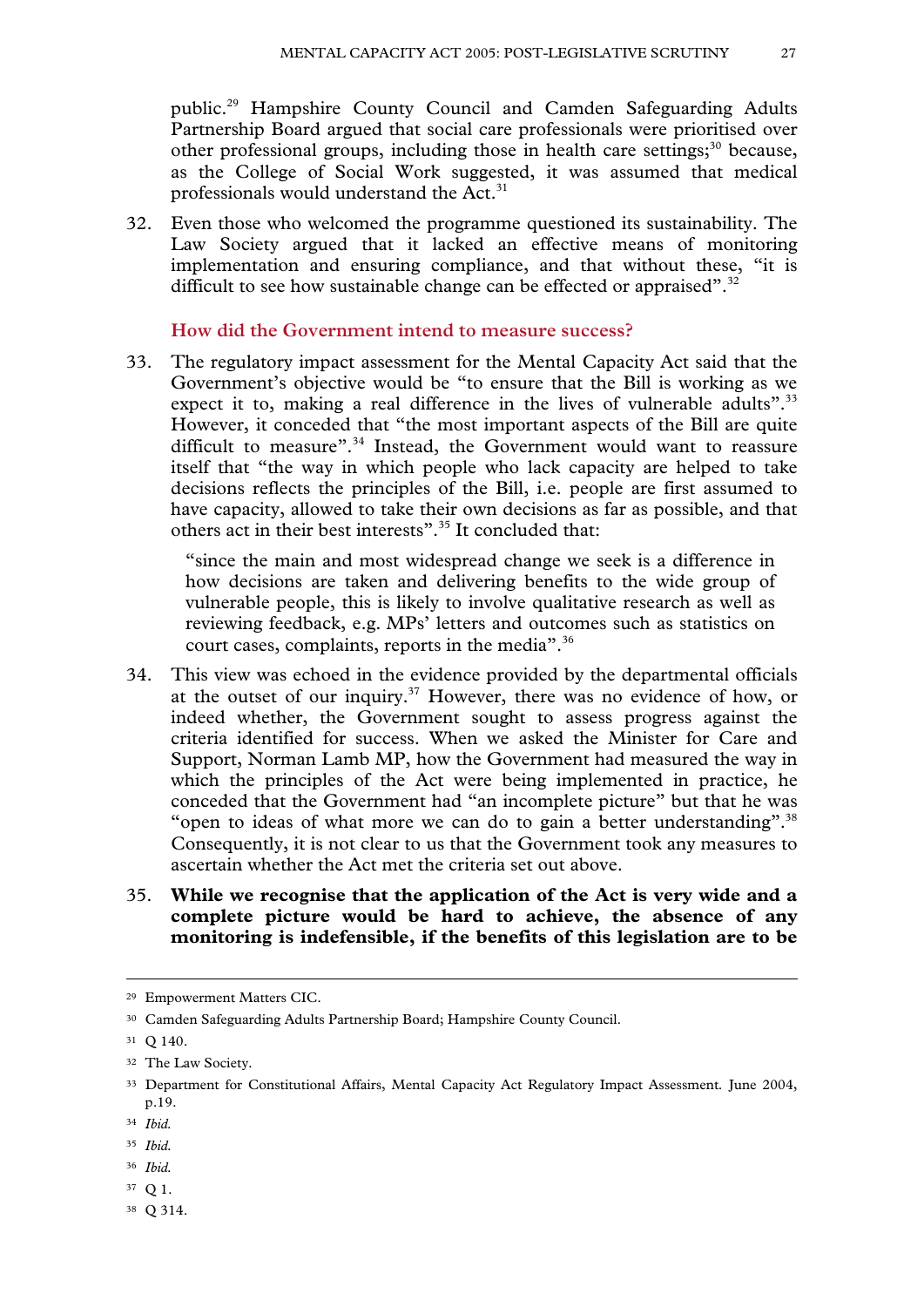**delivered. We recommend as a matter of urgency that the Government take steps to establish regular and dedicated monitoring of implementation of the Act, and that this should include all the sectors across which the Act applies.**

36. **We recommend that an independent body with overall responsibility for implementation of the Act, be given responsibility for ensuring such monitoring takes place.** 

**Measuring public attitudes** 

- 37. From the introduction of the Bill to its enactment, there was an expectation from Government and others that a change in public attitudes and practice would develop as a result of the Act. Indeed, the pre-legislative scrutiny committee found that such a change would be essential to its successful implementation (see paragraph  $26$ ).<sup>39</sup> But the plans for measuring such change were extremely vague and we are not convinced, based on the evidence of officials and ministers, that they were ever acted on.
- 38. It may be less easy to measure changes in attitude and culture than it is to collect more concrete data, but clearly there are ways to measure awareness and attitudes among professionals and the wider public. This is no substitute for monitoring actual implementation of the Act. However, if a change in public attitudes is considered an important outcome of the Act, and arguably the effective implementation of the Act depends on it, measuring any such change may provide an indicator of success.
- 39. **We recommend that the Government introduce a robust method for measuring public and professional attitudes to issues of capacity, in order to be able effectively to measure any change in the prevailing culture. Ideally, benchmarking of this sort would have taken place prior to the implementation of the Act, but there would still be benefits in starting such activity now. This would be a key task for the independent body to be given overall responsibility for the Act.**

 <sup>39</sup> Joint Committee on the Draft Mental Incapacity Bill, O*p.Cit*, recommendation 3.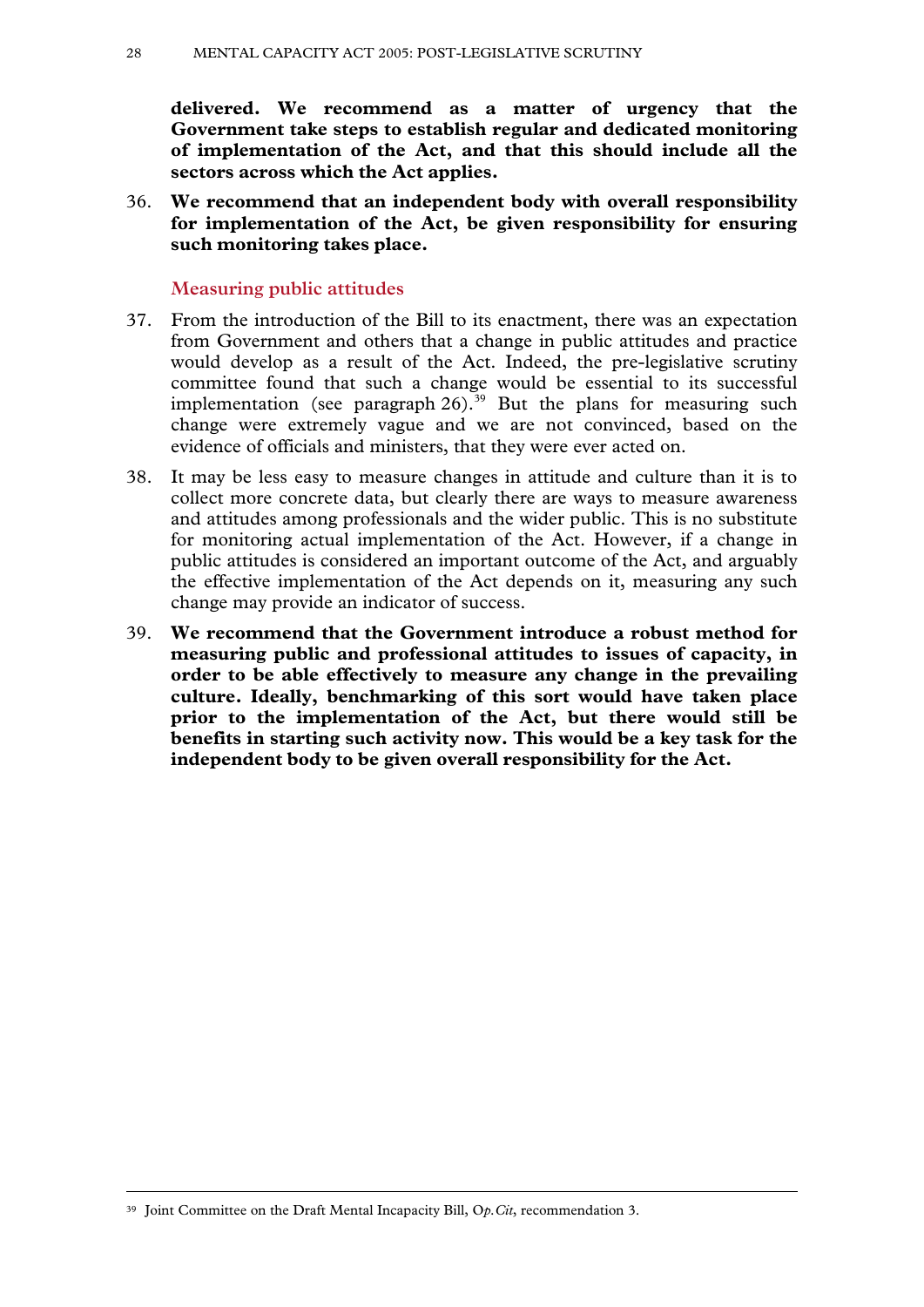**CHAPTER 3: THE FIVE CORE PRINCIPLES: IS THE ACT WORKING AS INTENDED?** 

- 40. We have already set out our overall finding that the Act is widely supported, but that it is not well embedded in practice (see chapter 1, paragraphs 12- 13). The Act was described by a wide range of witnesses in glowing terms: "progressive,"<sup>40</sup> "positive,"<sup>41</sup> "a wonderful piece of legislation"<sup>42</sup> and "a force" for good". $43$
- 41. A case can be made that in terms of establishing the system and structures required by the Act, its implementation has been effective. As Paul Gantley, former Implementation Manager for the Mental Capacity Act at the Department of Health, told us:

"There was a new Court of Protection, a new Office of the Public Guardian, a new IMCA service from scratch in about 150 or so local authorities, each commissioned on time, a new offence was put into place, a code of practice that had three versions at different times, there were lasting powers of attorney and so on. From a narrow perspective, we were effective and we achieved those targets".<sup>44</sup>

42. But Mr Gantley also conceded that "that is not the same as saying the Act is fully implemented or understood. That is a different test".<sup>45</sup> This accords with the evidence we received. The test that was being applied by witnesses who argued that the Act was widely not complied with, was whether the core principles, which underpin the empowering ethos of the Act, had been widely understood and embedded in practice; in effect, had there been a revolution in public attitudes and practice, as the Government predicted in 2004? We find this to be an appropriate test. This chapter considers in more detail where, how and why implementation is lagging behind the legislation.

#### *Context of the health and social care sector*

- 43. Most of our evidence concerning the implementation of the core principles focused on the health and social care sectors. We set out briefly some context concerning those sectors, which provides the backdrop to our findings.
- 44. Standards of care, and especially of care for those with learning disabilities, have received renewed public attention following a number of high profile failures, such as those found at Winterbourne View Hospital. Over the course of our inquiry the Government published its response to the Confidential Inquiry into the Premature Deaths of People with Learning Disabilities (CIPOLD)46, concerning preventable deaths which had occurred due to a

 <sup>40</sup> Q 26.

<sup>41</sup> Q 74.

<sup>42</sup> Michael Loftus.

<sup>43</sup> Peter Edwards (Director, Peter Edwards Law).

<sup>44</sup> Q 185.

<sup>45</sup> Q 185.

<sup>46</sup> Department of Health, *Government Response to the Confidential Inquiry into premature deaths of people with learning disabilities*, July 2013: https://www.gov.uk/government/uploads/system/uploads/attachment\_data/ file/212077/Government Response to the Confidential Inquiry into Premature Deaths of People with Learning Disabilities - full report.pdf.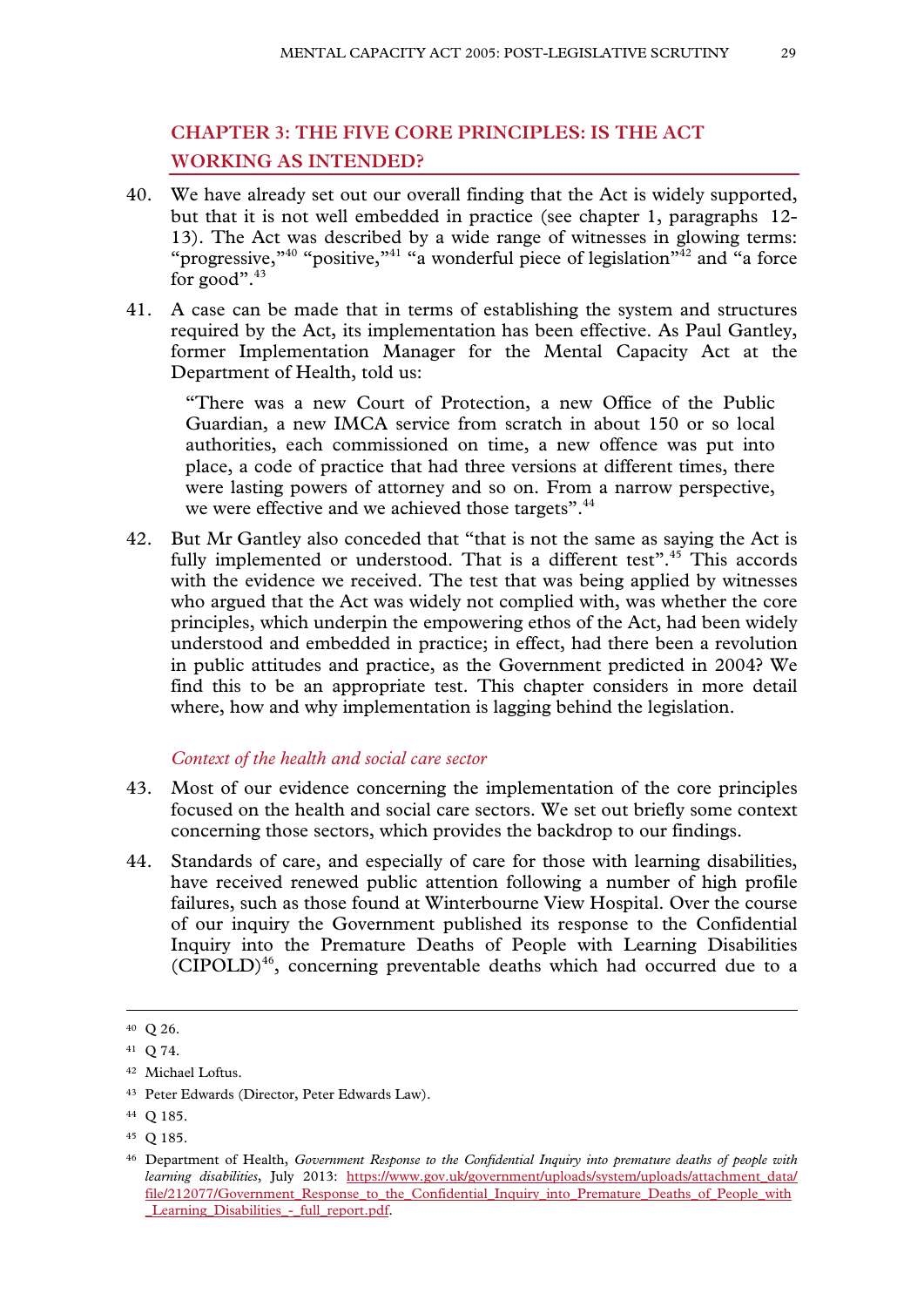#### 30 MENTAL CAPACITY ACT 2005: POST-LEGISLATIVE SCRUTINY

failure to provide equality of care to those with learning disabilities. That inquiry followed on from an earlier report *Healthcare for All*, published in 2008, which reported on access to health care for people with learning disabilities.<sup>47</sup> The report found that although the legislative framework was clear, there was a failure to deliver adequate services resulting in avoidable suffering and deaths.<sup>48</sup> The report, sometimes known as the Michael review, after its chairman Sir Jonathan Michael, also pointed to ineffective monitoring of compliance with the (then) legislative framework comprised of the Disability Discrimination Act and the Mental Capacity Act.

- 45. Also during the course of our inquiry, the Government published its final response to the Francis report, $49$  which had identified systemic, organisational and individual failings which had contributed to "the normalisation of cruelty"50 in care at the Mid Staffordshire NHS Foundation Trust. The 2012/13 Annual Report by Healthwatch England cited research in which 94% of the public agreed that the NHS and social services could be improved.51 Furthermore, 1 in 3 of those surveyed said they knew someone who they believed had experienced a serious mistake, abuse or a preventable illness or death in a health or social care service. While these reports do not relate directly to the Mental Capacity Act, they reveal significant current concerns about the context within which the Act is expected to apply.
- 46. The role of the Care Quality Commission as regulator for health and social care services in England has also been under scrutiny. The quality of its inspection regime was questioned following the revelation that it had failed to respond to the concerns raised by the whistle-blower at Winterbourne View Hospital in  $2010^{52}$
- 47. There have also been structural changes to the commissioning of health and social care services following the Health and Social Care Act 2012, which moved responsibility for commissioning from Primary Care Trusts and Strategic Health Authorities to NHS England and Clinical Commissioning Groups, from April 2013. Clinical Commissioning Groups are required to work with Local Authorities and others to provide and commission health and social care in each area based on a strategic needs assessment. All Clinical Commissioning Groups are required to have a lead for the Mental Capacity Act as a condition of their registration with NHS England.

 <sup>47</sup> *Report of the Independent Inquiry into Access to Healthcare for People with Learning Disabilities*, July 2008 (sometimes known as the Michael Review, after its chair, Sir Jonathan Michael): http://webarchive.nationalarchives.gov.uk/20130107105354/http:/www.dh.gov.uk/prod\_consum\_dh/groups /dh\_digitalassets/@dh/@en/documents/digitalasset/dh\_106126.pdf.

<sup>48</sup> *Ibid.*, p 53.

<sup>49</sup> *Report of the Mid Staffordshire NHS Foundation Trust Public Inquiry*, HC 898-I, II & III: http://www.midstaffspublicinquiry.com/report. The Government response can be found in: Department of Health, Hard Truths: the journey to putting patients first, January 2014, Cm 8777-I & II: https://www.gov.uk/government/publications/mid-staffordshire-nhs-ft-public-inquiry-government-response.

<sup>50</sup> Patients First and Foremost: The Initial Government Response to the Report of The Mid Staffordshire NHS Foundation Trust Public Inquiry, March 2013, p. 5, Cm 8576: https://www.gov.uk/government/publications/government-initial-response-to-the-mid-staffs-report.

<sup>51</sup> Healthwatch England, *Annual Report 2012/13*, October 2013. Presented to Parliament pursuant to section 45 C (2) of the Health and Social Care Act 2008 as inserted by the Health and Social Care Act 2012: http://www.healthwatch.co.uk/sites/default/files/full-report-2012-13\_0.pdf.

<sup>52</sup> Flynn, M, *South Gloucestershire Safeguarding Adults Board, Winterbourne View Hospital, A Serious Case Review*, August 2012: http://www.southglos.gov.uk/Pages/Article%20Pages/Community%20Care%20- %20Housing/Older%20and%20disabled%20people/Winterbourne-View-11204.aspx.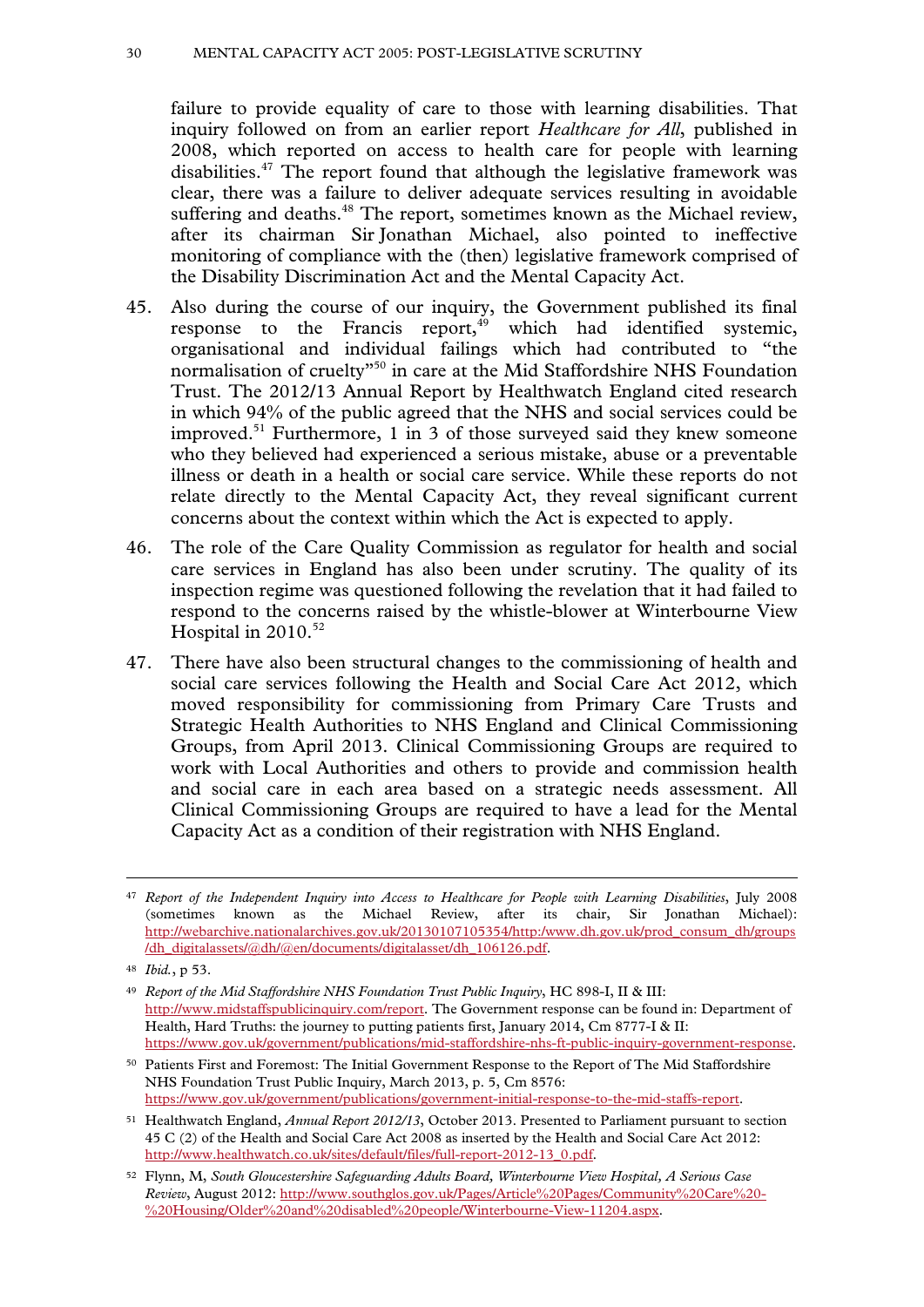- 48. Straitened times and straitened resources are in evidence across the health and social care systems, and many of our witnesses touched on this. It is worth noting the impact which this has had on the voluntary sector. A wide range of organisations representing service users and carers have provided advice and guidance on the Mental Capacity Act since before its implementation. As some elements of public services are reduced or discontinued, there is a corresponding surge towards providers of information, advice and advocacy in the voluntary sector. Not surprisingly those organisations are similarly affected by the economic climate and are not always able to meet such demands.
- 49. We also note the Report by the former House of Lords Select Committee on Public Service and Demographic Change, *Ready for Ageing?,*53 which pointed to a significant shift in the population, and the likely impact on public services, including health and social care. The report identified that England would see a 51% rise in the number of those aged 65 and over, and a 101% rise in those aged 85 and over, between 2010 and 2030.54 It forecast that the number of people in England and Wales aged 65 and over with dementia, would increase by over 80% to 1.96 million between 2010 and 2030.<sup>55</sup>
- 50. The declining confidence in the standards of care, the very recent structural changes in the commissioning and delivery of health and social care, the growing pressure on services from an ageing population, and the impact of austerity on the public and voluntary sectors, form the backdrop to our inquiry.

# *Changes in the human rights framework*

- 51. In December 2006 the United Nations adopted the final text of the Convention on the Rights of People with Disabilities. The Convention seeks to remove obstacles which prevent disabled people from accessing the rights enshrined in the Universal Declaration of Human Rights 1948, and to deliver dignity, equality and inclusion for disabled people. The United Kingdom ratified the Convention in June 2009.
- 52. The Convention contains a number of rights relevant to the Act. Most prominent is article 12, the right to equal recognition before the law. Guidance produced by the Equality and Human Rights Commission explains that this "means that disabled people cannot be denied the right to make their own decisions. If they need help to make decisions, then this should be given".56 The United Nations Committee on the Rights of Persons with a Disability issued a consultation on draft guidance on the meaning of Article 12 in September 2013, after this Committee had begun its inquiry. The deadline for submissions to the consultation was January 2014 and we are not yet aware of its outcome.

 <sup>53</sup> Select Committee on Public Service and Demographic Change, *Ready for Ageing?* (1st Report, Session 2012-13, HL Paper 140): http://www.parliament.uk/business/committees/committees-a-z/lordsselect/public-services-committee/report-ready-for-ageing/.

<sup>54</sup> *Ibid.*, p 7.

<sup>55</sup> *Ibid.*, p58.

<sup>56</sup> Equality and Human Rights Commission, The United Nations Convention on the Rights of People with Disabilities, Equality and Human Rights Commission Guidance: *What does it mean for you? A guide for disabled people and disabled people's organisations*, Summer 2010: http://www.equalityhumanrights.com/uploaded\_files/publications/uncrpdguide.pdf.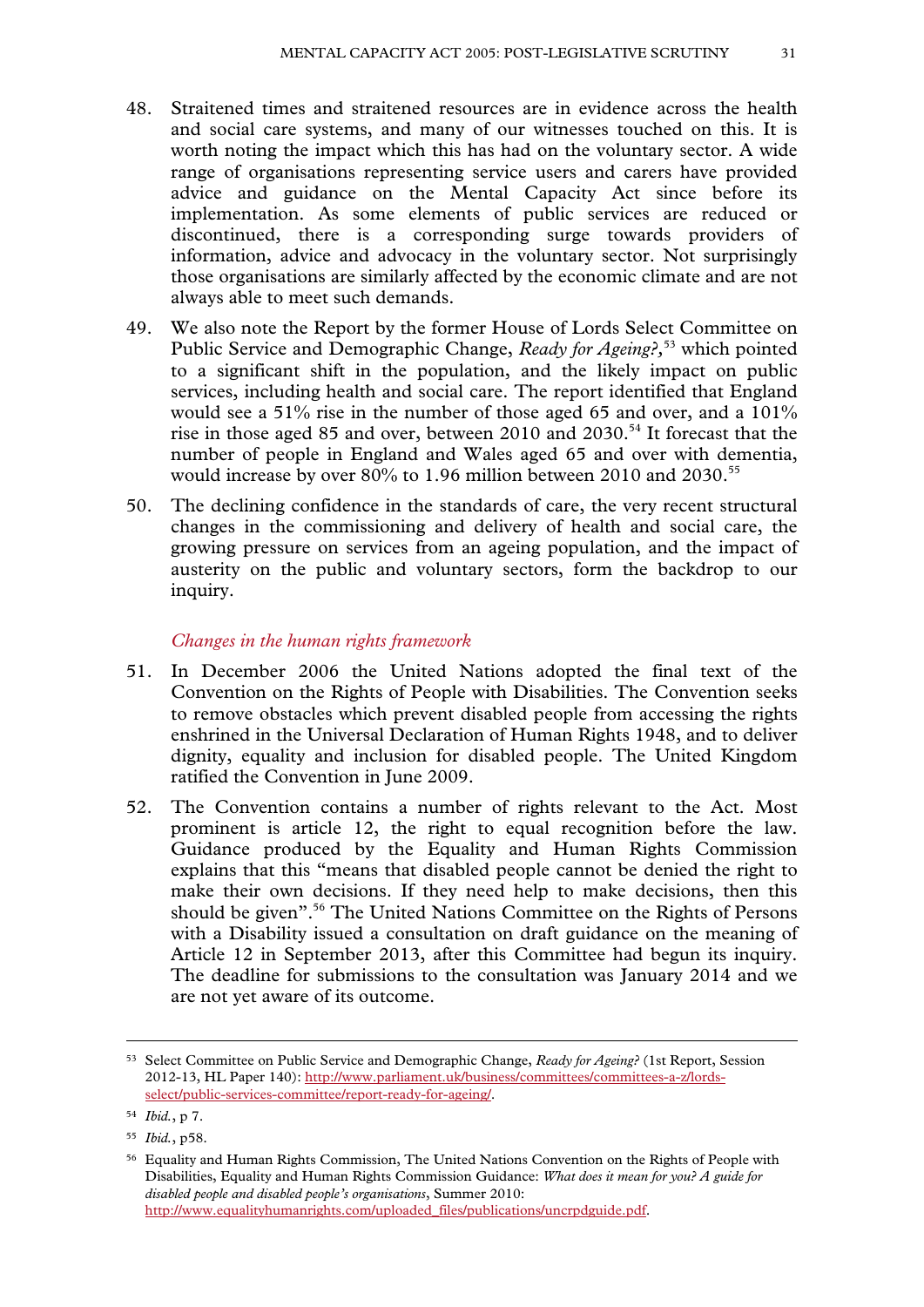53. We have not sought to review the compatibility of the Act with the Convention, although we understand that the Government has commissioned such an assessment, and we await its outcome.<sup>57</sup> Given the time frame of the UN Committee's consultation and the Government's own assessment, it is reasonable to conclude that the position of the Mental Capacity Act in relation to the Convention is not entirely clear at this time. It would not be prudent therefore for this Committee to make specific recommendations concerning the Act's compatibility or otherwise with the Convention, and any legislative changes that may or may not be necessary. However, we have received evidence of how the use of the Act in practice could be better aligned with the Convention, and we refer to that where relevant. Although the issue of compatibility cannot be resolved at present it will be relevant in future, and we have therefore taken the view that better alignment in practice should be regarded as a reasonable aim.

# **Implementation of the Core Principles**

- 54. During the passage of the Bill, as during pre-legislative scrutiny, articulation of the principles of the Act was seen as central to the reform of the law. It formed one of the first recommendations of the pre-legislative committee, who said that "such a statement [of principles] inserted as an initial point of reference could give valuable guidance to the Courts, as well as helping nonlawyers to weigh up difficult decisions".<sup>58</sup> The Government agreed, saying that the principles were "the fundamental concepts of the Bill," and committed to including them in the legislation and in the Codes of Practice.<sup>59</sup>
- 55. Many witnesses concurred on the significance of the five principles, which were described as "the pillars for the framework in defining capacity and best interests".60 North East London NHS Trust said that "the principles are the single best feature of the Act" which had "the potential to revolutionise healthcare".<sup>61</sup> The British Institute of Human Rights said the principles ensured "capacity decisions are made in a way that respects, protects and fulfils people's human rights".<sup>62</sup> Mark Neary, father of Steven Neary, who was found to be unlawfully detained by London Borough of Hillingdon in 2010 (see Box 3), described the principles of the Act as "transformative when applied correctly and genuinely in P's best interests".<sup>63</sup> Nonetheless there was a recognition from some witnesses that applying the principles in practice was challenging: "given the wide range of people and circumstances [the principles] are applied to, these can be in practice, very complex judgements".<sup>64</sup>

 <sup>57</sup> QQ 5 & 333.

<sup>58</sup> Joint Committee on the Draft Mental Incapacity Bill, *Op. Cit*., recommendations 4 &5.

<sup>59</sup> The Government response to the Scrutiny Committee's Report on the draft Mental Incapacity Bill, February 2004, pp. 9-10: http://webarchive.nationalarchives.gov.uk/+/http://www.dca.gov.uk/pubs/ reports/mental-incapacity.htm.

<sup>60</sup> MCA and MCA DoLs' Team of Cambridgeshire County Council.

<sup>61</sup> North East London NHS Trust.

<sup>62</sup> British Institute of Human Rights.

<sup>63</sup> Mark Neary.

<sup>64</sup> North Yorkshire County Council.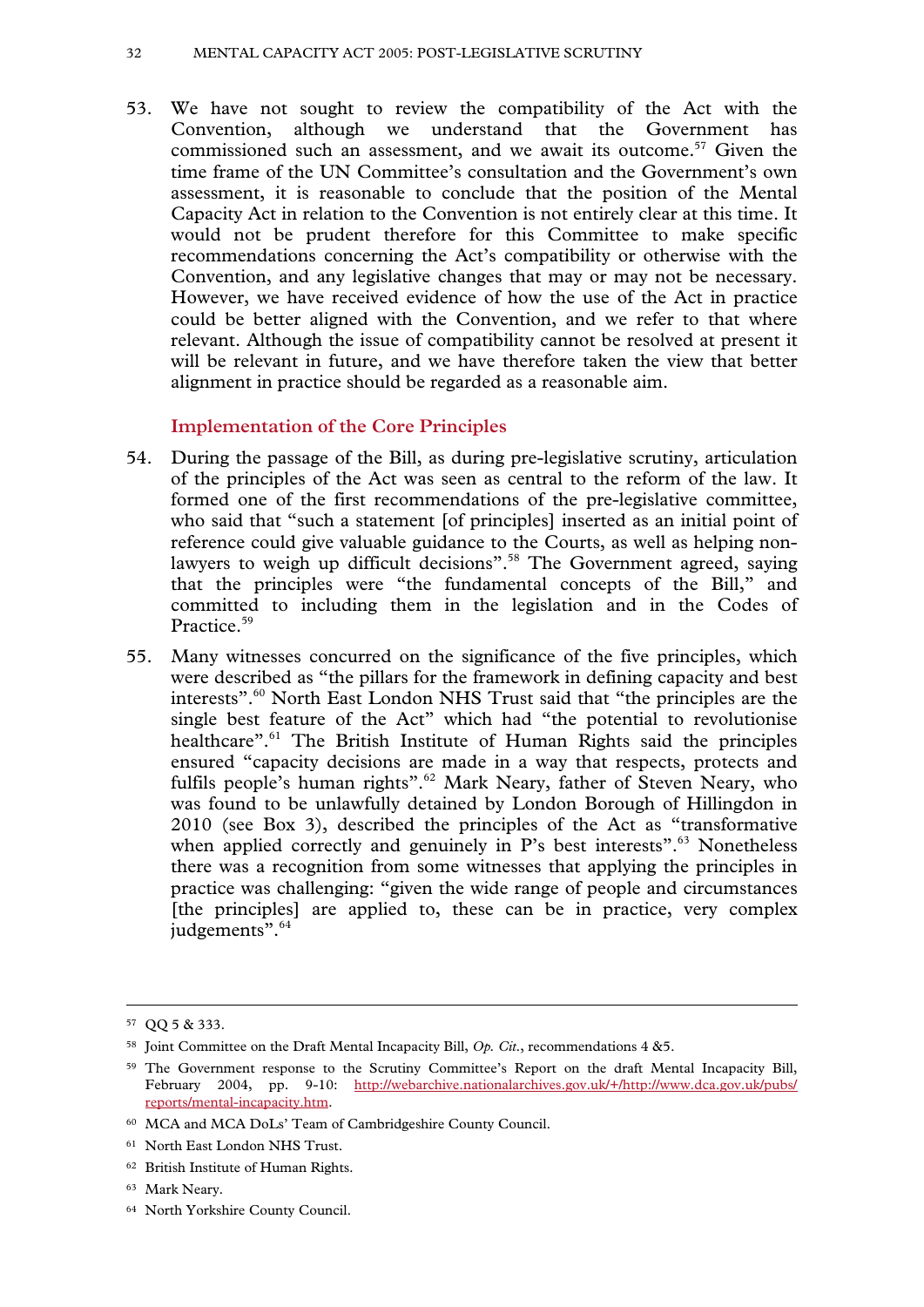

# **The first principle: presumption of capacity**

- 56. Section 1(2) of the Act embodies the intention to embed in law the principle that everyone has the right to make their own decisions, and that capacity must be assumed until proven otherwise. Evidence to this inquiry suggests that the implementation of this principle is patchy, at best. The principal reasons for this are a tendency among health and social care staff to make assumptions based on impairment; the failure to conduct assessments when necessary; the poor quality of assessments generally, and the failure to take into account the impact of specific conditions on assessment. We also note poor understanding of the principle of presumption of capacity among professionals, and the difficulties experienced in applying the principle in practice. Disconcertingly, there is evidence of the presumption of capacity being used to support non-intervention by service providers.
- 57. Advocacy Service Cymru told us that in their experience "patients are deemed to lack capacity on 'assumptions' of professionals because of a mental illness, deafness, appearance, age".<sup>65</sup> This finding was supported by the Mental Health Foundation, whose research into best interests decisionmaking had concluded that people were being found to lack capacity "for reasons which the Act does not allow, i.e. a blanket assumption based upon diagnosis or an unwise decision".<sup>66</sup> Calls to a helpline operated by Sense, a charity for deaf-blind people, had shown that in medical settings especially "there tends to be an immediate assumption of lack of capacity".<sup>67</sup> The same finding was reported by legal practitioners: "There seems to be a

 <sup>65</sup> Advocacy Service Cymru.

<sup>66</sup> Q 50.

<sup>67</sup> Q 48.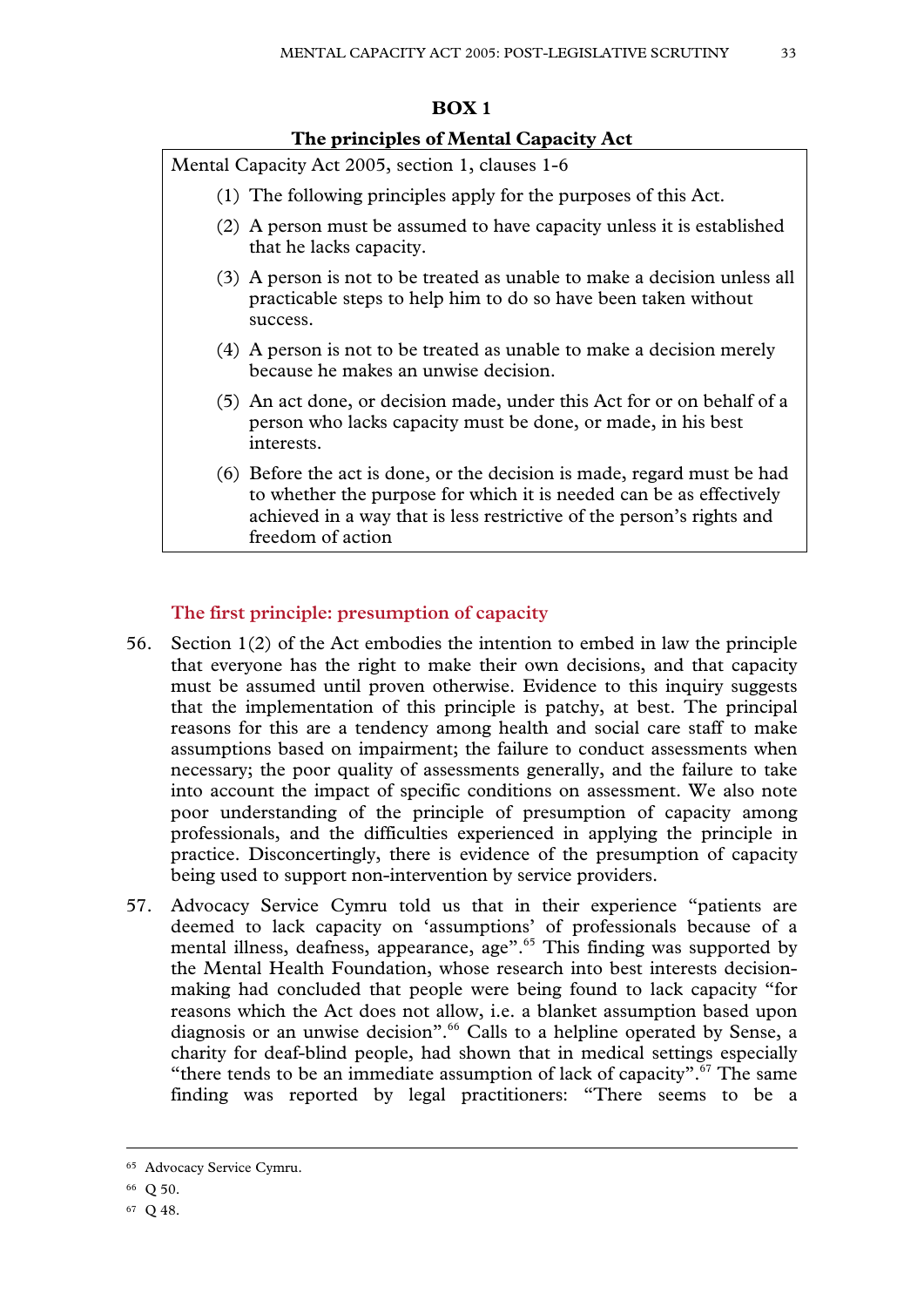discriminatory practice that when dealing with certain client groups, e.g. the elderly or learning disabled, it is for them to show that they have capacity".<sup>68</sup>

58. These views were supported by evidence from parent carers: "The assumption seems to be that if a person has learning disabilities, then they don't have capacity to make their own decisions".<sup>69</sup> One mother of a physically disabled daughter related the following incident:

"My daughter does not lack capacity, however, whilst she was in an intensive care unit she needed a surgical procedure. I arrived at the unit to be seen by two consultants who asked me to sign a form stating that she lacked capacity. I refused to sign the form because she does not lack capacity. I was then told that she was ventilated and sedated so agreed to sign the form with the addition of a statement that the lack of capacity was related to this situation only. I then went into the unit to find her wide awake! On checking with the nurse I discovered that my daughter had not been sedated when the surgeon had been in to see her and that he had made no attempt to discuss the procedure with her or gain her consent. This man had simply observed her existing physical disability and assumed lack of capacity which is contrary to the act".<sup>70</sup>

# *Capacity assessments*

59. If capacity is in doubt section 3 of the Act sets out how it is to be assessed (see Box 2).

**BOX 2** 

| <b>Assessing Capacity Section 3 of the Act</b>                                                                                                                                                                                                                                         |
|----------------------------------------------------------------------------------------------------------------------------------------------------------------------------------------------------------------------------------------------------------------------------------------|
| Inability to make decisions                                                                                                                                                                                                                                                            |
| $(1)$ For the purposes of section 2, a person is unable to make a<br>decision for himself if he is unable—                                                                                                                                                                             |
| (a) to understand the information relevant to the decision,.                                                                                                                                                                                                                           |
| (b) to retain that information,                                                                                                                                                                                                                                                        |
| (c) to use or weigh that information as part of the process of<br>making the decision, or                                                                                                                                                                                              |
| (d) to communicate his decision (whether by talking, using sign<br>language or any other means).                                                                                                                                                                                       |
| (2) A person is not to be regarded as unable to understand the<br>information relevant to a decision if he is able to understand an<br>explanation of it given to him in a way that is appropriate to his<br>circumstances (using simple language, visual aids or any other<br>means). |
| (3) The fact that a person is able to retain the information relevant to<br>a decision for a short period only does not prevent him from being<br>regarded as able to make the decision.                                                                                               |

 <sup>68</sup> Peter Edwards (Director, Peter Edwards Law).

<sup>69</sup> John Stockley.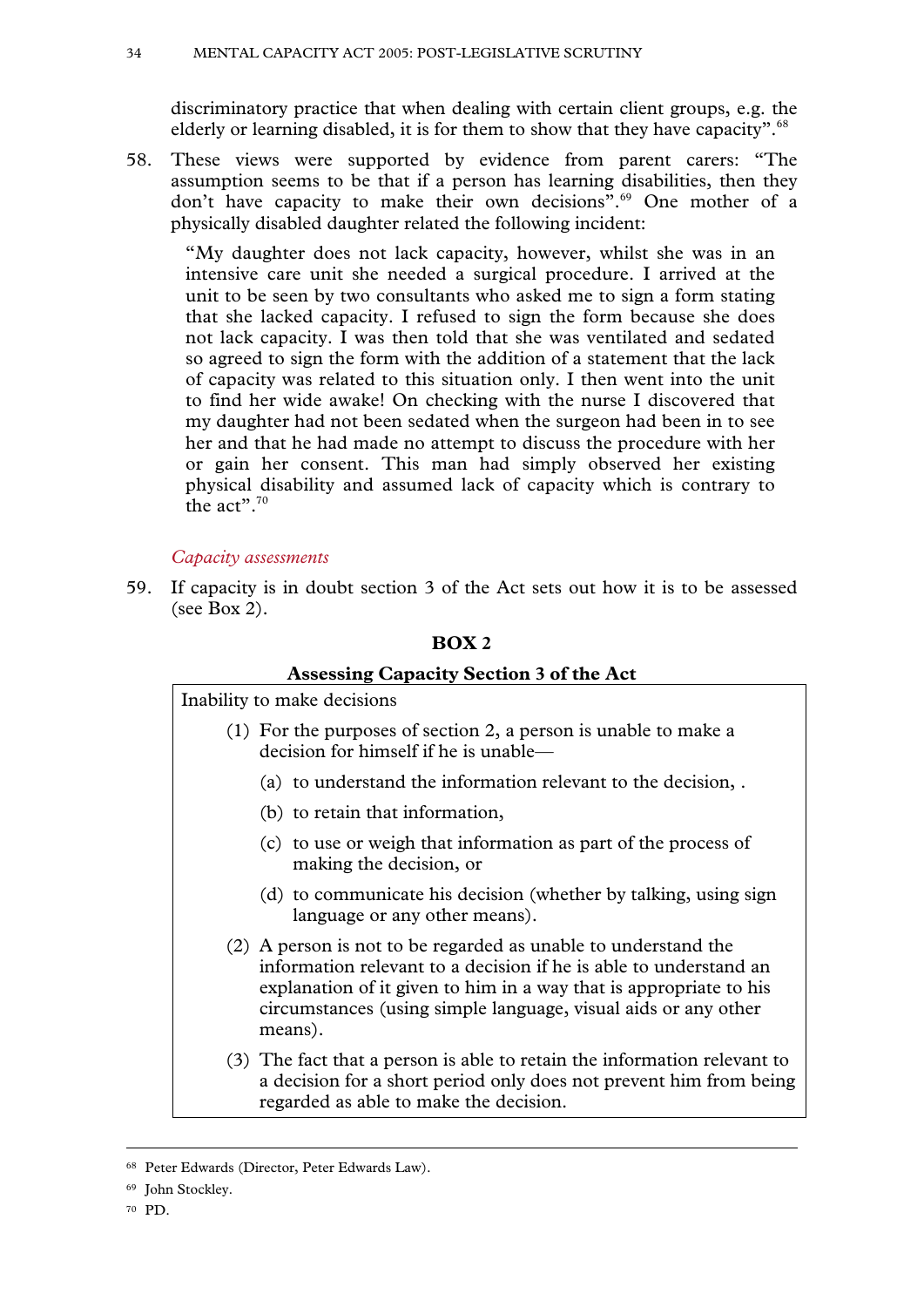- (4) The information relevant to a decision includes information about the reasonably foreseeable consequences of—
	- (a) deciding one way or another, or
	- (b) failing to make the decision.
- 60. Witnesses reported that "in the majority of cases the process of conducting a formal capacity assessment is not completed and not formally recorded".<sup>71</sup> Furthermore, Toby Williamson, from the Mental Health Foundation, told us that staff appeared to struggle with how to apply the principle of assumption of capacity in practice, and that this could lead to a failure to conduct an assessment:

"There is an example of a lady in a care home who had significant dementia, who was refusing to change her clothes at all and was becoming quite soiled, and staff were not sure what to do. They had been led to believe that they must allow people to have autonomy and make decisions themselves, and did not understand that they could use the Mental Capacity Act to assess capacity and potentially intervene to improve the person's quality of life by making decisions for the person if they lacked that capacity".<sup>72</sup>

- 61. Kirsty Keywood, senior lecturer at Manchester University, referred to the "unanticipated consequences"<sup>73</sup> of the empowering ethos of the Act from the perspective of adult safeguarding. She gave examples where vulnerable adults had been left at risk of harm, in some cases leading to their deaths, after having disengaged from services, and where that decision to disengage had not been sufficiently examined by social workers to understand whether the person making it had capacity to do so. When professionals involved in such cases were questioned, their response was that "Well, there is a statutory presumption of capacity".74 Ms Keywood concluded that "there is something about the presumption of capacity as it is currently worded in the Mental Capacity Act that has obscured the thinking of a number of people working at the grass roots".75 Such difficulties in understanding how to apply a statutory duty in practice are not unique to the Mental Capacity Act. The Independent Inquiry into Access to Healthcare for People with Learning Disabilities found that, in relation to the Disability Discrimination Act 2005, health service staff "commonly fail to understand that a right to equal treatment does not mean treatment should be the same".<sup>76</sup>
- 62. There appeared to be other reasons for failing to conduct an assessment: Michael du Feu, a Best Interests Assessor, described a "strong reluctance" by some nurses and social workers to undertake an assessment due to a fear that their decision "might be tested by the legal profession in a court of

 <sup>71</sup> Advocacy Support Cymru.

<sup>72</sup> Q 47.

<sup>73</sup> Q 26.

<sup>74</sup> Q 26.

<sup>75</sup> Q 26.

<sup>76</sup> *Report of the Independent Inquiry into Access to Healthcare for People with Learning Disabilities*, *Op. Cit.* July 2008.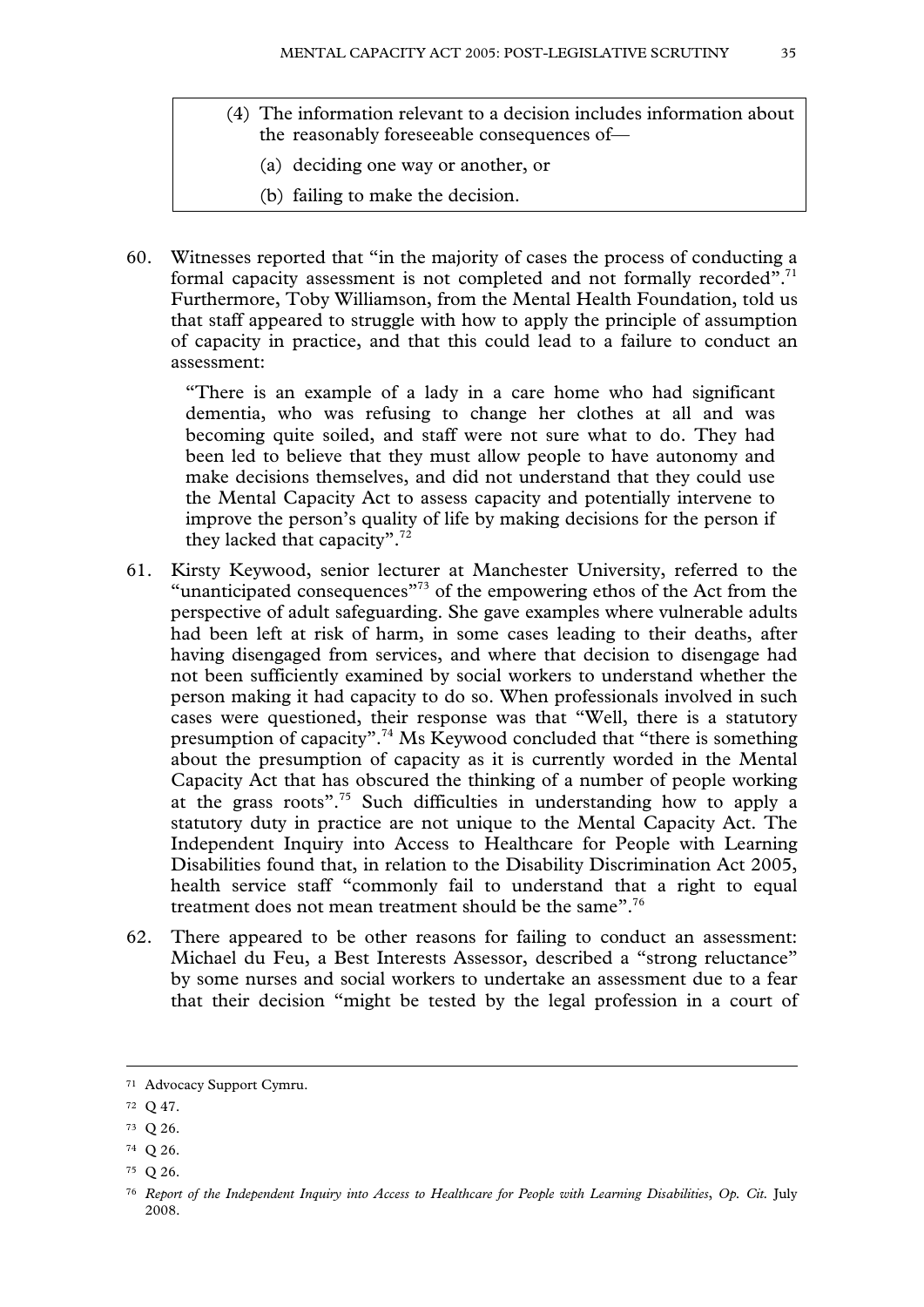law".<sup>77</sup> We also received evidence from a GP, Dr Andrew D. Hardie, who argued that capacity assessments as set out by the Act required a legal rather than medical decision, which was "disruptive to medical assessment" and "liable to cause confusion".<sup>78</sup>

- 63. We were told of a worrying tendency among local authorities to use the presumption of capacity to avoid taking responsibility for a vulnerable person. Nicola Mackintosh, representing the Law Society, told us that she had seen "lots of cases where a person has been neglecting themselves, and the local authority or the relevant health agency has used the presumption of capacity to allow that to continue".<sup>79</sup> This was echoed by the submission from Irwin Mitchell LLP, who suggested that the assumption of capacity was on occasion deliberately used by local authorities "as an excuse to do nothing on the basis of someone being a conscientious refuser of services, on the basis that P is expressing a view and 'they must be assumed to have capacity"<sup>.80</sup> The Law Society referred to the principles of the Act being "applied perversely", using the presumption of capacity to avoid assessing capacity, "with the implications for associated support and resources".<sup>81</sup> The British Association of Brain Injury Case Managers put it more starkly: "assessment of capacity is used as an economic tool to justify lack of provision, leaving the disabled person unprotected and those trying to protect them with no means to provide services".<sup>82</sup>
- 64. Such points were echoed in the submissions from family carers who expressed frustration at the misappropriation of the assumption of capacity by health and social care staff to justify poor care. Two separate witnesses who were relatives of adults with learning disabilities reported a failure by care staff to conduct capacity assessments when those adults continued to make unwise choices which risked serious health consequences, including type-2 diabetes. $83$  One of them referred to the Act as having "a paralysing effect on medical and social care professionals, preventing them from giving the best possible care".<sup>84</sup> The Down's Syndrome Association also reported concerns expressed by families regarding "the simplistic manner in which choice is interpreted by support staff leading to concerns over health and welfare".<sup>85</sup>
- 65. Conversely, there was also evidence that a lack of capacity was sometimes assumed in order to justify a decision made by the local authority, which was often resource-led. Nicola Mackintosh told us that she had handled "many, many cases" where "clients have been deemed to lack capacity because the outcome is going to be that the state spends less on them".86

79 Q 27.

- 82 British Association of Brain Injury Case Managers.
- 83 DGP; Elizabeth Verdonkschot.
- 84 DGP.
- 85 Down's Syndrome Association.
- 86 Q 27.

 <sup>77</sup> Michael du Feu.

<sup>78</sup> Dr Andrew D Hardie.

<sup>80</sup> Irwin Mitchell LLP.

<sup>81</sup> The Law Society.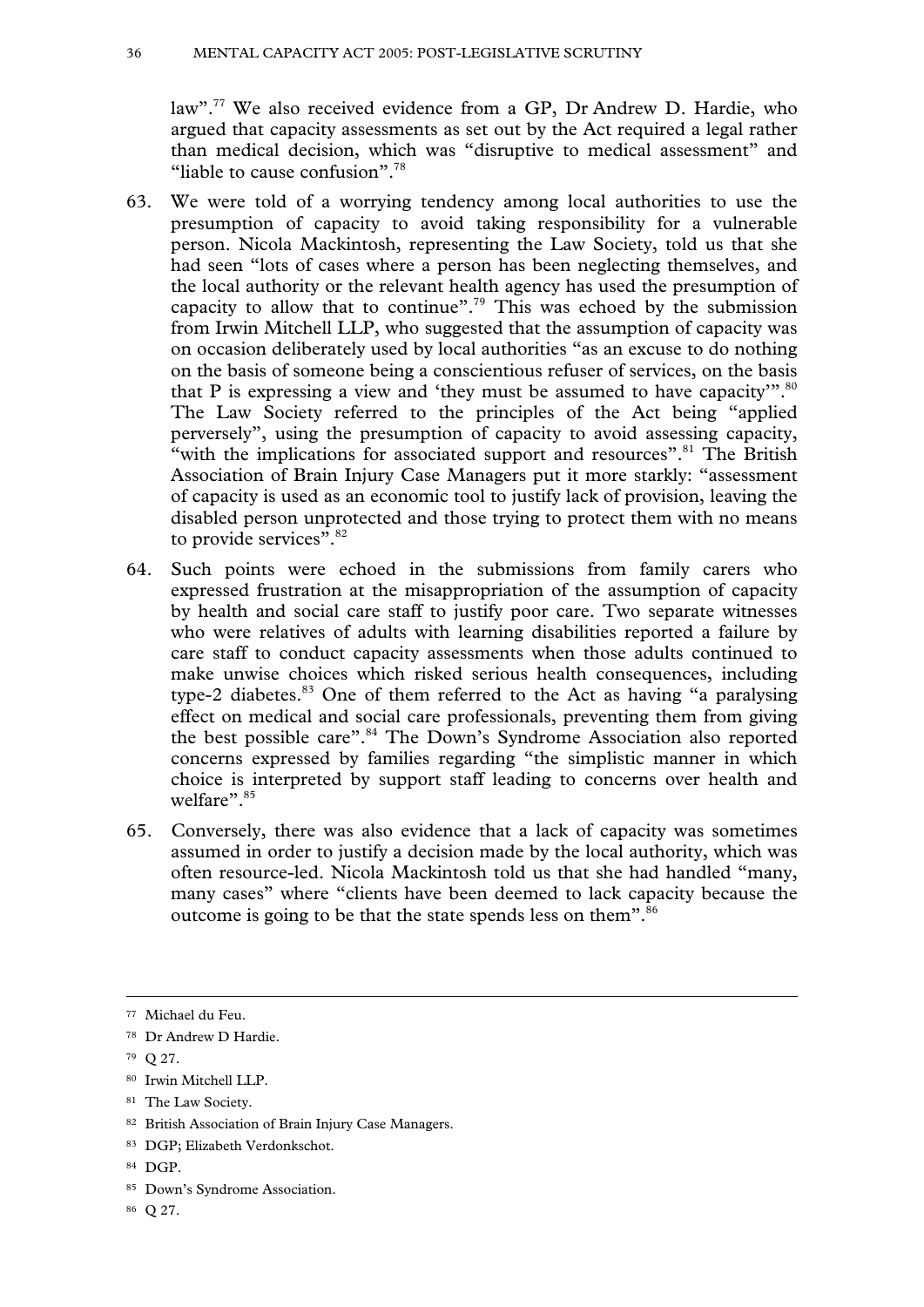### *Quality of capacity assessments*

- 66. The quality of capacity assessments was also criticised. Serjeants' Inn Chambers told us: "A recurring feature of cases we see is low-quality capacity assessments, requiring the capacity assessment to be carried out afresh".<sup>87</sup> A group of barristers and solicitors who jointly submitted evidence reported their shared experience that health professionals had a "much weaker knowledge and awareness" of the Act, which led to their capacity assessments being "less thorough and less compliant with the MCA and the Code of Practice, including on basic issues such as the need for an assessment of capacity to be decision-specific".<sup>88</sup>
- 67. The British Association of Social Workers conceded that some social workers did not feel equipped to undertake capacity assessments, and that a lack of confidence was to be found more widely among professionals working in hospitals and care homes. As a result there was a tendency to involve specialist services, such as mental health social workers, to carry out the assessments.<sup>89</sup>
- 68. The carers for HL, whose case in the European Court had led to the introduction of the Deprivation of Liberty Safeguards (see Box 7: The Bournewood Gap), told us that: "on many occasions [assessments] are not carried out by the best person to understand the decision that needs to be made, [and] not in a setting that suits the person and with insufficient relevant information to allow the person a reasonable chance to make an informed decision".<sup>90</sup> This was the experience of Mr Mark Neary, father to Steven Neary who was found to have been unlawfully detained by the London Borough of Hillingdon in 2010 (see Box 3: The case of Steven Neary). $91$

"There is a huge pressure on  $P$  in these assessments; they are having to demonstrate many things that a non learning disabled person would never have to be assessed on. The Act requires P to be supported through the assessment but if the assessor is meeting P for the first time, they won't have the knowledge to provide adequate support. At the three assessments Steven had whilst he was detained, neither myself nor his regular support workers were allowed to be present (in case we led Steven, or prejudiced the outcome). This puts P at a considerable disadvantage and from the outset, shows that a supportive process has turned into an adversarial one".<sup>92</sup>

 <sup>87</sup> Serjeants' Inn Chambers.

<sup>88</sup> Victoria Butler-Cole, Neil Allen, Andrew Bowmer, Julie Cornes, Charlotte Haworth Hird, Laura Hobey-Hamsher, Laura Jolley, John McKendrick, Alex Ruck Keene, Polly Sweeney, Rachel Turner and Paula Scully.

<sup>89</sup> Q 140.

<sup>90</sup> Mr and Mrs E.

<sup>91</sup> See *London Borough of Hillingdon v Neary & Anor* [2011] EWHC 1377 (COP).

<sup>92</sup> Mark Neary.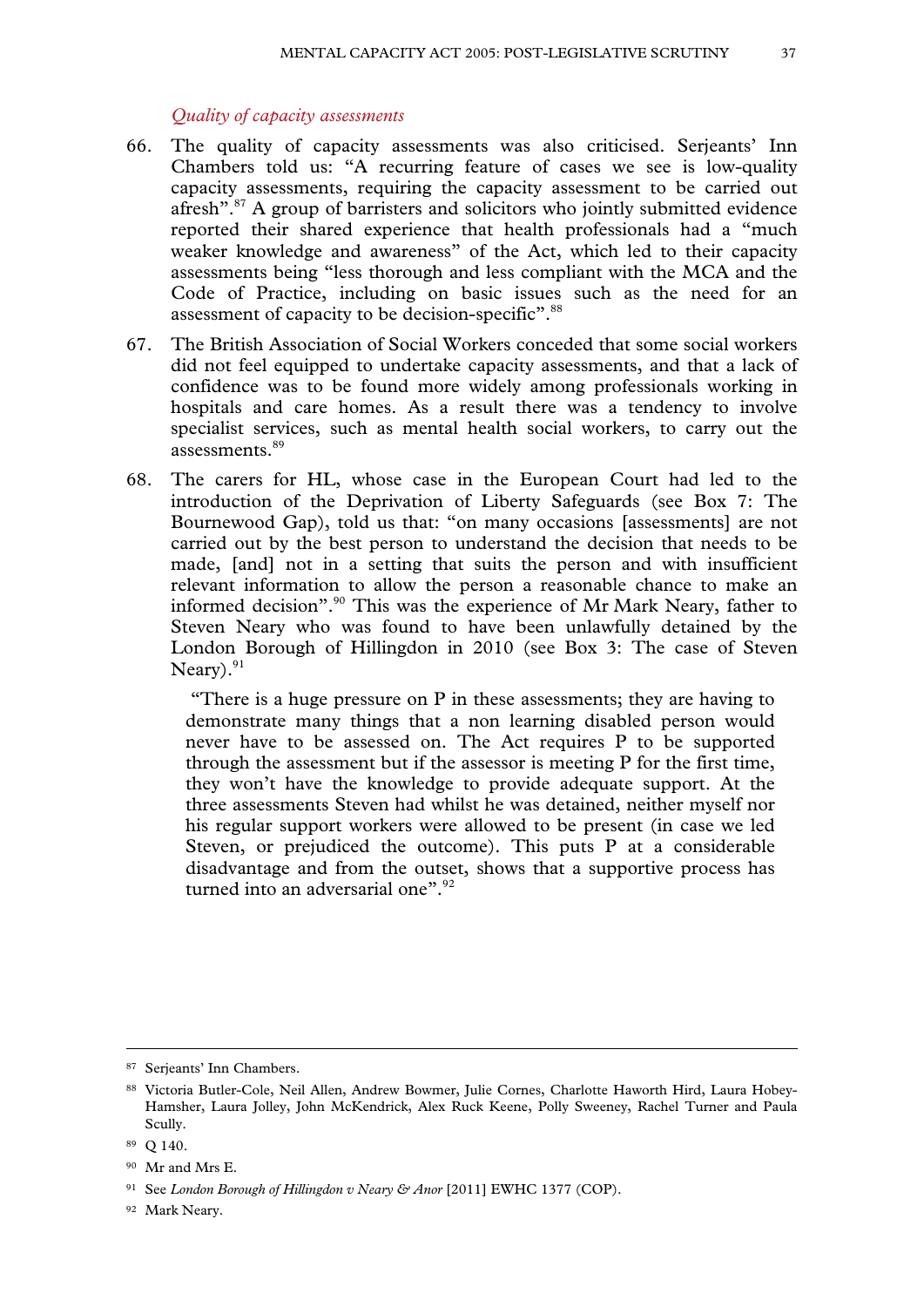# **BOX 3**

# **The case of Steven Neary**

Steven Neary, a young man in his early 20s, has autism and a severe learning disability. He lives at home with his father, with high levels of support funded by London Borough of Hillingdon Council. In December 2009 his father reported to Hillingdon that he was having difficulties coping, and asked to bring forward a scheduled visit to respite care. The council arranged for Steven to stay in a residential support unit. However, staff found Steven's behaviour very challenging and were concerned about his return home. His father wanted him to stay at the unit for a couple of days but agreed to an extension of a couple of weeks in the expectation that Steven would then return home. In fact, the council had already decided that Steven should not be allowed to return home and kept him at the facility for nearly a year, including a period when he was subject to the Deprivation of Liberty Safeguards. During this time plans were made to send Steven to live permanently at a facility in Wales. The Court of Protection held that Steven had been unlawfully detained and ordered that he must return home to live with his father.

- 69. The group of solicitors and barristers who jointly submitted evidence found that "the best capacity assessments are by people who know P, and who have experience and training in communicating with people with disabilities, and who see their task as assisting P to make a decision, not testing  $P$ 's knowledge".93 Mr Neary concurred: "the assessor needs a solid understanding of how P communicates and that takes time and commitment that isn't often available. Certainly, in my experience, the time and commitment doing the assessment nowhere near matches the seriousness of the issues at stake for  $P^{v, 94}$
- 70. Many of the criticisms raised about the way in which capacity is assessed appear to result from assessments being carried out by professionals who are not closely involved with the care of the person affected ('P'). This professionalisation of capacity assessments, conducted by those with no established link to the person concerned, has lead to some requirements of the Act—such as the need to support P's communication, or the condition that assessments are time and decision-specific—being more difficult to fulfil in practice.

# *Assessing capacity in adults with specific conditions*

71. Particular concern was expressed regarding the assessment of capacity in adults with specific conditions such as Down's syndrome, autism and brain injury. The Down's Syndrome Association questioned whether social workers had the ability to assess correctly the capacity of people with Down's syndrome, given that "young people with Down's syndrome often have quite good language skills and so they come across as being more able than they

94 Mark Neary.

 <sup>93</sup> Victoria Butler-Cole, Neil Allen, Andrew Bowmer, Julie Cornes, Charlotte Haworth Hird, Laura Hobey-Hamsher, Laura Jolley, John McKendrick, Alex Ruck Keene, Polly Sweeney, Rachel Turner and Paula Scully.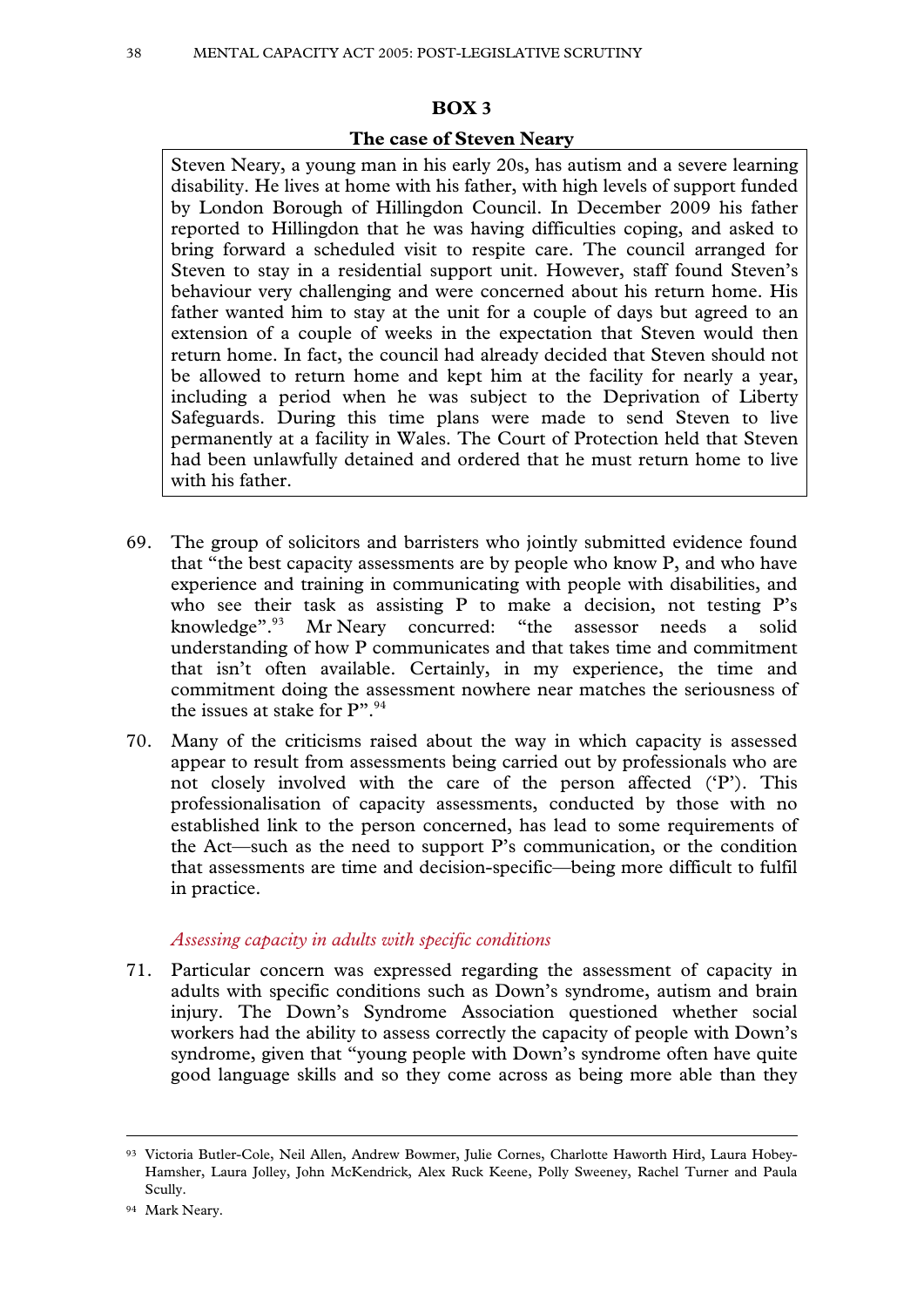actually are because they have learnt lots of different social cues to use".<sup>95</sup> The National Autistic Society pointed out that assessments were carried out very quickly, and that environmental factors ("the language the person uses or even the colour jumper someone is wearing" $)$ <sup>96</sup> could have an impact on the assessment; they called for "better understanding of autism"97 on the part of the assessors.

72. We received a number of submissions from those working with individuals who had experienced a brain injury, expressing concern about whether those without experience in this field were able correctly to assess capacity.<sup>98</sup> The British Association of Brain Injury Case Managers summarised the dilemma thus:

"Clients who have a good residual intellect, who present plausibly and articulate their thoughts well are very likely to be considered to have capacity to manage their own affairs, even despite a lengthy history of impulsivity, lack of social judgement, tangential thought processes, problems with attention and a lack of insight into how their cognitive deficits affect their decision making. Yet this is a client group who can still be extremely vulnerable to malign influence and coercion, particularly if they are in possession of a lump sum of money".<sup>99</sup>

73. Across the submissions concerning brain injury two factors appeared to collide: the difficulty for a non-specialist of assessing the nature of the impairment in a structured interview, and the application of the third principle—the right to make unwise decisions—by social workers, who sometimes interpreted as lifestyle choices what others with expertise in brain injury considered the actions of a vulnerable person suffering from a debilitating injury. One example concerned a local authority who had "found that a very vulnerable client who had sustained 2 brain injuries and was heavily influenced by her boyfriend, had capacity and was simply making a 'lifestyle choice' to partake in street prostitution to fund both their drug habits".<sup>100</sup>

#### *What triggers an assessment?*

74. In general there appeared to be little clarity about when an assessment should be triggered. Professor Jones suggested this should be remedied within the Act or at least the Code of Practice, which currently refers to complex decisions needing a formal capacity assessment:

"That is not sufficient. Many simple, straightforward decisions relating to a mentally incapacitated person can be extremely important for them. They can be crucial. 'Who do I live with?'. That is not necessarily a complex issue, but clearly it should be preceded by a formal capacity assessment and a formal best-interests judgment".<sup>101</sup>

- <sup>100</sup> *Ibid.*
- 101 Q 27.

 <sup>95</sup> Q 84.

<sup>96</sup> Q 84.

<sup>97</sup> Q 84.

<sup>98</sup> British Association of Brain Injury Case Managers; Brain Injury Rehabilitation Trust; Head First.

<sup>99</sup> British Association of Brain Injury Case Managers.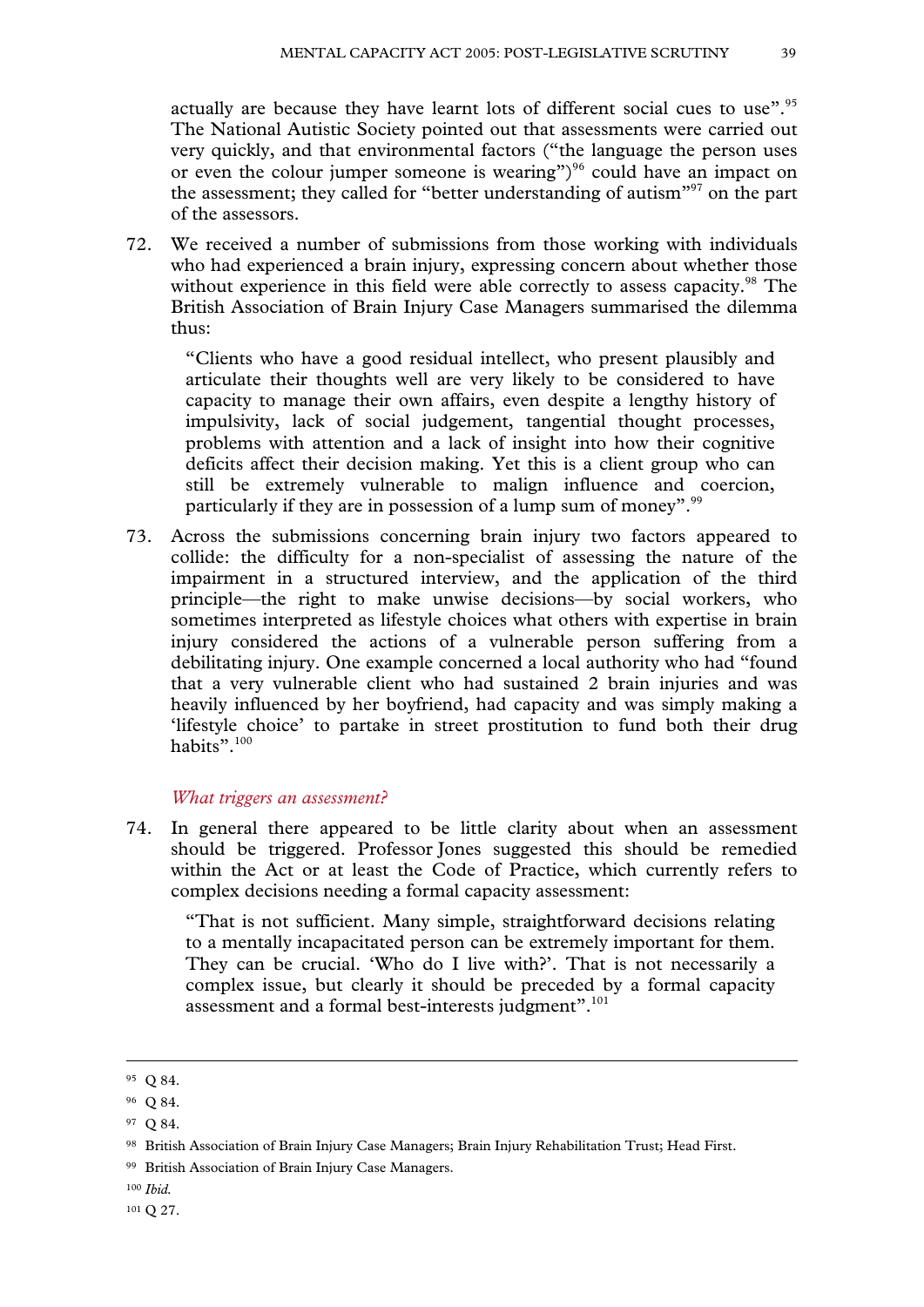#### 40 MENTAL CAPACITY ACT 2005: POST-LEGISLATIVE SCRUTINY

- 75. Several witnesses expressed concern that in medical settings it appeared that an assessment was triggered in most cases only when treatment was refused. Nurses and other staff working with adults with learning disabilities interviewed by Dr Julie McVey admitted that "if a service user implied consent by not resisting care, treatment or interventions then the MCA was not used".102 Beverley Dawkins of Mencap and Hannah Barnett of the National Autistic Society, expressed concern about this since it ran the risk of allowing a vulnerable adult to undergo treatment without any of the relevant safeguards provided by a best interests test, as long as they were acquiescent.<sup>103</sup>
- 76. The written evidence provided by the College of Emergency Medicine seemed to underline this point with a case study of a 45 year-old intoxicated man who had sustained a head injury. According to the case study the man "was not orientated in time or place. He was not able to focus his attention on the interview for more than a couple of minutes".104 Despite this it was only after the man "became aggressive to staff and threatened to leave"<sup>105</sup> that an assessment of capacity was undertaken. The oral evidence we received from the College of Emergency Medicine appeared to reinforce the impression given by the case study. $106$
- 77. Conversely, a failure adequately to question a refusal of treatment was also cited as operating against P's best interests. Dr Pauline Heslop, principal investigator of the Confidential Inquiry into premature deaths of people with learning disabilities (CIPOLD) gave examples of when the failure to assess capacity following such a refusal had led to delays to treatment that was necessary and urgent, and resulted in deaths which could have been prevented by a timely assessment and a best interests process. She concluded that "the presumption of capacity is a good starting point, but should be questioned more than it is".<sup>107</sup> She added that "a person's over-riding fear of medical intervention is likely to mean that they are unable to weigh up the advantages and disadvantages of investigation and treatment, and a test of capacity should be undertaken in this respect".<sup>108</sup>
- 78. The British Association of Social Workers told us that in social care settings an assessment of capacity was more usually triggered by a "perception of risk" amongst families or professionals.109 There was recognition from many witnesses that the instincts of social workers tended to emphasise the need to protect vulnerable adults rather than to enable their decision-making, if necessary by supporting what appeared to be an unwise decision.<sup>110</sup> We consider this attitudinal barrier to implementation in more detail below.

<sup>&</sup>lt;sup>102</sup> Dr Julie McVey (Liverpool University).

<sup>103</sup> Q 84.

<sup>104</sup> College of Emergency Medicine.

<sup>105</sup> *Ibid.*

<sup>106</sup> Q 163.

<sup>107</sup> Dr Pauline Heslop (CIPOLD).

<sup>108</sup> *Ibid.*

<sup>109</sup> Q 145.

<sup>110</sup> Alzheimer's Society; The College of Social Work; Lancashire County Council DoLS Team; Doncaster Safeguarding Adults Partnership Board; Dorset Advocacy; Peter Edwards (Director, Peter Edwards Law).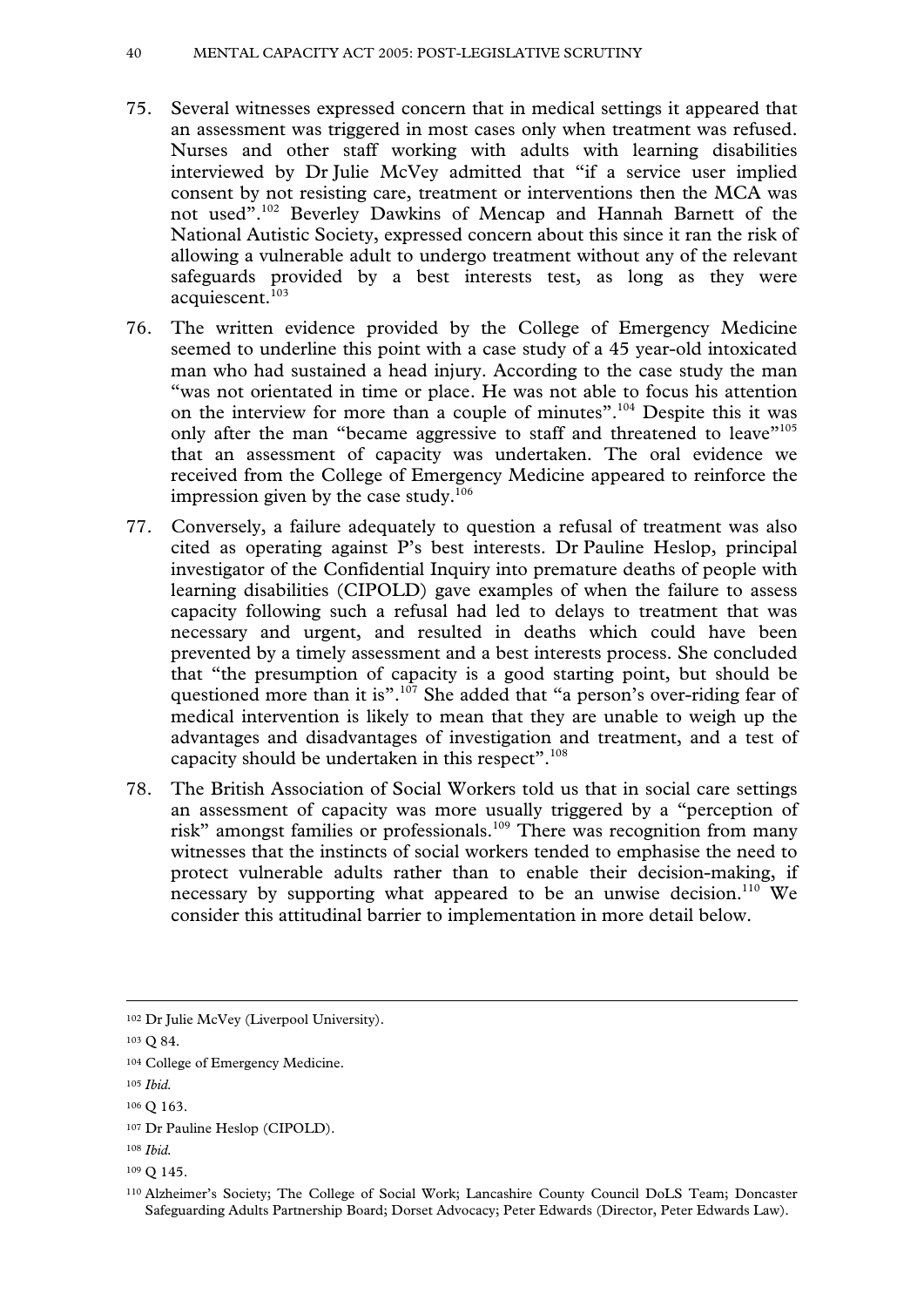### **The second principle: supported decision-making**

- 79. Section 1(3) of the Act specifies that "a person is not to be treated as unable to make a decision unless all practicable steps to help him to do so have been taken without success". The second principle is generally referred to as supported decision-making, and is intended to enable P as much as necessary to be able to make a decision. Our evidence suggests that this is rare in practice. Irwin Mitchell LLP reported that "there is less focus on supporting people with making decisions than assessing whether they can make those decisions or not."111 The Challenging Behaviour Foundation submitted that "those affected by the Act are not being enabled or supported to make decisions for themselves or in their best interests".<sup>112</sup> Instead, we were told, "there is still a tendency to understand the Act as a framework for making decisions for or on behalf of a person rather than encouraging and maximising their participation in the decision making".<sup>113</sup> The Law Society concluded that "the focus continues to be on protection rather than enablement, and on best interest decision making as opposed to supported decision-making by the impaired person".<sup>114</sup> This was borne out by the Alzheimer's Society, who reported calls to its helpline about "individuals being deemed to lack capacity to make a decision, rather than being supported to make their own decisions as intended by the legislation".<sup>115</sup>
- 80. The Nuffield Council on Bioethics pointed out that, particularly in cases of dementia, decision-making capacity varied depending on time of day or other circumstances. It advocated a form of supported decision-making which relied on making decisions jointly "with trusted family members".<sup>116</sup>
- 81. The Sussex Partnership NHS Foundation Trust suggested that the requirement for supported decision-making "placed a significant burden on staff" and that "work pressures at times override ethical and legal principles because of a lack of understanding".117 Cambridgeshire County Council called for "more emphasis [to] be given to the second principle" but it conceded that this raised issues of resources, both in terms of time, and also staff training.<sup>118</sup> The impact of reduced resources on supported decisionmaking was addressed more widely by Mind:

"To assess, engage and empower a person who may lack capacity can be resource intensive. It may require help from speech therapists or occupational therapists or for more time to be devoted to that person by the care staff or clinical team supporting them. There is a risk that in a time of austerity when resources are scarce there will be a temptation to cut corners and to fail to properly give effect to the requirements of the Act".<sup>119</sup>

119 Mind.

 <sup>111</sup> Irwin Mitchell LLP.

<sup>112</sup> Challenging Behaviour Foundation.

<sup>113</sup> Bristol Mind IMCA Service.

<sup>114</sup> The Law Society.

<sup>115</sup> Alzheimer's Society.

<sup>116</sup> Nuffield Council on Bioethics.

<sup>117</sup> Sussex Partnership NHS Foundation Trust.

<sup>118</sup> MCA and MCA DoLs' Team of Cambridgeshire County Council.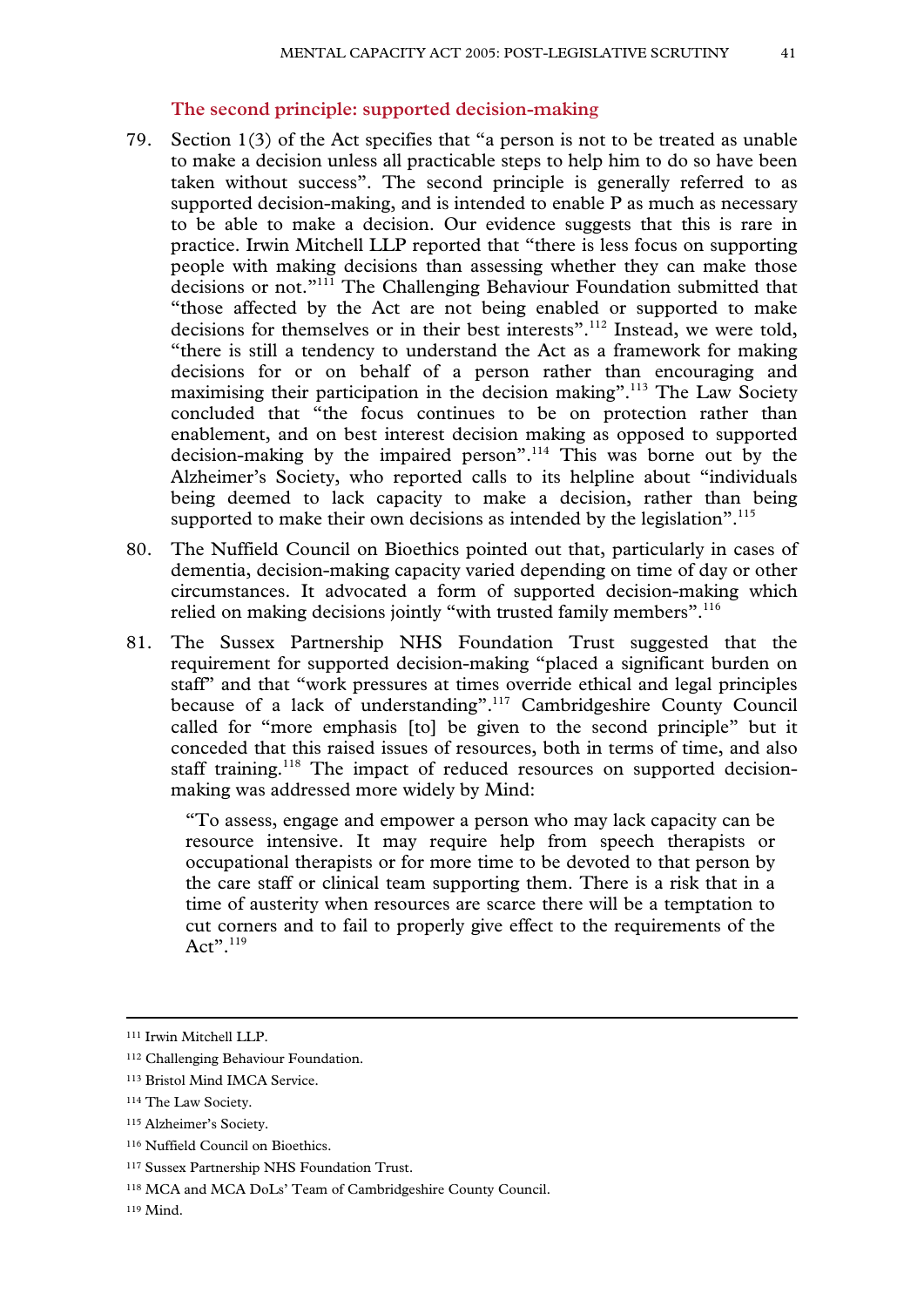82. The Law Society argued that lack of education, training, time and resources were barriers to the greater use of supported decision-making at present. We did hear examples of good practice however, such as the use of learning disability nurses in acute hospitals, whose presence tended to lead to better implementation of the Act, principally through making small adjustments which enable P to be as involved as possible in decisions relating to his or her care (see Box 4). Such practice underlines the point made by Sir Jonathan Michael that reasonable adjustments, as required by the Disability Discrimination Act 2005, "to make services equally accessible to people with learning disabilities, are not particularly difficult to make".<sup>120</sup> We were also very impressed by the endeavours of one particular family, whom a delegation of the Committee met, to support their adult son with learning disabilities to play an active role in the decisions affecting his life. Apart from choosing his daily activities, he had also been supported to vote in two general elections and two London Mayoral elections. His parents had helped to prepare him for each decision by making scrapbooks of the candidates, providing details of their policies and what they stood for. They had provided this information clearly and in small amounts. Each time, the process had taken three months.<sup>121</sup>

# **BOX 4**

### **Jim Blair, learning disability nurse consultant & hospital passports**

The Royal College of Nursing told us that where learning disability nurses were practising there was an increased likelihood of the Act being followed. An example of this was the work of consultant learning disability nurse Jim Blair, of St George's Hospital in London, who, according to the Royal College of Nursing "raises awareness of the patient's needs to all health professionals involved in care, throughout the care journey of the patient".<sup>122</sup>

In articles for *Nursing Management* and *Emergency Nurse*, Jim Blair explained the adjustments that had been implemented at St George's to improve outcomes for adults with learning disabilities: the first and last appointments of the day were always offered so that people who found it traumatic to wait did not have to do so; double appointments were offered to permit a fuller assessment of needs, so enabling more effective treatment; families of patients with learning disabilities were not restricted to fixed visiting times, allowing them to be on hand to provide support and advocacy to their relative.<sup>123</sup> The triage process in the emergency department was slowed down and information provided gradually and in a quiet place to allow patients time to absorb what was happening and to become engaged in their care. The additional time also allowed nurses to assess capacity effectively and to avoid assumptions based on diagnostic conditions.<sup>124</sup>

 <sup>120</sup> *Report of the Independent Inquiry into Access to Healthcare for People with Learning Disabilities*, *Op. Cit.* July 2008.

<sup>121</sup> Note of the Committee Visit to meet adults with learning disabilities. See appendix 11.

<sup>122</sup> Royal College of Nursing.

<sup>123</sup> Blair, J. (2011) Care adjustments for people with learning disabilities in hospitals, *Nursing Management*, Volume 18, Number 8, December 2011.

<sup>124</sup> Blair, J. (2012) Caring for people who have intellectual disabilities, *Emergency Nurse*, Volume 20, Number 6, October 2012.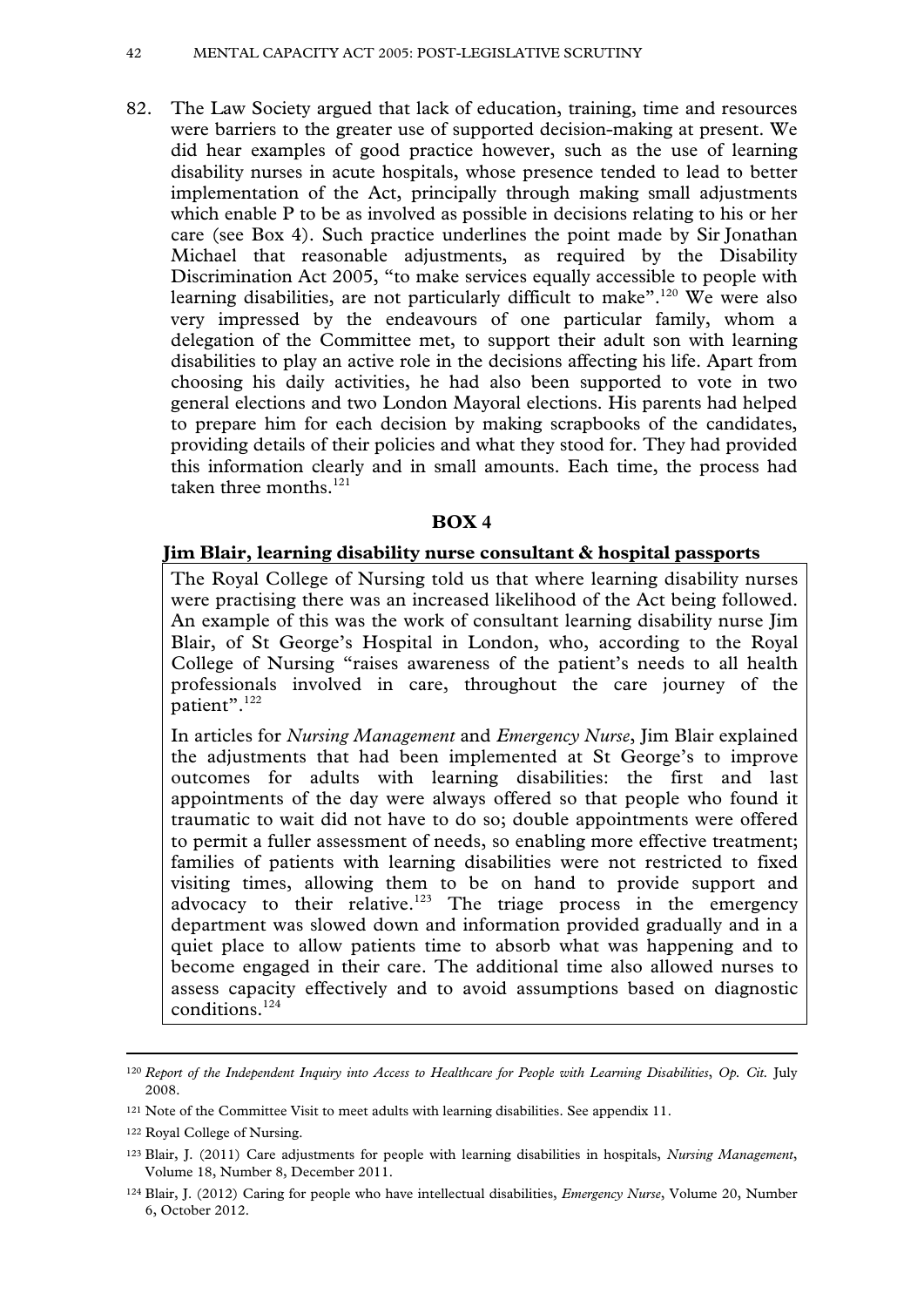A key part of the adjustments to enable better care was the adoption by St George's of a hospital passport. The passport is completed by the individual and their family and carers, and it provides information on likes and dislikes and how the person communicates, as well as medical information such as allergies. The passport is held by the individual who brings it to hospital for any appointment or emergency admission. Jim Blair explained in *Nursing Management* that "Hospital passports ensure that people with learning disabilities are more involved in their care, and that this care is provided in a more personalised and dignified manner".<sup>125</sup>

83. A number of witnesses emphasised the importance of focusing more on supported decision-making in order to enhance compliance with the United Nations Convention on the Rights of People with Disabilities (see paragraphs 51–53 above). The Mental Disability Advocacy Center (MDAC) argued that as an example of a "substituted decision-making regime," the Act is *prima facie* incompatible with the Convention, but the Act "could be applied in such a way as to reduce the extent of non-compliance".<sup>126</sup> They suggested placing considerably greater emphasis on supported decision-making, to the point that decision-making based on objective best interests rather than the views of P becomes a last resort, limited to those individuals who cannot communicate their wishes and feelings at all. The Law Society concurred with MDAC that "a greater emphasis on supported as opposed to substitute decision making is needed in order to move towards greater compliance" with the Convention. $127$ 

# **The third principle: unwise decisions**

- 84. The right to make an unwise decision, enshrined in section 1(4), underpins the empowering ethos of the Act: "A person is not to be treated as unable to make a decision merely because he makes an unwise decision." Across the evidence, the balance between empowerment and protection emerged as the key challenge to the implementation of the empowering ethos of the Act, and this seems most clear in relation to unwise decision-making. The right to make an unwise decision runs counter to the prevailing cultures in health and social care, which present barriers to implementation.
- 85. In social work, our evidence suggested, the prevailing culture was towards protection, for which the term 'safeguarding' was often used as a short-hand; others preferred to use the term 'risk-aversion'. The Law Society argued that those without capacity were denied "the dignity to make the choices and take the risks that others can". $128$
- 86. Dr Ruth Allen, representing the College of Social Work, conceded that "the MCA is not yet fully understood across any profession as an enabling piece of legislation … it is often seen as bolstering the desire to protect and, in some ways, control people's choice making".<sup>129</sup>

 <sup>125</sup> Blair, J. (2011) Care adjustments for people with learning disabilities in hospitals, *op.cit.*, December 2011.

<sup>126</sup> Mental Disability Advocacy Center.

<sup>127</sup> The Law Society.

<sup>128</sup> *Ibid*.

<sup>129</sup> Q 139.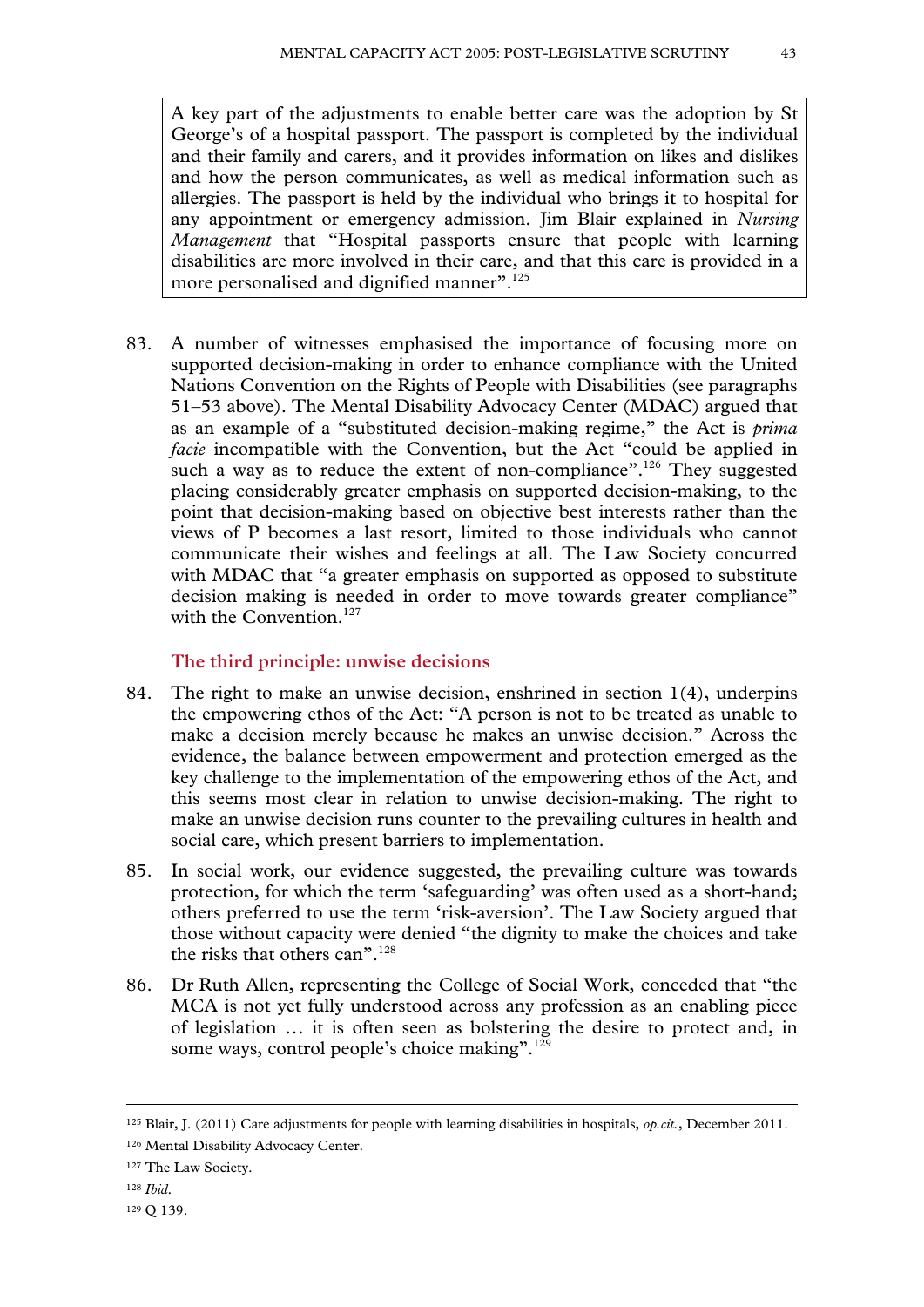#### 44 MENTAL CAPACITY ACT 2005: POST-LEGISLATIVE SCRUTINY

87. Others argued that the protection of vulnerable adults was a legitimate consideration: "most practitioners would feel more comfortable defending a decision to protect rather than being accused of being neglectful".<sup>130</sup> Mr Robert Nisbet of the British Association of Social Workers said that social workers veered "towards overprotection and safeguarding", giving an example of an adult with learning disabilities who might make the decision to remain in a physically abusive relationship, and expressed the difficulty a social worker would face in response:

"it is very difficult to stand up and say, 'We have assessed this person. We may disagree with what they are doing, but it is their right, as it is my right, to make mistakes in their life and to make unwise decisions.' I have not seen many people able to do that. Organisations do not permit it, because they are very fearful of scrutiny and the media is very, very powerful, as we have seen over many years".<sup>131</sup>

- 88. Similar pressures were highlighted by Lancashire County Council: "enabling someone to take risks is scary, and workers can be under tremendous pressure from families and within their own agencies—what if something goes wrong? Whose name will be headlined? The MCA has not made us any less risk averse".132 The role of the media in promoting a culture of riskaversion was also mentioned by Camden Safeguarding Adults Partnership Board and Cambridge House Advocacy Service.<sup>133</sup>
- 89. We were told that in health care "the paternalistic, medical model of care is still dominant".134 The British Psychological Society agreed that "there is still a tendency to act in a paternalistic/authoritarian fashion and make decisions based on the staff's perception".<sup>135</sup> Gloucestershire MCA Governance Group found that a "protection imperative" often existed, especially in hospital settings,<sup>136</sup> while Kent and Medway MCA Local Implementation Network suggested that many clinicians still find it difficult to "let go of their paternalistic ways".137 A study of health care staff conducted by Dr Julie McVey found a paternalistic model of care where best interests decisions were favoured over someone being found to have capacity and making an unwise decision.<sup>138</sup> This was also demonstrated by the evidence presented in paragraphs 75–76, where capacity assessments were seen to be triggered when a course of treatment was refused. Paternalism in medical settings is discussed in more detail in the following section.

# **The fourth principle: best interests**

90. As with the other principles, the best interests principle is widely praised but its implementation is problematic. The British Institute of Learning Disabilities told us that "The centrality of the person's wishes, beliefs, values

 <sup>130</sup> St Mary's House.

<sup>131</sup> Q 143.

<sup>132</sup> Lancashire County Council DoLS Team.

<sup>133</sup> Camden Safeguarding Adults Partnership Board; Cambridge House Advocacy Service.

<sup>134</sup> Kent and Medway MCA Local Implementation Network.

<sup>135</sup> British Psychological Society.

<sup>136</sup> Gloucestershire MCA Governance Group.

<sup>137</sup> Kent and Medway MCA Local Implementation Network.

<sup>138</sup> Dr Julie McVey (University of Liverpool).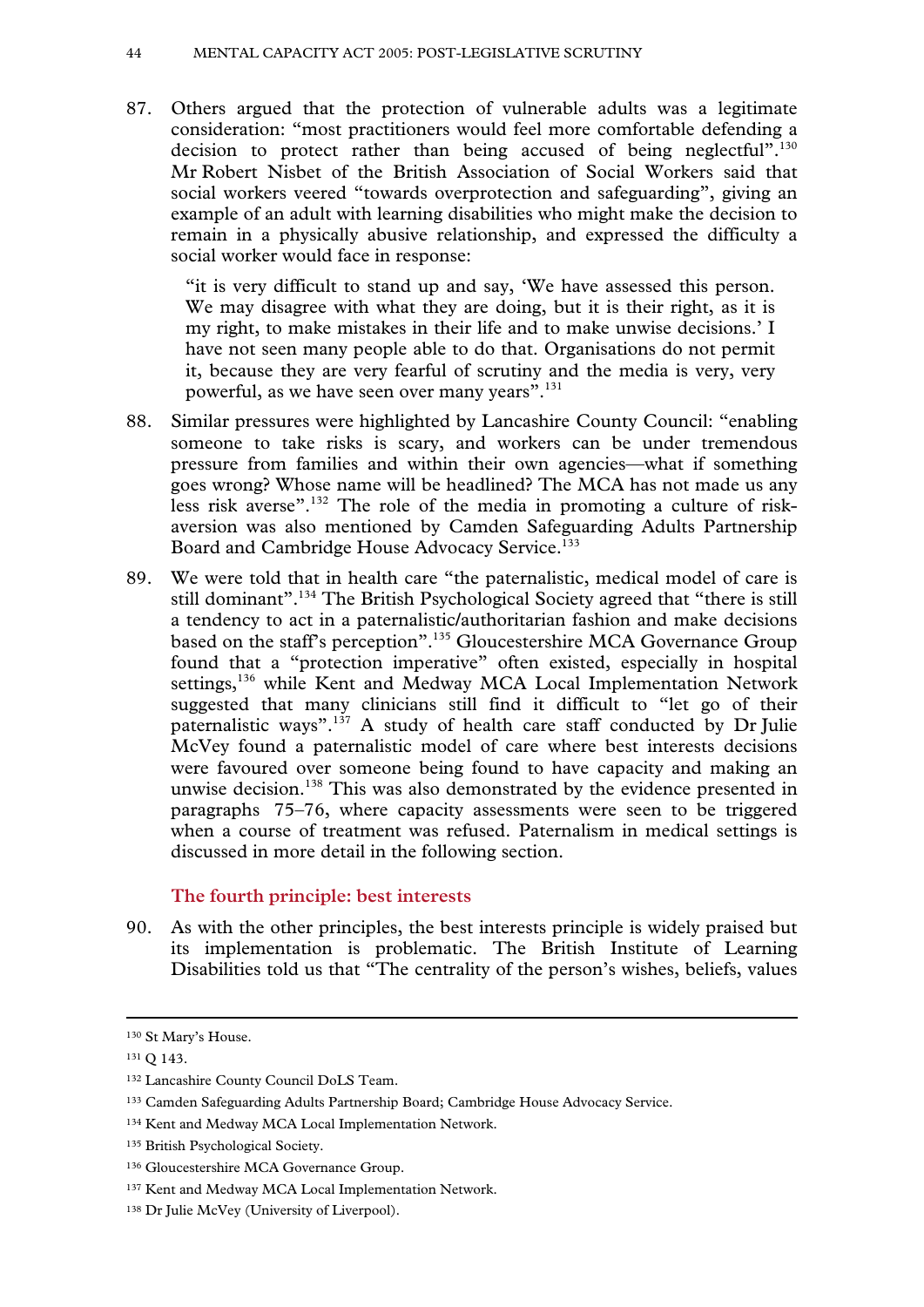and history within a best interest view is very good. However, all too often 'best interests' is interpreted in a medical/paternalistic sense which is wholly at odds with that set out in the Act".<sup>139</sup> Dr Claud Regnard put it more strongly: "the term 'best interests' is probably the most abused and misunderstood phrase in health and social care. It has too often been the vehicle for poor decision-making as described in many of the cases in Mencap's Death by Indifference reports".<sup>140</sup>

91. The best interests principle in section 1(5) requires that "An Act done, or a decision made, under this Act for or on behalf of a person who lacks capacity must be done, or made, in his best interests." The provisions for determining best interests are set out in detail in Section 4 of the Act (see Box 5: Best Interests, section 4). It appears that in many cases these provisions, especially those concerning the wishes and beliefs of P, and consultation with family and carers, are not well known or used.

### **BOX 5**

### **Best Interests, section 4**

|  | (1) In determining for the purposes of this Act what is in a person's<br>best interests, the person making the determination must not<br>make it merely on the basis of-                                                         |
|--|----------------------------------------------------------------------------------------------------------------------------------------------------------------------------------------------------------------------------------|
|  | (a) the person's age or appearance, or                                                                                                                                                                                           |
|  | (b) a condition of his, or an aspect of his behaviour, which might<br>lead others to make unjustified assumptions about what might<br>be in his best interests.                                                                  |
|  | (2) The person making the determination must consider all the<br>relevant circumstances and, in particular, take the following steps.                                                                                            |
|  | $(3)$ He must consider—                                                                                                                                                                                                          |
|  | (a) whether it is likely that the person will at some time have<br>capacity in relation to the matter in question, and                                                                                                           |
|  | (b) if it appears likely that he will, when that is likely to be.                                                                                                                                                                |
|  | (4) He must, so far as reasonably practicable, permit and encourage<br>the person to participate, or to improve his ability to participate,<br>as fully as possible in any act done for him and any decision<br>affecting him.   |
|  | (5) Where the determination relates to life-sustaining treatment he<br>must not, in considering whether the treatment is in the best<br>interests of the person concerned, be motivated by a desire to<br>bring about his death. |
|  | $(6)$ He must consider, so far as is reasonably ascertainable—                                                                                                                                                                   |
|  | (a) the person's past and present wishes and feelings (and, in<br>particular, any relevant written statement made by him when<br>he had capacity),                                                                               |
|  | (b) the beliefs and values that would be likely to influence his<br>decision if he had capacity, and                                                                                                                             |

 <sup>139</sup> British Institute of Learning Disabilities.

<sup>140</sup> Dr Claud Regnard FRCP (Consultant in Palliative Care Medicine, St Oswald's Hospice).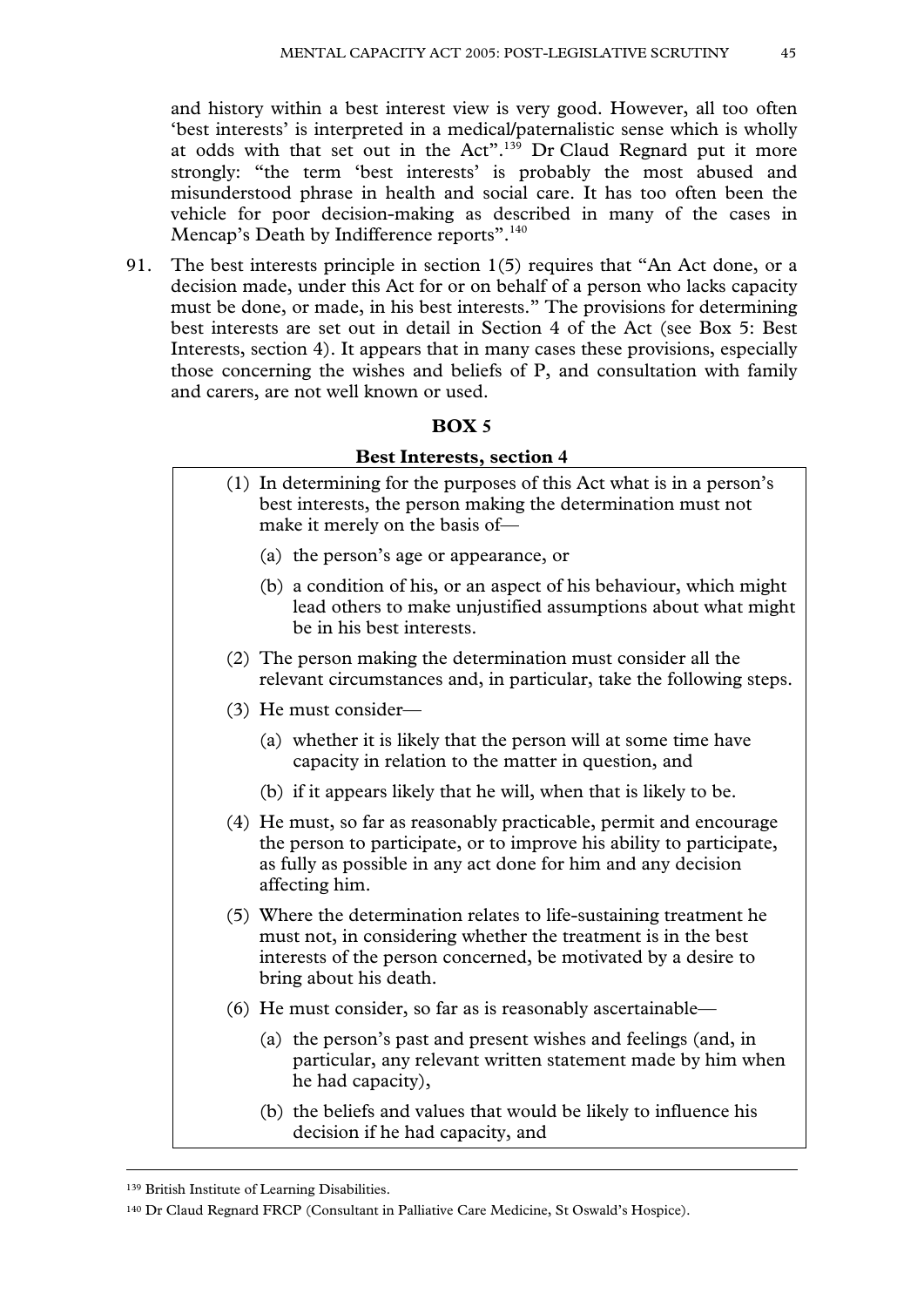| able to do so.                                          |                                                                                                                                                                                                                                                                                                                                                                                                                                                                                                                                                                                                                                                                                                                                                                                                                                                                                                                                                                                                                                                                                                                                                                                                                                                                                                                                                                                                                                                         |
|---------------------------------------------------------|---------------------------------------------------------------------------------------------------------------------------------------------------------------------------------------------------------------------------------------------------------------------------------------------------------------------------------------------------------------------------------------------------------------------------------------------------------------------------------------------------------------------------------------------------------------------------------------------------------------------------------------------------------------------------------------------------------------------------------------------------------------------------------------------------------------------------------------------------------------------------------------------------------------------------------------------------------------------------------------------------------------------------------------------------------------------------------------------------------------------------------------------------------------------------------------------------------------------------------------------------------------------------------------------------------------------------------------------------------------------------------------------------------------------------------------------------------|
|                                                         |                                                                                                                                                                                                                                                                                                                                                                                                                                                                                                                                                                                                                                                                                                                                                                                                                                                                                                                                                                                                                                                                                                                                                                                                                                                                                                                                                                                                                                                         |
| the matter in question or on matters of that kind,      |                                                                                                                                                                                                                                                                                                                                                                                                                                                                                                                                                                                                                                                                                                                                                                                                                                                                                                                                                                                                                                                                                                                                                                                                                                                                                                                                                                                                                                                         |
| welfare,                                                |                                                                                                                                                                                                                                                                                                                                                                                                                                                                                                                                                                                                                                                                                                                                                                                                                                                                                                                                                                                                                                                                                                                                                                                                                                                                                                                                                                                                                                                         |
| person, and                                             |                                                                                                                                                                                                                                                                                                                                                                                                                                                                                                                                                                                                                                                                                                                                                                                                                                                                                                                                                                                                                                                                                                                                                                                                                                                                                                                                                                                                                                                         |
| the matters mentioned in subsection (6).                |                                                                                                                                                                                                                                                                                                                                                                                                                                                                                                                                                                                                                                                                                                                                                                                                                                                                                                                                                                                                                                                                                                                                                                                                                                                                                                                                                                                                                                                         |
|                                                         |                                                                                                                                                                                                                                                                                                                                                                                                                                                                                                                                                                                                                                                                                                                                                                                                                                                                                                                                                                                                                                                                                                                                                                                                                                                                                                                                                                                                                                                         |
|                                                         |                                                                                                                                                                                                                                                                                                                                                                                                                                                                                                                                                                                                                                                                                                                                                                                                                                                                                                                                                                                                                                                                                                                                                                                                                                                                                                                                                                                                                                                         |
| reasonably believes that another person lacks capacity. |                                                                                                                                                                                                                                                                                                                                                                                                                                                                                                                                                                                                                                                                                                                                                                                                                                                                                                                                                                                                                                                                                                                                                                                                                                                                                                                                                                                                                                                         |
|                                                         |                                                                                                                                                                                                                                                                                                                                                                                                                                                                                                                                                                                                                                                                                                                                                                                                                                                                                                                                                                                                                                                                                                                                                                                                                                                                                                                                                                                                                                                         |
|                                                         |                                                                                                                                                                                                                                                                                                                                                                                                                                                                                                                                                                                                                                                                                                                                                                                                                                                                                                                                                                                                                                                                                                                                                                                                                                                                                                                                                                                                                                                         |
|                                                         |                                                                                                                                                                                                                                                                                                                                                                                                                                                                                                                                                                                                                                                                                                                                                                                                                                                                                                                                                                                                                                                                                                                                                                                                                                                                                                                                                                                                                                                         |
|                                                         |                                                                                                                                                                                                                                                                                                                                                                                                                                                                                                                                                                                                                                                                                                                                                                                                                                                                                                                                                                                                                                                                                                                                                                                                                                                                                                                                                                                                                                                         |
|                                                         |                                                                                                                                                                                                                                                                                                                                                                                                                                                                                                                                                                                                                                                                                                                                                                                                                                                                                                                                                                                                                                                                                                                                                                                                                                                                                                                                                                                                                                                         |
|                                                         | (c) the other factors that he would be likely to consider if he were<br>(7) He must take into account, if it is practicable and appropriate to<br>consult them, the views of-<br>(a) anyone named by the person as someone to be consulted on<br>(b) anyone engaged in caring for the person or interested in his<br>(c) any donee of a lasting power of attorney granted by the<br>(d) any deputy appointed for the person by the court, as to what<br>would be in the person's best interests and, in particular, as to<br>(8) The duties imposed by subsections $(1)$ to $(7)$ also apply in relation<br>to the exercise of any powers which—<br>(a) are exercisable under a lasting power of attorney, or<br>(b) are exercisable by a person under this Act where he<br>(9) In the case of an act done, or a decision made, by a person other<br>than the court, there is sufficient compliance with this section if<br>(having complied with the requirements of subsections (1) to (7))<br>he reasonably believes that what he does or decides is in the best<br>interests of the person concerned.<br>(10) "Life-sustaining treatment" means treatment which in the view of<br>a person providing health care for the person concerned is<br>necessary to sustain life.<br>(11) "Relevant circumstances" are those—<br>(a) of which the person making the determination is aware, and<br>(b) which it would be reasonable to regard as relevant. |

92. We heard evidence that, especially in medical settings, the concept of best interests as defined by the Act was not well understood, in part because it was at odds with the concept of best interests as it is used in a medical or clinical sense. Headway, a charity for brain injury patients, reported feedback from one of their members whose sister was in a minimally conscious state following a catastrophic brain injury:

"Staff defined a 'best interests' decision as a 'clinical decision'—and just saw it as a matter of clinical judgment. From the moment of my sister's accident it was as if she belonged to them, they were not interested in what we knew about her and her wishes. I can understand this in the immediate emergency but this went on for months and months, it was a constant battle".<sup>141</sup>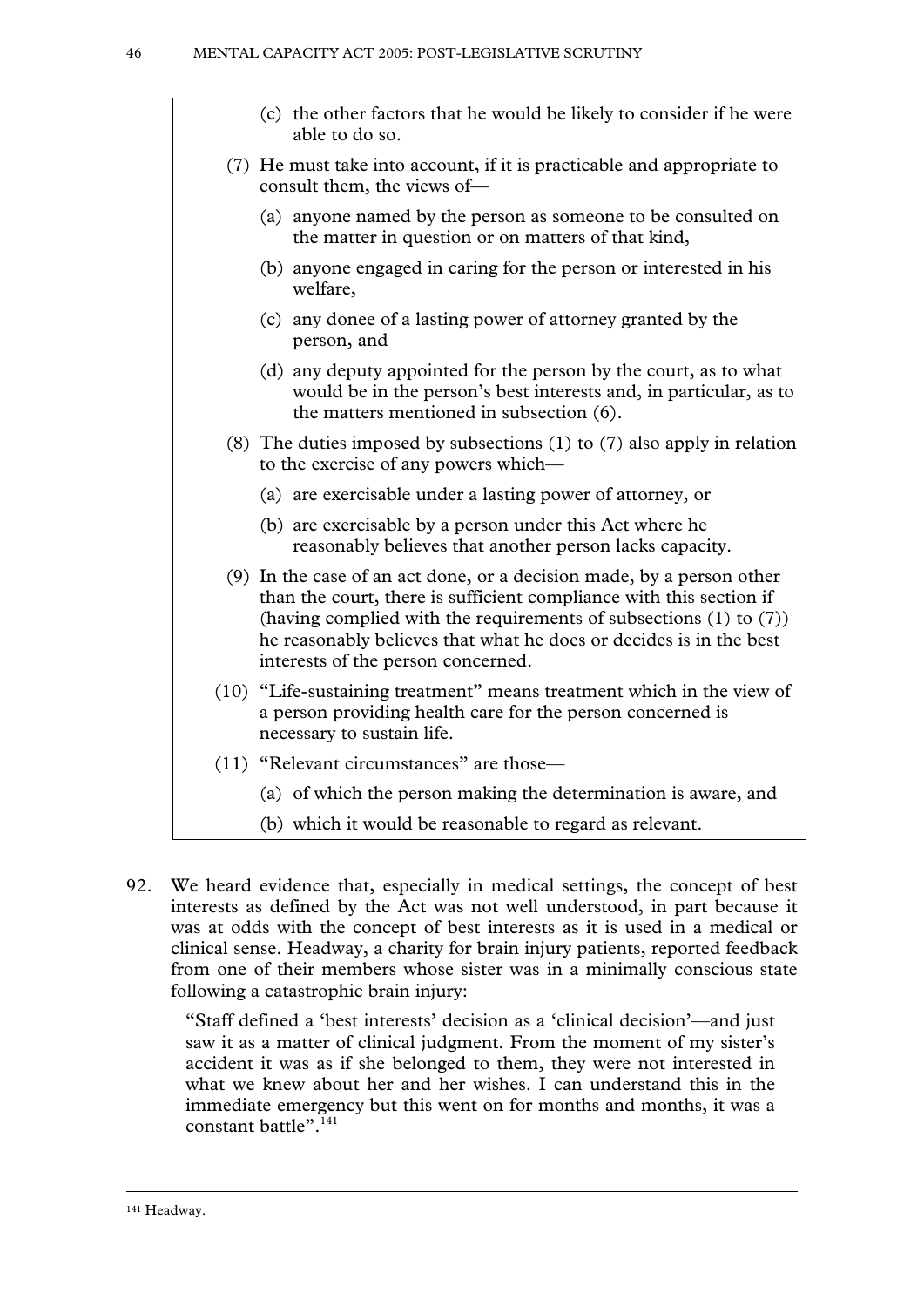- 93. Moira Fraser of the Carers Trust reported that families had the impression that "professionals pick and choose when to involve them".<sup>142</sup> Furthermore, families who disagreed with the decision being made found they were excluded on the grounds that "they are not acting in the best interests of the person whom they care for".<sup>143</sup> Mencap reported that families of adults with learning disabilities were not being consulted by medical staff as they should be and as a result many "think that the only way that they can assist in the decision-making of an adult with a learning disability is by becoming a welfare deputy".<sup>144</sup>
- 94. One witness, who subsequently obtained a welfare deputyship for her sister, after a serious accident left her in a coma, described her family's experience of dealing with health care staff:

"We did not know the system and were in trauma from the accident so it was hard to effectively represent her in the face of institutional evasion and obstruction. We also had no status with the treating clinicians and the culture within this setting seemed to be to treat families as volatile and untrustworthy—lacking capacity to represent their relatives' views until proven otherwise. One of the treating clinicians informed me later that it usually took her about a year to get to know a family and decide whether or not to trust their input".<sup>145</sup>

95. According to the Carers Trust and Carers UK, one of the difficulties in challenging the misuse of the Act was the general lack of awareness of its provisions, particularly the best interests decision-making process, among family members and carers.<sup>146</sup> We heard evidence that families were surprised to discover that they were not the decision-maker on behalf of their relative: "many family members still feel they have an inherent right to make decisions on someone else's behalf; this appears to be particularly evident in families of a person with a degree of learning disability".<sup>147</sup> Hft, the charity supporting people with learning disabilities and their carers, said that "Parents (or other family members) need to know that, by law, they are no longer decision-maker by default as is often the case when your son/ daughter, brother/sister is a child".148 Oi Mei Li, Director of the National Family Carer Network, referred to this change as "a complete culture shock" which had "an enormous emotional impact on family carers".<sup>149</sup> Professor Celia Kitzinger and Professor Jenny Kitzinger pointed out that "even academic audiences are surprised that next-of-kin cannot make decisions for another adult".<sup>150</sup> This is borne out by research cited by Compassion in Dying, which indicated that 53% of the public wrongly

 <sup>142</sup> Q 129.

<sup>143</sup> Q 129.

<sup>144</sup> Mencap.

<sup>&</sup>lt;sup>145</sup> Jenny Kitzinger.

<sup>146</sup> Q 128.

<sup>147</sup> Worcestershire County Council and Worcestershire Health and Care Trust integrated Learning Disability Teams.

<sup>148</sup> Hft.

<sup>149</sup> Q 134.

<sup>150</sup> Professor Celia Kitzinger (University of York) and Professor Jenny Kitzinger (Cardiff University).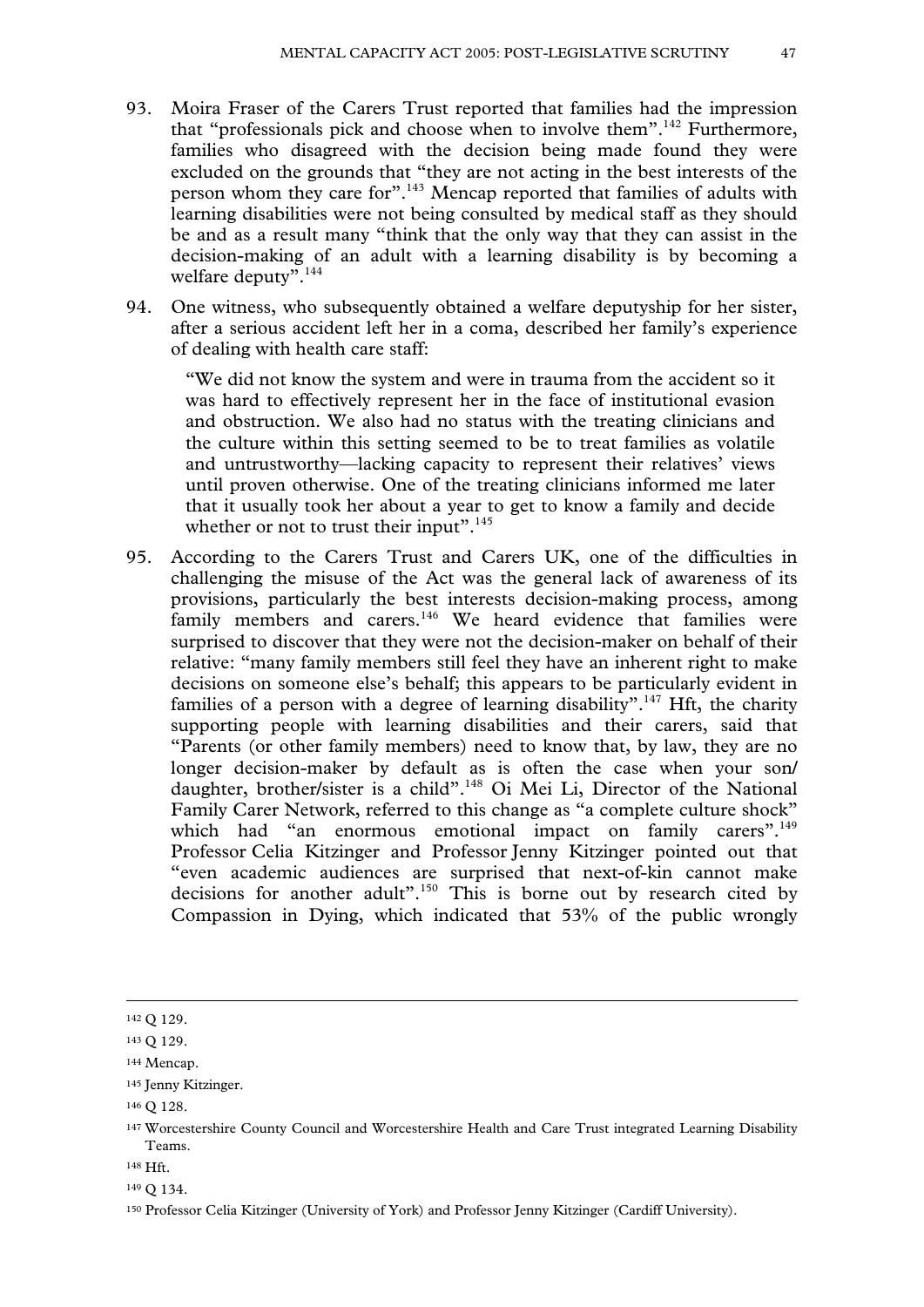believe they have the legal right to make end of life treatment decisions for their next of kin.<sup>151</sup>

- 96. Tussie Myerson, the parent and Court-appointed deputy of a person with "complex and life limiting" conditions who lacked capacity, argued that not enough was being done to inform families about the Act. She stated that "Leaflets are no good" and that there was a need for "a structured 'marketing campaign' through hospices, schools, social workers and even Consultant doctors to make parents aware".<sup>152</sup>
- 97. Evidence also revealed confusion over who was responsible for making a decision in a best-interests process. North Yorkshire County Council said that greater clarity was needed, and that "the examples given in the code do not reflect the complexity of circumstances that can surround many decisions to be made".153 A joint submission from the London Borough of Hammersmith & Fulham, the Royal Borough of Kensington & Chelsea and the City of Westminster concurred, and suggested that ongoing training and support was needed "to ensure that it is clear who the decision-maker is".<sup>154</sup> Toby Williamson said that, particularly in complex decisions involving multidisciplinary teams, "staff were struggling to understand who a decisionmaker is and what is the exact decision that was being made".<sup>155</sup>Evidence from Sense agreed: "in best interests meetings involving more than one agency … it can be extremely difficult to determine who the decision-maker should be".<sup>156</sup>
- 98. There were also concerns that a decision-maker could assume too much power, and sometimes on the basis of questionable legal authority. Sheffield Safeguarding Adults Board pointed out that "once a person has been deemed to lack capacity to make a decision they become vulnerable to the opinion of the decision-maker and when those decisions are not reflective of their best interests it often leaves them powerless to challenge".<sup>157</sup> This was echoed by other witnesses who expressed concern over the use of the 'general defence'—the term often used to describe sections 5 and 6 of the Act (*Acts in connection with care or treatment* and *Section 5 Acts: limitations*)—which provides protection from liability for carers and others to carry out acts in relation to a person who lacks capacity. The pre-legislative scrutiny committee foresaw problems with these sections, which were at the time entitled 'the general authority'. They worried that it would wrongly give the "impression that the general authority would be assumed by a single individual who would then take all decisions on behalf of an incapacitated individual".<sup>158</sup> In response, the Government removed the term 'general authority' from the Bill, but concerns have persisted since implementation. Professor Phil Fennell and Dr Lucy Series described the general defence as providing "tremendous discretionary power" which was "not subject to any

 <sup>151</sup> Compassion in Dying.

<sup>152</sup> Tussie Myerson.

<sup>153</sup> North Yorkshire County Council.

<sup>154</sup> London Borough of Hammersmith & Fulham, the Royal Borough of Kensington & Chelsea and the City of Westminster.

<sup>155</sup> Q 50.

<sup>156</sup> Sense.

<sup>157</sup> Sheffield Safeguarding Adults Board.

<sup>158</sup> Joint Committee on the Draft Mental Incapacity Bill, *op.cit*., pages 35 & 36.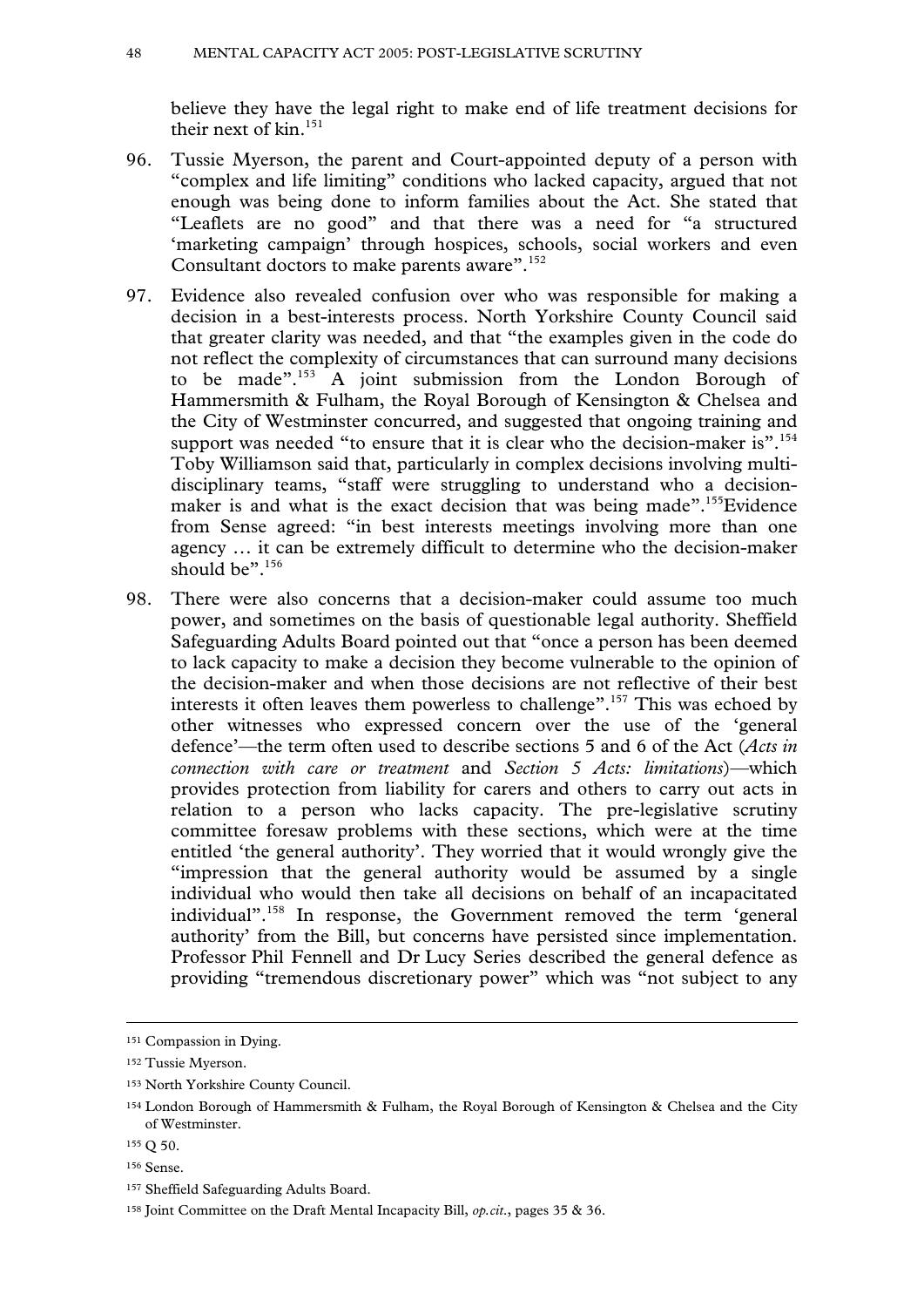routine monitoring".<sup>159</sup> Liberty expressed concern about the very wide range of decisions which could be made under these sections, combined with a "worrying lack of oversight".<sup>160</sup>

- 99. The centrality of P at the heart of the best interests process has been given a new impetus by the recent Supreme Court judgment in *Aintree University Hospital Foundation Trust v James*. 161 The importance of this judgment, which was the first time the Supreme Court had considered the Mental Capacity Act, was highlighted by the barrister Alex Ruck Keene, who said that Baroness Hale of Richmond had "emphasised that the purpose of the best interests test is to consider matters from the patient's or from the person's point of view".162 Mr Ruck Keene suggested that "all those who practise in the area will be emphasising that message loud and clear".<sup>163</sup> Kirsty Keywood told us that placing greater emphasis on the role of P in the best interests process, while simultaneously diminishing the importance of objective criteria, could achieve a closer alignment with the requirements of the United Nations Convention of the Rights of Persons with Disabilities, since the will, rights and preferences of P should be "the starting point for any kind of determination of what is best for an individual".<sup>164</sup> This would ensure that genuinely substituted decision-making was limited to a very small number of people who had no way to communicate their wishes.
- 100. In the social work context much evidence focused on the misuse of the best interests principle in order to justify decisions taken by local authorities about an individual's care, without carrying out the necessary consultations, and often against the wishes of P and P's carers. Families believed what they were told: "The social worker said they are using Section 4 of the Mental Capacity Act to do this".<sup>165</sup> The Mental Health Foundation argued that there was a risk of the best interests principle becoming "a tool to justify decisions to safeguard people".<sup>166</sup> The case of Steven Neary illustrates this:

"In our case, a decision was made from very early on—that Steven could not return home and instead [should] be sent to a residential establishment. Neither Steven, myself or any other independent person were involved in that decision. Having made that decision, the [local authority] then launched into proving that Steven did not have the capacity to decide where he wanted to live".<sup>167</sup>

101. The overlapping of best interests decisions with capacity assessments has been noted in research carried out by the Mental Health Foundation, who referred to it as the 'concertina effect'—a process whereby the steps set out in the principles of the Act are rolled into one, effectively negating the empowering ethos and being led by the outcome decided on by

 <sup>159</sup> Professor Fennell and Dr Lucy Series.

<sup>160</sup> Liberty.

<sup>161</sup> *Aintree University Hospitals NHS Foundation Trust v James & Ors* [2013] EWCA Civ 65 (01 March 2013*).* 

<sup>162</sup> Q 247.

<sup>163</sup> Q 247.

<sup>164</sup> Q 36.

<sup>165</sup> Q 260.

<sup>166</sup> Mental Health Foundation.

<sup>167</sup> Mark Neary.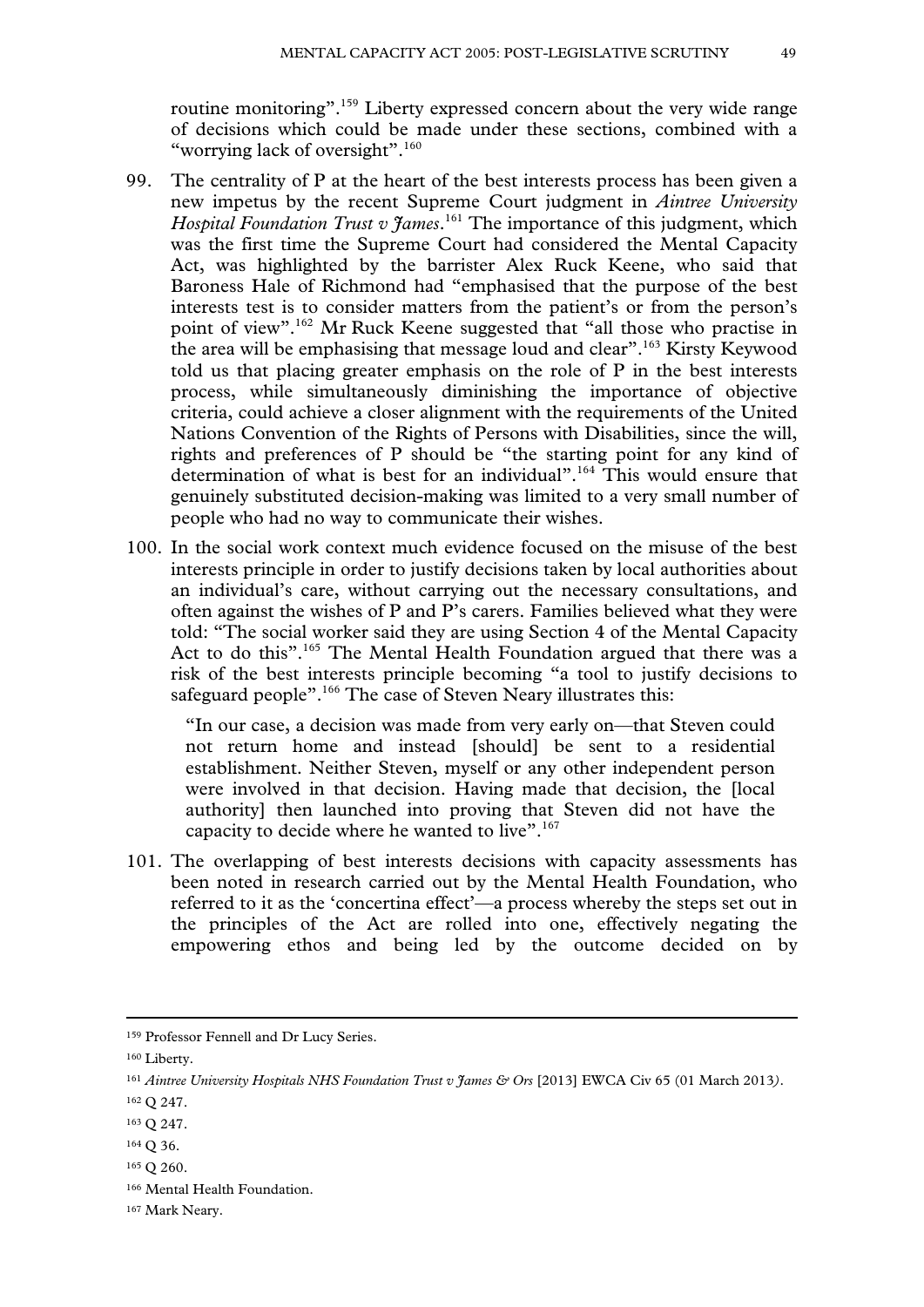professionals.168 The impact of resources on such decisions was raised by Nicola Mackintosh (paragraph 65), as was the perception of risk by many other witnesses (see paragraphs 84–89); both are relevant in illustrating the misappropriation of best interests decision-making.

# **The fifth principle: the least restrictive option**

102. The final principle in section 1 of the Act, often referred to as the 'least restrictive option', requires that "Before the act is done, or the decision is made, regard must be had to whether the purpose for which it is needed can be as effectively achieved in a way that is less restrictive of the person's rights and freedom of action". We received less evidence on this principle specifically, although the evidence we did receive tended to reiterate the themes already identified: the tendency by professionals to protect rather than to empower, the dominance of risk-averse decision-making, the use of the Act to justify decisions already made, and the failure to follow the best interests process and place P at the centre of the decision.<sup>169</sup> The 'least restrictive option' principle was raised explicitly in relation to care for dementia patients. Professor Jones referred to research "which showed that 60% or thereabouts of patients with dementia who were admitted to hospital were admitted from their home, but only 30% were discharged back to their home".<sup>170</sup> This raised the question of whether the least restrictive option in such cases—a return home, with support—was adequately and routinely considered, and the extent to which concerns regarding risk as well as resources were allowed to lead decision-making.

# **Conclusions and recommendations**

- 103. **We acknowledge the wide-spread support which the Act enjoys among stakeholders. It is described in unusually enthusiastic language. It is disappointing therefore that the implementation of the Act has yet to receive the same acclaim.**
- 104. **The empowering ethos of the Act has not been widely implemented. Our evidence suggests that capacity is not always assumed when it should be. Capacity assessments are not often carried out; when they are, the quality is often poor. Supported decision-making, and the adjustments required to enable it, are not well embedded. The concept of unwise decision-making faces institutional obstruction due to prevailing cultures of risk-aversion and paternalism. Best interests decision-making is often not undertaken in the way set out in the Act: the wishes, thoughts and feelings of P are not routinely prioritised. Instead, clinical judgments or resource-led decision-making predominate. The least restrictive option is not routinely or adequately considered. This lack of empowerment for those affected by the Act is underlined by the fact that many responsible for its**

 <sup>168</sup> Williams, V., Boyle, G., Jepson, M., Swift, P., Williamson, T., Heslop, P., *Making Best Interests Decisions: People and Processes*, January 2012, page 50

http://mentalhealth.org.uk/content/assets/PDF/publications/best\_interests\_report\_FINAL1.pdf.

<sup>169</sup> POhWER; Age UK Cheshire Advocacy; The College of Social Work; South Essex Partnership University NHS Foundation Trust; Solicitors for the Elderly.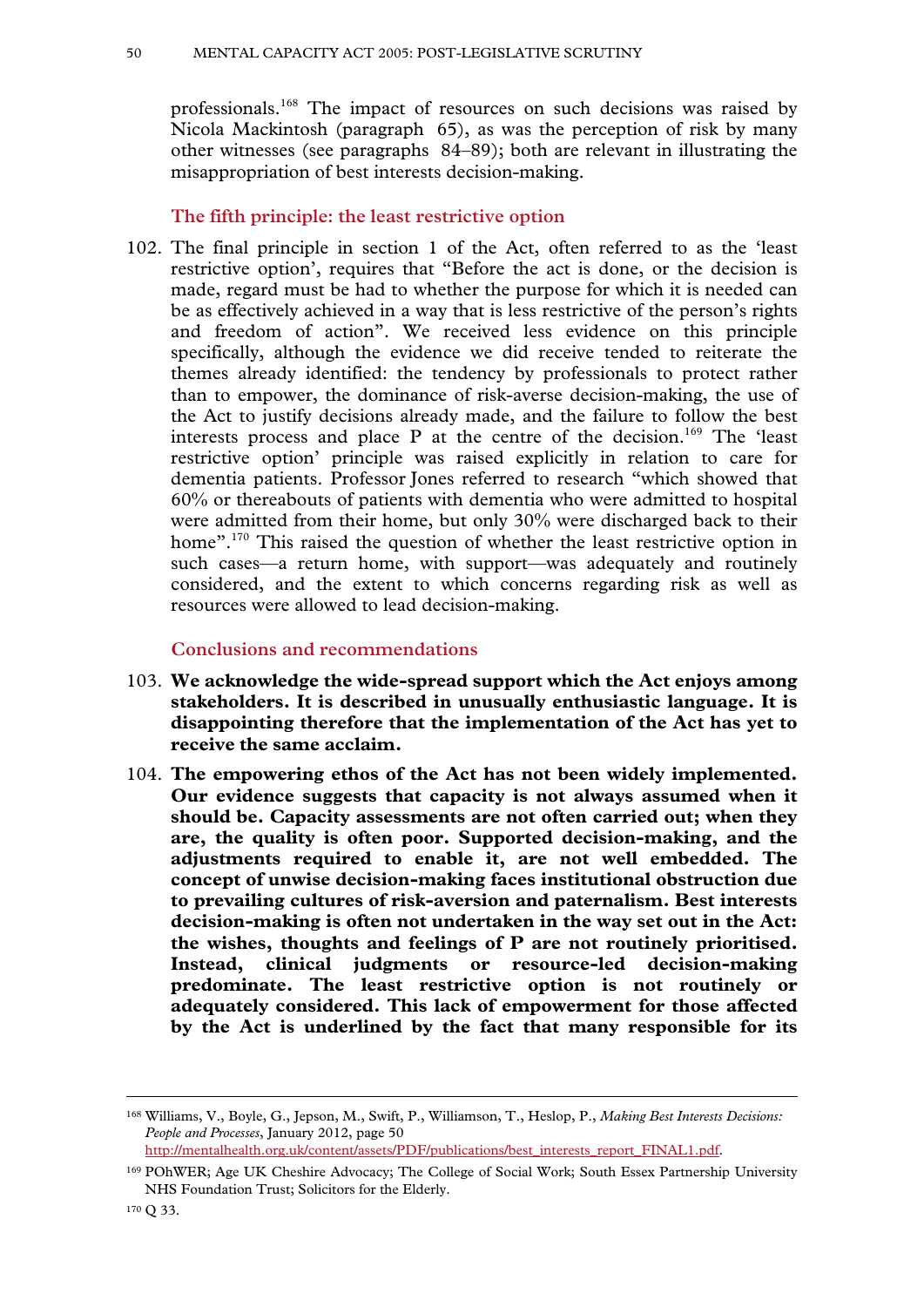**implementation continue to consider it as part of the safeguarding agenda.** 

- 105. **The presumption of capacity, in particular, is widely misunderstood by those involved in care. It is sometimes used to support nonintervention or poor care, leaving vulnerable adults exposed to risk of harm. In some cases this is because professionals struggle to understand how to apply the principle in practice. In other cases, the evidence suggests the principle has been deliberately misappropriated to avoid taking responsibility for a vulnerable adult.**
- 106. **The rights and responsibilities of the different stakeholders which are properly conferred under the Act are largely unknown. This makes the effective exercise of those rights, and the proper discharge of those responsibilities almost impossible.**
- 107. **The general lack of awareness of the provisions of the Act has allowed prevailing professional practices to continue unchallenged, and allowed decision-making to be dominated by professionals, without the required input from families and carers about P's wishes and feelings.**
- 108. **A fundamental change of attitudes among professionals is needed in order to move from protection and paternalism to enablement and empowerment. Professionals need to be aware of their responsibilities under the Act, just as families need to be aware of their rights under it. We consider how this can be achieved in the next chapter.**
- 109. **In the first instance we recommend that the Government address as a matter of urgency the issue of low awareness among those affected, their families and carers, professionals and the wider public.**
- 110. **We reiterate that our findings on the implementation of the core principles concern the operation of the Act principally in health and social care settings. We have very little evidence on the use of the core principles in other sectors. However, given the poor levels of knowledge and understanding in the sectors on which the Government targeted its implementation programme, we have no reason to believe that the Act is operating well in other areas. We recommend the Government consider urgently the need for assessing usage of the core principles across the range of decisions affecting people lacking capacity, including in sectors such as banking and policing.**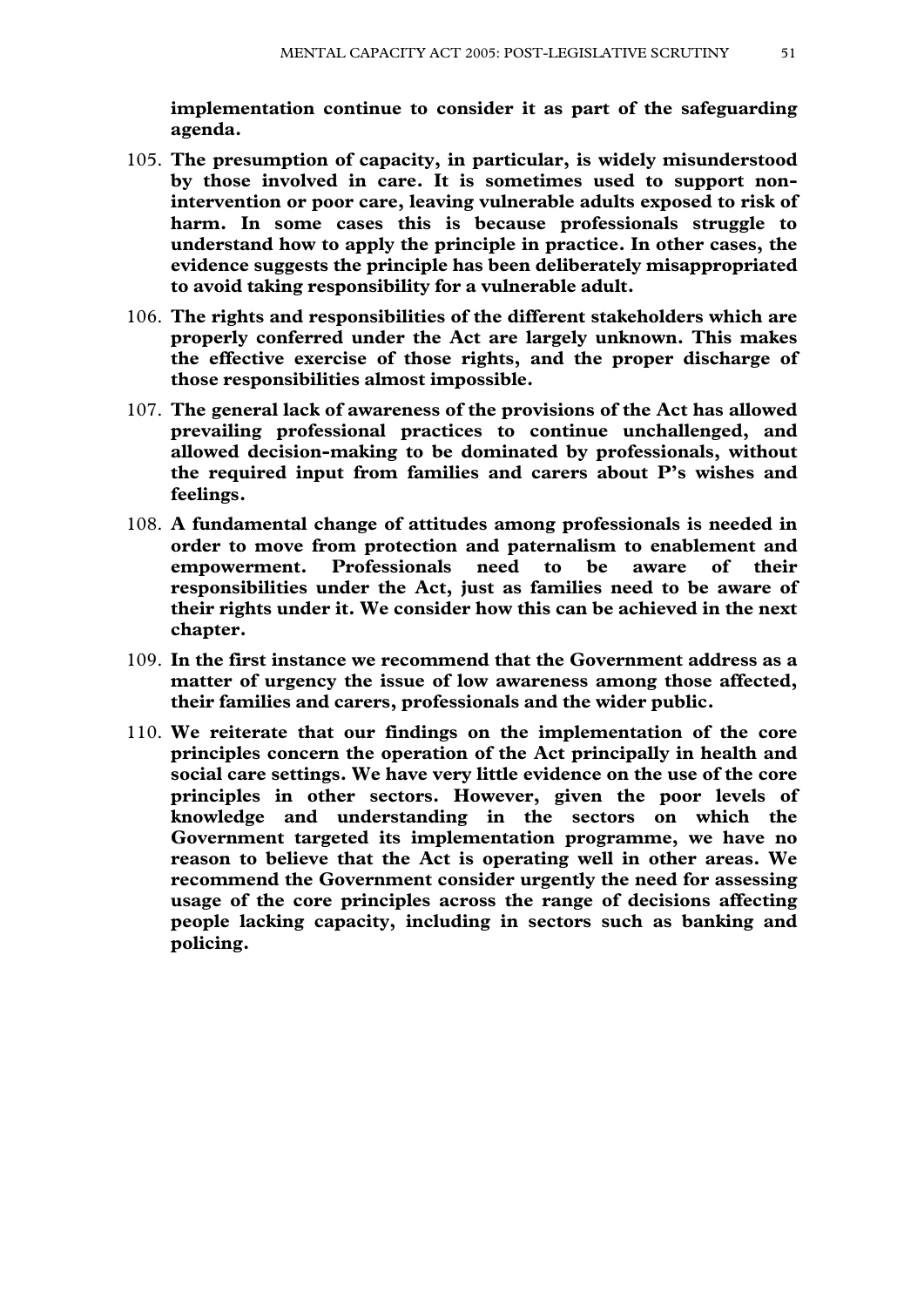# **CHAPTER 4: ADDRESSING POOR IMPLEMENTATION OF THE ACT**

- 111. In light of the evidence regarding the poor implementation of the Act, we sought to understand who had responsibility for it, now that the Government's implementation programme had ceased. The answer appeared to be that no-one had specific or overall responsibility for the Act. Three witnesses summed up the dilemma: Dr Ruth Allen observed that "there is something about the way the MCA is regulated, monitored and the governance around it that is weak".171 The Lancashire County Council DoLS team concurred; whereas the Act "should underpin and influence everything we do ... it is often seen as a bit of an 'add on'".<sup>172</sup>The British Institute of Learning Disabilities pointed to the apparent lack of enforcement, since there appeared "to be no structure by which non-compliance with [the Act] is currently being highlighted or addressed".<sup>173</sup>
- 112. One reason for this may be the wide range of bodies with varying levels of responsibility for implementation and enforcement of the Act. They include the Care Quality Commission, the Equality and Human Rights Commission, the Local Government Ombudsman, the Parliamentary and Health Service Ombudsman and the professional regulators for the health and care professions, i.e. the General Medical Council, the Nursing and Midwifery Council and the Health and Social Care Professions Council. We also heard evidence from the medical Royal Colleges about their role in setting and maintaining standards in health care. Commissioners of services—specifically local authorities, clinical commissioning groups and NHS England—were frequently cited as central to better implementation. The Social Care Institute for Excellence was cited as a source of guidance and many witnesses pointed to the importance of the voluntary sector in disseminating information to service users and their families. The wide range of bodies involved in implementing the Act, would be felt most acutely by individuals responsible for complying with it, since they will frequently be subject to more than one regulatory regime. For example, a nurse would be subject to inspection by the CQC, and regulation by the Nursing and Midwifery Council—as well as receiving guidance from professional bodies such as the Royal College of Nursing.
- 113. **Despite the many organisations involved in implementing the Act, it appears that no single body has overall responsibility for it. This may help to explain the patchy implementation of the Act. Without central ownership and co-ordination of implementation, the very positive benefits of the legislation will not be realised. A permanent, proactive, dedicated and independent resource with responsibility for promoting awareness, understanding and good practice across affected sectors is needed to ensure a step change.**
- 114. **We recommend that overall responsibility for implementation of the Mental Capacity Act be given to a single independent body. This does not remove ultimate accountability for its successful implementation**

 <sup>171</sup> Q 139.

<sup>172</sup> Lancashire County Council DoLS Team.

<sup>173</sup> British Institute of Learning Disabilities.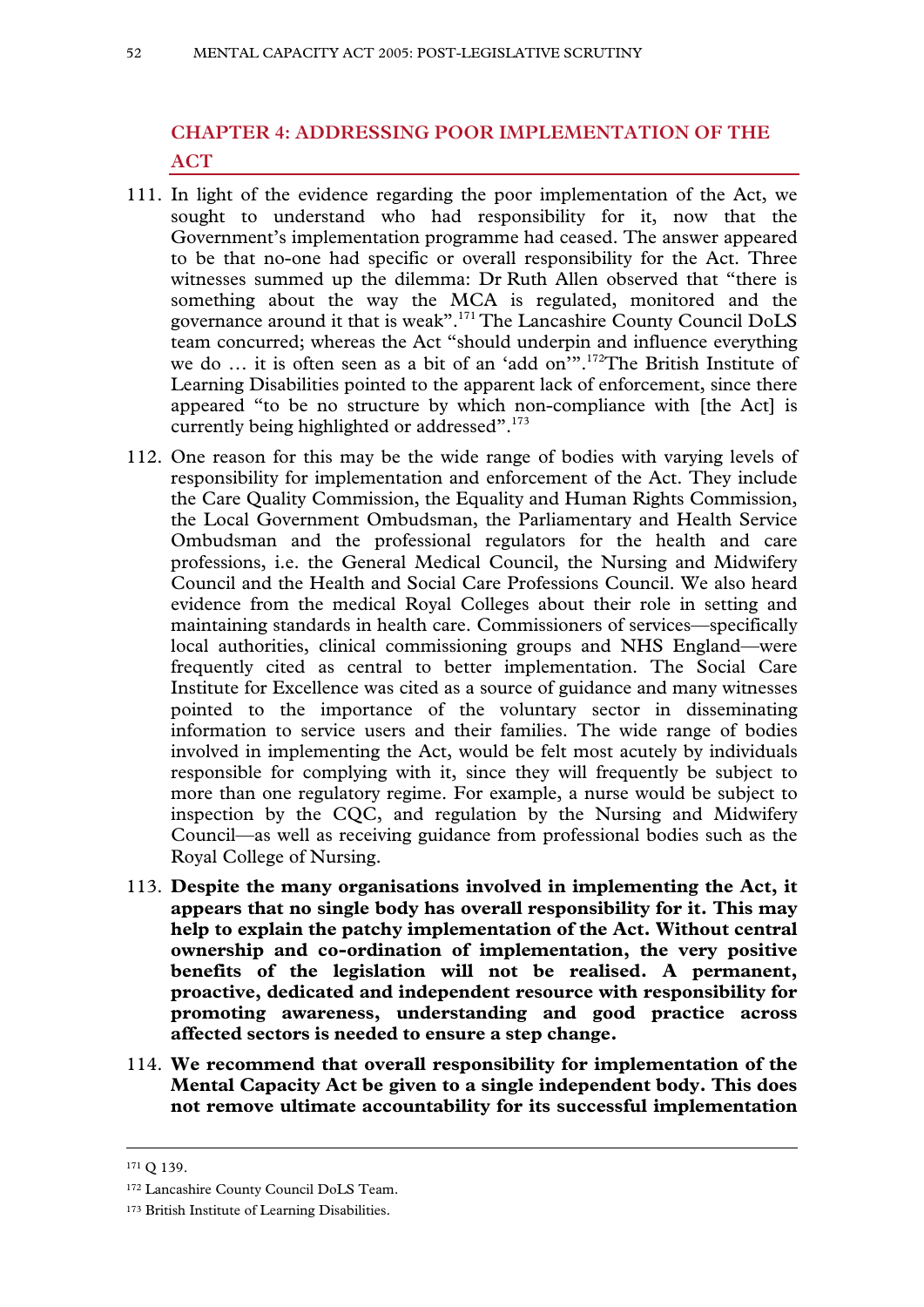**from Ministers, but it would locate within a single independent body the responsibility for oversight, co-ordination and monitoring of implementation activity across sectors, which is currently lacking. This new responsibility could be located within a new or an existing body. The new independent body would make an annual report to Parliament on the progress of its activities.** 

- 115. **The proposed independent oversight body would not act as a regulator or inspectorate, but it would work closely with such bodies which have those responsibilities in relation to the Mental Capacity Act. The body should act as a support to professionals required to implement the Act.**
- 116. **The composition of the new independent body should reflect the professional fields within which the Act applies, and it should contain professional expertise. It should also include representation from those directly affected by the Act as well as their families and carers. This is vital to ensure credibility. Other key features of the independent body will be continuity, expertise, accountability and accessibility.**
- 117. **The Mental Capacity Act Steering Group is a welcome first step in this direction, and we recommend that it be tasked with considering in detail the composition and structure of the independent oversight body, and where this responsibility would best be located. The former Mental Health Act Commission strikes us as an effective, costefficient and credible model from which lessons may be learned.**
- 118. We make further recommendations concerning the responsibilities of the proposed independent body throughout this and subsequent chapters.

# **Oversight of organisations**

- 119. Although the Code of Practice specifically identifies the Parliamentary and Health Service Ombudsman (PHSO) and the Local Government Ombudsman as routes for complaint, only the PHSO submitted evidence and very few submissions discussed its role. Instead, the Care Quality Commission (CQC) was the most frequently cited inspectorate. This is unsurprising, given the role of the CQC to inspect and register health and social care services in England, and its statutory role to monitor and report on the implementation of the deprivation of liberty safeguards.<sup>174</sup>
- 120. Officials and Ministers placed considerable emphasis on the role of the CQC in driving better implementation of the Mental Capacity Act.<sup>175</sup> The CQC explained that while it had "no direct powers to enforce the MCA," the Health and Social Care Act 2008 had very similar requirements in relation to patient involvement, choice, decision-making and care planning.176 Therefore failure to implement the Mental Capacity Act could be taken into account when assessing compliance with the Health and Social Care Act, and could lead to regulatory and enforcement action such as a warning notice or

 <sup>174</sup> The Mental Capacity Act (Deprivation of Liberty: Monitoring and Reporting; and Assessments – Amendment) Regulations 2009, laid under paragraph 162 of schedule A1 of the Mental Capacity Act 2005.

<sup>175</sup> QQ 19, 21 and 314-315.

<sup>176</sup> Care Quality Commission.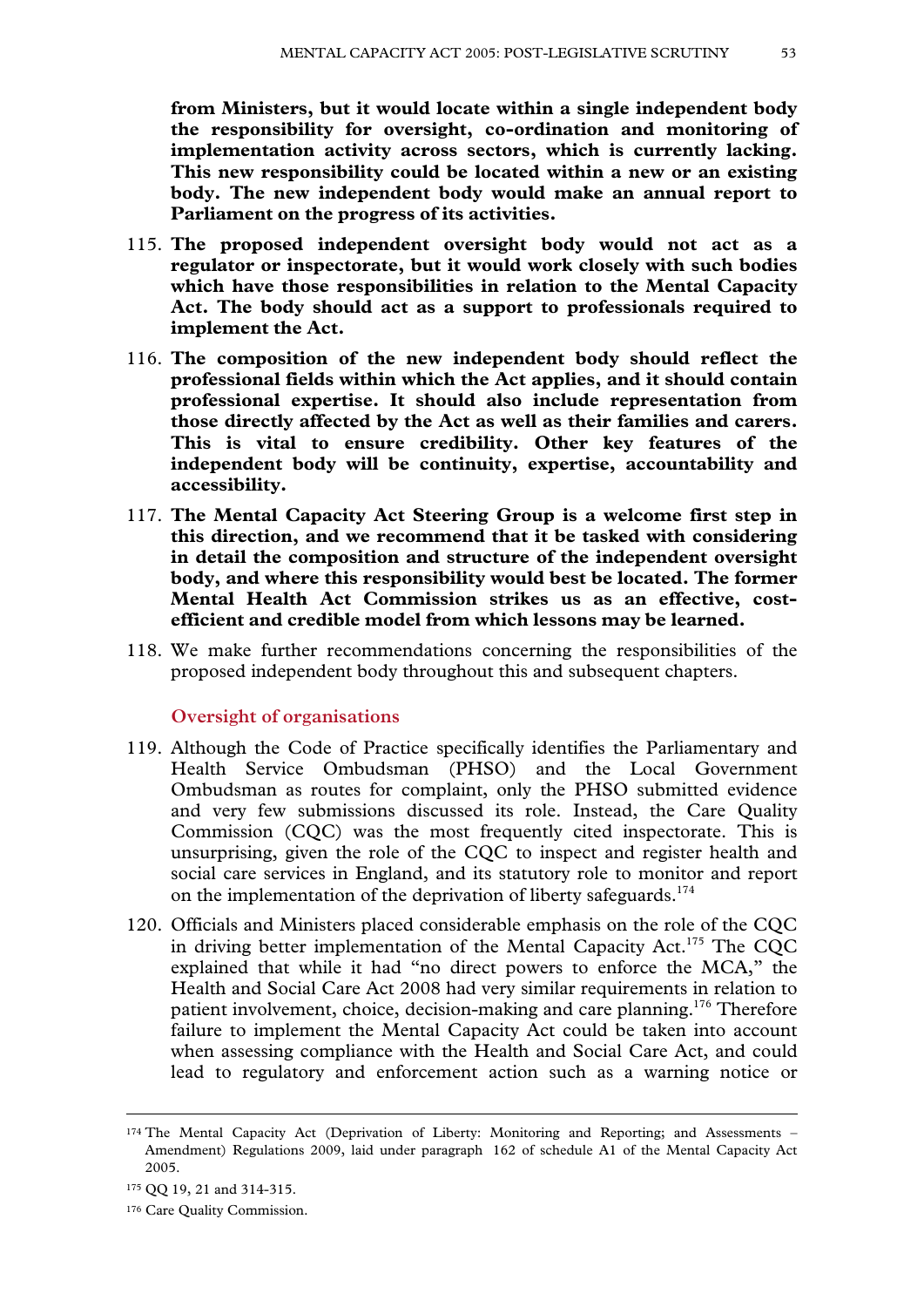#### 54 MENTAL CAPACITY ACT 2005: POST-LEGISLATIVE SCRUTINY

prosecution.177 Despite not having a statutory role in relation to local authorities when acting as supervisory bodies, the CQC was keen on promoting a "collaborative approach based on sharing good practice".<sup>178</sup> However, where necessary it had contacted individual authorities to remind them of their responsibilities.<sup>179</sup>

- 121. We were told of the positive impact which the regulator could have on improving performance: Elmari Bishop, lead for the Mental Capacity Act at the South Essex Partnership University NHS Foundation Trust, described how a few bad inspections gave "the final push" to gaining support internally to far-reaching changes in implementing the Act at the Trust (see Box 6, A case study in what works). $180$
- 122. The College of Social Work, however, summed up the views of many witnesses when it said that: "while acknowledging that theoretically the CQC was well-placed to regulate, some felt that staff at the CQC had insufficient knowledge of the MCA to act appropriately".181 Age UK and Kate Beynon, a best interests assessor in Northamptonshire County Council suggested that CQC inspectors lacked sufficient knowledge of the safeguards.<sup>182</sup> The Royal College of Nursing argued that "the CQC could do more within their inspection routines to examine the scope of how the MCA is used by health professionals".<sup>183</sup>
- 123. Concern was expressed that the CQC's role in relation to the deprivation of liberty safeguards was limited to monitoring and reporting.<sup>184</sup> Alzheimer's Society argued that there was a need for greater policing of local authority responses to authorisation requests, $185$  which was not currently part of the role of the CQC.186 BASW agreed that the CQC's inspection role should be extended to cover the supervisory body functions of local authorities.<sup>187</sup> The Law Society also argued for increased powers for the  $CQC<sub>188</sub>$  and the Judith Trust wanted to see parity with the powers of the CQC under the Mental Health Act.<sup>189</sup> The CQC itself, though, felt that it had sufficient powers, as did the Government.<sup>190</sup> Dr Regnard, a consultant in palliative care medicine suggested that "additional powers would not be required if non-compliance was exposed and it was made clear how and why this breaches current legislation".<sup>191</sup>

 <sup>177</sup> *Ibid.*

<sup>178</sup> *Ibid.*

<sup>179</sup> *Ibid.* 

<sup>&</sup>lt;sup>180</sup> O 265.

<sup>181</sup> The College of Social Work.

<sup>182</sup> Age UK; Kate Beynon PSW/BIA/AMHP (Safeguarding Adults Team, Northamptonshire County Council).

<sup>183</sup> Royal College of Nursing.

<sup>184</sup> Wigan Family Welfare; Irwin Mitchell LLP.

<sup>185</sup> Alzheimer's Society.

<sup>186</sup> Care Quality Commission.

<sup>187</sup> British Association of Social Work.

<sup>188</sup> The Law Society.

<sup>189</sup> The Judith Trust.

<sup>190</sup> Ministry of Justice.

<sup>191</sup> Claud Regnard FRCP (Consultant in Palliative Care Medicine, St Oswald's Hospice).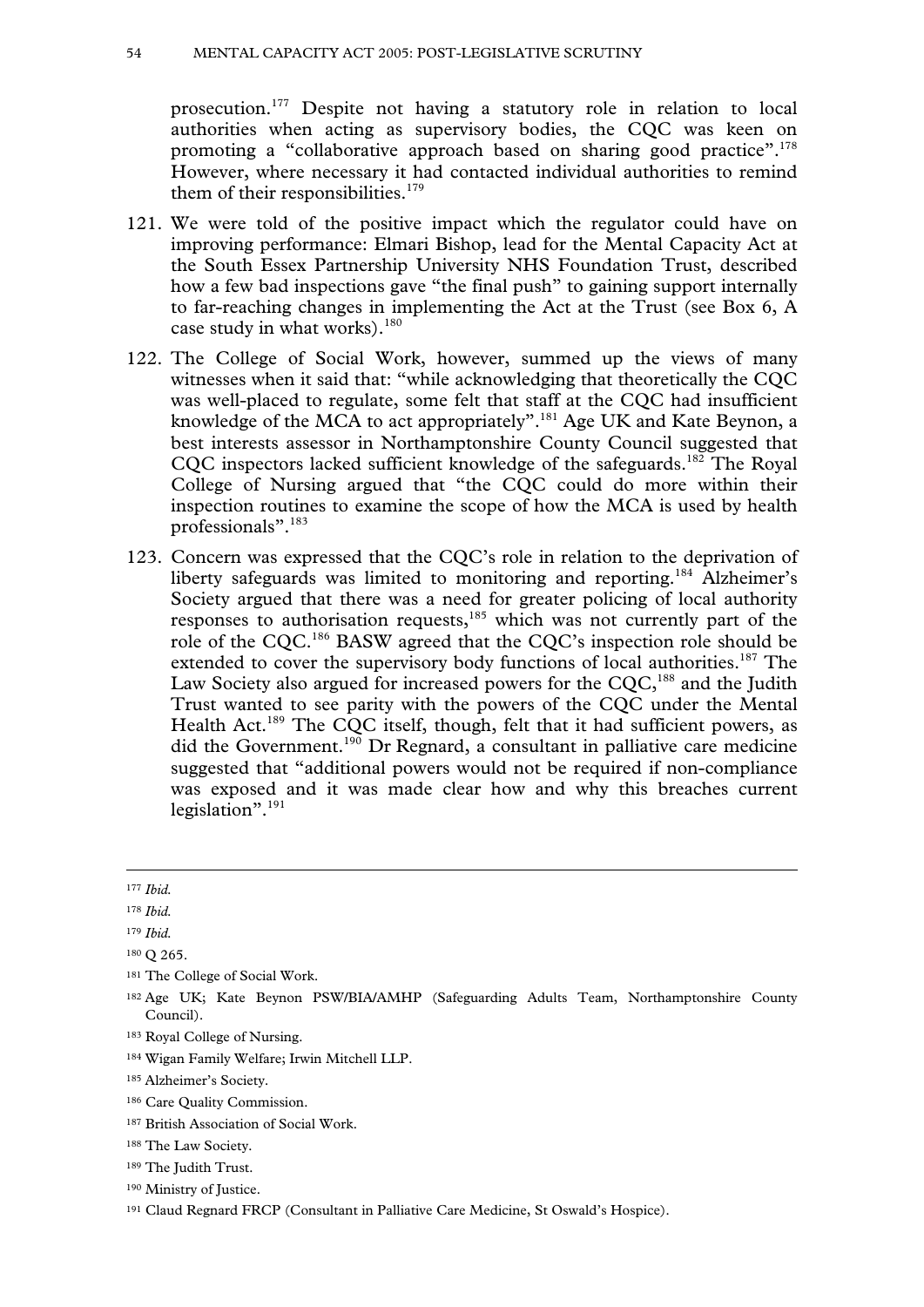- 124. There was some suggestion that the CQC recognised the criticisms levelled at it. Changes were expected to the regulations which set out the standards against which the CQC inspects, and this presented an opportunity to ensure "that the principles of the [Mental Capacity Act] sit at the heart of CQC's understanding of care quality in the new regulatory models".<sup>192</sup> David Behan, Chief Executive of the CQC, promised us he would "ensure that mental capacity is built into the way that we conduct our inspections—whether of hospital services, community healthcare services or … adult social care services".<sup>193</sup> Since we took evidence from Mr Behan the Department of Health has published a consultation on proposals to change the CQC registration regulations.194 None of our witnesses referred to this document as it was published after our deadline for submissions. However, in light of the evidence we have received we believe it will be important for the standards to reflect, as far as possible, the empowering ethos of the Act, with a particular emphasis on supported decision-making.
- 125. We note the publication on 15 January by the CQC of its annual report into the operation of the deprivation of liberty safeguards.195 In his foreword Mr Behan acknowledged that "the Act is still not understood and implemented consistently across health and social care services. This is not good enough".196 The report conceded that "it is difficult to avoid the conclusion that some people in care homes and hospitals may be subject to restraint without the full protection of the law".<sup>197</sup> In response the CQC has committed itself to a new approach in ensuring that health and care providers comply with the Mental Capacity Act. It has undertaken to capture the experiences of those directly affected by deprivations of liberty, improve training of its inspectors, build on its relationships with local authorities to improve compliance, and promote better awareness and understanding of the safeguards in care homes and hospitals. The three Chief Inspectors "will ensure that MCA principles are hardwired into our new model for regulation and inspection in all services registered with CQC".<sup>198</sup>
- 126. **It is clear that the CQC has not used its existing powers to best effect to ensure that the requirements of the Mental Capacity Act are met in practice. We welcome the recognition by the CQC that a new focus on the Act is required in the way it regulates and inspects services.**
- 127. **We recommend that the standards against which the CQC inspects should explicitly incorporate compliance with the Mental Capacity Act, as a core requirement that must be met by all health and care providers. Meeting the requirements of the empowering ethos of the Act, and especially in terms of actively enabling supported decision-**

 <sup>192</sup> Care Quality Commission.

<sup>193</sup> Q 197.

<sup>194</sup> Department of Health, *Introducing Fundamental Standards*, consultation on proposals to change CQC registration regulations, 23 January 2014: https://www.gov.uk/government/uploads/system/uploads/attachment\_data/file/274715/Introducing\_Funda mental Standards - a Consultation.pdf.

<sup>195</sup> Care Quality Commission, *Monitoring the use of the Mental Capacity Act Deprivation of Liberty Safeguards in 2012/13*, January 2014: http://www.cqc.org.uk/sites/default/files/media/documents/dols\_2014.pdf.

<sup>196</sup> *Ibid.*

<sup>197</sup> *Ibid.*

<sup>198</sup> *Ibid.*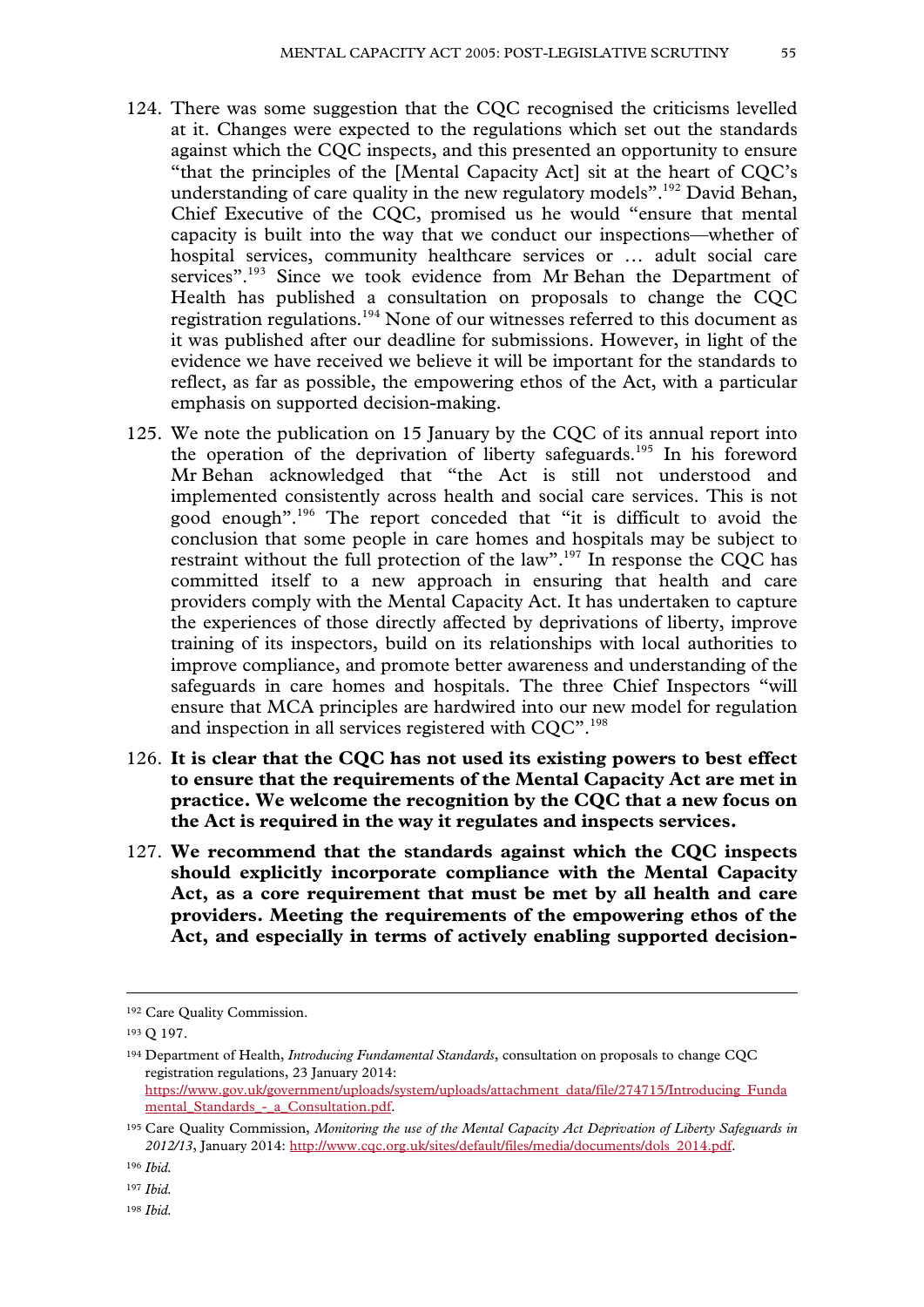**making, must be given equal status with the appropriate use of the deprivation of liberty safeguards, or their replacement provisions.** 

**Training and oversight of professionals: the role of professional regulators and medical Royal Colleges** 

- 128. In health and care settings the medical Royal Colleges, and the professional regulators for the different health and care professions, should be well placed to influence practice. We heard from the Academy of Medical Royal Colleges, the Royal College of GPs, the Royal College of Psychiatrists, the College of Emergency Medicine, the General Medical Council and the Health and Care Professions Council. With the exception of the Royal College of Psychiatrists, we were not convinced that the Mental Capacity Act was a priority for any of these bodies and this was reflected in the evidence.
- 129. While the professional regulators, such as the GMC, have important regulatory functions and the ability to sanction those who fail to meet professional standards, they also have a vital education and standard setting role. Mr Paul Buckley, Director of Education and Standards at the GMC, summed up the regulator's function as "to protect, promote and maintain the health and safety of the public by ensuring proper standards in the practice of medicine".199 Mr Buckley explained that the Act featured in the GMC's work on standards, education, outreach and ultimately their fitness to practice determinations.<sup>200</sup> The Health and Care Professions Council said that while the vast majority of professionals met the high standards required throughout their professional careers, lessons could be learned from those that did not, and from feeding these lessons back into the universities and the professional bodies to improve standards.
- 130. The Royal Colleges told us they played an active role in supporting health and care professionals to understand and implement the Act. Professor Bailey, representing the Academy of Medical Royal Colleges, told us that the Act did appear in the current foundation programme curriculum, but that she had "had a relook at it, and I do think the emphasis is on mental health. There could be a stronger emphasis on capacity".<sup>201</sup> The Royal College of GPs told us that their core curriculum and membership examination included details of the Act, "along with clinical issues associated with patients with impaired cognition and how these might be addressed in practice".202 In addition, we were told that the Royal College of GPs had developed proposals to extend GP training which, if implemented, could "ensure that future GPs are even better equipped to comply with the Act".<sup>203</sup> The additional training was expected to include "further measures to help to train incoming GPs to effectively communicate with patients with communication difficulties, involve carers, relatives and friends, within the bounds of confidentiality, to develop professional judgment around lack of capacity and long-term care planning".204 Dr Apakama of the College of

201 Q 153.

204 Q168.

 <sup>199</sup> Q 210.

<sup>200</sup> Q 210.

<sup>202</sup> Royal College of General Practitioners.

<sup>203</sup> *Ibid.*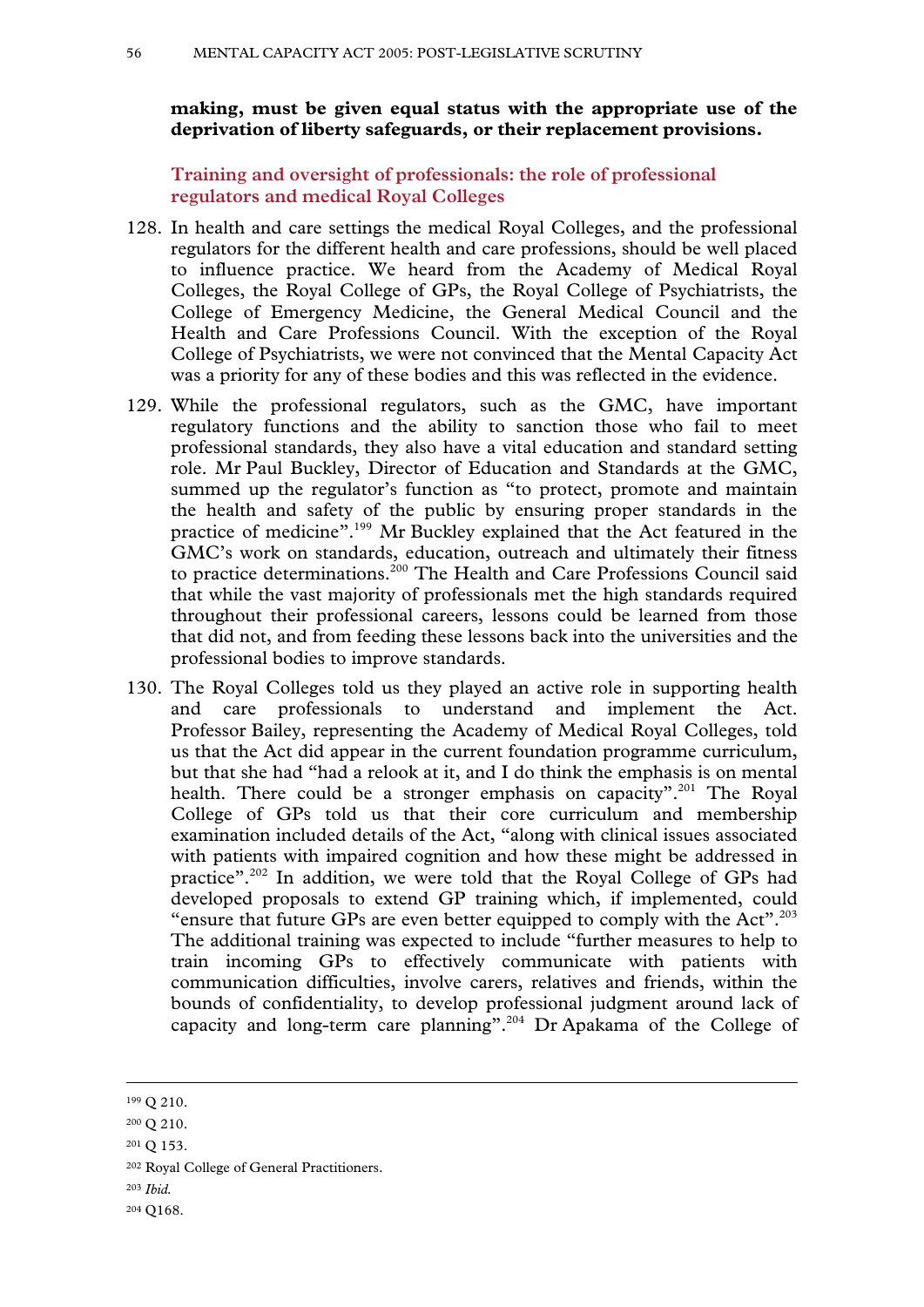Emergency Medicine told us that the Act was part of the curriculum and formally tested at Membership and Fellowship examinations.<sup>205</sup>

- 131. Dr Chalmers, of the Royal College of Psychiatrists, described the work of her College on the Mental Capacity Act, which was, perhaps unsurprisingly, centred on mental health. She told us that the College had been working with the CQC to look at "what does "good" mean in clinical practice and setting standards"<sup>206</sup> including in relation to the Mental Capacity Act, but that this had proved to be a challenge "because, unlike the Mental Health Act, where there are clear things that you can count and then follow up—for example the number of detentions … —the Mental Capacity Act is more about a philosophy of care and a spirit of enablement".<sup>207</sup>
- 132. Mencap told us they had undertaken work with Royal Colleges and health care professionals to develop a charter for Clinical Commissioning Groups that spelt out "the nine key activities that all health care professionals should do to ensure that there is equal access to health for people with learning disabilities", one of which related to the Act.<sup>208</sup> The Department of Health said that "the Royal Colleges, particularly the Royal College of Psychiatrists, have all been very heavily involved in training their relevant membership groups". $209$
- 133. However, the evidence we set out in chapter 3 suggests that such activities have been insufficient to embed the Act in day-to-day practice. We note that GPs, in particular, were identified as having a poor understanding of the Act. Sense, the charity for deaf-blind people, reported an incident of a GP who attempted to charge for the additional time taken to explain to the person what was involved in a blood test to obtain consent.<sup>210</sup> Safeguarding Essex said that "GPs seem reluctant to accept that the legislation appertains to them as practitioners and frequently appear to either ignore it or refer to Social Care for guidance".<sup>211</sup> We already noted the case study examples provided by the CIPOLD team where failure by GPs to follow the Act had led to avoidable deaths (paragraph 77). Dr Heslop, principal investigator of CIPOLD, argued that training should be targeted at GPs as well as other non-specialist health service practitioners.<sup>212</sup> The lack of familiarity of health care staff, including GPs, with advance decisions to refuse treatment is considered in chapter 5; we note some concerns in paragraph 195.
- 134. Some witnesses questioned the extent to which the Royal Colleges and the professional regulators were fulfilling their roles in relation to the Act. Age UK argued that:

"There is a case for professional health and care regulators taking a greater role in relation to the MCA. For example there is reference to the Act included within the GMC's 'Good Medical Practice' guidance

- <sup>206</sup> *Ibid.*
- <sup>207</sup> *Ibid.*

210 Q 48.

212 Q 72.

 <sup>205</sup> Q 153.

<sup>208</sup> Mencap.

<sup>209</sup> Q 6.

<sup>211</sup> Safeguarding Essex.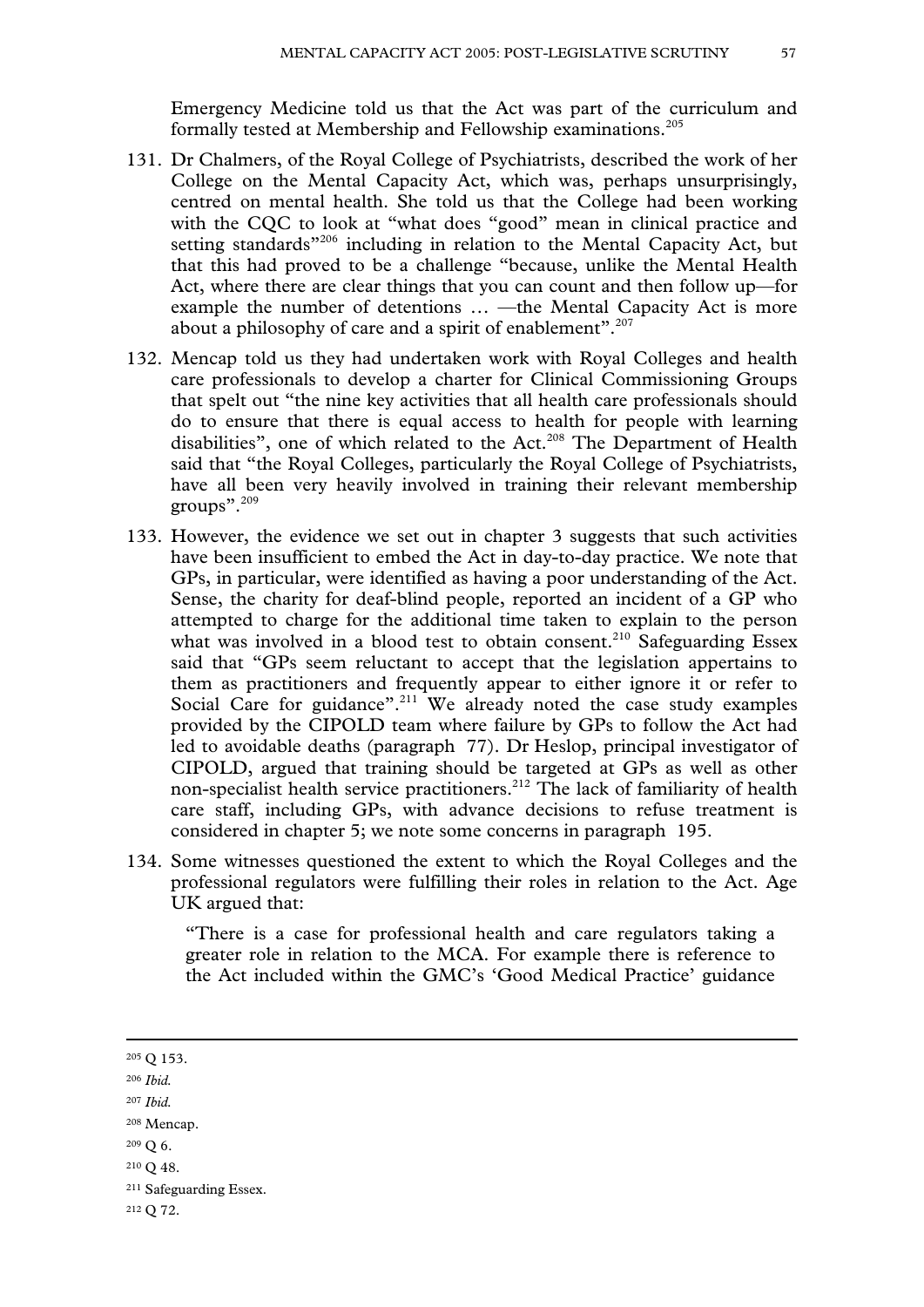but we would suggest that it could also be part of the revalidation process for doctors".213

- 135. Dr Claud Regnard argued for the Royal Colleges and professional regulators to emphasise the central role of the Act in decision-making, including the importance of determining best interests as set out in the Act, as distinct from clinical best practice judgments. He also called for compliance with the Act to be a requirement of practice and continued employment as a health or care professional.214 Mencap expressed disappointment at "the failure of the GMC to take to tribunal at least three cases that we have referred to them where doctors have  $\ldots$  failed against the Mental Capacity Act".<sup>215</sup> This had resulted in unlawful actions that "do not seem to be met with appropriate sanctions,"<sup>216</sup>leaving the impression that professional regulators were not taking failures to adhere to the Act seriously enough. $217$
- 136. Under section 1 of the Health and Social Care Bill 2012 the Secretary of State for Health is required to promote a comprehensive health service designed to secure improvement in a) the physical and mental health of the people of England, and b) the prevention, diagnosis and treatment of physical and mental illness. This recognition in statute of the equal responsibility of the state towards physical and mental health has been termed 'parity of esteem'. We are concerned that this commitment is undermined by the current difficulties in recruiting medical students into academic psychiatry. We note the report by the Academy of Medical Sciences, '*Strengthening Academic Psychiatry*', published in March 2013, which identified the barriers to recruiting trainee academic psychiatrists. Professor Sue Bailey, President of the Royal College of Psychiatrists, said in response to the report's findings, that strengthening psychiatry as a speciality was central to delivering parity between physical and mental health. $218$ Increasing research into mental illness was considered an important target by the Academy of Medical Sciences—although mental illness accounts for 15% of the disease burden, mental health research accounts for only 5%-6% of the UK's total health research spending.<sup>219</sup> Not unrelated to the barriers to recruiting students into academic psychiatry is the worrying decline in academic posts in psychiatry—the overall number of which has fallen 26.8% since 2000.<sup>220</sup> Although not everyone who lacks capacity has mental health problems, the poor implementation of the Mental Capacity Act by health professionals is, to some extent, symptomatic of a wider marginalisation of mental health issues. We therefore support efforts by the Academy of Medical Sciences and the Royal College of Psychiatrists to achieve parity of esteem, not least by ensuring adequate training, research and leadership in psychiatry.

http://www.rcpsych.ac.uk/mediacentre/pressreleases2013/strengtheningacademicpsychiatr.aspx.

 <sup>213</sup> Age UK.

<sup>214</sup> Claud Regnard FRCP (Consultant in Palliative Care Medicine, St Oswald's Hospice).

<sup>215</sup> Q 89.

<sup>216</sup> *Ibid.*

<sup>217</sup> Mencap.

<sup>218</sup> Royal College of Psychiatry press release, *College responds to strengthening academic psychiatry report*, 29 March 2013:

<sup>219</sup> The Academy of Medical Sciences, *Strengthening Academic Psychiatry in the UK*, March 2013, p9: http://issuu.com/acmedsci/docs/academy\_psychiatryfinal.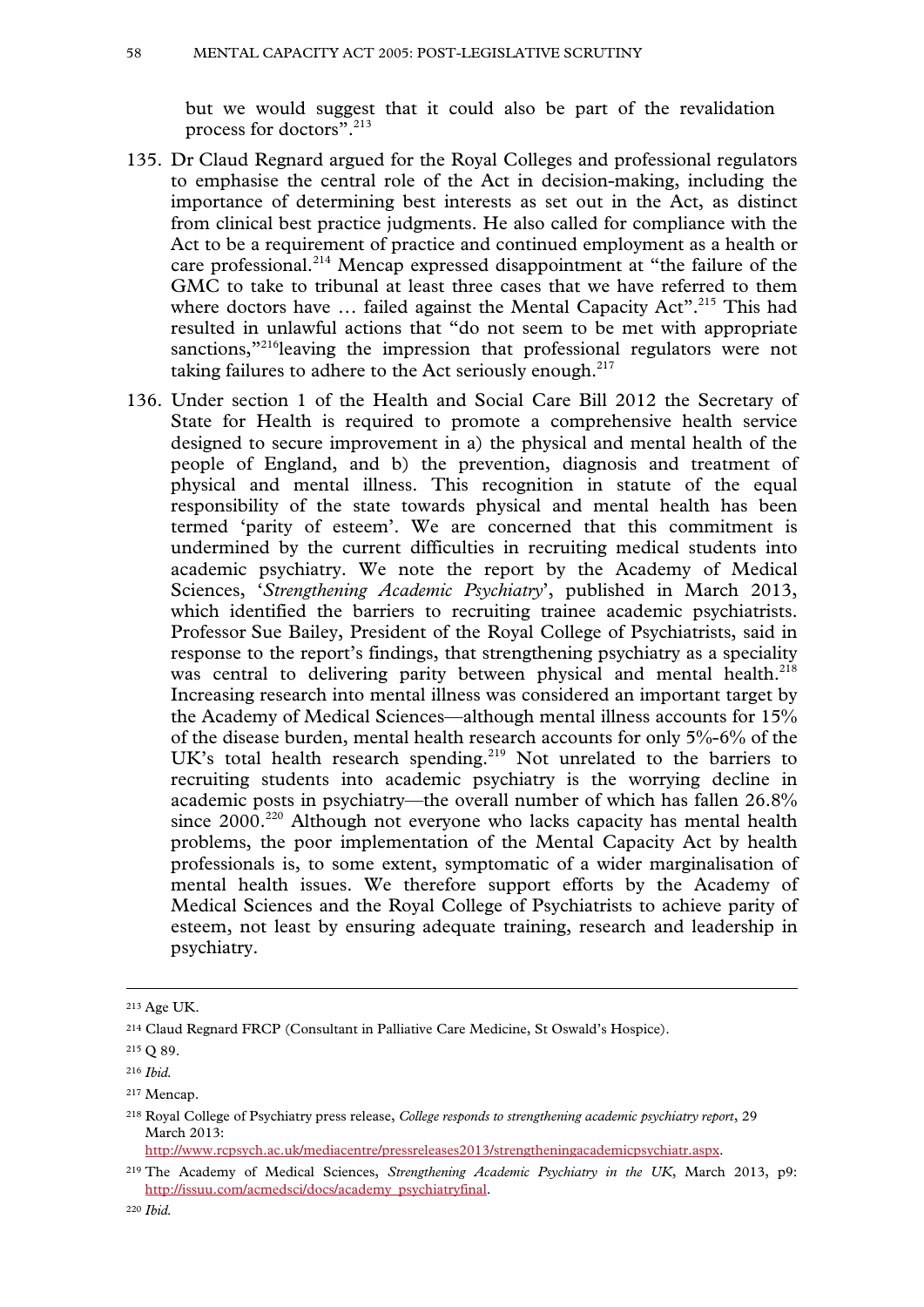- 137. **The Act needs a higher profile among professionals in order to be properly understood and effectively implemented. The medical Royal Colleges and professional regulators have a responsibility to play their part in promoting best practice through standard setting, training, awareness-raising and enforcement.**
- 138. **We recommend the Government work with professional regulators and the medical Royal Colleges to ensure that the Act is given a higher profile. This work should emphasise the empowering ethos of the Act, and the best interests process as set out in section 4 of the Act. In future, we would expect the responsibility for this to sit with the independent oversight body.**
- 139. **In particular, we recommend that the GMC:** 
	- **ensure that there is leadership in psychiatry within all medical schools in order to give a higher profile to mental health;**
	- **place proper emphasis on the Mental Capacity Act in its publication 'Good Medical Practice';**
	- **enhance training on the Mental Capacity Act in all post-graduate education, especially for GPs.**
- 140. **The proposed fourth year of training for GPs provides an opportunity to embed and enhance understanding of the Mental Capacity Act with this group of practitioners. We recommend that the Government supports the proposal in light of the vital role which GPs play in providing health care in the community.**
- 141. **Consistency in training and oversight of professionals is essential. Whatever body is given responsibility for the implementation of the Act will have a vital role in co-ordinating the response of the medical Royal Colleges and professional regulators to ensure a shared understanding of legal obligations under the Act is used by all.**
- 142. **We expect that the existence of an independent oversight body with responsibility for implementation of the Act will act as a spur to the medical Royal Colleges and the professional regulators in taking forward work to raise the profile of the Mental Capacity Act and ensure compliance.**

### **Commissioning**

143. The role of commissioners of health and social care in identifying and acting on poor practice was highlighted by the Department of Health<sup>221</sup> and Dr Margaret Flynn, former Chair of the serious case review into Winterbourne View.<sup>222</sup> The British Institute of Human Rights argued that commissioners of services are integral to ensuring the Act is correctly implemented and applied in practice. For this to happen commissioners needed to be "properly trained and equipped"<sup>223</sup> to ensure their decisions

 <sup>221</sup> Q 13.

<sup>222</sup> Q 57.

<sup>223</sup> British Institute of Human Rights.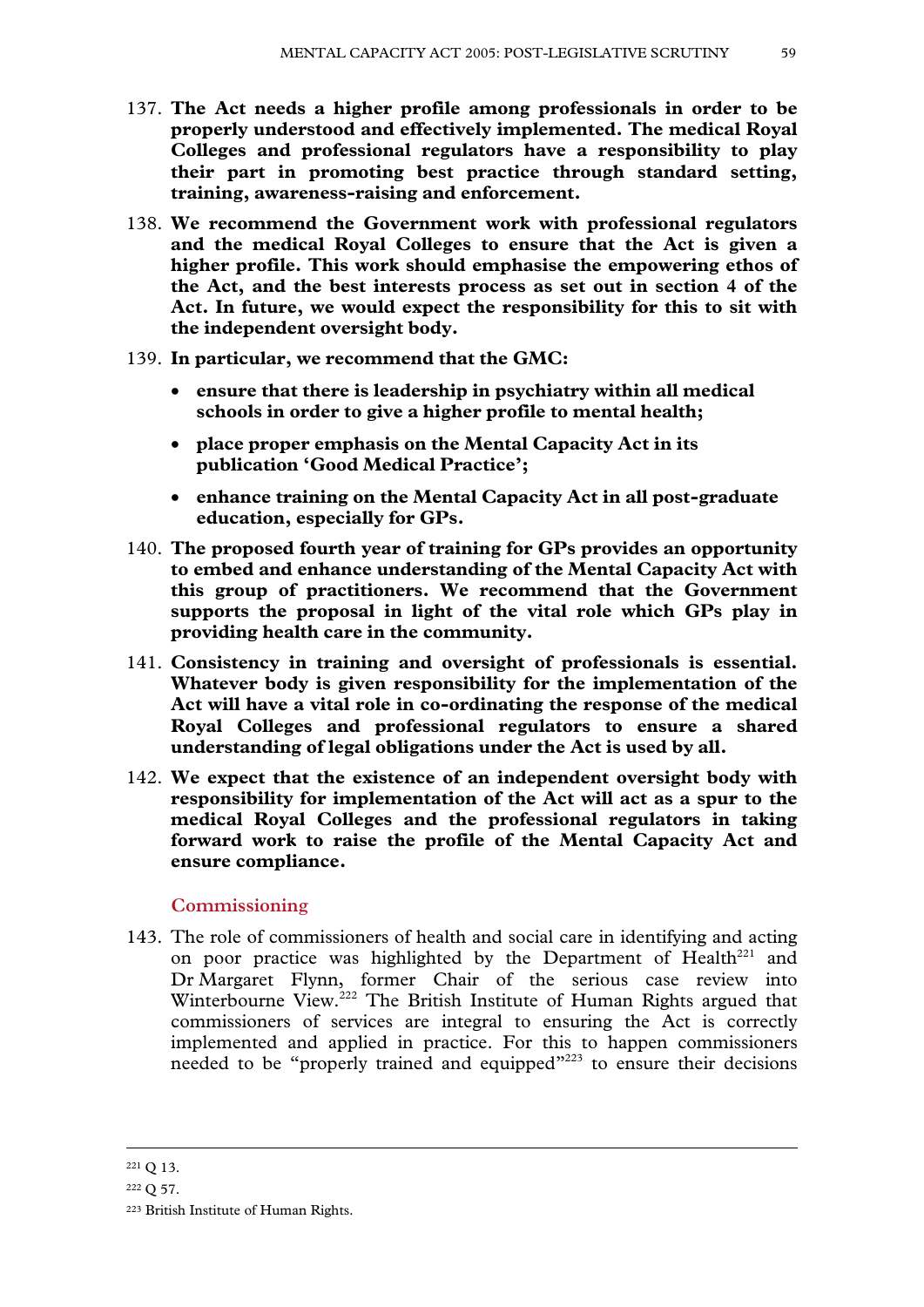and practices supported people who lacked capacity. Mencap made the same argument.<sup>224</sup>

- 144. The CQC reported that commissioners and providers had a low understanding of the Act. $225$  However, we heard evidence of good practice in some local authority areas. The Association of Directors of Adult Social Services (ADASS) endorsed work underway in the West Midlands. Lorraine Currie, representing ADASS West Midlands Regional DoLS Leads group, described work that embedded the Act into contractual requirements with care providers. As part of this, free training was provided to care home staff. High levels of staff turnover in the care sector meant that training was provided to "a couple of thousand people each year from hospitals and care homes as well as the local authority".<sup>226</sup> Ongoing training and support was seen as important because "the Mental Capacity Act is ever changing. Our understanding of it is ever changing, and it evolves in different directions, so we offer them as much support as we can in order to ensure best practice".<sup>227</sup> This practice was not isolated—a team of best interests assessors from Greenwich reported free training being increasingly provided by commissioners, with local authority teams gradually taking on a greater role in ensuring care providers understood and applied the Act, including the deprivation of liberty safeguards.<sup>228</sup>
- 145. Terry Dafter of ADASS expanded on the role of commissioners in monitoring good practice once contracts were in place:

"you do have to build it into your contracting arrangements; you have to make sure people are trained within that home and that there is leadership from the top—that the manager and the deputy manager are well trained and well versed in the Act. You have to check out the number of referrals you are getting per home and worry about a home that you do not necessarily get any referrals from and equally worry about ones where there is perhaps an overzealous application of the Act. You start to ask the people who monitor your contracts to bear those figures in mind along with other reporting figures that we take around the sector".<sup>229</sup>

146. The role of commissioners in driving better performance was also identified by Elmari Bishop in relation to the experience of the South Essex Partnership University NHS Foundation Trust:

"Our commissioners … also caught on to the whole idea of the Mental Capacity Act and DoLS, and they started asking us every three months to report on what we were doing in that regard: what training we were doing, how many assessments we had done, what we had done to improve staff understanding, how we were monitoring it, and how often we were auditing it".<sup>230</sup>

 <sup>224</sup> Mencap.

<sup>225</sup> Care Quality Commission.

<sup>226</sup> Q 179.

<sup>227</sup> Q 179.

<sup>228</sup> Royal Borough of Greenwich, Best Interests Assessors Forum.

<sup>229</sup> Q 179.

<sup>230</sup> Q 265.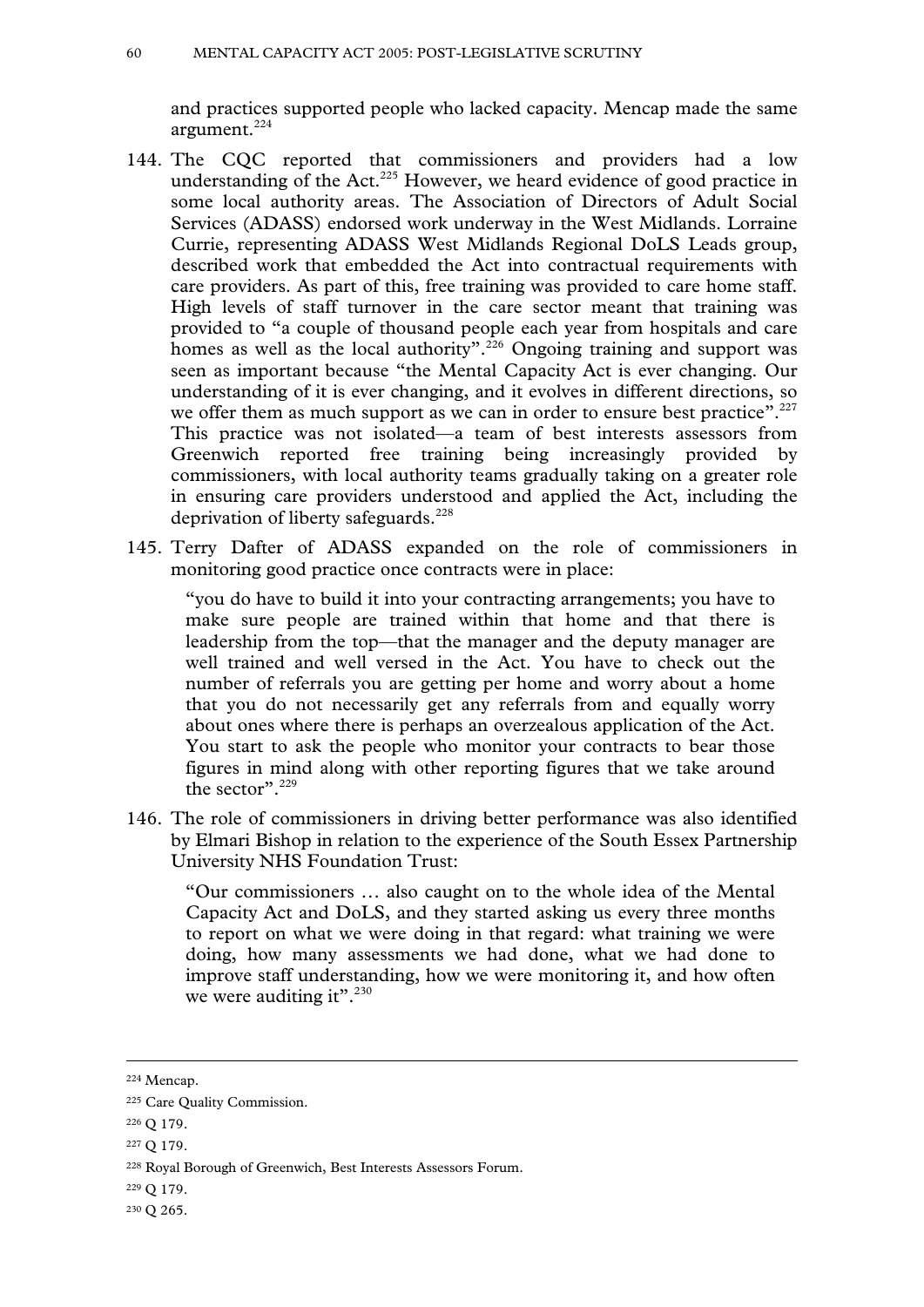- 147. The importance of health sector commissioners taking on this role was touched on by Dr Heslop.<sup>231</sup> The CIPOLD inquiry recommended that NHS England and clinical commissioning groups ensure that they have adequate oversight of "the appropriate Mental Capacity Act safeguarding arrangements" and that "together with regulators they must enforce the Act". $232$
- 148. Officials from the Department of Health were clear that NHS England had a responsibility, through the NHS Mandate, to "demonstrate progress in continuing to improve safeguarding practice in the NHS. This includes improving the understanding and implementation of the Mental Capacity Act"<sup>233</sup> However, the new (or 'refreshed') Mandate published in November 2013 still did not contain reference to the Mental Capacity Act. When questioned on this the Minister for Care and Support pointed to work underway to further parity of esteem between mental and physical health services. However, he acknowledged that it would have been helpful to have referred to implementation of the Mental Capacity Act as a priority.234
- 149. NHS England put it to us that they had "put leadership for safeguarding and the Mental Capacity Act at every level of the system" in the recent changes to NHS commissioning. This involved the nomination of Mental Capacity Act and safeguarding leads in each of the 211 clinical commissioning groups, a medical director with responsibility for safeguarding in each of the 27 area teams, directors of nursing responsible for safeguarding in partnership with a medical director in each of the four regions, and national level accountability for safeguarding and the Mental Capacity Act vested in the Chief Nursing Officer.<sup>235</sup> These structures chime with the CIPOLD inquiry recommendations, and the Care Quality Commission specifically welcomed the requirement that clinical commissioning groups have a named lead on the Act.<sup>236</sup>
- 150. Nevertheless, two features of this description cause concern. First, it demonstrates the extent to which the Act is intrinsically linked with safeguarding within NHS systems and structures. This is disconcerting in light of the evidence that we received about the imbalance between empowerment and paternalism in some health care settings. Second, the description provided is of structures rather than practice. NHS England told us "We have done some rapid appraisals about where we are in terms of capability, confidence, training, etc, $^{237}$  with a number of Clinical Commissioning Groups but these appraisals did not appear to have provided robust evidence. There appeared to be, in general, an absence of data concerning actual practice on the ground, and we regret this. We note and endorse the recommendation by the CQC in its report on the deprivation of liberty safeguards 2012/2013, that NHS England should include expectation

<sup>232</sup> *Ibid.*

- 234 Q 322.
- 235 Q 221.
- 236 Q 209.
- 237 Q 221.

 <sup>231</sup> Q 56.

<sup>233</sup> Ministry of Justice and Department of Health.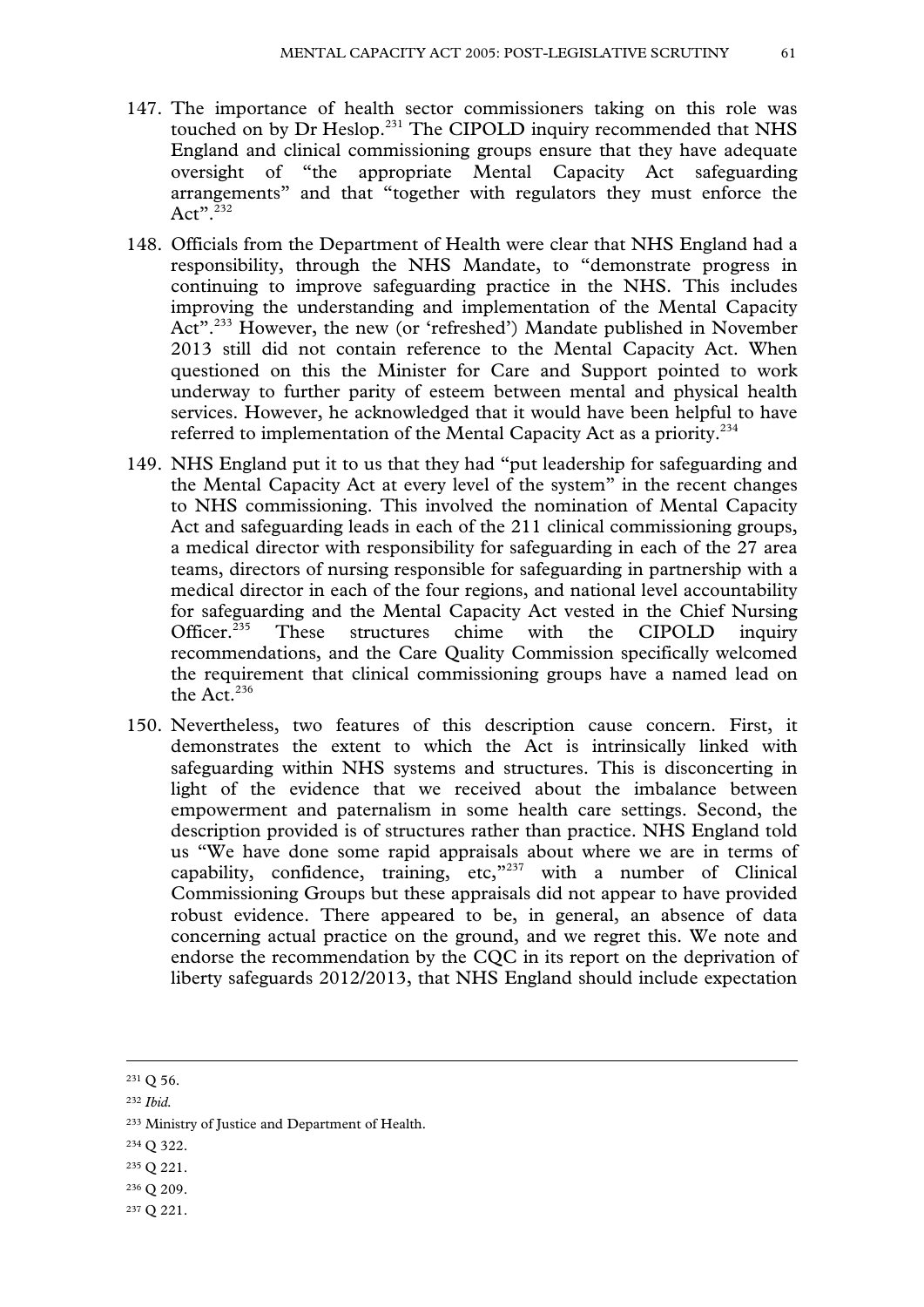of the effective use of the deprivation of liberty safeguards into standard contracts for providers.<sup>238</sup>

- 151. **Commissioning has a vital role to play in ensuring that the Act is implemented and complied with in practice. We have noted examples of how commissioners can promote good practice through support and contractual requirements. We recommend that the Government, and subsequently the independent oversight body, work with the Association of Directors of Adult Social Services and NHS England to encourage wider use of commissioning as a tool for ensuring compliance.**
- 152. **We recommend that the 'refresh' of the NHS Mandate in 2014 include requirements explicitly connected to the implementation of the Mental Capacity Act, based on evidence of good practice gathered from Clinical Commissioning Groups.**
- 153. **We further recommend that NHS England and ADASS take steps to ensure that the empowering ethos of the Mental Capacity Act is understood and given visibility within commissioning, even where this may appear to conflict with the safeguarding agenda.**

#### **Access to advice and information on the MCA**

154. Although we recognise that improving understanding of the Act requires more than improved guidance, it was noticeable how frequently witnesses called for improved access to information, despite the range of sources already available. The original Code of Practice to the Mental Capacity Act was published in 2007, with a supplementary Code for the deprivation of liberty safeguards following in 2008. Other sources of information include the Social Care Institute for Excellence, the Office of the Public Guardian and the Court of Protection. In addition, many local authorities have produced tailored information, as have many voluntary sector organisations.

### *The Codes of Practice*

155. Several witnesses argued that the Codes were out of date, calling for them to be updated in light of experience and case law.239 Concern was also expressed that the current Codes are unwieldy, $240$  and a number of witnesses advocated merging the main Code and the supplementary Code for the deprivation of liberty safeguards into a single, accessible, Code of Practice.<sup>241</sup> Mencap proposed tailored codes of practice for particular audiences, similar to the various Codes of Practice that accompany the Equality Act 2010, to make them relevant and accessible to practitioners in different fields. It also called for the Code to be made accessible to people directly affected by the Act, in order to bring it into line with the UK's commitments under the UN Convention on the Rights of Persons with Disabilities.<sup>242</sup> This appeared to be supported by evidence from Mr Simon Cramp, an adult with learning

 <sup>238</sup> Care Quality Commission, *Op. Cit.* January 2014, p 51.

<sup>239</sup> British Psychological Society; British Association of Social Workers; London Borough of Newham Adults Social Care; London MCA/DoLS Network.

<sup>240</sup> Housing and Social Care Services, London Borough of Camden.

<sup>241</sup> Mind; British Association of Social Workers.

<sup>242</sup> Mencap.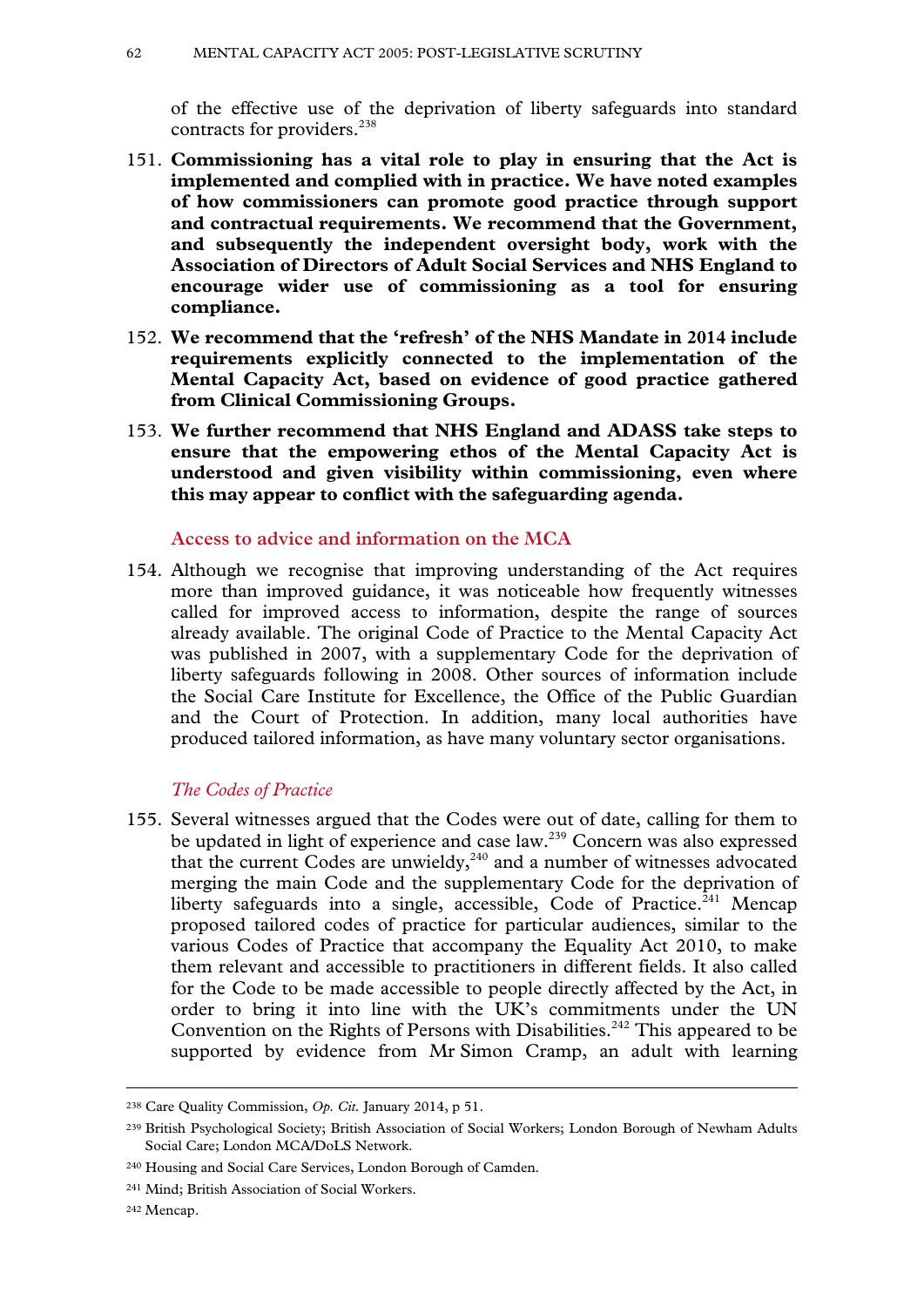disabilities, who previously gave evidence to the pre-legislative scrutiny committee. In his view the Codes of Practice were not used "because they are big documents with lots of detail".<sup>243</sup> He suggested that instead "perhaps" the key areas of the act that are used most should be a pocket book that is issued at the government expense in hard copy".<sup>244</sup>

- 156. Unsurprisingly, given the evidence concerning the failure to implement the principles of the Act, many suggestions focused on improving practice in relation to those principles. As well as the use of more sophisticated case examples to assist with assessing capacity suggested by Dr Heslop, others suggested the functional approach to capacity could be promoted through the Code, as could "the concept of a capacitous unwise decision".<sup>245</sup> BASW suggested using the Code to ensure the appropriate balance between adult safeguarding and the Act.<sup>246</sup> More specifically, Mencap called for greater clarity about the meaning of 'serious medical treatment'. It argued that it should include non-emergency Do Not Resuscitate Orders, as well as any decision taken not to treat or investigate. $247$
- 157. Despite these suggestions, many witnesses praised the Code of Practice, which the British Medical Association described as "clear, practicallyoriented and readable".<sup>248</sup> The Hft's Family Carer Support Service said that "The Code of Practice is a long document, but it is very well written and offers lots of good examples of how the Act should work in practice".<sup>249</sup>
- 158. Reviewing the Code of Practice was not in itself considered an answer to poor practice. The Department of Health acknowledged that "We could review the code of practice and the Act and spend a lot of resources and time doing that and not make one jot of difference to people on the ground".<sup>250</sup> Irwin Mitchell LLP argued that the reason that the principles were sometimes misunderstood was because the Code of Practice was rarely read "even by social workers, GPs and other practitioners".<sup>251</sup> This appeared to be supported by evidence from the GMC that they were working on providing information in a simpler way, rather than "presenting doctors with a tome on the Mental Capacity Act".<sup>252</sup> Clearly, the information needs of many of those who are affected by the Act, either professionally or personally, are not being met by the Codes.
- 159. **A wide range of audiences require information on the Act, ranging from medical practitioners to local authorities, legal professionals, families, carers and people who may lack capacity. Current methods of provision, principally the Codes of Practice, are not meeting the needs of all concerned.**

250 Q 12.

252 Q 211.

 <sup>243</sup> Simon Cramp.

<sup>244</sup> *Ibid.*

<sup>245</sup> Professor Julian Hughes, Professor John Bond, Dr Helen Greener, Dr Stephen J. Louw, Marie Poole, Professor Louise Robinson and Charlotte Emmett.

<sup>246</sup> British Association of Social Workers.

<sup>247</sup> Mencap.

<sup>248</sup> British Medical Association.

<sup>249</sup> Hft.

<sup>251</sup> Irwin Mitchell LLP.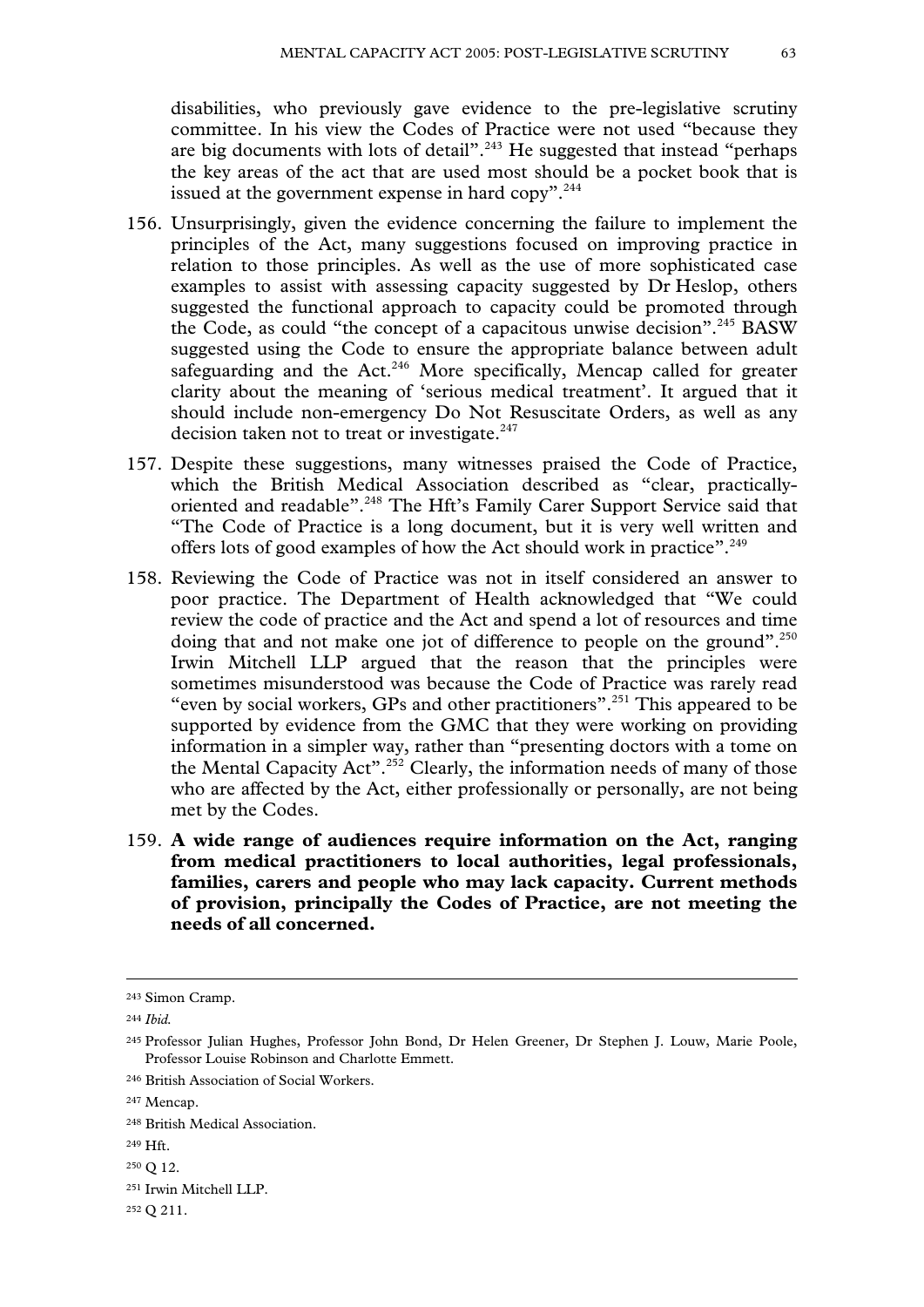- 160. **We do not believe that a standard review of the Code of Practice is adequate to meet the information needs identified. A broader approach to meeting the diverse needs is required, with the possibility of several tailored resources being designed for different audiences. Some of these resources could be provided exclusively online in order to be updated in line with case law.**
- 161. **We recommend that, in the first instance, the Mental Capacity Act Steering Group give consideration to how the specific information needs of the different groups affected by the Act can best be met. We recommend that the Steering Group take into account the needs of different audiences for different types of information: for example, legal practitioners will be interested in latest developments in case law; a carer may need a brief summary of their responsibilities under the Act; a person lacking capacity may need their rights presented in an accessible format. In future, ensuring the regular review of such information resources would be the responsibility of the independent oversight body.**
- 162. **It will be important for consistent information to be provided across professional groups and sectors, including those outside health and social care. The independent oversight body which we recommend should in future co-ordinate between regulators and professional bodies to ensure a common understanding of the Act.**

# **BOX 6**

# **A case study of what works**

The submission from the South Essex Partnership University NHS Foundation Trust (SEPT) described the experience of changing the practice and culture within a single Trust in relation to the Mental Capacity Act. The Trust had faced the potential risk of substantial damages as a result of possibly illegal detentions due to a failure to apply the deprivation of liberty safeguards.<sup>253</sup> Following an improvement plan there was evidence of an increase in activity under the Act of 403%, and in applications under the deprivation of liberty safeguards of  $1408\%$ <sup>254</sup> While recognising that more work needed to be done to improve the quality of implementation, the Trust told us that:

"In our organisation we have witnessed exceptionally good practice in this area, which provides concrete proof that, if applied correctly, the MCA can really make a difference and achieve its aims to the benefit of some of the most vulnerable people in society".<sup>255</sup>

Emphasising the importance of both leadership and management of cultural change, Elmari Bishop, the lead for the Act in the Trust, explained to us the process for implementing a two-year action plan, starting in August 2011.

The action plan included the re-writing of policies and an intensive training and support programme rolled out across the organisation, approved and supported by the Executive Team. Support from the Board of Directors and allocation of resources was not, in itself, sufficient to overcome resistance

 <sup>253</sup> Q 266.

<sup>254</sup> The South Essex Partnership University NHS Foundation Trust (SEPT).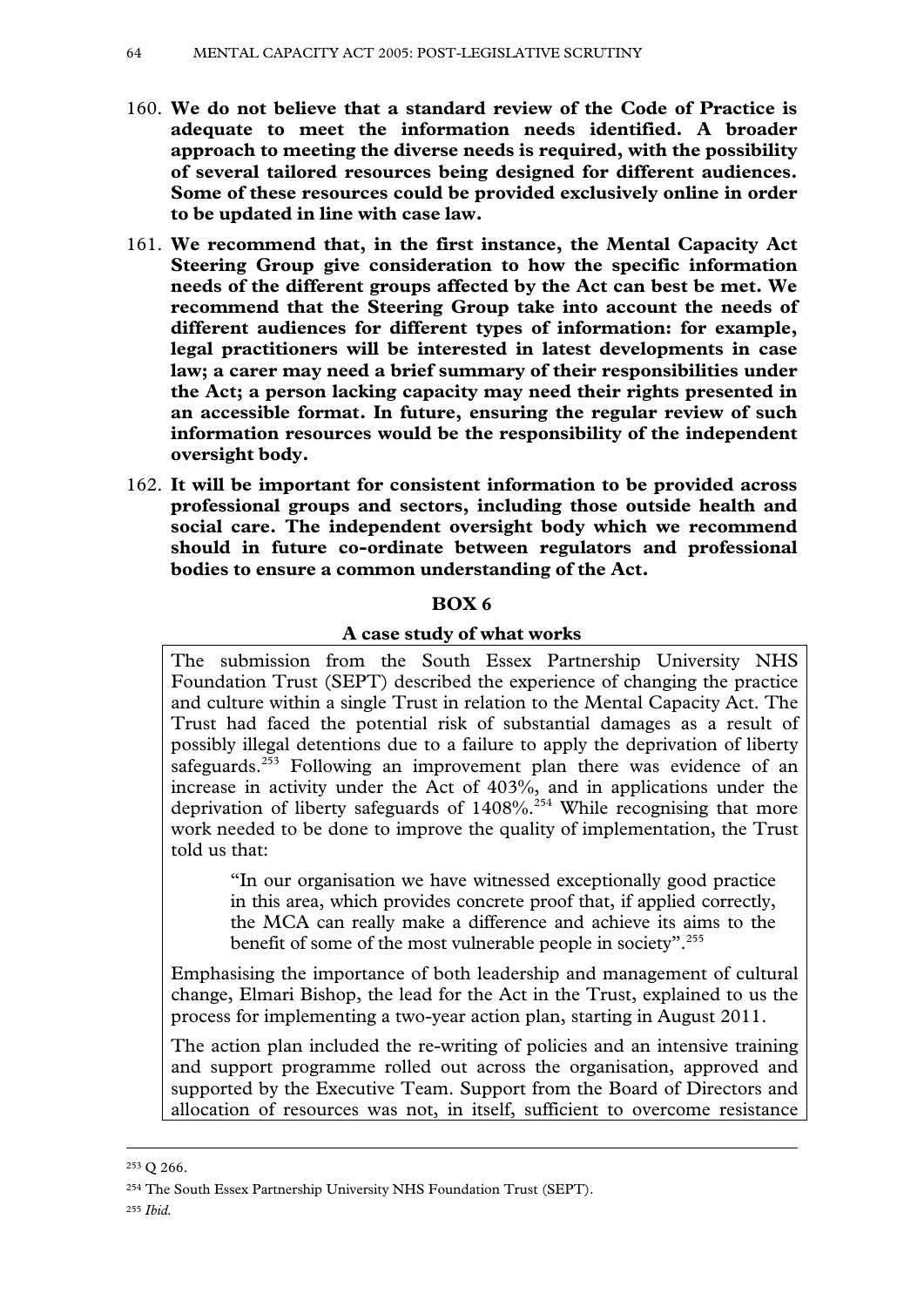from staff who felt that their professional decision-making abilities were being challenged. Implementation of the Act was not simply about implementing new legislation, it was about "managing change, managing resistance to change and getting support from all levels." They began by explaining the Act in terms professionals understood, such as consent to treatment and the legal authority to keep a person on the ward and provide treatment. They then gained support from different professional groups: "as soon as we got our medical director and some of the key doctors in our organisation on board, they started to drive the message forward." This support was crucial to achieving change. Equally important was the impact of "a few bad CQC inspections" and increased attention from commissioners to the action being taken.<sup>256</sup>

The Trust told us it was continuing its work, with the next phase focusing on implementation of the Act in community settings.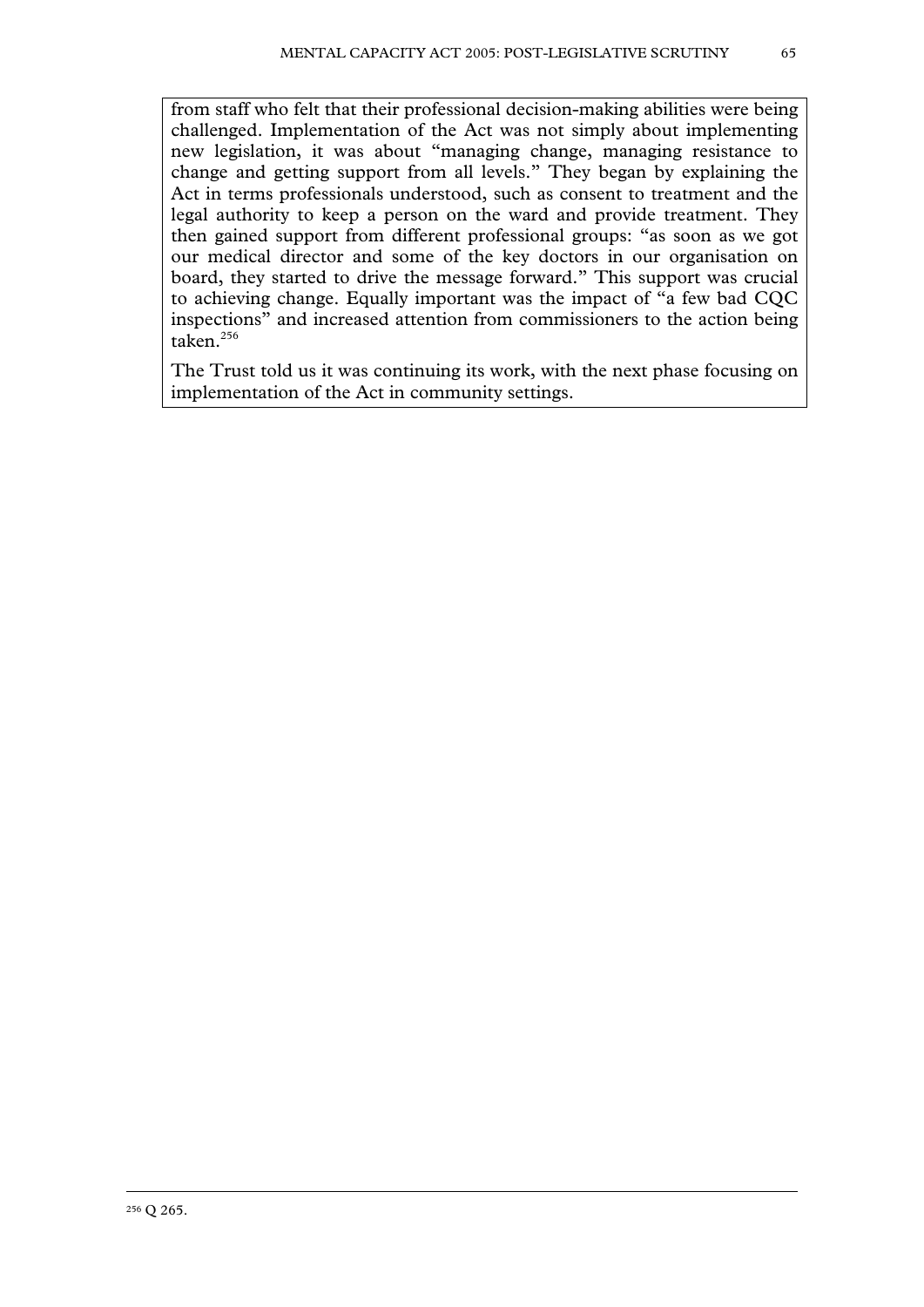### **CHAPTER 5: ADVOCACY AND ADVANCE PLANNING**

163. The general principles enshrined in section 1 of the Act were intended to underpin a shift in public attitudes and practice. But the Act also makes specific provision to facilitate decision-making by or on behalf of people who may lack capacity. These are the structures designed to enable the views and wishes of  $P$  to be taken into account when  $P$  lacks capacity to make decisions. This chapter considers their implementation.

#### **Independent Mental Capacity Advocates**

- 164. The Act created the role of 'Independent Mental Capacity Advocate' (IMCA). In certain circumstances the Act requires that an IMCA is provided, for example where serious medical treatment or accommodation in a hospital or a care home is being proposed for a person who lacks capacity and has no-one to speak on their behalf. Where an application is being made for an authorisation under the Deprivation of Liberty Safeguards an IMCA must be appointed if there is not an appropriate person to consult. Local authorities have discretionary powers to appoint IMCAs in cases of care reviews or adult protection.
- 165. The creation of the IMCA role was welcomed: "It has ensured that people who lack capacity have had their voice heard and that where appropriate decision makers have been challenged regarding their proposed decisions".<sup>257</sup> The British Institute for Learning Disabilities referred to the role as providing "a safeguard and a greater voice for thousands of people in decisions that are fundamentally important".<sup>258</sup> Local authorities appeared to welcome the IMCA's role "in both reinforcing the appropriateness of decisions or in providing alternative suggestions and challenge to support the achievement of a least restrictive alternative".<sup>259</sup> BASW commented that "IMCAs have a good reputation and their reports on best interest decisions are respected".<sup>260</sup> At its best, the role of the IMCA was "a force for ensuring the dignity and rights of individuals who find themselves in contact with powerful and confusing systems".261
- 166. However, the wide variation in referral rates to IMCA services had "reduced the impact that could have been made".<sup>262</sup> We note the fifth report by the Department of Health on the IMCA Service, <sup>263</sup> published in February 2013, which highlighted wide disparities in instruction rates across different regions. The report concluded that "it is likely that in some areas the duties under the MCA are still not well embedded. The duty to refer people who are eligible to IMCAs is still not understood in all parts of the health and

 <sup>257</sup> Bracknell Forest Council.

<sup>258</sup> British Institute of Learning Disabilities.

<sup>259</sup> Brighton and Hove City Council. Also: Bracknell Forest Council; MCA and MCA DoLs' Team of Cambridgeshire County Council; West Sussex County Council.

<sup>260</sup> British Association of Social Workers.

<sup>261</sup> British Institute of Learning Disabilities.

<sup>262</sup> *Ibid.*

<sup>263</sup> Bonnerjea, L. *The Fifth Year of the Independent Mental Capacity Advocacy (IMCA) Service - 2011 /2012*, Department of Health, February 2013, page 6: https://www.gov.uk/government/uploads/system/uploads/attachment\_data/file/158009/Independent-

Mental-Capacity-Service- -fifth-annual-report.pdf.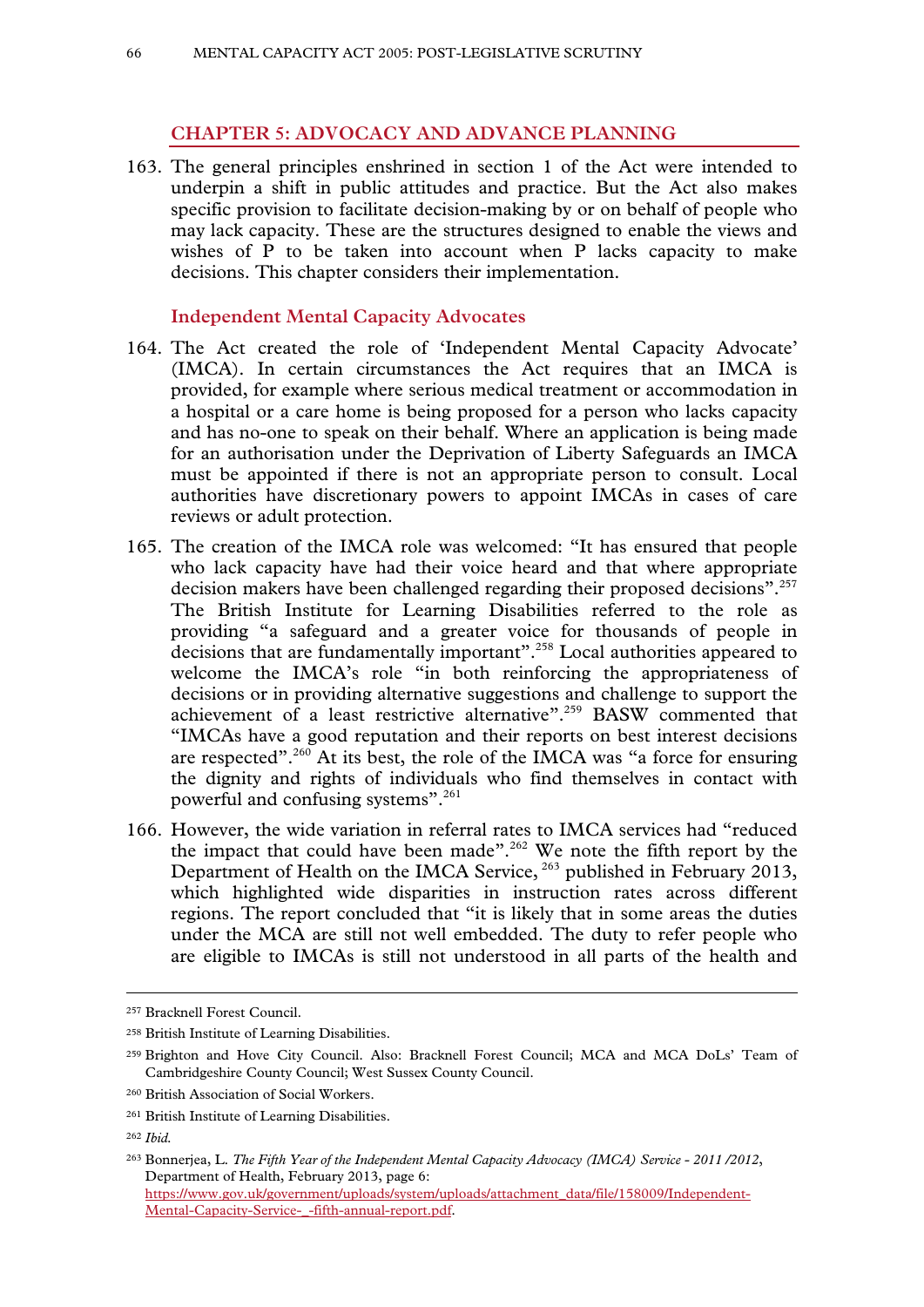social care sector".<sup>264</sup> Evidence we received supported that conclusion, although the British Institute of Learning Disabilities pointed out that a "more serious and troubling variation"<sup>265</sup> was to be found between the social care and health care settings. The referrals for serious medical treatment were described as "worryingly low" leading to doubts about whether "medical professionals are actually complying with their legal duties".<sup>266</sup> The Derbyshire DoLS team agreed that "within hospitals, there is still greater variation in IMCA involvement", when compared to social care.<sup>267</sup> Brighton and Hove City Council suggested that this was due to different views of what constituted 'serious medical treatment', and that this "may result in IMCAs not being instructed as the legislation intends".<sup>268</sup>

- 167. Despite the positive comments on IMCAs in general, there were reports of "much inconsistency across the country".<sup>269</sup> Some of this was attributed to a continuing confusion about the role, with the College of Social Work stating that "sometimes the IMCAs themselves are not always completely clear about what the different potential roles defined in the MCA entails".<sup>270</sup> Professor Fennell and Dr Series argued that it was far from clear in the legislation when an IMCA should challenge decision-making. They were concerned in particular by the suggestion that IMCAs would challenge decisions only when they judged them not to be in P's best interests: "The right to obtain access to a court to air disputes under the MCA should not rest on the IMCA's judgment call as to best interests, but the person's own opposition to some measure which interferes with his ECHR rights and which is premised upon his 'incapacity'".<sup>271</sup> Irwin Mitchell LLP and others agreed that the primary focus of IMCAs should be "on promoting the individual's views and wishes, not acting as a pseudo-independent best interests assessor".<sup>272</sup> There was also a lack of clarity about whether or not an IMCA was able to act as a litigation friend, with some witnesses arguing that they should.<sup>273</sup> Recent case law suggested it was possible in principle,  $274$  but this did not appear to be widely known.
- 168. IMCAs were said to vary in their skills and knowledge and Sussex Partnership NHS Foundation Trust told us that this had an impact on how effectively they advocated on behalf of their clients.275 Beverley Dawkins of Mencap called for greater investment in training of IMCAs whose clients had

- 271 Professor Phil Fennel and Dr Lucy Series.
- 272 Irwin Mitchell LLP; Victoria Butler-Cole, Neil Allen, Andrew Bowmer, Julie Cornes, Charlotte Haworth Hird, Laura Hobey-Hamsher, Laura Jolley, John McKendrick, Alex Ruck Keene, Polly Sweeney, Rachel Turner and Paula Scully.
- 273 Bristol Mind IMCA Service; Age UK Cheshire Advocacy; Doncaster Safeguarding Adults Partnership Board.
- <sup>274</sup> *AB v LCC (A Local Authority)*[2011] EWHC 3151 (COP).

 <sup>264</sup> *Ibid.*

<sup>265</sup> British Institute of Learning Disabilities.

<sup>266</sup> *Ibid.*

<sup>267</sup> Derbyshire DOLS team.

<sup>268</sup> Brighton and Hove City Council.

<sup>269</sup> Victoria Butler-Cole, Neil Allen, Andrew Bowmer, Julie Cornes, Charlotte Haworth Hird, Laura Hobey-Hamsher, Laura Jolley, John McKendrick, Alex Ruck Keene, Polly Sweeney, Rachel Turner and Paula Scully.

<sup>270</sup> The College of Social Work.

<sup>275</sup> Sussex Partnership NHS Foundation.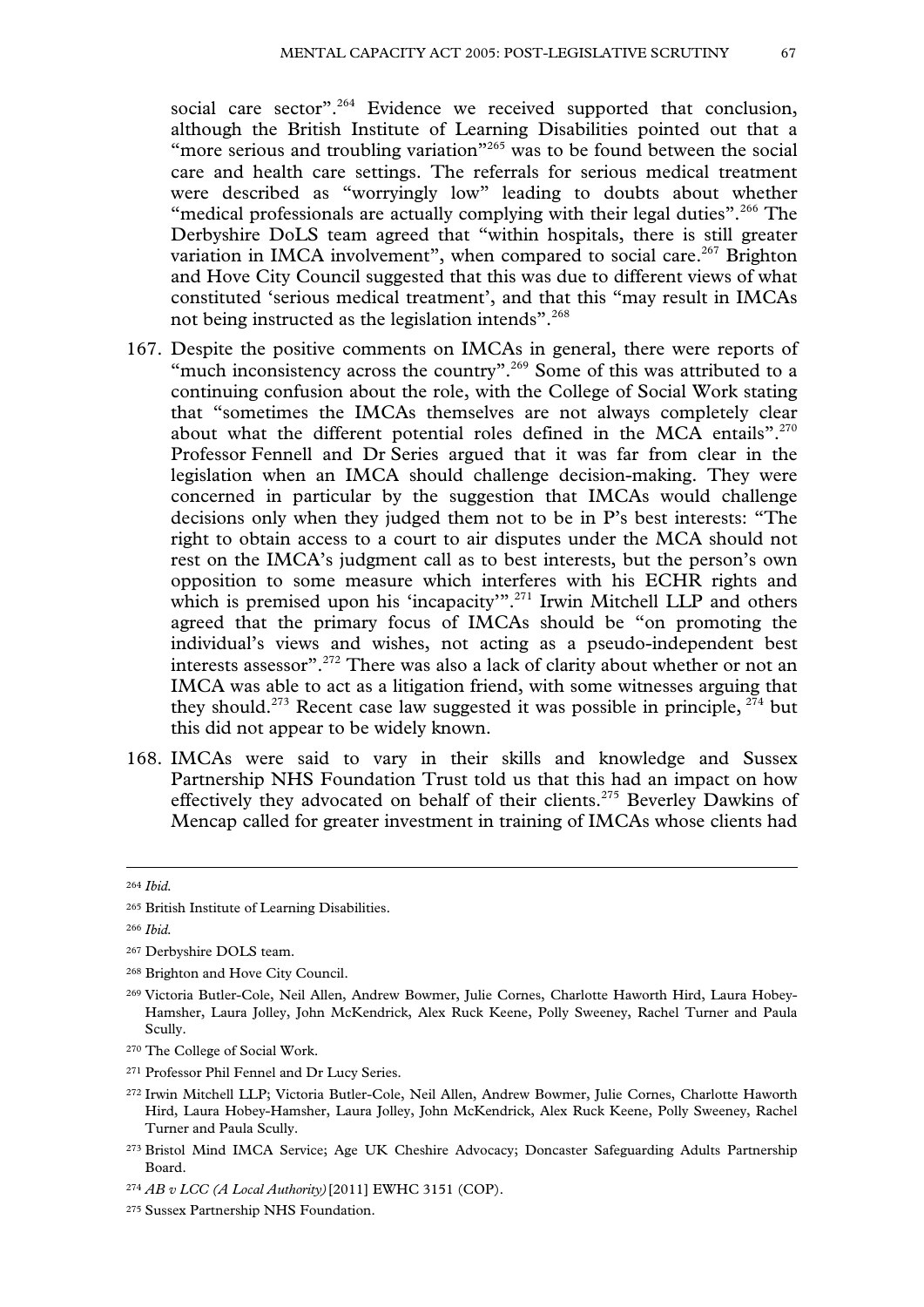non-verbal communication, were in complex medical situations or who had challenging behaviour.<sup>276</sup> Headway suggested that the specific impact of acquired brain injury on capacity required an IMCA with an understanding of those issues in order to advocate effectively on the client's behalf.<sup>277</sup> The Standing Commission on Carers supported the call for IMCAs with expertise in specific areas.<sup>278</sup>

- 169. Regulations made under the Mental Capacity  $Act^{279}$  give local authorities powers to determine the training and qualifications required of IMCAs. The Code of Practice stipulates that all IMCAs "must have [attended] IMCA training,"  $280$  but we note that the Code does not have the force of law. $281$ According to the Social Care Institute for Excellence, IMCA training was originally a four day course.<sup>282</sup> Since 2009 national qualifications in independent advocacy have been available through a range of providers, with the support of the Department of Health. However, these are general advocacy qualifications, and the two units dealing specifically with the role of IMCAs are optional. Following the introduction of the advocacy qualification, it was expected that all IMCAs would complete the optional unit about the role of the IMCA, and where necessary also the unit concerning the role of an IMCA in relation to the Deprivation of Liberty Safeguards.<sup>283</sup>A quality performance mark for independent advocacy was launched in 2008, but it was suggested that it needed updating.<sup>284</sup>
- 170. POhWER, an IMCA provider, argued for a national qualification or performance mark for IMCAs, rather than relying on standards set by contractual agreements: "This is a vital professional role within the MCA and should be treated as such in terms of accountability, performance checks [and] continual professional development".<sup>285</sup> Several witnesses called for the professionalisation of the role using either a mandatory professional qualification for IMCAs, or a quality performance mark against which there could be closer performance monitoring.<sup>286</sup> Camden Adults Safeguarding Partnership Board wanted "national standards set for the IMCA role which are transparent and allow a pathway of recourse to address any issues arising".<sup>287</sup> They also argued for the IMCA role to be regulated by a central body, and that the absence of such regulation had resulted in regional variation in quality.<sup>288</sup> Browne Jacobson LLP wanted to see a review of

<sup>288</sup> *Ibid.*

 <sup>276</sup> Q 83.

<sup>277</sup> Headway.

<sup>278</sup> Standing Commission on Carers.

<sup>279</sup> Mental Capacity Act 2005 (Independent Mental Capacity Advocates) (General) Regulations 2006.

<sup>280</sup> Mental Capacity Act 2005 Code of Practice (2007), para. 10.18, p184.

<sup>281</sup> Certain categories of people have a legal duty to have regard to the code when working with or caring for adults who may lack capacity to make decisions for themselves, but they are not bound by the Code as they are by law.

<sup>282</sup> Commissioning and monitoring of Independent Mental Capacity Advocate (IMCA) services: The training and qualification of IMCAs: http://www.scie.org.uk/publications/guides/guide31/issues/training.asp.

<sup>283</sup> *Ibid.*

<sup>284</sup> Q 116.

<sup>285</sup> POhWER.

<sup>286</sup> Browne Jacobson LLP; Kate Beynon PSW/ BIA/ AMHP (Safeguarding Adults Team, Northamptonshire County Council); Camden Safeguarding Adults Partnership Board; Housing and Social Care Services, London Borough of Camden.

<sup>287</sup> Camden Adults Safeguarding Partnership Board.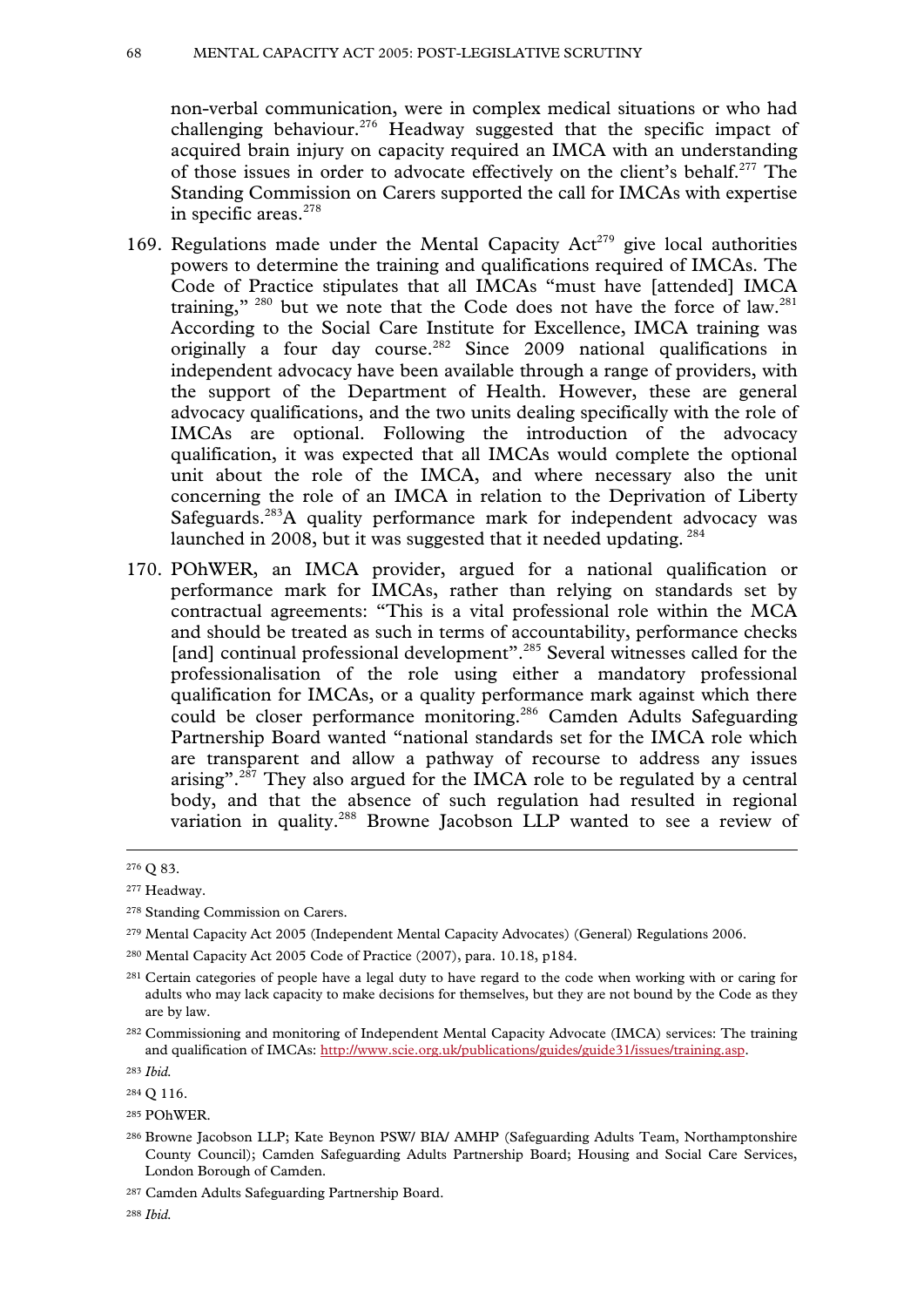IMCA training, which they felt "has often been focussed on the MCA rather than the IMCA role specifically, and for which there is little quality assurance or accountability".<sup>289</sup>

- 171. We also heard concern about the ability of IMCAs effectively to challenge decision-making by local authorities when those same authorities commissioned and paid for their services. The British Institute of Learning Disabilities said there was evidence that willingness to challenge was "not robust enough in some areas".<sup>290</sup> We were told that in some instances IMCAs who had challenged social workers had had official complaints made against them along with an instruction "to back off".<sup>291</sup> Several witnesses argued that such conflicts of interest were inherent in the structure of commissioning of IMCA services, $^{292}$  though not everyone agreed. Mr Neary's experience of the IMCA appointed to represent his son Steven was that she was "completely independent", and felt under no compulsion to agree with the local authority's view.<sup>293</sup> Ms Oi Mei Li, Director of the National Family Carer Network, cited research by The Foundation for People with Learning Disabilities which found that when IMCAs were used there were more challenges "because they understand the processes and know what should be happening and when things are not being followed through".<sup>294</sup>
- 172. Representatives from ADASS reported positive working relationships with IMCA service providers in their areas, and did not perceive a conflict of interests for IMCAs when challenging local authorities: "you would expect healthy challenge and healthy feedback on the way that you are operating … It is part of the quality control of your department and your directorate."<sup>295</sup> Parallels were drawn with independent chairs for Safeguarding Boards. "You would not want somebody to say it is all okay … there are always issues that need resolving".296
- 173. Many witnesses called for the role of IMCAs to be extended, allowing them to be made available in a wider range of circumstances. BASW agreed that local authorities should have greater discretion about when to make a referral, and that it would be especially helpful in cases of dispute concerning a best interests decision.<sup>297</sup> ADASS agreed.<sup>298</sup> Others argued for an automatic referral where there was an application under the Deprivation of Liberty Safeguards, regardless of whether the person was befriended or not, and automatic referral where there were allegations of abuse or neglect. 299 Other suggestions included an extension of remit to include all persons receiving a care assessment or plan under the Care Bill, or any important decisions, whether controversial or not.<sup>300</sup>

 <sup>289</sup> Browne Jacobson LLP.

<sup>290</sup> British Institute of Learning Disabilities.

<sup>291</sup> Q 264.

<sup>292</sup> Irwin Mitchell LLP; Together for Mental Wellbeing; The Law Society; 3 Counties IMCA Service.

<sup>293</sup> Q 264.

<sup>294</sup> Q 136.

<sup>295</sup> Q 183.

<sup>296</sup> Q 183.

<sup>297</sup> British Association of Social Workers.

<sup>298</sup> Association of Directors of Adult Social Services (ADASS).

<sup>299</sup> The Law Society; VoiceAbility; Advocacy Support Cymru.

<sup>300</sup> VoiceAbility; Joanna Burton.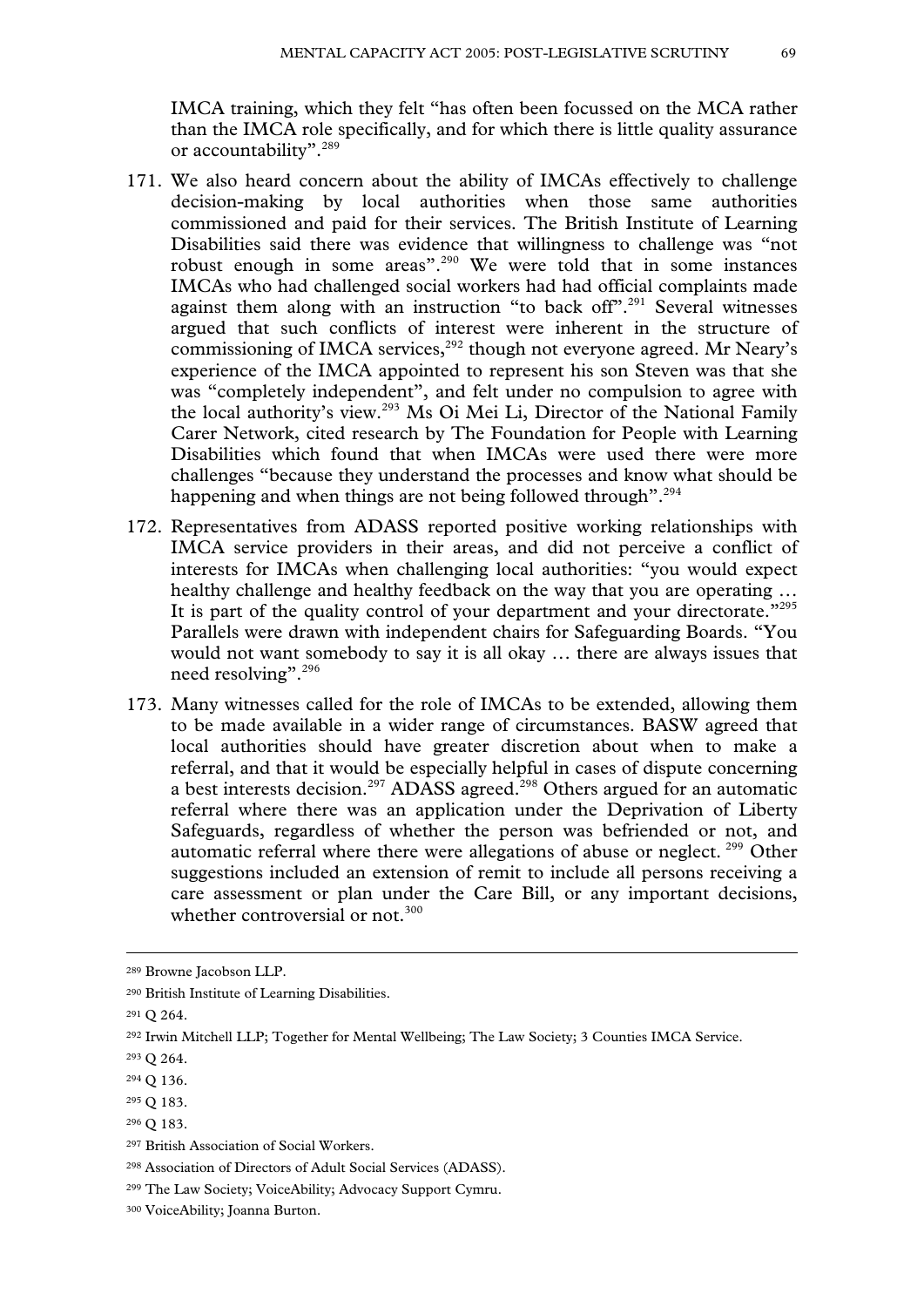- 174. The 3 Counties IMCA Service questioned whether the IMCA system was "flawed as a safeguard" because it depended on referral by the decisionmakers.301 Mr Neary argued that anyone subject to a Deprivation of Liberty authorisation or their family should be able to approach an IMCA service directly, rather than relying on the local authority for a referral. In his son's case the referral was delayed by over six months. The judge found that if an IMCA had been appointed sooner "Steven would have been home within weeks".<sup>302</sup>
- 175. **The role of the IMCAs has been widely praised and much of the evidence calls for their role to be extended. We believe that extending the range of circumstances in which IMCAs are appointed, and involving them earlier in the decision-making process, would be beneficial.**
- 176. **We recommend that local authorities use their discretionary powers to appoint IMCAs more widely than is currently the case. To support this, we recommend the Government issue guidance to local authorities and health service commissioners about the benefits of wider and earlier use of IMCA services. We believe the costs of greater IMCA involvement should be balanced against the resources required in lengthy disputes or ultimately in litigation.**
- 177. **Given the importance of the role of IMCAs in the lives of vulnerable adults we believe that the role requires further professionalisation to ensure consistency of service. This should be achieved through national standards and mandatory training in the Mental Capacity Act and the role of the IMCA within that. We recommend that responsibility for such standards and training be undertaken by the independent oversight body which we recommend in chapter 4, enabling peer support and consistency between IMCA services.**
- 178. **We recommend that the Government consider the establishment of a form of self-referral for IMCA services to prevent the damaging delay that occurred in the case of Mr Steven Neary.**

### **Lasting Powers of Attorney**

179. Evidence on the use of Lasting Powers of Attorney (LPAs) suggested they were underused and not widely known. Age UK said awareness of LPAs among the general population was low, and that access to good quality information was not always readily available.<sup>303</sup> Not many people were aware of the two types of LPA, covering property and financial affairs on the one hand, and health and wellbeing on the other.<sup>304</sup> Health and Welfare LPAs made up the minority of registered applications (20%) and there were calls for awareness of this type of LPA in particular to be raised.<sup>305</sup> Age UK also identified a general reluctance to engage with the subject—people tended to put off worst-case planning.<sup>306</sup> This was borne out by the meeting of the

 <sup>301 3</sup> Counties IMCA Service.

<sup>302</sup> Q 264.

<sup>303</sup> Age UK.

<sup>304</sup> *Ibid.*

<sup>305</sup> British Association of Social Workers; London Borough of Bromley; Bracknell Forest Council.

<sup>306</sup> Age UK.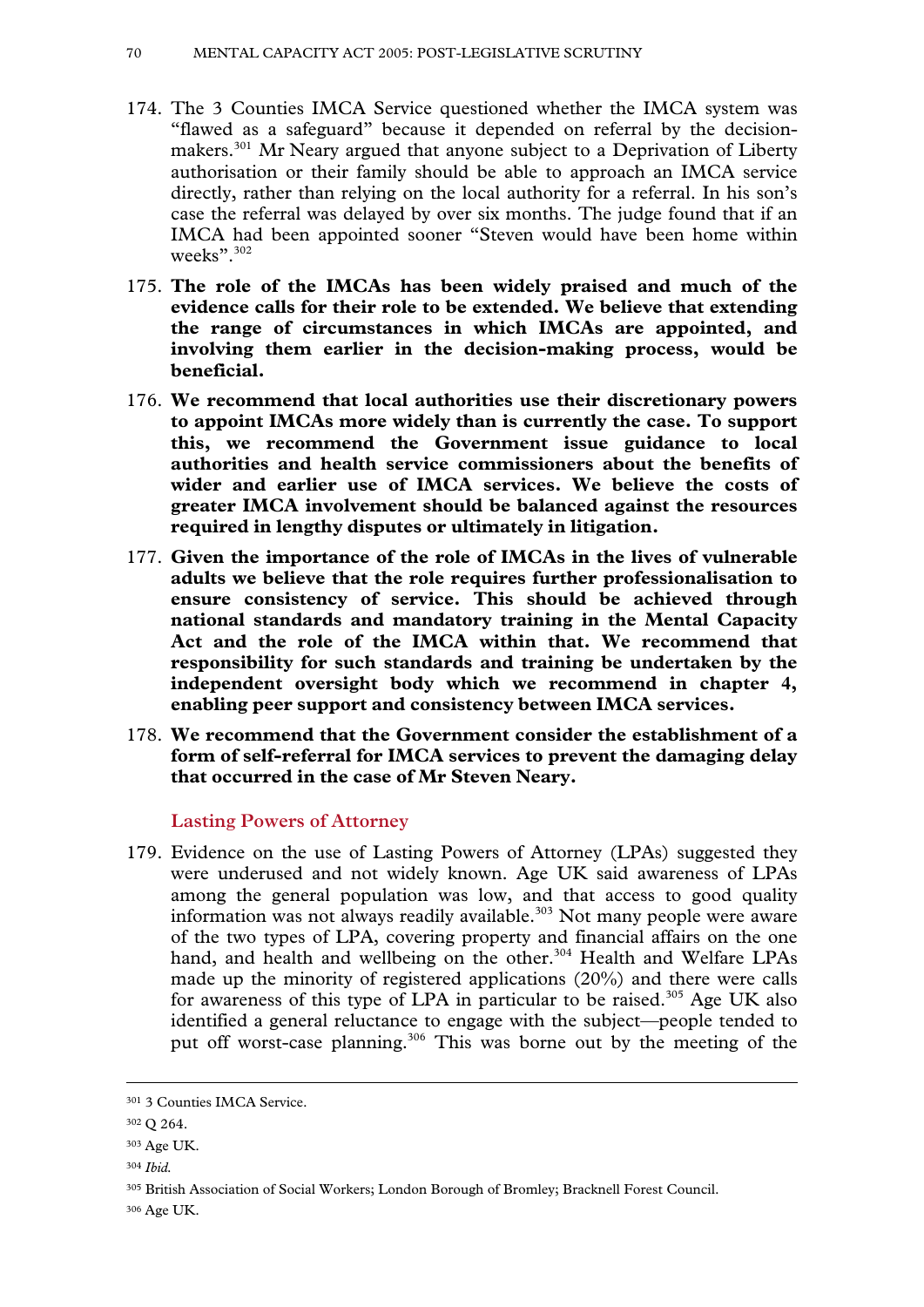Forget-Me-Nots, a peer support and advocacy group for people with dementia, which two members of the Committee attended. There was a desire to live for the day: "we don't want to discuss this all the time".<sup>307</sup> The same was true of other family members: "It's not just us who put it off, it becomes a taboo subject—family members don't want to talk about it either".<sup>308</sup>

- 180. Alzheimer's Society said families and carers acting as deputies or attorneys found the Act confusing and lacked support in dealing with it, reporting a correspondingly high level of calls to their helpline regarding LPAs (1,356 queries between April 2012 and March 2013). <sup>309</sup> They agreed with Age UK that take-up was low, in part due to low levels of awareness, but also in part because many people with dementia were not diagnosed or only diagnosed too late. As a result "fewer people with dementia have powers of attorney in place than could benefit from them".<sup>310</sup>
- 181. The Public Guardian, Mr Alan Eccles, said that he was "never satisfied with the numbers that are being taken up".<sup>311</sup> However, he referred to the growth rate as "phenomenal": 49,000 LPAs were registered in 2008/09; that figure had jumped to 228,744 in 2012/13, and Mr Eccles believed the office to be on target to process 300,000 registrations in the current year. Those figures had been reached without any demonstrable effort to raise awareness of LPAs and the potential benefits of registration. However, Office of the Public Guardian had recently commissioned opinion research to gauge awareness levels, and was determined to tackle the potential barriers to take-up.<sup>312</sup>
- 182. Witnesses expressed concern regarding the complexity of the forms and cost of registering an LPA. The paperwork was considered onerous and the assistance of a solicitor was often sought; this added to the burden of costs.<sup>313</sup> Mr Eccles told us that the Office of the Public Guardian was consulting on simplifying some of its forms, "to make the form shorter, and also to try to make some of the language in the forms more accessible to lay people who are making the applications for themselves".<sup>314</sup> Mr Eccles informed us that the cost of registration had been reduced from  $f<sub>130</sub>$  to  $f<sub>110</sub>$ , from 1 October 2013.<sup>315</sup>
- 183. We were concerned to receive evidence that the powers granted by LPAs were often not recognised or understood. The Law Society reported that understanding of LPAs in the banking sector was generally very poor.<sup>316</sup> Age UK suggested that financial institutions tended to have the right procedures in place but that individual staff were not always aware of them. They called for training of all customer-facing staff to ensure good knowledge of the Act and the relevant procedures operated by their institutions.317 Age UK had

 <sup>307</sup> Forget-Me-Nots.

<sup>308</sup> *Ibid.*

<sup>309</sup> Alzheimer's Society.

<sup>310</sup> *Ibid.*

<sup>311</sup> Q 284.

<sup>312</sup> *Ibid.*

<sup>313</sup> Bracknell Forest Council.

<sup>314</sup> Q 281.

<sup>315</sup> Q 287.

<sup>316</sup> The Law Society.

<sup>317</sup> Age UK.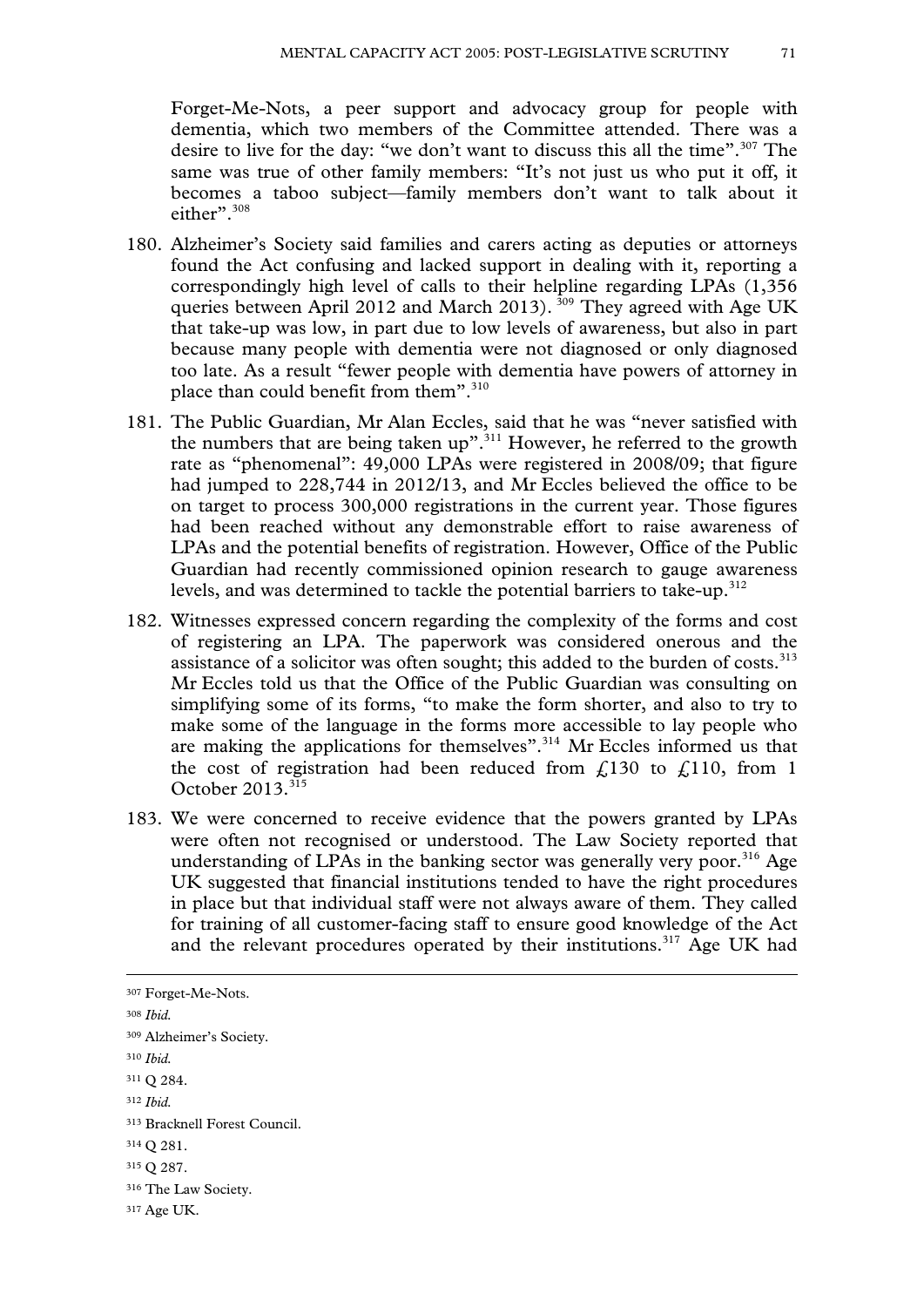#### 72 MENTAL CAPACITY ACT 2005: POST-LEGISLATIVE SCRUTINY

been involved in new guidance issued by the British Bankers Association (BBA) and the Building Societies Association (BSA) in April 2013 which they hoped would improve performance.<sup>318</sup> Alzheimer's Society also reported that they were working with banks and utility companies, among others, to raise awareness and improve systems.<sup>319</sup> The Office of the Public Guardian had also undertaken work with the BBA and the BSA "to make sure that they have awareness of lasting powers of attorney and deputyship orders, and what they should do".<sup>320</sup> Good experiences were rare but made a big impact; one member of the Forget-Me-Nots, the dementia support group whom two Committee members met, told us "We have a great relationship with the bank and they help us a lot, we always see the same person".<sup>321</sup> Difficulties in accessing banking services are likely to increase for people who may lack capacity due to the growing complexity of financial transactions, such as the requirement for passwords and pin codes, which are necessary to prevent fraud and money laundering.

- 184. Access to information about LPAs that had been registered was seen as unsatisfactory. The Social Care Institute for Excellence (SCIE) said health and social care providers did not routinely ask whether an LPA had been made, or what it contained.<sup>322</sup> The Sheffield Safeguarding Adults Board said that LPAs were not necessarily recorded in hospital medical records, leaving staff in the dark about whom they needed to consult.<sup>323</sup> The London MCA/DoLS network said that staff rarely felt confident to conduct appropriate checks on family members who claimed to be attorneys or deputies; they were unlikely to contact the Office of the Public Guardian for clarification as the process was time-consuming.<sup>324</sup> This problem was considered particularly acute in emergency situations.<sup>325</sup> Even in cases where the existence of an LPA was known about, evidence suggested that there was little knowledge in health settings of the powers exercised under a health and welfare LPA.<sup>326</sup> We understand that the consultation by the Office of the Public Guardian entitled 'Digital by default', which closed in November 2013, included proposals for making its register available for searching; we are not yet aware of the outcome of the consultation.
- 185. Professor Jenny Kitzinger, who acted as a Court-appointed Welfare Deputy for her sister who was in a vegetative state, reported that "clinicians simply ignored the court order"; and on one occasion "new medical treatment was initiated without the necessary consent".<sup>327</sup> She found little support from the Court when alerting them to the non-compliance, and without sanctions, she felt she had no way of making the clinicians take the order seriously. She suggested that the Court should provide some form of back-up to health and welfare Deputies and Attorneys who allege non-compliance, such as a letter

318 *Ibid.*

<sup>319</sup> Alzheimer's Society.

<sup>320</sup> Q 283.

<sup>321</sup> Forget-Me-Nots.

<sup>322</sup> Social Care Institute for Excellence (SCIE).

<sup>323</sup> Sheffield Safeguarding Adults Board.

<sup>324</sup> The London MCA/DOLS network.

<sup>325</sup> Q 286.

<sup>326</sup> West Sussex County Council.

<sup>327</sup> Jenny Kitzinger.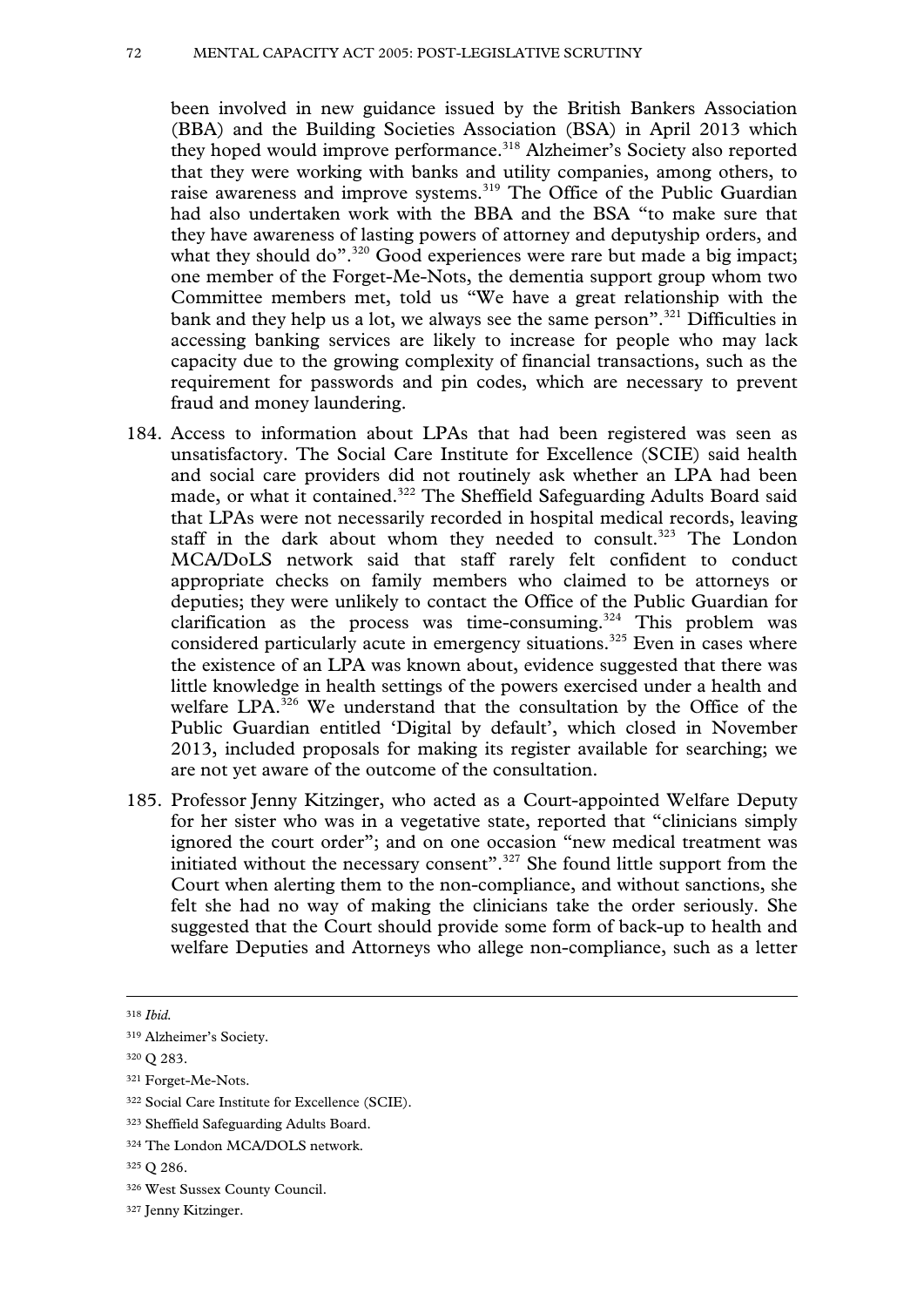from the Court reminding organisations of their obligations under the Act.<sup>328</sup> The group of solicitors and barristers who jointly submitted evidence also reported incidents of statutory bodies not respecting the decisions of a Welfare Attorney.<sup>329</sup>

- 186. Low awareness of the requirements under the Act also appeared to be affecting the performance of attorneys and lay deputies. West Midlands Regional DoLS Leads Group reported that people were "rarely aware of the requirements of the Act" and needed support and guidance from social workers, resulting in increased workloads for social service departments.<sup>330</sup> Professors Celia Kitzinger and Jenny Kitzinger reported misunderstandings about the scope of an LPA—for example, the holder of a finance LPA wrongly assuming they had decision-making power over matters of health and welfare as well.<sup>331</sup> Lancashire County Council found that LPA holders did not understand the need to follow the best interests checklist.<sup>332</sup> Senior Judge Denzil Lush told us that in his experience of financial abuse cases, attorneys and deputies showed a distinct lack of knowledge of the Code of Practice: "most attorneys and deputies are unaware that it exists … almost none of them are interested".<sup>333</sup> Achieving better levels of awareness was considered crucial in ensuring compliance.<sup>334</sup>
- 187. There were concerns about the potential for abuse of property and financial affairs LPAs or deputyships. Senior Judge Denzil Lush told us he was "dismayed" at the extent of financial abuse that was emerging, particularly by close family members.<sup>335</sup> The Association of Public Authority Deputies said that concerns had been raised "locally, regionally and nationally" about the capacity of the Office of the Public Guardian to respond to safeguarding alerts when financial abuse was suspected.<sup>336</sup>
- 188. Under section 58(1)(h) of the Act the Public Guardian has power to deal with complaints against deputies and attorneys. Lord McNally referred to this as "a rather passive power".<sup>337</sup> He added that the Government were considering whether the Public Guardian "could have the powers to be more proactive".338 Mr Eccles told us that the main way in which his office was alerted to concerns regarding deputies and attorneys was through "some form of whistle-blowing". His office had a whistle-blowing telephone line; and they also accepted referrals through the call centre, by letters or e-mail. Reports of concerns came from "all sorts of people" including family members, neighbours, social workers and banks. However, the main form of supervision was of deputies rather than attorneys, and that was through

- 336 Association of Public Authority Deputies.
- 337 Q 317.
- <sup>338</sup> *Ibid*.

 <sup>328</sup> *Ibid.*

<sup>329</sup> Victoria Butler-Cole, Neil Allen, Andrew Bowmer, Julie Cornes, Charlotte Haworth Hird, Laura Hobey-Hamsher, Laura Jolley, John McKendrick, Alex Ruck Keene, Polly Sweeney, Rachel Turner and Paula Scully.

<sup>330</sup> West Midlands Regional Dols Leads Group.

<sup>331</sup> Professor Celia Kitzinger (University of York) and Professor Jenny Kitzinger (Cardiff University).

<sup>332</sup> Lancashire County Council.

<sup>333</sup> Senior Judge Denzil Lush.

<sup>334</sup> Adrian Watts.

<sup>335</sup> Senior Judge Denzil Lush.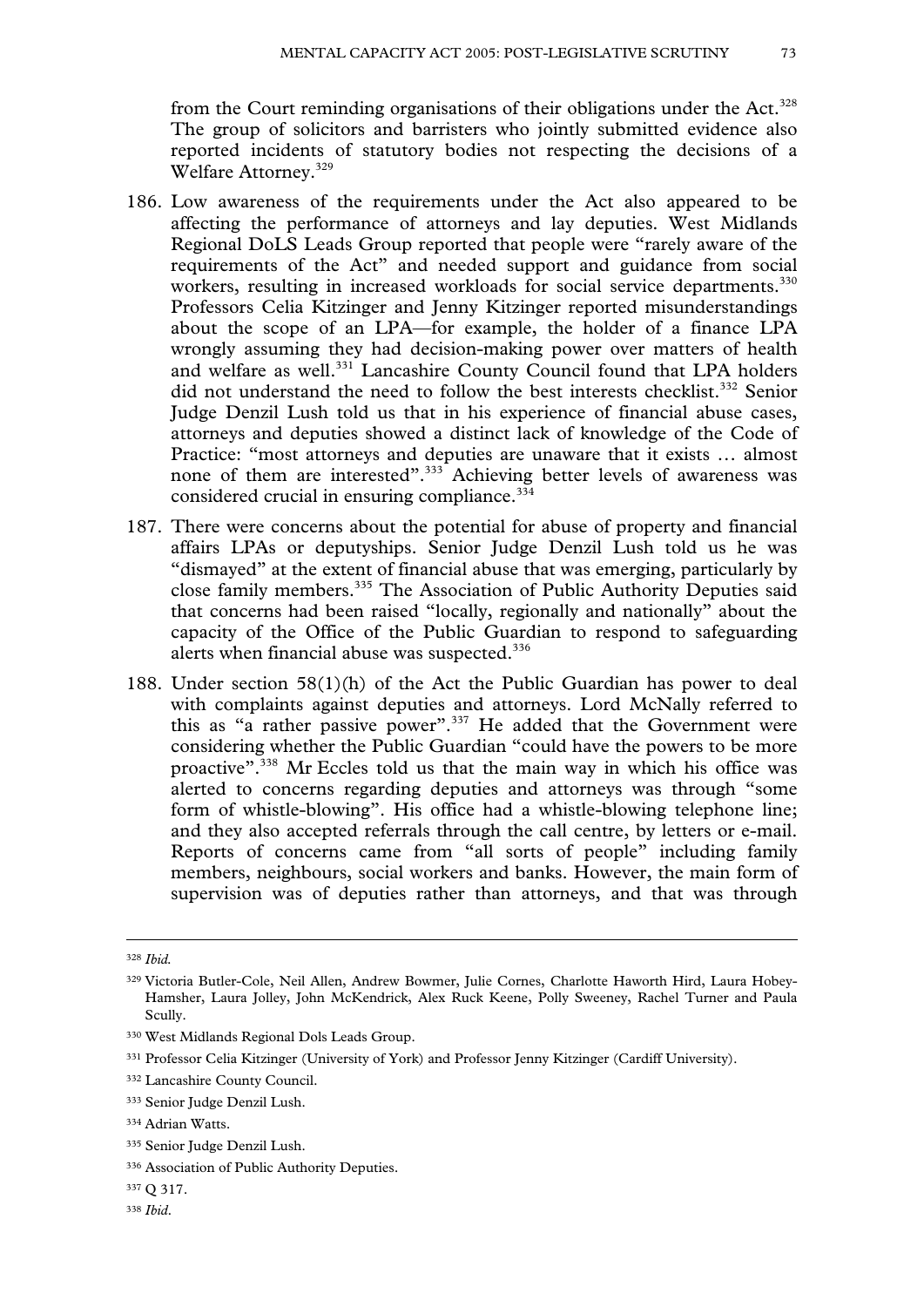monitoring of annual reports. Any discrepancies or delays were followed up and investigated. He hoped that the new back office management system and digital tools would make this supervisory function "as robust as possible".<sup>339</sup> There were currently 48,000 deputies and 880,000 LPAs registered; in the last financial year the Office of the Public Guardian investigated 718 cases. Mr Eccles suggested that those figures were reason to believe that "the vast majority of LPAs are working well, and that deputyship orders are working as the court intended them to work".<sup>340</sup>

- 189. Solicitors for the Elderly thought it was likely that in making it easier to create an LPA, more incidents of financial abuse would follow. They cautioned against delivering ease and accessibility "at the expense of care and protection".341 We raised these concerns with Mr Eccles in light of the consultation about fully digitising the LPA application process. We were told that maintaining appropriate safeguards in the process was a key part of the consultation: "our commitment is that it will be as secure, if not more secure, by doing it online". $342$
- 190. A small number of anomalies concerning the implementation of Lasting Powers of Attorney were drawn to our attention. One concerns the possibility of nominating successive attorneys. Mr and Mrs Boff described the attempt by Mrs Boff to appoint her husband as donee and to nominate their two children and a niece to act as successive replacement attorneys in an individual capacity.<sup> $343$ </sup> The reason for not nominating her children and niece to act jointly and severally, permissible under the Act, was Mrs Boff's personal experience of acting as attorney for her own mother. Being appointed to act jointly and severally with her siblings had contributed to significant difficulty in managing her mother's affairs and had convinced Mrs Boff to make different arrangements for her own LPA. The Court of Protection ruled that under section 10(8)(b) of the Act "a replacement attorney can only replace an original attorney and cannot replace a replacement attorney".<sup>344</sup> We were also told by a group of solicitors and barristers that it was not clear whether the entirety of schedule 3 of the Act was in force, and they sought clarification in particular of "what formal requirements must be complied with in order for a 'foreign' power of attorney to be effective in England and Wales".345 This was particularly important in light of uncertainty over the status of Scottish powers of attorney in England.<sup>346</sup>
- 191. **As with other aspects of the Mental Capacity Act, low levels of awareness have affected implementation of the provisions relating to Lasting Powers of Attorney. Awareness needs to be raised among the**

 <sup>339</sup> Q 290.

<sup>340</sup> *Ibid*.

<sup>341</sup> Solicitors for the Elderly.

<sup>342</sup> Q 287.

<sup>343</sup> Mr and Mrs Boff.

<sup>&</sup>lt;sup>344</sup> The Public Guardian v Ruth Minna Boff & James Charles Boff, COP 12338771 (a judgement of the Senior Judge given on 16 August 2013): http://www.justice.gov.uk/downloads/protecting-the-vulnerable/mca/re-boff-judgment.pdf.

<sup>345</sup> Victoria Butler-Cole, Neil Allen, Andrew Bowmer, Julie Cornes, Charlotte Haworth Hird, Laura Hobey-Hamsher, Laura Jolley, John McKendrick, Alex Ruck Keene, Polly Sweeney, Rachel Turner and Paula Scully.

<sup>346</sup> *Ibid.*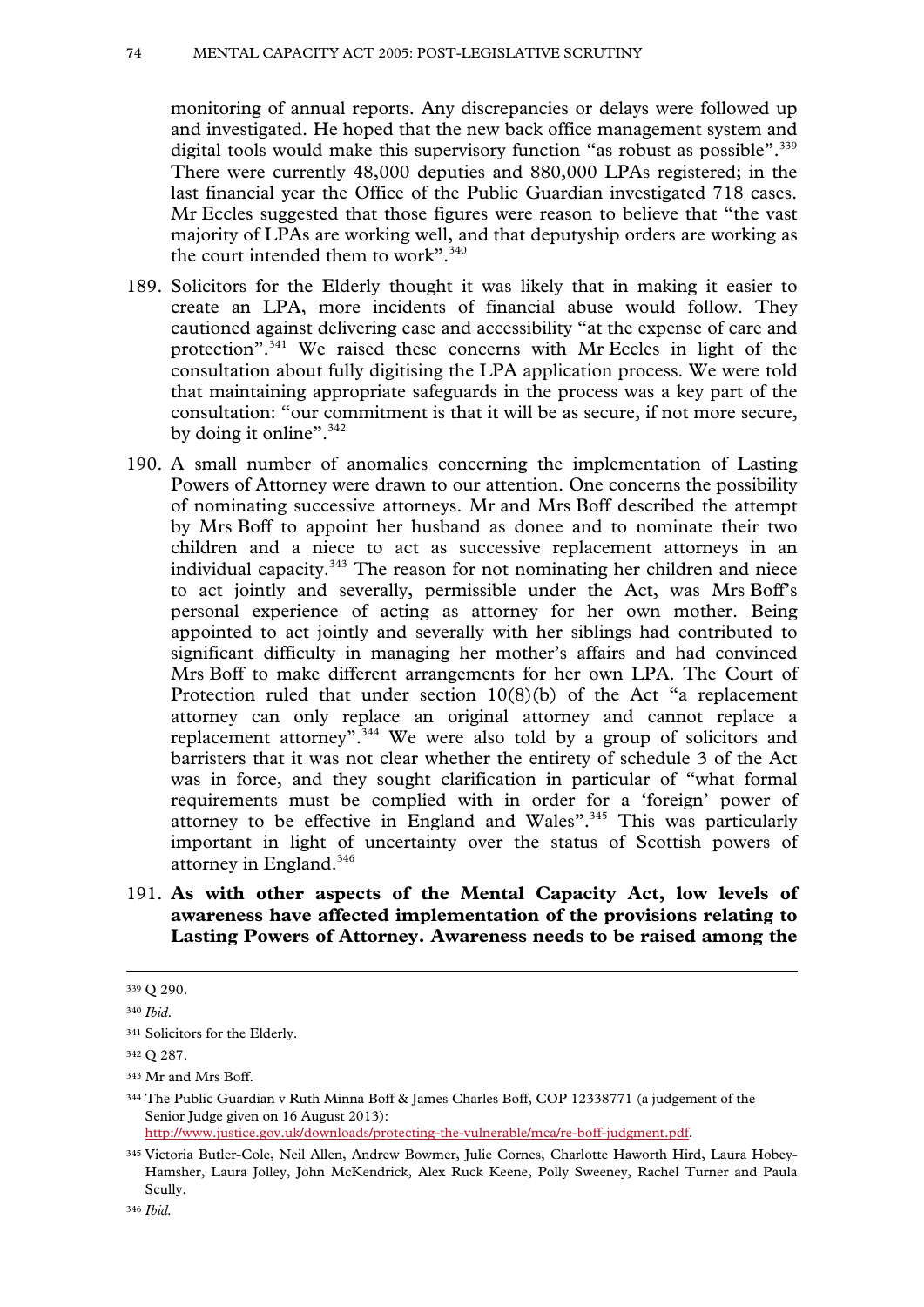**general public of the benefits of Lasting Powers of Attorney in order to encourage greater take-up, especially for Health and Welfare matters. We support the initiatives of the Public Guardian to improve take-up by simplifying the forms and reducing the cost of registration, as well as identifying other barriers to take-up.**

- 192. **We recommend that the Government, working with the independent oversight body recommended in chapter 4, and the Office of the Public Guardian:** 
	- **address the poor levels of understanding of LPAs among professional groups, especially in the health and social care sector, paying specific attention to the status of Lasting Powers of Attorney in decision-making;**
	- **consider how best to ensure that information concerning registered Lasting Powers of Attorney can be shared between public bodies, and where appropriate with private sector bodies such as banks and utilities;**
	- **issue guidance to local authorities that their new responsibilities for provision of information in relation to care contained in the Care Bill should include information on Lasting Powers of Attorney;**
	- **consider how attorneys and deputies faced with non-compliance by public bodies or private companies can be supported in the absence of specific sanctions;**
	- **review the apparent anomalies in the current arrangements with regard to successive replacement attorneys, and the status in England of Scottish Powers of Attorney.**

### **Advance decisions to refuse treatment (ADRTs)**

- 193. Officials told us that no data were collected concerning the making of advance decisions to refuse treatment, $347$  but in written evidence the Government assured us that it believed that "many more people know that they can refuse treatment and make choices about their end of life".<sup>348</sup> Nonetheless, evidence suggested that public awareness of advance decisions is low. Compassion in Dying cited research showing that only 3% of the public have made an advance decision, even though 82% have "clear views about their end-of-life care preferences".<sup>349</sup> It was also suggested by a number of witnesses that the introduction of welfare LPAs had led to a corresponding decrease in advance decisions, <sup>350</sup> since having an attorney provided the prospect of advocacy and meaningful engagement with local authorities and other public bodies on behalf of the person concerned.<sup>351</sup>
- 194. Browne Jacobson LLP described the effective use of advance decisions as a "comparative rarity"; more support was needed to ensure that they were

 <sup>347</sup> Q 16.

<sup>348</sup> Ministry of Justice and Department of Health, supplementary.

<sup>349</sup> Compassion in Dying.

<sup>350</sup> Senior Judge Denzil Lush.

<sup>&</sup>lt;sup>351</sup> Society of Trust and Estate Practitioners; Solicitors for the Elderly.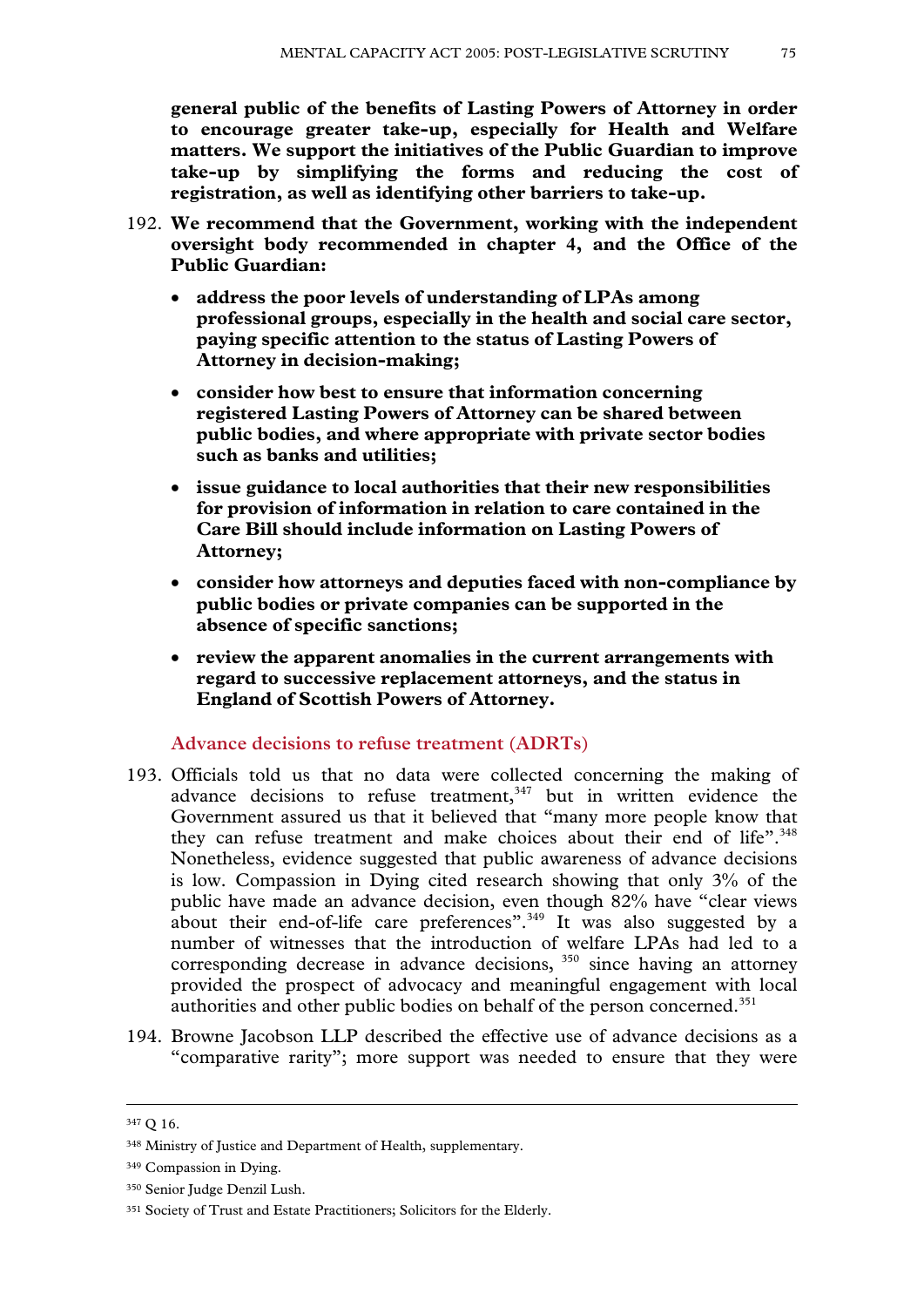#### 76 MENTAL CAPACITY ACT 2005: POST-LEGISLATIVE SCRUTINY

valid and applied.<sup>352</sup> The North East London NHS Trust explained that it had a policy on advance decisions, including a standard format for drawing them up and guidance to staff on how to assist patients. Despite this, use of advance decisions was low, even among patients with chronic conditions. When advance decisions had been made, the standard was "poor and would be challenged if it was ever to be put into use".<sup>353</sup>

- 195. Concern was expressed about the levels of awareness among professionals of the role and status of advance decisions. Steven Richards, of Edge Consultancy, told us that he feared "that many health staff don't understand the rules and procedures for Advance Decisions in terms of recognising them and their authority or enabling patients to make them".<sup>354</sup> Serjeants' Inn Chambers concurred, mentioning specifically that there was "no widely available and approved standard form for an Advance Decision with the result that on the rare occasions when doctors are presented with one, the text will be unfamiliar and they will be anxious about providing or withholding further treatment".<sup>355</sup> The Society of Trust and Estate Practitioners agreed that "knowledge of [advance decisions] and their effect amongst health care professionals is still very patchy".<sup>356</sup> The Royal College of Nursing conceded that there was concern that many nurses were not clear about advance decisions.<sup>357</sup>
- 196. Nevertheless, we received evidence from a number of hospital trusts who had made significant local efforts to raise awareness, encourage take-up and ensure respect for advance decisions.<sup>358</sup> In Barnsley a document for recording advance decisions had been designed following local consultation. Many such documents had since been completed and there was evidence from A&E departments and palliative care units that these were being "understood, respected and upheld".<sup>359</sup> In Warrington and Halton Hospitals NHS Foundation Trust a standard operating procedure had been introduced; all advance decisions were checked and verified in the governance department and once all criteria had been met "an Alert is placed via Meditech which then prints off on all current and future patient admission screens and documentation".<sup>360</sup>
- 197. How information about advance decisions is used is of course crucial. Despite a few examples of local good practice the evidence suggested that there was no "systematic process for the recording, storage and retrieval of this information at the time when the person who made the [advance decision] lost capacity".<sup>361</sup> Research by the Mental Health Team at the University of Nottingham found that almost half of those who had made

 <sup>352</sup> Browne Jacobson LLP.

<sup>353</sup> North East London NHS Trust.

<sup>354</sup> Steven Richards (Edge Training & Consultancy).

<sup>355</sup> Serjeants' Inn.

<sup>356</sup> Society of Trust and Estate Practitioners; also St Helen's Council.

<sup>357</sup> Royal College of Nursing.

<sup>358</sup> South Essex Partnership University Hospital Trust; Michael Stanley (Barnsley MBC/PCT); Warrington and Halton Hospitals NHS Foundation Trust; North East London NHS Trust.

<sup>359</sup> Michael Stanley (Barnsley MBC/PCT).

<sup>360</sup> Warrington and Halton Hospitals NHS Foundation Trust.

<sup>361</sup> The Advanced Decision Evaluation (ADE) in Bipolar Disorder Study Team, Institute of Mental Health, University of Nottingham.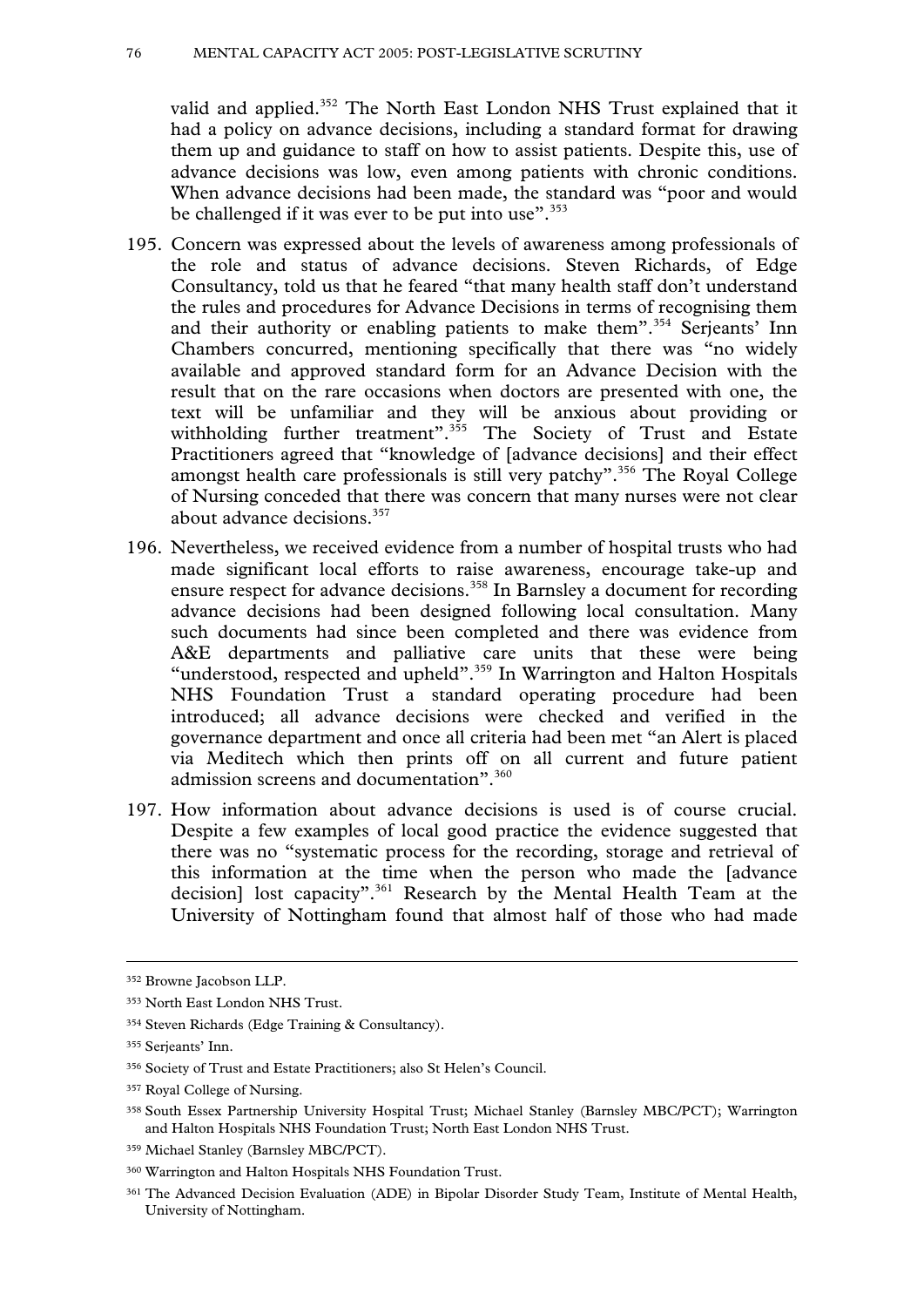advance decisions had not shared this information with others.<sup>362</sup> The team concluded they were "not confident that in emergency situations decision makers have an agreed pathway to determine the presence or lack of an Advance Decision". 363

- 198. The Law Society said that in its experience medical staff respected advance decisions as long as they were found to be valid and applicable; the difficulty usually arose in determining whether an advance decision was valid and applicable in relation to the treatment decision being made.<sup>364</sup> They recommended greater engagement between patients and clinicians at the time of making the advance decision to avoid such difficulties.<sup>365</sup>
- 199. **Advance decisions to refuse treatment are an essential means of allowing individuals to determine their care in the event that they lose capacity. As with other aspects of the Act, the general public cannot benefit from this opportunity if they are not made aware of it. Similarly, advance decisions that are not recorded and shared with relevant public bodies are likely to be ineffective. Poor understanding among health and care staff needs to be addressed in order to promote the benefits of advance decisions to patients, as well as to ensure that they are followed when valid and applicable.**
- 200. **We recommend that the Government, working with the independent oversight body:** 
	- **urgently address the low level of awareness among the general public of advance decisions to refuse treatment;**
	- **promote better understanding among health care staff of advance decisions, in order to ensure that they are followed when valid and applicable;**
	- **promote early engagement between health care staff and patients about advance decisions to ensure that such decisions can meet the test of being valid and applicable when the need arises;**
	- **promote the inclusion of advance decisions in electronic medical records to meet the need for better recording, storage and communication of such decisions.**

 <sup>362</sup> *Ibid.*

<sup>363</sup> *Ibid.*

<sup>364</sup> The Law Society.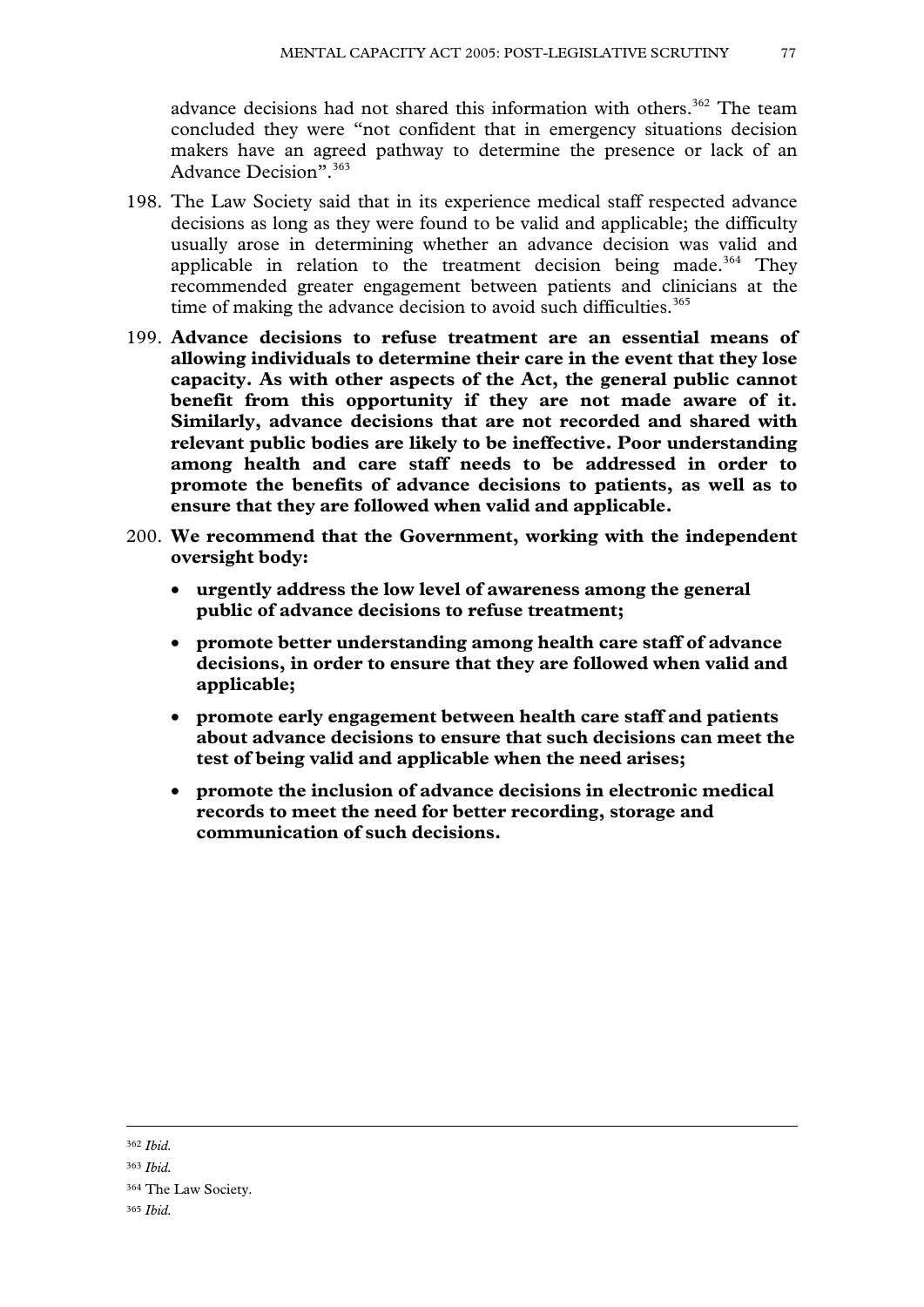### **CHAPTER 6: THE COURT OF PROTECTION**

201. The Court of Protection has authority to make decisions on behalf of a person who lacks capacity. The Act itself is silent on when applications should be made, but the Code of Practice to the Act explains that certain decisions, by virtue of their seriousness, must be taken by the Court unless a valid and applicable advance decision is in place. The Code further explains that applications to the Court are also to be made in respect of particularly difficult decisions, or disagreements that cannot be resolved in any other way, including a person challenging an assessment that they lack capacity, and where ongoing decisions may need to be made about personal welfare, property or financial matters. In the absence of an LPA, applications to the court are necessary for dealing with certain cash assets, or for selling a person's property or where the person has a level of income or capital that the court thinks a deputy needs to manage. $366$ 

#### **Is the Court of Protection appropriate?**

- 202. Many witnesses valued the expertise of the Court, and its judgments were supported by service user organisations and local authorities.<sup>367</sup> Mencap described the judgements of the Court as "thoughtful and helpful", particularly concerning capacity and consent to treatment, sexual relationships and deprivation of liberty.<sup>368</sup> Kirsty Keywood was "heartened" by rulings which showed "great humanity and compassion for the people and families whom they are supporting".<sup>369</sup> Lorraine Currie of Shropshire County Council referred to a "fantastic body of expertise" among the judges.<sup>370</sup>
- 203. Nevertheless many considered the Court to be remote, inaccessible and not well understood.<sup>371</sup> Some highlighted problems in gaining support to access the Court, with limitations on support available through legal aid $372$  and the Official Solicitor,<sup>373</sup> the limited ability of IMCAs to act as litigation friends,<sup>374</sup> and concerns regarding the denial of litigation capacity.<sup>375</sup> Some witnesses said it was unclear who should initiate proceedings in the Court of Protection.<sup>376</sup> A number of legal professionals said that the Court of

 <sup>366</sup> MCA Code of Practice (2007), *Op. Cit.* para 8.35.

<sup>367</sup> Mencap; Social Care Institute for Excellence.

<sup>368</sup> Mencap.

<sup>369</sup> Q 42.

<sup>370</sup> Q 184.

<sup>371</sup> Social Care Institute for Excellence; South West IMCA Group; Mental Health Alliance.

<sup>372</sup> Official Solicitor to the Senior Courts; Rescare (The Society for Children and Adults with Learning Disabilities and their Families); Age UK; Royal Hospital for Neuro-disability; Victoria Butler-Cole, Neil Allen, Andrew Bowmer, Julie Cornes, Charlotte Haworth Hird, Laura Hobey-Hamsher, Laura Jolley, John McKendrick, Alex Ruck Keene, Polly Sweeney, Rachel Turner and Paula Scully.

<sup>373</sup> Solicitors for the Elderly; Empowerment Matters CIC; Irwin Mitchell LLP.

<sup>374</sup> VoiceAbility.

<sup>375</sup> Professor Phil Fennell and Dr Lucy Series.

<sup>376</sup> Housing and Social Care Services, London Borough of Camden.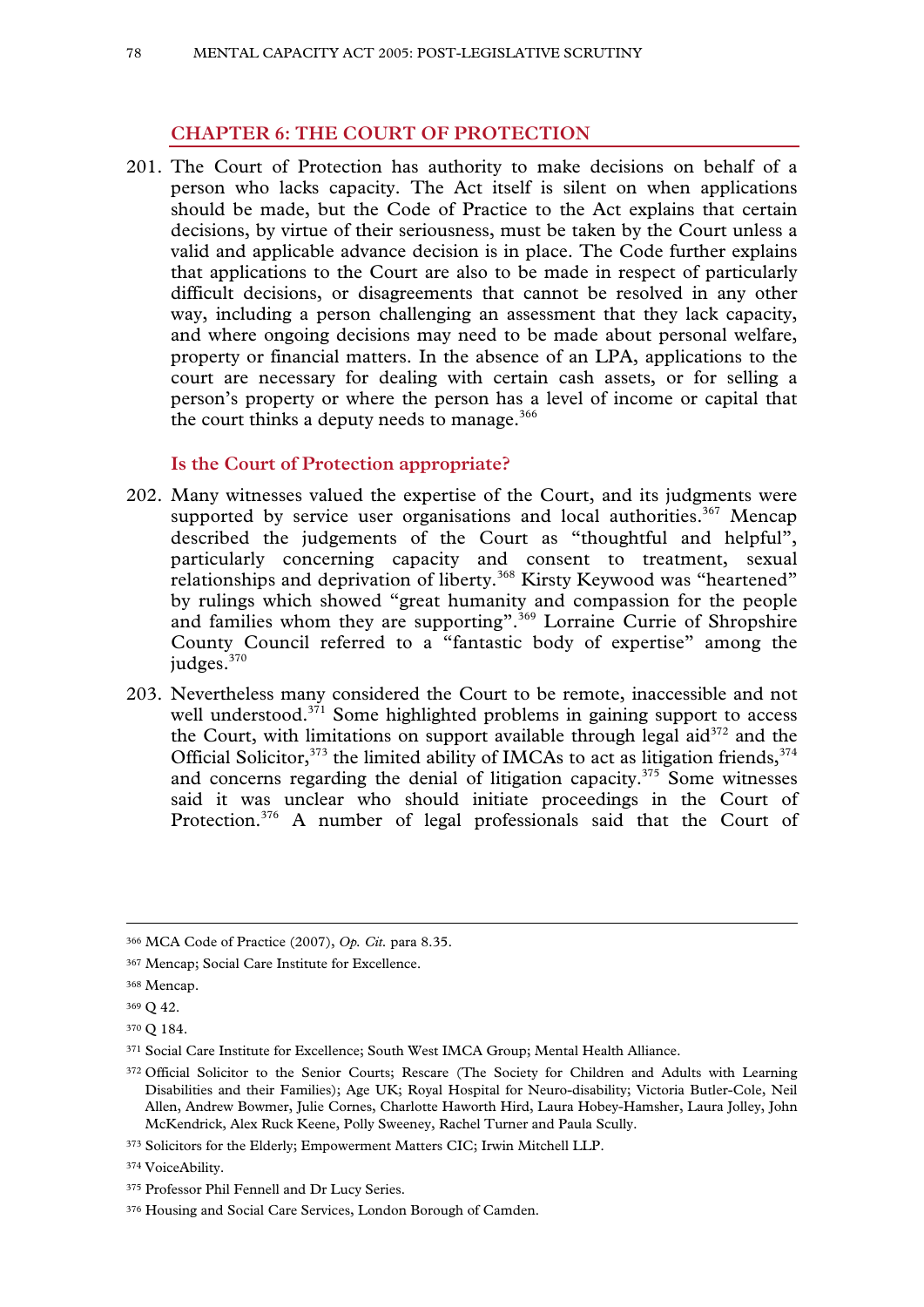Protection rules required updating in light of experience, citing unimplemented proposals dating back to  $2010^{377}$ 

204. A number of witnesses raised the cost of access to the Court, particularly in relation to cases concerning property and financial affairs, where the costs were usually met by P, even when they did not initiate the litigation.<sup>378</sup> Some argued for lower court alternatives, such as a tribunal service or mediation. Moira Fraser, of the Carers Trust, reported that "our services tell us that they feel it is a sledgehammer approach for comparatively small amounts of money ... someone told me that they needed access to less than  $\ell$ , 5,000 for essential repairs to their mother's house; they had to go to the Court of Protection ... and it took forever".<sup>379</sup> We consider these issues in more detail below.

### **Delays**

205. The workload of the Court of Protection has increased year on year since it was established, with 24,586 applications received in 2012, compared to 19,528 in 2009.380 Responding to concerns about access and delays, District Judge Elizabeth Batten told us that:

"we acknowledge that we have had real problems. We would just like to communicate the fact that our workload has increased by 25% since 2009. Over that time, our staffing has reduced from 118 people in London to 86, a reduction of 30%. We have also been through a process whereby more experienced staff have been replaced by less experienced staff" $381$ 

We raised the issue of resourcing with Lord McNally who replied that this was a fact of life: "we are constantly asking public servants to do more for less".<sup>382</sup>

206. Mr Justice Charles argued that, despite this reduction in resources and increasing workload, the Court had maintained or improved performance against its key performance indicators.<sup>383</sup> These consisted of a target of replying to initial applications within 20 working days in 95% of cases, met in 99% of cases in 2012/13; a target of giving directions where there is no oral hearing within 16 weeks in 75% of cases, met in 72% of cases in 2012/13; and a further target of giving directions where there is no oral hearing within 20 weeks in 98% of cases, achieved in 79% of cases in 2012/13.384 However, based on the figures provided by the Court of Protection, performance

382 Q 330.

 <sup>377</sup> Victoria Butler-Cole, Neil Allen, Andrew Bowmer, Julie Cornes, Charlotte Haworth Hird, Laura Hobey-Hamsher, Laura Jolley, John McKendrick, Alex Ruck Keene, Polly Sweeney, Rachel Turner and Paula Scully. An *ad hoc* Rules Committee of the Court of Protection recommended a series of changes to update the Rules in 2010, only one of which has been implemented. In addition, Alex Ruck Keene, a barrister and former member of the *ad hoc* Rules Committee, wrote to us arguing for further amendments to the rules to reflect the changes that have since taken place in the Courts system more widely, including the move of the Court of Protection into the Family Division.

<sup>378</sup> David Rees; Royal Hospital for Neuro-Disability.; Q 248 (Julia Lomas, Irwin Mitchell LLP).

<sup>379</sup> Q 138.

<sup>380</sup> Mr Justice Charles.

<sup>381</sup> Q 305.

<sup>383</sup> Mr Justice Charles.

<sup>384</sup> *Ibid.*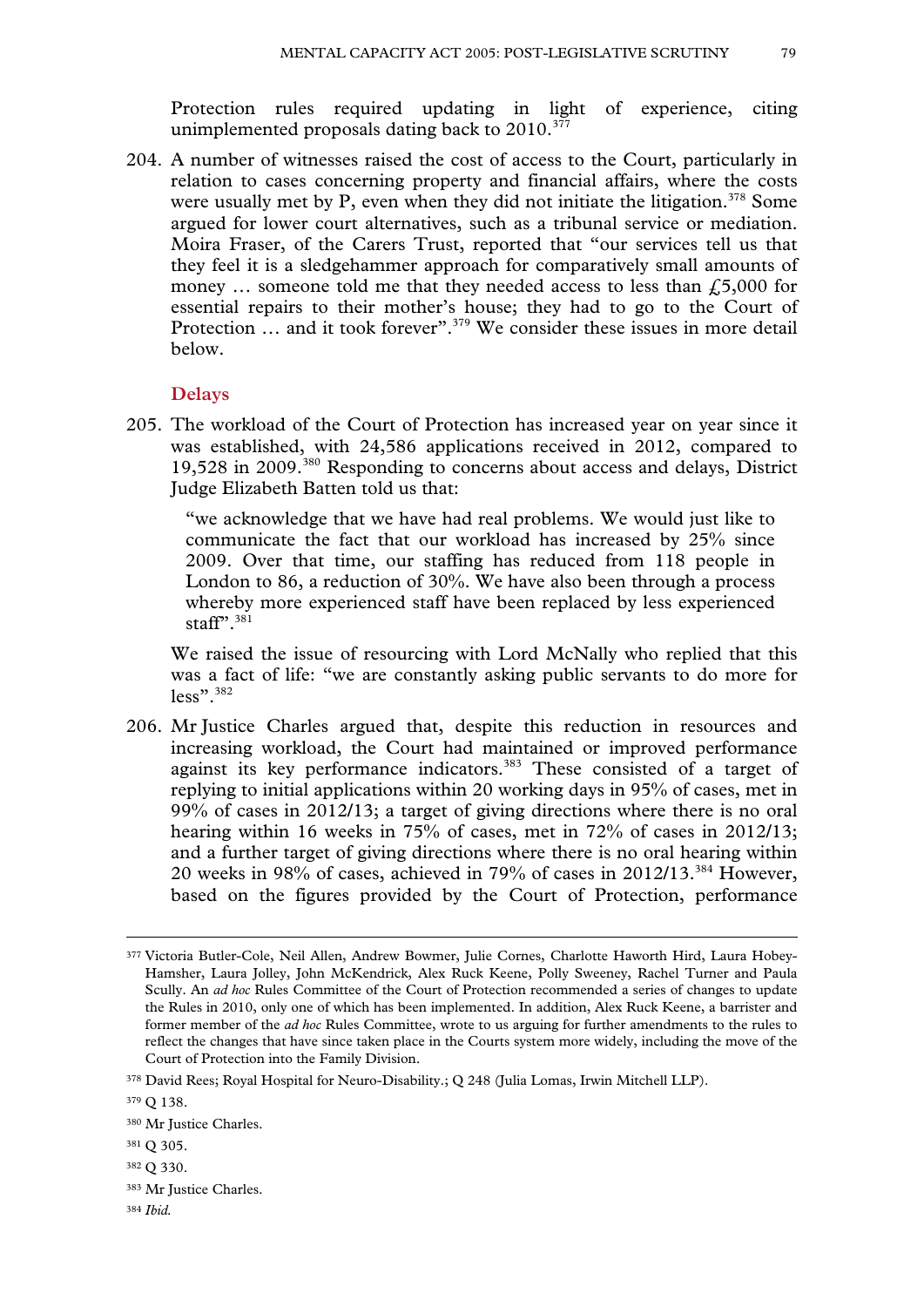against the two targets for giving directions had deteriorated since 2009/10, when 78% of cases requiring no oral hearing received directions within 16 weeks, and 85% of such cases received directions within 20 weeks.<sup>385</sup> Furthermore, the target of replying to initial applications within 20 working days of receipt appears generous, and we have some sympathy, therefore, with concerns raised about delays.

- 207. Efforts to increase the accessibility and responsiveness of the Court were made in the proposals of the *ad hoc* Rules Committee of the Court of Protection in  $2010^{386}$  and in the course of subsequent work on updating application forms. Only one recommendation of the *ad hoc* Rules Committee had been implemented so far; we were told that further implementation depended on support from the Ministry of Justice.<sup>387</sup> Mr Justice Charles explained that there were "long running problems relating to the failure to make amendments to the Rules".<sup>388</sup> At present the rules made no distinction between non-contentious property and financial affairs applications which were processed without oral hearings, and the remaining case-load of contested applications in either property and financial affairs or health and welfare.<sup>389</sup>
- 208. However, the one recommendation that was adopted had resulted in the appointment of 'authorised officers', i.e. non-judicial staff, to complete the routine administration of non-controversial property and financial affairs matters. This change was designed to remove the backlog of cases, and had enabled the Court to handle routine property and financial affairs decisions, such as permission to buy a property, more quickly.<sup>390</sup> Solicitors for the Elderly welcomed the change, which had speeded up the process, but they argued that it was still taking too long to deal with matters such as orders for house purchase or disputed Power of Attorney matters.<sup>391</sup> Julia Lomas from Irwin Mitchell LLP argued for the number of authorised officers to be increased "simply because they can cut through so many of the standard decisions that are needed on property and affairs".<sup>392</sup> The Committee learned during its visit to the Court of Protection that there are four 'authorised officers'. They admitted that their small number created a pinch point in the process. When necessary, support was called in from the pool of District Judges. $393$
- 209. **We note the considerable strain on the processing of applications to the Court of Protection, due to the increased volume of work and significant cuts in staffing. Despite the appointment of authorised officers to handle non-controversial property and financial affairs applications, there continues to be a bottleneck in the process. We are**

 <sup>385</sup> *Ibid.*

<sup>386</sup> Report of the ad hoc Court of Protection Rules Committee, August 2010: http://www.judiciary.gov.uk/Resources/JCO/Documents/Reports/committee-report-court-protection-29072010.pdf.

<sup>387</sup> Q 293. See also footnote 377.

<sup>388</sup> Mr Justice Charles.

<sup>389</sup> *Ibid.*

<sup>390</sup> *Ibid.*

<sup>391</sup> Solicitors for the Elderly.

<sup>392</sup> Q 258.

<sup>393</sup> Note of the Committee Visit to the Court of Protection. See appendix 10.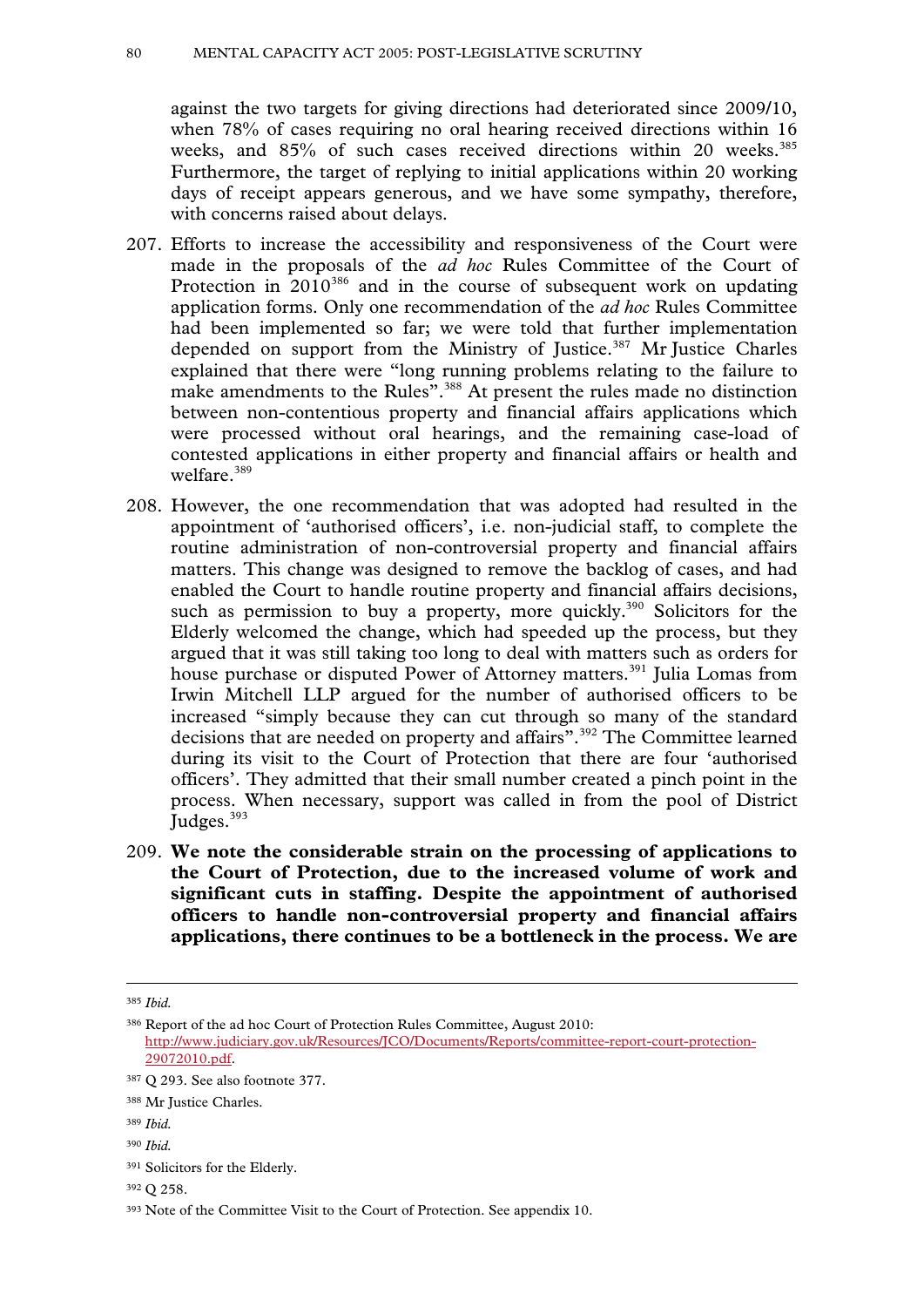**concerned that the means by which this bottleneck is currently eased is from the pool of District Judges. It is questionable whether a system which relies on District Judges deputising for non-judicial staff is cost-effective or proportionate.** 

- 210. **We recommend the Government consider increasing the staff complement of authorised officers, following consultation with the Court of Protection, to achieve a significant reduction in the time taken to deal with non-contentious property and financial affairs cases.**
- 211. **We also recommend that the Government consider as a matter of urgency the updating of the Rules of the Court, as recommended by the** *ad hoc* **Rules Committee and, as necessary, in light of subsequent changes.**

### **Transparency**

- 212. While much publicity is given to the decisions of the Court concerning medical or welfare matters, the vast majority of the case load is made up of non-contentious property and financial affairs cases decided without formal Court hearings. These constitute around 90% of the work.<sup>394</sup> Mr Justice Charles, Vice-President of the Court of Protection, argued that real care needed to be taken to ensure that "the tail does not wag the dog"—the tail being the high profile welfare cases, while "90% are the dog".<sup>395</sup>
- 213. Media reporting of the Court of Protection tends to focus on the fact that its proceedings are held in private, and not all judgments are published, leading some to refer to it as a "secret court".<sup>396</sup> Such concerns were not widely raised in the evidence we received, though more open reporting of Court of Protection cases was seen as "important for the transparency of justice, and vital to counter some of the disparaging perceptions and media coverage of the Court as some secret tribunal".<sup>397</sup>
- 214. We put these issues to the judiciary and to the Government. Mr Justice Charles and Lord McNally supported greater openness in the interests of transparent justice, while acknowledging the need to protect the privacy of individuals involved in cases.<sup>398</sup> Lord McNally argued that "transparency is the best disinfectant against abuse by people in power."399 Mr Justice Charles pointed to another benefit:

"The other major advantage of having greater openness would be that it would improve the performance of all involved in the court process. I do not exclude the judges from that, but I think it would definitely improve the identification of issues and prevent quite a lot of family litigants making points that they would simply be embarrassed to make if other people were hearing them, if truth be known".<sup>400</sup>

 <sup>394</sup> Mr Justice Charles.

<sup>395</sup> Q 292.

<sup>396</sup> John Hemming MP (Chairman – Justice for Families); Mira Makar MA FCA.

<sup>&</sup>lt;sup>397</sup> Browne Jacobson LLP.

<sup>398</sup> Mr Justice Charles; Q 329.

<sup>399</sup> Q 329.

<sup>400</sup> Q 309.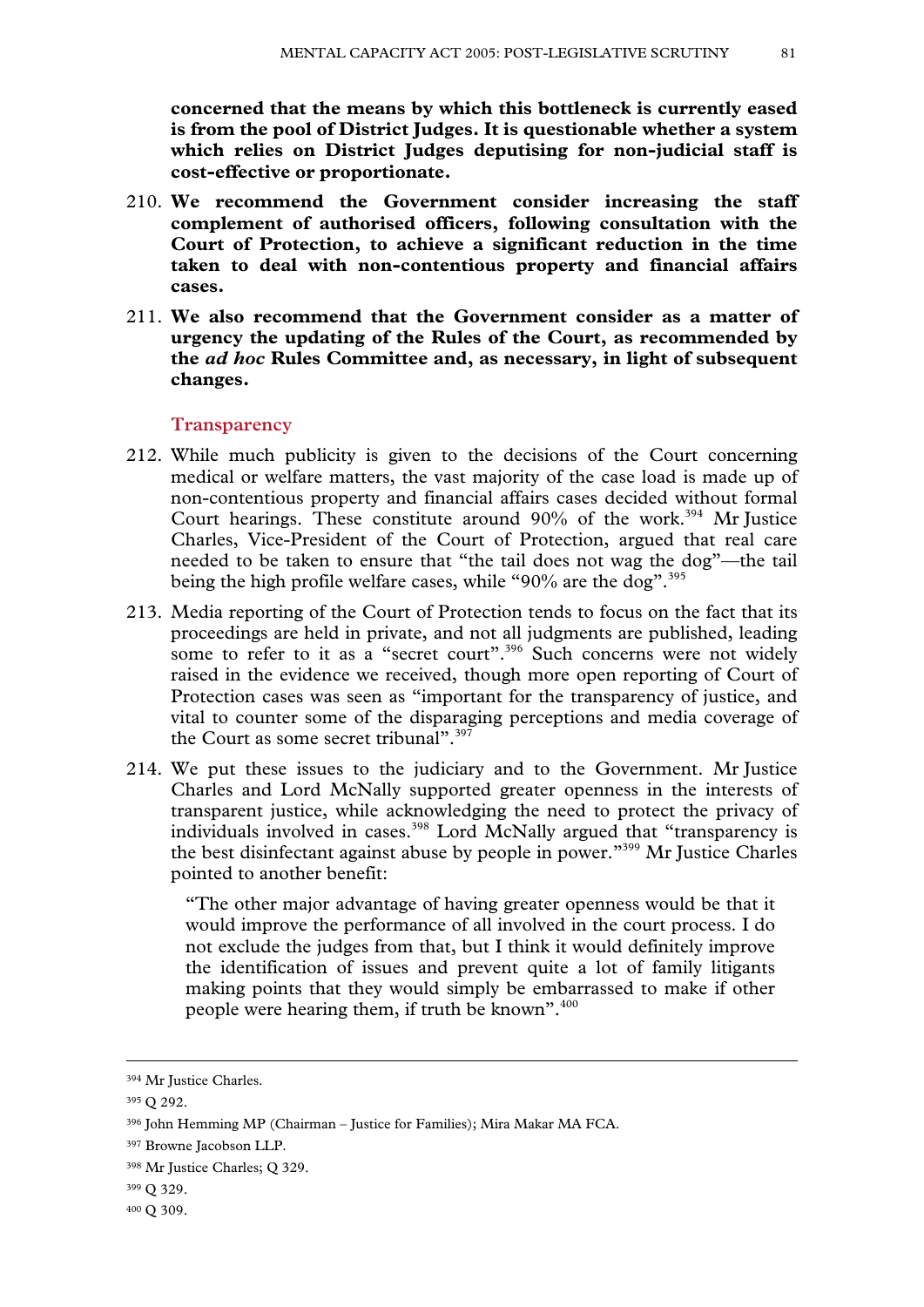215. Since taking evidence on these matters, Sir James Munby, President of the Court of Protection, has issued new practice guidance on the publication of judgments in the Court of Protection, with the effect that more judgments will be routinely made available for publication. In publishing the guidance, Sir James Munby explained that:

"there is a need for greater transparency in order to improve public understanding of the court process and confidence in the court system. At present too few judgments are made available to the public, which has a legitimate interest in being able to read what is being done by the judges in its name".<sup>401</sup>

- 216. **We believe that the reputation of the Court will improve with greater transparency. We therefore welcome the decision by the President of the Court of Protection to make more judgments available to the public.**
- 217. Another way to improve the accessibility of the Court, and reduce its perceived remoteness, is to improve the information provided online. The Court has specific audiences to communicate with, including not only professionals, but also carers, litigation friends and those who may lack capacity or require support to access information to enable decision-making. The staff of the Court, whom we met on our visit, were concerned by their lack of ownership of the web content provided via www.gov.uk.<sup>402</sup> Their concern was borne out by a witness who argued that the Court had become less accessible when "the Government decided that they should lose their own websites".403 Mr Justice Charles said that a dedicated website was not necessary, but that having control over the information relating to the Court was.<sup>404</sup> District Judge Elizabeth Batten explained that "not having control of that does limit our ability to put forward what we want to communicate to the public and to users about what we do". $405$
- 218. **We are persuaded that the Court of Protection has a range of audiences requiring access to information for professional or personal reasons, and that the staff and judiciary of the Court are best placed to determine what that information should be.**
- 219. **We recommend that the Government consider enabling the Court to address the needs of its audiences either by giving it greater control of the information provided on www.gov.uk or by enabling the Court to have a dedicated website.**

### **A Mental Capacity Tribunal?**

220. One proposal to make access to justice more readily available was for a lower-tier tribunal system, similar to that operated under the Mental Health Act, particularly in respect of the deprivation of liberty safeguards. West Sussex County Council told us that "the lack of a tribunal system means that

 <sup>401</sup> Practice Guidance, *Transparency in the Court of Protection: Publication of Judgements*, Sir James Munby, 16 January 2014, paragraph 2:

http://www.judiciary.gov.uk/Resources/JCO/Documents/Guidance/transparency-in-the-cop.pdf.

<sup>402</sup> Note of Committee Visit to the Court of Protection. See appendix 10.

<sup>403</sup> Peter Edwards (Director, Peter Edwards Law).

<sup>404</sup> Q 304.

<sup>405</sup> *Ibid*.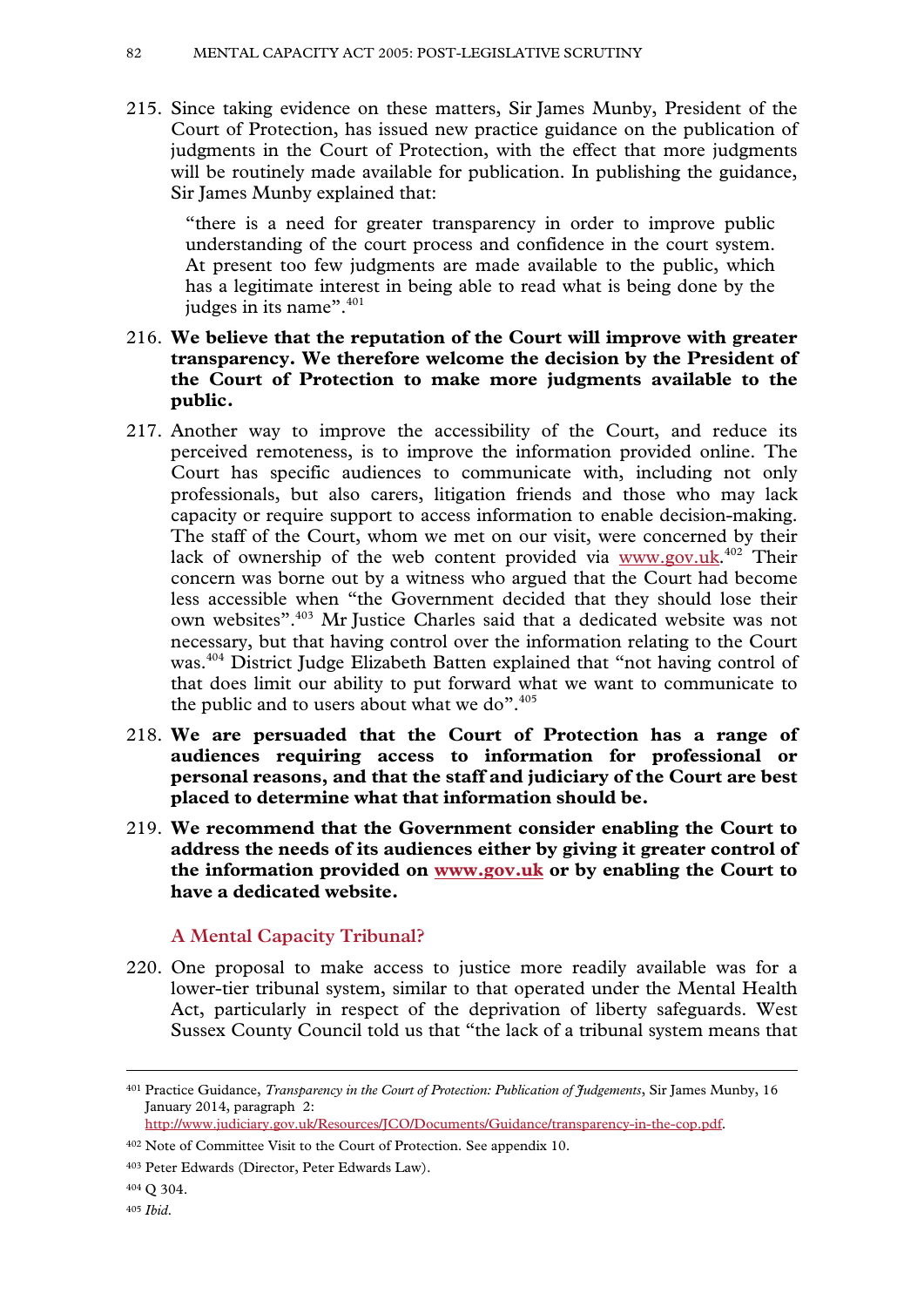challenges are expensive, difficult and involve delays,"406 and Professor Jones was one of many witnesses who argued that "serious consideration should be given to an alternative tribunal structure".<sup>407</sup>

- 221. Support for such a system was not universal. Other ways of making the Court more accessible and less costly, such as removing the need for expert witnesses, increasing regional hearings and nominating local judges, were suggested in order to speed up the process.<sup>408</sup> Alex Ruck Keene thought that a tribunal layer would not necessarily add anything, but that there was a need for "much more aggressive time limits on how quickly a case needs to be progressed through the system and how quickly the court would be expecting to see evidence being produced by people." He felt that some of the evidence gathering work, such as obtaining expert witness reports, was necessary, but some was "perhaps slightly Rolls-Royce".<sup>409</sup> There were also questions about how a tribunal system would be funded and staffed, and whether it would deliver promised benefits.410 Alex Rook of Irwin Mitchell LLP was unsure what a tribunal system would achieve "because decisions are already taken at district judge level that are fairly accessible. It is probably equivalent to a Mental Health Review Tribunal already".<sup>411</sup>
- 222. Evidence from the judiciary suggested that access to justice would not necessarily improve with the establishment of tribunals. Since tribunals were usually composed of panels of three people, the feasibility of reconvening the tribunal, as was often required in cases brought to the Court of Protection, would depend on the availability of all three panel members and would inevitably impact on the time table. The alternative, for a case to be heard by a new tribunal with no previous experience of the case, would impede continuity of oversight.<sup>412</sup> Concern was also expressed that while a tribunal system would have the benefit of being local "the balance goes against it in the context of the Mental Capacity Act".<sup>413</sup> This was because the issues under the Act were often multifaceted, with the result that "Many best interests issues that come before the decision maker involve a wide range of fact-finding, which is something that tribunals do less of than courts".<sup>414</sup>
- 223. **While we have sympathy with concerns raised regarding access and delay, we believe that the replacement of the Court with a new tribunal system would risk the loss of expertise and potentially increase costs in the system. We therefore conclude that a new tribunal system would not be the best way to address these concerns.**

- 410 Q 184.
- 411 Q 250.
- 412 Q 302.
- <sup>413</sup> *Ibid*.
- <sup>414</sup> *Ibid*.

 <sup>406</sup> West Sussex County Council.

<sup>407</sup> Q 25; Safeguarding Essex; Sheffield Safeguarding Adults Board; Shropshire Council; London Borough of Bromley; Derek Boothby AMHP/ BIA; British Association of Social Workers.

<sup>408</sup> Q 184; Q 258.

<sup>409</sup> Q 258.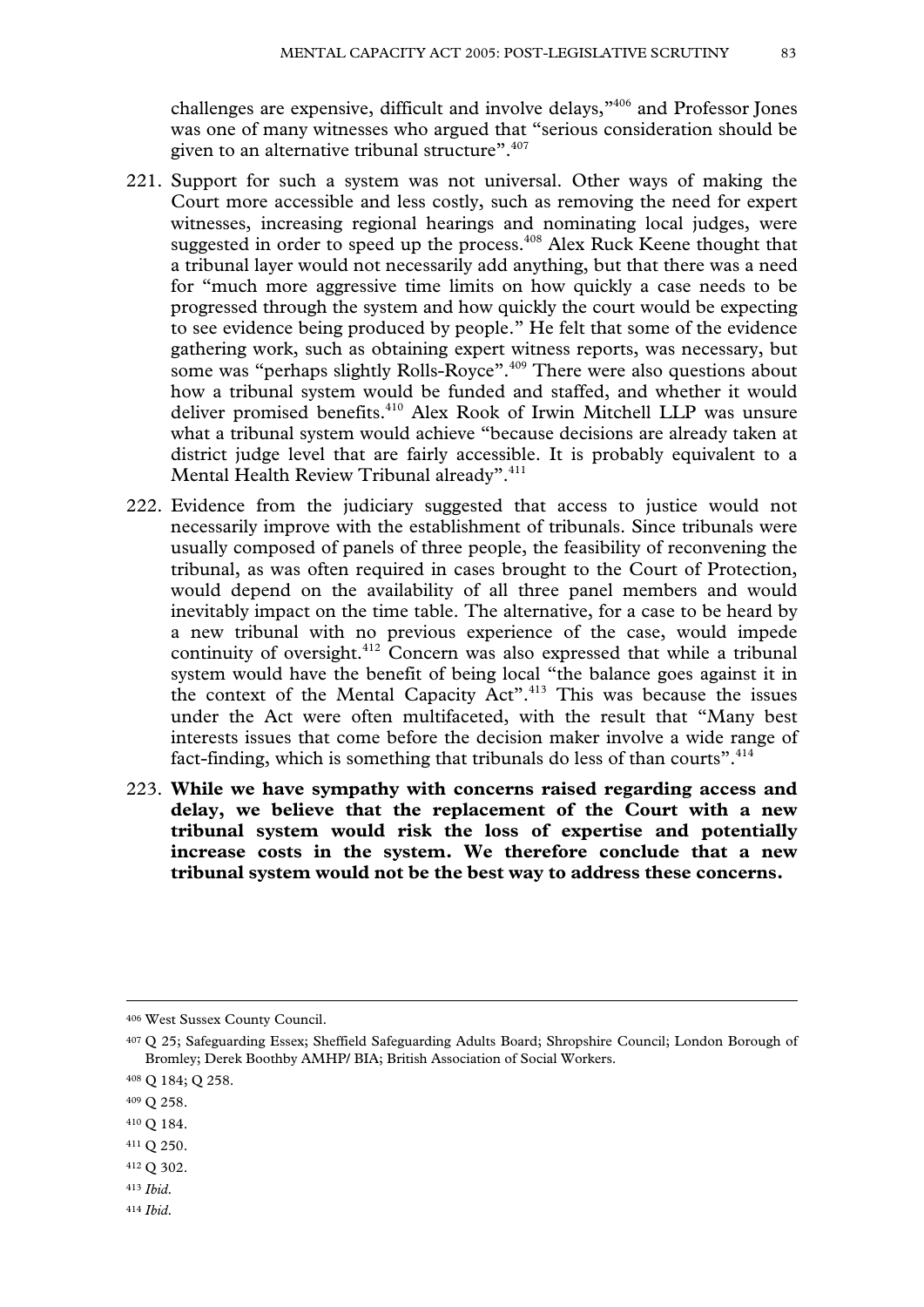# **Mediation**

- 224. An alternative proposal presented by some witnesses was for greater use of mediation before matters escalated to court.<sup>415</sup> This was mentioned particularly in relation to property and financial affairs cases where the cost of the litigation was met from P's estate. In the absence of a power to award costs against other parties, except in exceptional circumstances, there was very little incentive for the parties to reach agreement.<sup>416</sup> BASW argued that better mediation services would avoid "hasty" applications to the Court and could help to encourage consensus between parties involved in the care of an incapacitated adult.417 Joanna Burton, a solicitor who advises a large local authority in England, emphasised the benefits of a less adversarial approach to resolve disputes in light of the ongoing relationships between parties: "Whatever the outcome of a dispute P, the [local authority] social workers and P's family are almost certainly going to have to work together when it is resolved and/or the proceedings are over and the less adversarial this process is the better for  $P^{v, 418}$
- 225. While supporting mediation in principle, the judiciary questioned how it would be delivered. District Judge Batten explained that "Particularly in property and affairs cases, it can be that nobody in the family wants anything to do with the local authority" meaning that local authority provided mediation would be unsuitable.<sup>419</sup> The group of solicitors and barristers argued that the Legal Aid Agency should be more willing to fund representation at mediation.<sup>420</sup>
- 226. There was support from Ministers for mediation. Mr Lamb told us that "anything that avoids the need to go to court seems to me to be on the whole a good thing".421 Lord McNally said he was an "absolute enthusiast" for mediation, although it could not replace the role of the Court, which remained the "final arbiter".<sup>422</sup>
- 227. Despite this widespread support, the availability of mediation appeared to be limited in practice. Mind and Empowerment Matters suggested that this had led to an inappropriate tendency to expect IMCAs to fill this role,  $423$  because "the Act promotes mediation when family disagree yet the only mediation that exists is often within a legal context and is  $costlv<sup>9,424</sup>$
- 228. A number of witnesses discussed how such services would be resourced. On the one hand, it was argued that greater use of mediation would reduce the number of cases going through the formal court system, bringing about savings. Mr Lamb suggested that there was a "reasonable prospect" of the

 <sup>415</sup> VoiceAbility; British Association of Social Work; Jenny Kitzinger; Adrian Watts; The Law Society.

<sup>416</sup> Note of the Committee Visit to the Court of Protection. See appendix 10.

<sup>417</sup> British Association of Social Work.

<sup>418</sup> Joanna Burton.

<sup>419</sup> Q 311.

<sup>420</sup> Victoria Butler-Cole, Neil Allen, Andrew Bowmer, Julie Cornes, Charlotte Haworth Hird, Laura Hobey-Hamsher, Laura Jolley, John McKendrick, Alex Ruck Keene, Polly Sweeney, Rachel Turner and Paula Scully.

<sup>421</sup> Q 327.

<sup>422</sup> *Ibid*.

<sup>423</sup> Mind; Empowerment Matters CIC.

<sup>424</sup> Empowerment Matters CIC.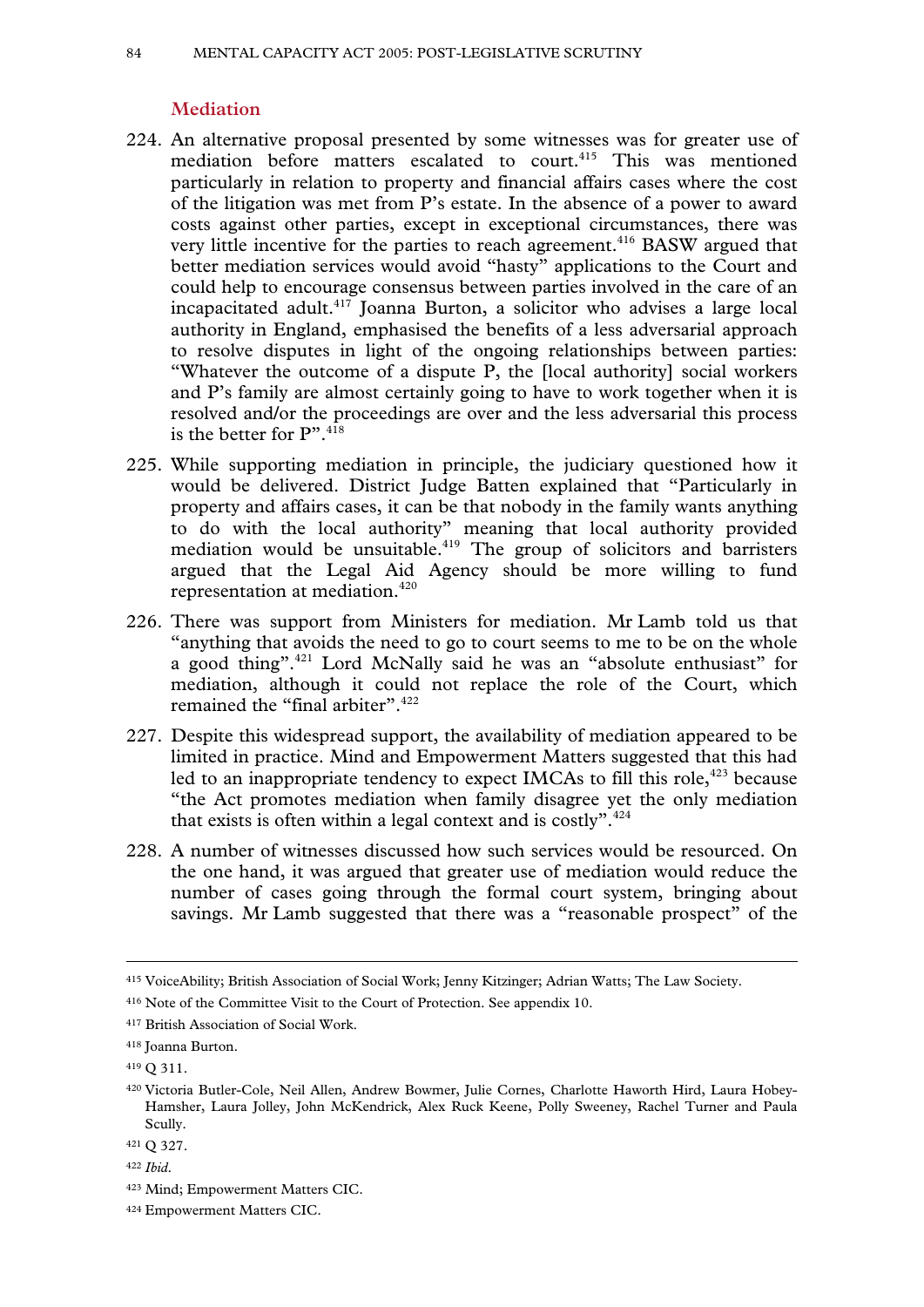NHS and local authorities funding mediation from such savings.<sup>425</sup> On the other hand, we were told by BASW that "mediation is not a cheap alternative. It has to be done correctly, professionally and competently, and it also requires a degree of independence".<sup>426</sup> Whereas in the past public authorities had set aside resources to develop such services, this was now difficult for them.<sup>427</sup>

- 229. We understand that the Office of the Public Guardian is to undertake a pilot study to "determine whether an in-house mediation service is a feasible option".428 We were told that cases where mediation might be particularly useful were those involving disagreement between family members, "usually involving one or more attorneys ... or a Court appointed Deputy<sup>"429</sup> and that cases selected for the pilot were likely to focus on property and financial affairs.430 However, we were disappointed to learn that the pilot will involve only 15-20 cases, and that mediation would take place via the telephone. Building relationships and establishing trust are vital in mediation. Moreover, mediation carried out under the Mental Capacity Act should conform to the framework for decision-making set out in the Act, including taking all practicable steps to help P to make the decision for themselves; and where this is not possible, following the best interests principle and process. We find it difficult to envisage how this can be done effectively without face to face communication, and we question how P can be appropriately involved and visible within the process without it.
- 230. **The Office of the Public Guardian appears to be well placed to provide a mediation service in cases of dispute involving holders of Lasting Powers of Attorney or Court appointed deputies. We are concerned, however, that their proposed pilot study will not provide robust data upon which to make a decision about the feasibility of such a service because of the small sample size and the decision to conduct mediation by telephone.**
- 231. **Mediation under the Mental Capacity Act should conform to the decision-making framework set out in the Act, and provision must be made to ensure that the views and wishes of P are adequately represented and central to the outcome. We recommend that the evaluation of the mediation pilot by the Office of the Public Guardian includes consideration of the extent to which the principles of the Act were reflected in the process.**
- 232. **We are persuaded that mediation would be beneficial in many more cases prior to initiating proceedings in the Court of Protection. We recommend that consideration be given to making mediation a prerequisite for launching proceedings, especially in cases concerning property and financial affairs where the costs fall to P.**

- <sup>429</sup> *Ibid.*
- <sup>430</sup> *Ibid.*

 <sup>425</sup> Q 327.

<sup>426</sup> Q 151.

<sup>427</sup> *Ibid*.

<sup>428</sup> Letter from Lord McNally, Minister of State for Justice, 10 December 2013. See appendix 7.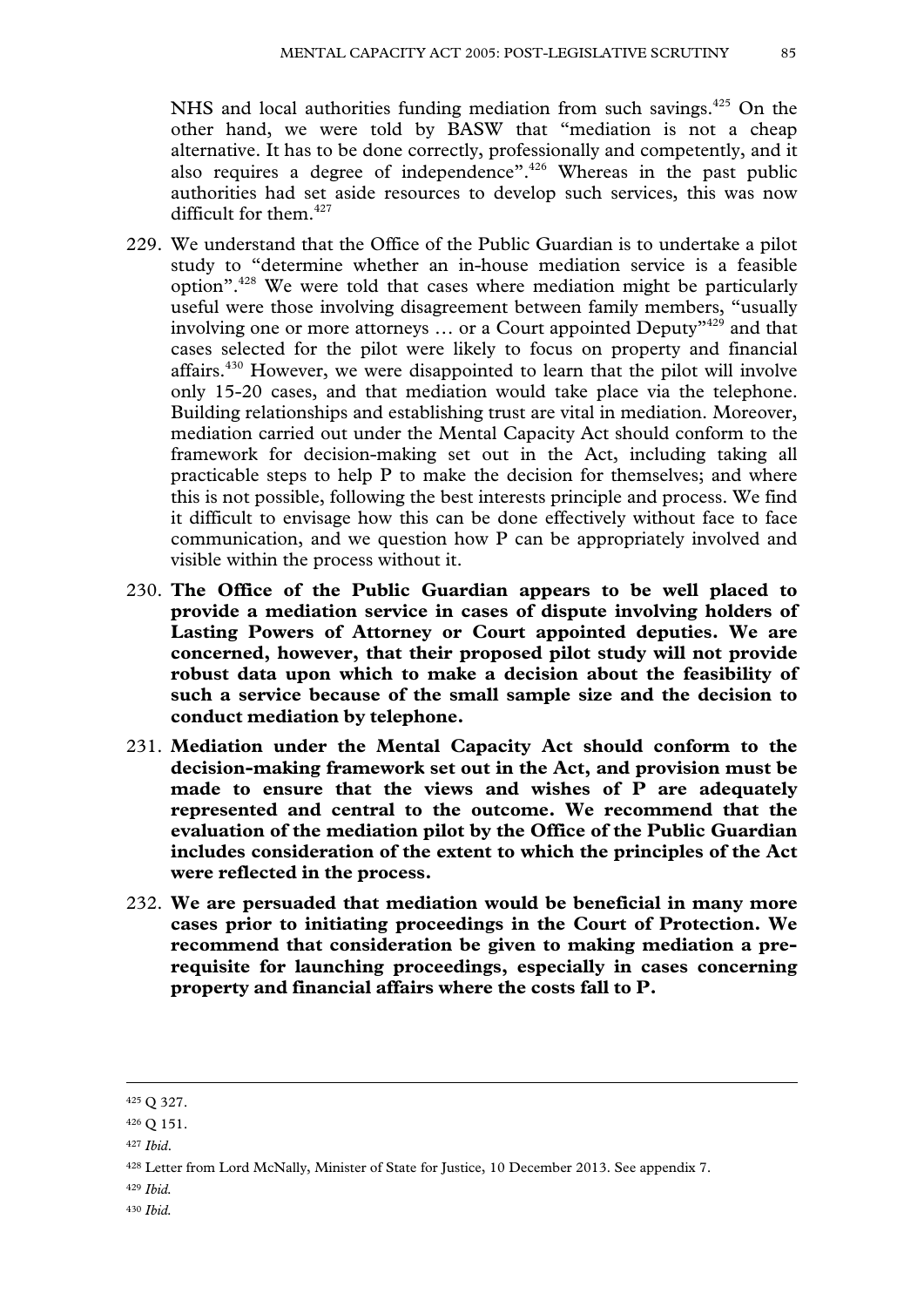# **Access to the Court**

- 233. We heard evidence of barriers to accessing the Court of Protection. Professor Fennell and Dr Series highlighted problems faced by individuals wanting to challenge an assessment that they lacked capacity or a decision said to be in their best interests. They argued that while there "are no explicit statutory or regulatory bars against people who 'lack mental capacity' making an application … people who are said to lack capacity will face many practical difficulties in bringing proceedings".431 They suggested that these difficulties "dilute the right of access to a court under the MCA to a point where its protection is more likely to be 'theoretical and illusory' rather than 'practical and effective'".<sup>432</sup>
- 234. Alex Rook of Irwin Mitchell LLP argued that "there is a real lack of clarity" on the question of who should bring a case to court and called for clearer guidance from the Code of Practice on this.433 Mencap explained that the *Neary* case<sup>434</sup> had made it clear "that the onus should be on the [Local Authority] to refer cases to the Court of Protection when there was disagreement about best interests" and had highlighted this case to families "to make them aware that they can ask for a case to be referred and that the onus should not be on them to actually refer it"<sup>435</sup> Nevertheless, Nicola Mackintosh reported that in her experience public authorities did not bring such cases: "what happens is that the statutory body just goes ahead and makes the decision, and leaves it … to some other person, to bring the case before the court. Often that simply does not happen."436 Irwin Mitchell LLP agreed that a local authority was unlikely to refer a case to the Court to question its own best interests decision, suggesting that the IMCA role to do so should be stronger.<sup>437</sup>
- 235. Professor Fennell and Dr Series raised a further concern about access to the Court in relation to "situations where professionals and family are in agreement as to a person's capacity and best interests, but where the person themselves is not."438 In such a situation the person was unlikely to have an independent mental capacity advocate, and the ruling in *Neary* appeared not to require the public authority to refer such a case to court. They argued that "surely, under the ECHR, a person's rights to access justice to assert their capacity cannot hinge on something so arbitrary as whether or not their relations and professionals have fallen out?"439
- 236. **We are concerned that the responsibility of public authorities to initiate proceedings in cases of dispute is not widely known or adhered to. We also share the concerns of Professor Fennell and Dr Series regarding the ability of the person concerned to challenge decision-making when all others are in agreement.**

 <sup>431</sup> Professor Phil Fennell and Dr Lucy Series.

<sup>432</sup> *Ibid.*

<sup>433</sup> Q 256.

<sup>434</sup> *London Borough of Hillingdon v Neary & Anor* [2011] EWHC 1377 (COP) §33.

<sup>435</sup> Mencap.

<sup>436</sup> Q 42.

<sup>437</sup> Irwin Mitchell LLP.

<sup>438</sup> Professor Phil Fennell and Dr Lucy Series.

<sup>439</sup> *Ibid.*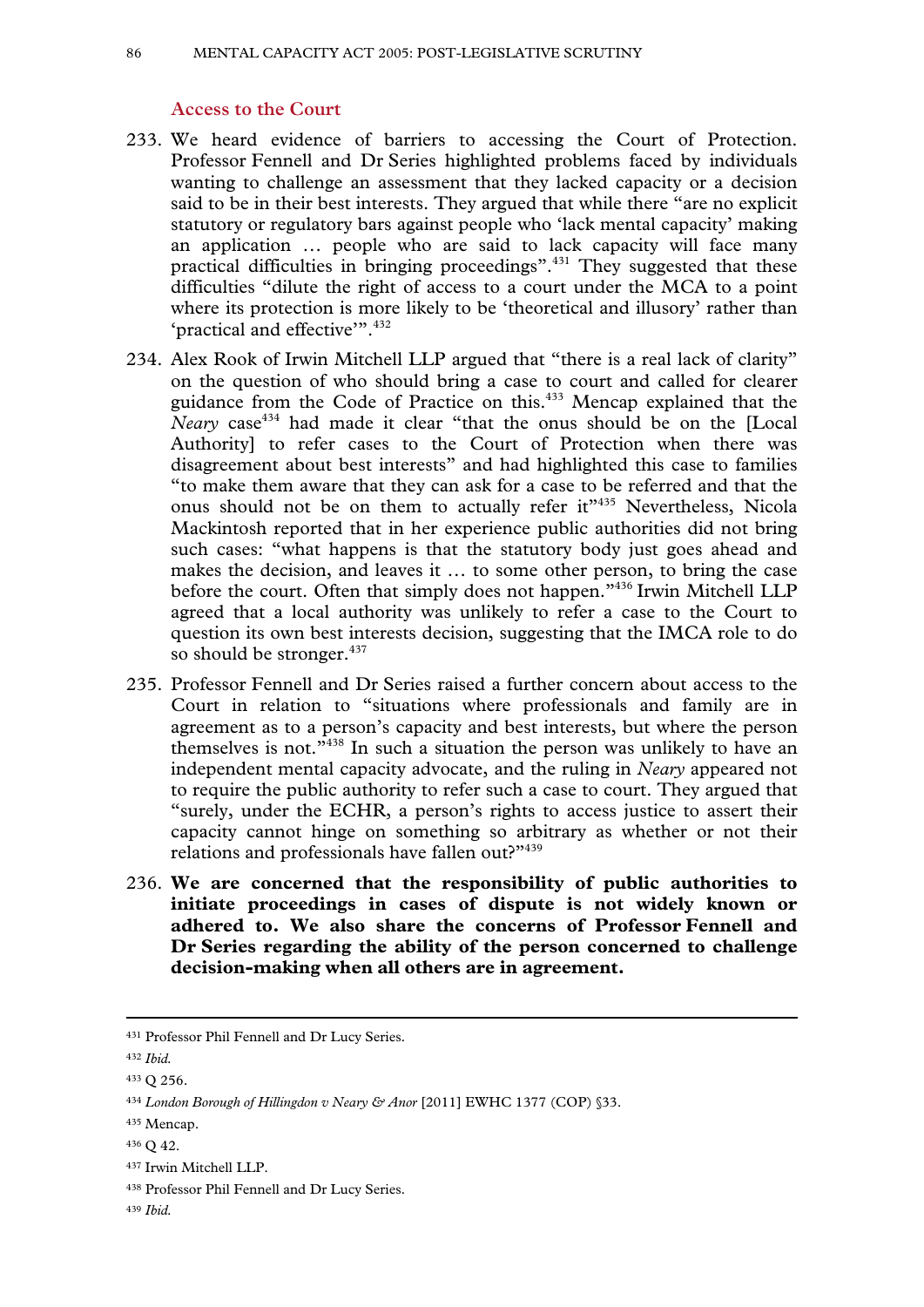237. **We recommend that the Government, and in future the independent oversight body, provide clearer guidance to public authorities regarding which disputes under the Act must be proactively referred to the Court by local authorities. This should include situations in which it is the person who is alleged to lack capacity who disagrees with the proposed course of action. Efforts must be made to disseminate this guidance to families and carers as well as to local authorities.** 

# **Legal Aid**

- 238. Restrictions in the availability of legal aid, and practical difficulties in accessing it, were a strong theme in concerns over access to the Court of Protection. Nicola Mackintosh and Sophy Miles, both expert legal practitioners in the area, explained that "due to the way in which the scope of legal aid has changed from 'it's available unless it is excluded' to 'unless a case falls within the list it will be out of scope', it is likely that some cases which were previously within the scope of legal aid may now fall outside".<sup>440</sup>
- 239. Non-means tested legal aid is available for appeals against a standard authorisation made by a local authority acting as supervisory body to deprive someone of their liberty, under schedule A1 of the Act.<sup>441</sup> However, some deprivations of liberty are authorised directly by the Court of Protection and these appear now to be ineligible for legal aid following recent changes under the Legal Aid, Sentencing and Punishing of Offenders Act 2012. Two types of cases falling into this category were drawn to our attention.
- 240. If an authorisation expires and is not renewed by the local authority while appeal proceedings are underway, the Court of Protection has in the past authorised the deprivation directly for the duration of proceedings. However, under the recent changes to legal aid, deprivations authorised by the Court are no longer eligible for non-means tested legal aid, potentially resulting in legal aid being withdrawn during proceedings and cases being discontinued.442 This matter was also raised as a concern by the Official Solicitor<sup>443</sup>
- 241. The second example concerned a deprivation of liberty in supported living accommodation. Only care homes and hospitals are subject to the standard authorisation procedure. However, deprivations in supported accommodation may be authorised directly by the Court. The Law Society said that as a result "for one group of detained persons legal aid is free; for another, because the court authorised the detention, it is not free and P may be prevented from accessing legal advice." This was "an unjustifiable barrier to P's rights under Article 5(4)" of the European Convention on Human Rights.444
- 242. Another source of concern was the fact that non-means tested legal aid is not available where an unauthorised deprivation of liberty is alleged. As Alex Rook of Irwin Mitchell LLP explained: "If you are saying, 'My family

 <sup>440</sup> Nicola Mackintosh and Sophy Miles.

<sup>&</sup>lt;sup>441</sup> The Civil Legal Aid (Financial Resources and Payment for Services) Regulations 2013, regulation 5 (g).

<sup>442</sup> Nicola Mackintosh and Sophy Miles.

<sup>443</sup> The Official Solicitor to the Senior Courts.

<sup>444</sup> The Law Society.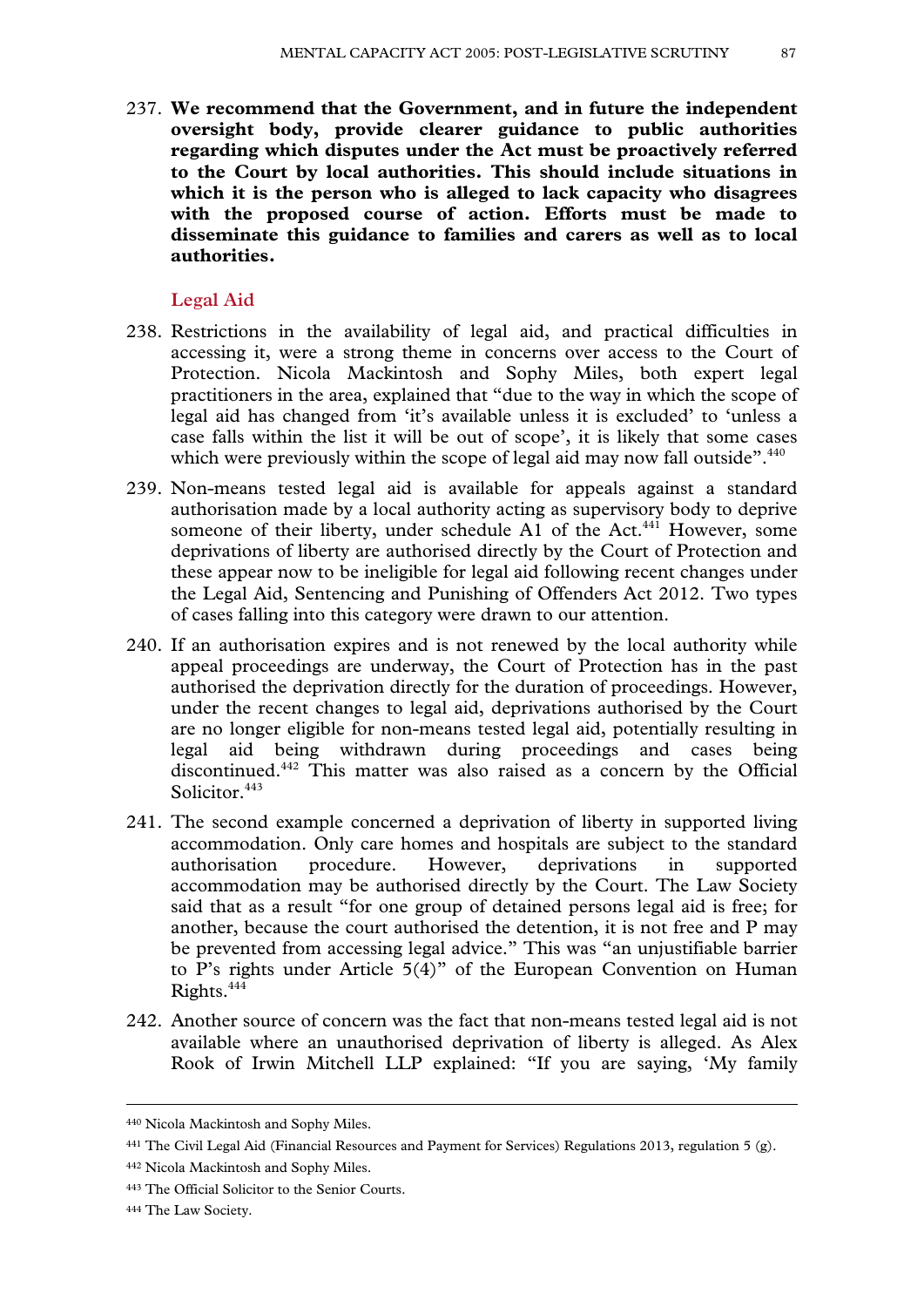#### 88 MENTAL CAPACITY ACT 2005: POST-LEGISLATIVE SCRUTINY

member ... is being deprived of their liberty', and the public authority says, 'No, they're not', you do not get non-means tested legal aid".<sup>445</sup> Mr Neary reported that he was frequently contacted by people in this situation.<sup>446</sup> A personal submission, describing the story of a woman (WM) who had acted as a relevant person's representative for her friend (MS) in order to challenge her deprivation of liberty, explained how legal aid was withdrawn after a Best Interests Assessment concluded that there was no such deprivation. As a result WM no longer retained the position as relevant person's representative and the legal aid was lost. Without legal aid WM was not able to "continue a legal fight for her friend's wellbeing".447

- 243. The means testing of legal aid for all other areas falling under the Act, including for serious medical cases or cases affecting a person's right to life, was also seen as problematic by many witnesses.<sup>448</sup> The Official Solicitor, the 'litigation friend of last resort' for those who lack litigation capacity, told us that his office had traditionally funded litigation in medical cases from his own budget, subject to seeking to recover half the costs from the hospital.<sup>449</sup> He had, nevertheless, refused representation outside these circumstances because of a lack of legal aid. This was because legal aid was available to those who lack litigation capacity in the same way as it is to any person in any normal form of litigation. He told us: "some of my staff spend a lot of their time trying to work out how to fund the representation of the person I have been asked to act as litigation friend for".<sup>450</sup> A group of solicitors and barristers reported that this had resulted in cases where no court proceedings could take place, because there was no-one willing or able to act as litigation friend, and they argued for the Official Solicitor's office to "be resourced so that he is genuinely a litigation friend of last resort who can act regardless of P's resources, as he does in medical treatment cases".<sup>451</sup>
- 244. A similar concern was reflected in the report of the Joint Committee on Human Rights (JCHR) in their consideration of proposals to introduce a residency test for legal aid eligibility, whereby an individual would be denied legal aid if they could not provide evidence of having resided in the UK for at least 12 months. The JCHR considered the effect of these proposals on those who lack the mental capacity to litigate. If denied legal aid on the ground of residency, such a person "would have no access to the court whatsoever," because they would be prohibited from acting as litigant in person.<sup>452</sup> Sophy Miles and Nicola Mackintosh also raised concerns about the documentation required to satisfy the proposed residency test. They argued that:

"many people who lack capacity will not have passports, or other documentary evidence of lawful residence, and because their paperwork

 <sup>445</sup> Q 257.

<sup>446</sup> Mark Neary.

<sup>447</sup> MM.

<sup>448</sup> Age UK Cheshire Advocacy; Irwin Mitchell LLP; Joanna Burton.

<sup>449</sup> Q 274.

<sup>450</sup> Q 275.

<sup>451</sup> Alex Ruck Keene, Neil Allen, Victoria Butler-Cole, Andrew Bowmer, Julie Cornes, Charlotte Hayworth Hird, Laura Hobey-Hamsher, Laura Jolley, John McKendrick, Polly Sweeney, Rachel Turner and Paula Scully.

<sup>452</sup> Joint Committee on Human Rights, *The Implications for access to justice of the Government's proposals to reform legal aid* (7th Report of Session 2013-14, HL Paper 100 HC 766), paras 122 & 123: http://www.publications.parliament.uk/pa/jt201314/jtselect/jtrights/100/10002.htm.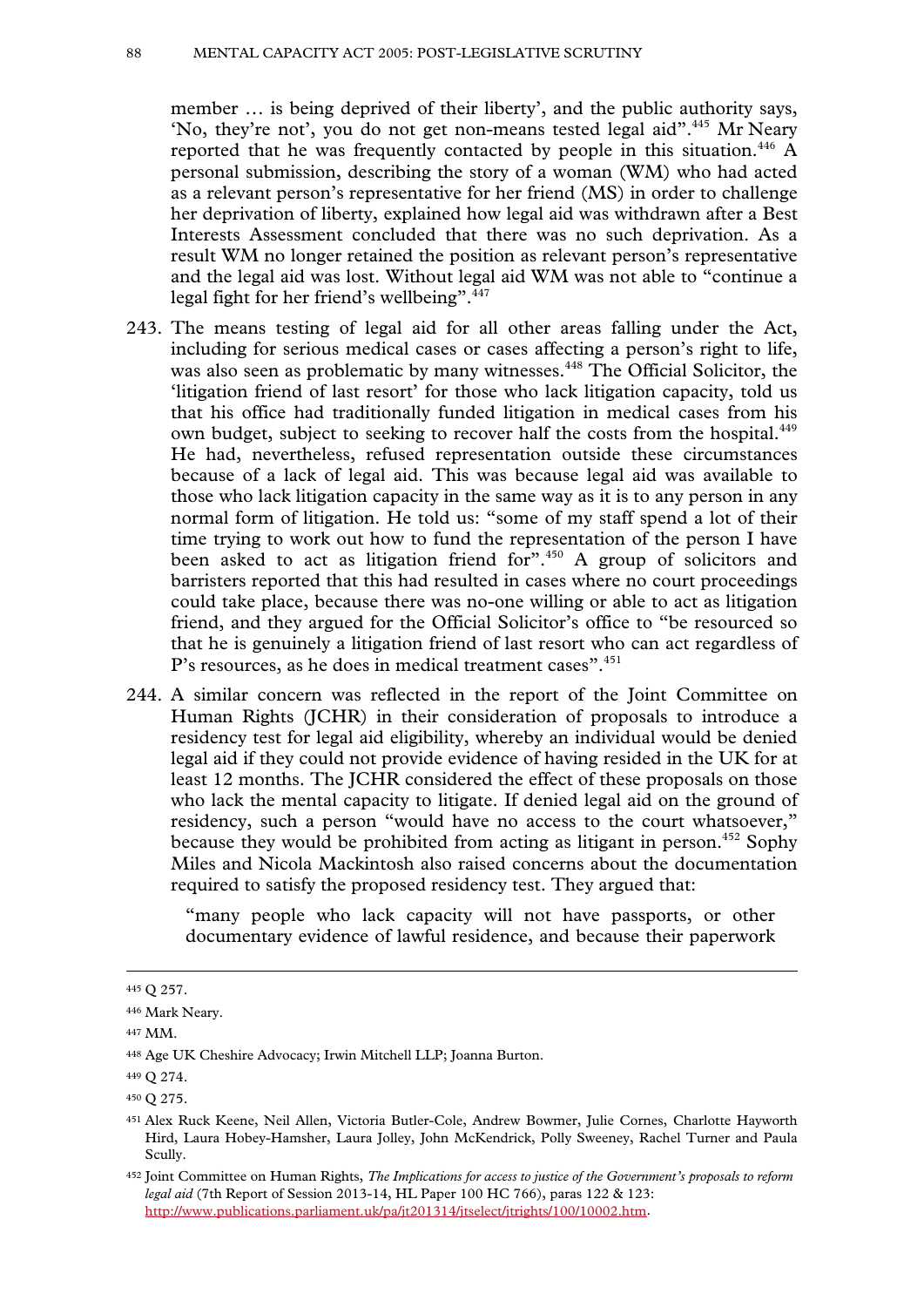is often being managed by others (who could be in a position of conflict) this is of significant concern because very vulnerable people at risk of abuse or neglect will be left without protection".<sup>453</sup>

- 245. Advocacy Support Cymru argued that, even where legal aid was available, there were significant barriers to access.<sup>454</sup> Changes to the way in which the means test is applied, it was suggested, have impacted particularly on those who may lack capacity.<sup>455</sup> Evidence of income and capital, required in applications for legal aid, may be held by a family member rather than P, raising particular problems in the case of family disputes;<sup>456</sup> delays in obtaining confirmation of benefits claims were also reported.<sup>457</sup>
- 246. Lord McNally explained that the policy intention behind the provision of legal aid in cases under the Act, was to "layer the application of legal aid in a way that gave absolute access when it was a question of liberty and then to phase it out with what we considered to be less essential issues".458 As such, the creation of lasting powers of attorney or advance decisions to refuse treatment were not considered to be of "sufficient priority" to justify funding through legal aid.<sup>459</sup> Means tested legal aid was available for Mental Capacity Act matters "that are within the scope of civil legal aid … including cases involving medical treatment, welfare issues and other best-interest decisions".460 This reflected the policy that "civil legal aid should be focused on the most financially vulnerable clients".<sup>461</sup> Non-means tested legal aid would be available "where it was a matter of personal liberty", as "such cases are regarded as a particularly strong example of state intervention involving the human rights of a vulnerable individual".<sup>462</sup> We took this to mean all cases involving a deprivation of liberty, regardless of how it was authorised.
- 247. However, further information provided by the Ministry of Justice following the evidence session with Lord McNally appeared to narrow the application of "absolute access when it was a question of liberty".463 We were told that changes contained in the Legal Aid, Sentencing and Punishment Offenders Act 2012 were intended "to put beyond doubt that means free funding was only to apply where an authorisation was in force and was the subject of a challenge under section 21A of the Mental Capacity Act 2005".<sup>464</sup> This specifically excludes deprivations authorised by the Court, or cases where a deprivation is alleged, but disputed.

# 248. **The Mental Capacity Act concerns some of the most vulnerable individuals in society, whom the law recognises may require support**

- <sup>460</sup> *Ibid.*
- <sup>461</sup> *Ibid.*
- <sup>462</sup> *Ibid.*
- <sup>463</sup> *Ibid.*

 <sup>453</sup> Nicola Mackintosh and Sophy Miles.

<sup>454</sup> Advocacy Support Cymru.

<sup>455</sup> Nicola Mackintosh and Sophy Miles; Victoria Butler-Cole, Neil Allen, Andrew Bowmer, Julie Cornes, Charlotte Haworth Hird, Laura Hobey-Hamsher, Laura Jolley, John McKendrick, Alex Ruck Keene, Polly Sweeney, Rachel Turner and Paula Scully.

<sup>456</sup> Q 257.

<sup>457</sup> Nicola Mackintosh and Sophy Miles.

<sup>458</sup> Q 332.

<sup>459</sup> *Ibid.*

<sup>464</sup> Memorandum from Ministry of Justice, 12 February 2014. See appendix 8.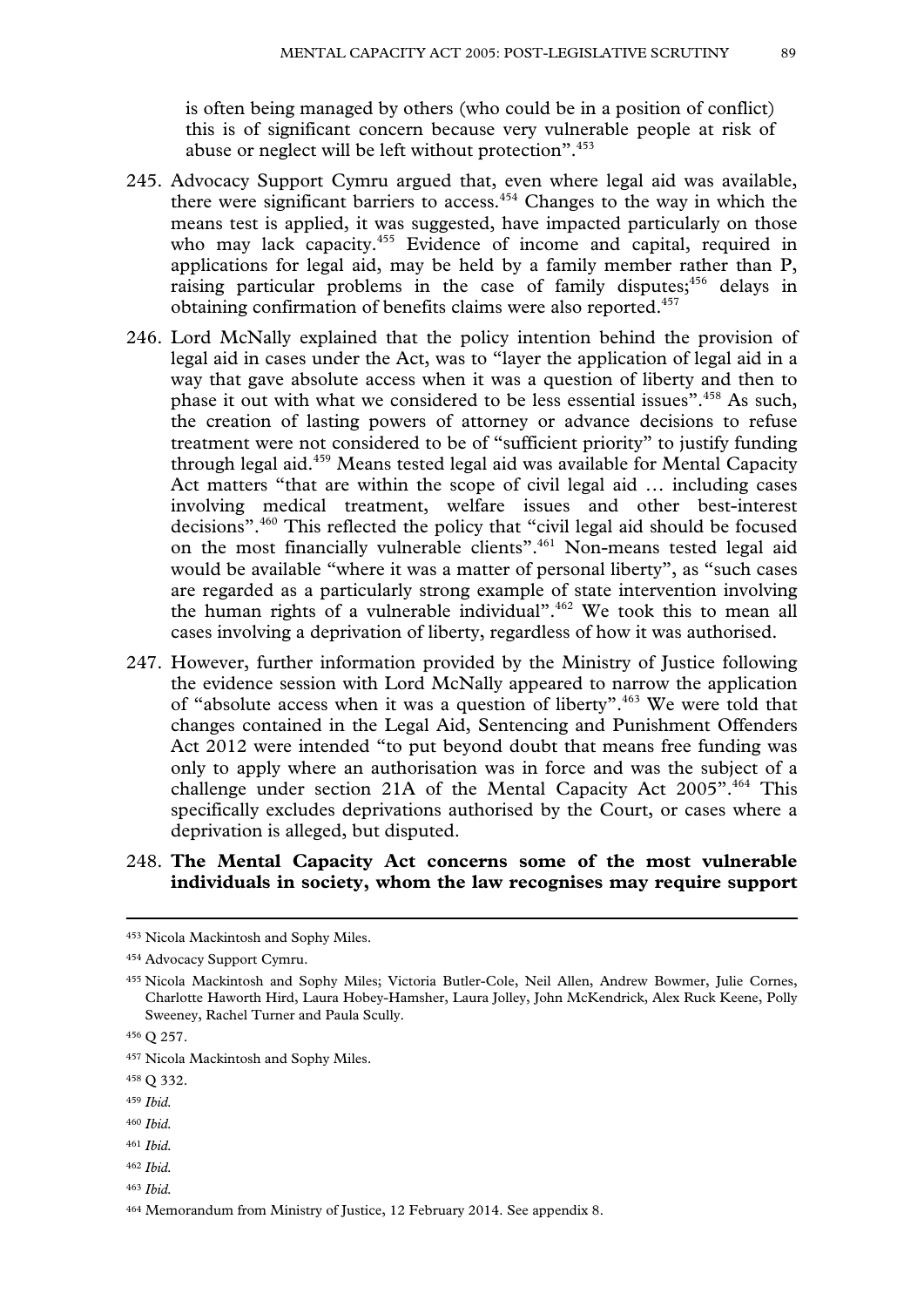**to make decisions. That such individuals will require support to access the legal system is indisputable.** 

- 249. **We note the pressures on legal aid, but we are concerned by the inconsistent provision of non-means tested legal aid for cases concerning a deprivation of liberty, including those where there is a dispute over whether a deprivation is taking place. We cannot see a justification for such inconsistency and we recommend that the gap in protection that it creates be remedied as a matter of urgency.**
- 250. **We are concerned by reports that those found to lack litigation capacity are prevented from bringing proceedings due to a lack of legal aid, and note the concerns raised in this regard by the Joint Committee on Human Rights. We are particularly concerned that individuals whom the Court of Protection has asked the Official Solicitor to represent are being refused representation on the grounds of ineligibility for legal aid.**
- 251. **We recommend that the Government reconsider the provision of resources to the Official Solicitor, with a view to determining whether some cases merit the same unconditional support as is currently afforded to medical treatment decisions.**
- 252. **We further recommend that the Government review the policy underlying the availability of legal aid for those who lack the mental capacity to litigate and therefore cannot represent themselves. For such people, denial of legal aid may result in having no access to Court. No-one who is found to lack the mental capacity to litigate should be denied access to Court solely because they do not have the means to pay for representation.**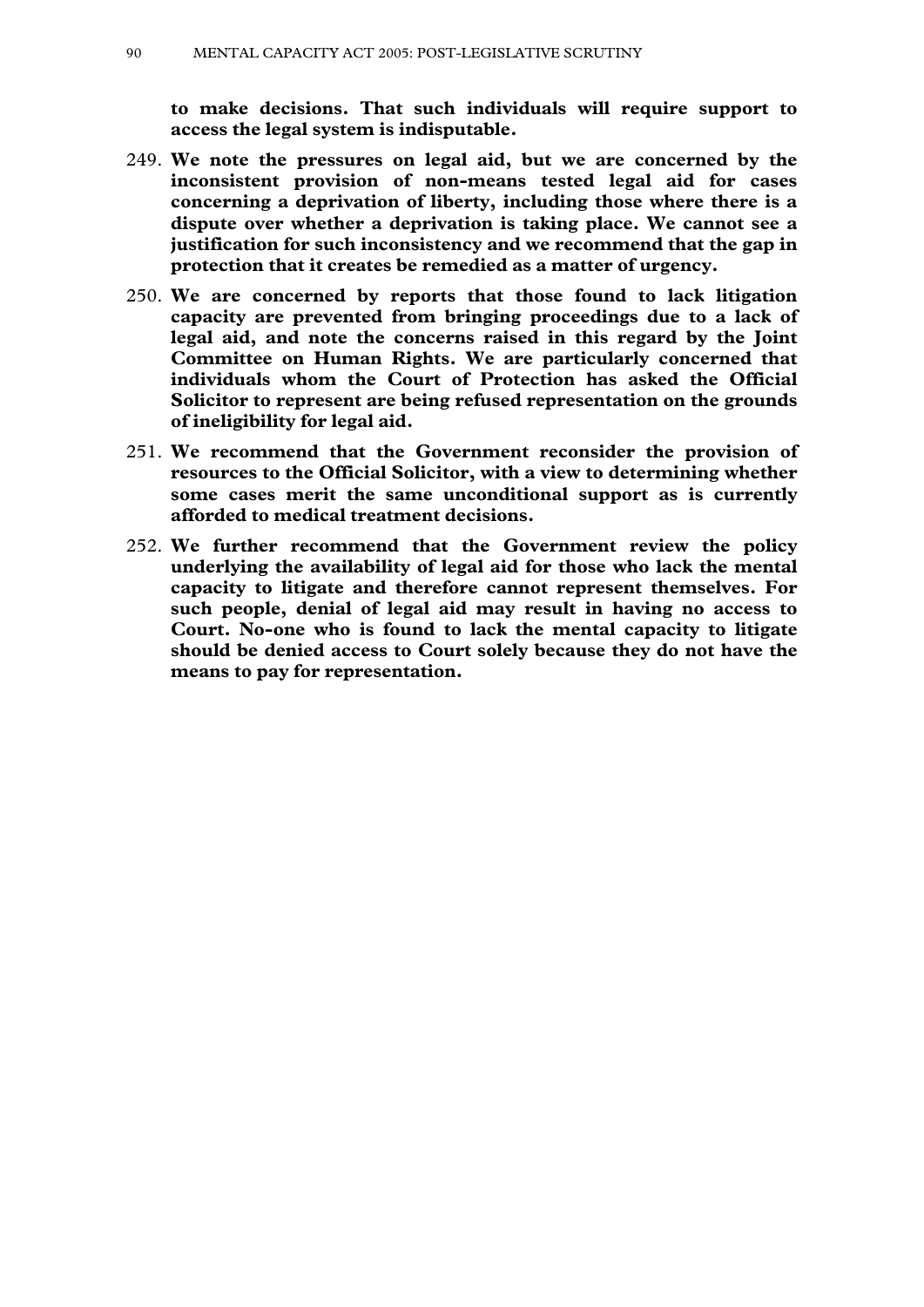### **CHAPTER 7: DEPRIVATION OF LIBERTY SAFEGUARDS**

#### **Background**

253. The Deprivation of Liberty Safeguards (frequently known as DoLS) were not part of the original Mental Capacity Act in 2005. Introduced as amendments via the Mental Health Act 2007 in response to the findings of the European Court of Human Rights in the *Bournewood* case (see Box 7 below) and enacted in 2009, they are often seen as entirely separate from the rest of the Act. As Professor Jones explained: "although the DoLS legislation is part of the Mental Capacity Act, in practice they are two separate pieces of legislation. That is how they are regarded". $465$ 

#### **BOX 7**

#### **The Bournewood gap**

The change in the law introducing the Deprivation of Liberty Safeguards was necessary following the decision of the European Court of Human Rights in *HL v United Kingdom* (2004),<sup>466</sup> concerning the deprivation of liberty of an autistic man with a profound learning disability. HL had lived at Bournewood hospital for 32 years before being cared for by Mr and Mrs E. in their home under a resettlement scheme, where he lived for three years. In 1997 he was admitted back into Bournewood hospital following an incident in a day care centre, where he had become agitated, hitting himself on the head with his fists and banging his head against a wall. Clear instructions were given that if he attempted to leave the hospital, he should be sectioned under the Mental Health Act 1983, but he never made this attempt, so remained an informal patient. His carers were prevented from visiting him, in case he would want to go home with them. His carers took the case to court, claiming a breach of HL's rights under the European Convention on Human Rights. The European Court of Human Rights held that HL had been deprived of his liberty and that this was contrary to Article 5 of the European Convention on Human Rights. The regulatory structures in effect at that time were insufficiently robust to meet the requirements of Article 5. This lack of regulation has come to be known as the 'Bournewood gap', based on the name of the case in the domestic courts, prior to the Strasbourg reference.

254. Toby Williamson of the Mental Health Foundation and former co-chair of the Making Decisions Alliance, a campaign in support of the introduction of mental capacity legislation at the time the Act was passed, told us that: "We wanted a relatively simple legislative solution that met the requirements of the European court's findings on the case, something that reflected the elegant simplicity of the Mental Capacity Act".467 This was not delivered, he said, because the safeguards "were led by the Department of Health at the time when it was also dealing with the reform of the Mental Health Act. So they have a very strong flavour of the procedure of the Mental Health

 <sup>465</sup> Q 25.

<sup>466</sup> *HL v The United Kingdom* [2004] (2005) 40 EHRR 32.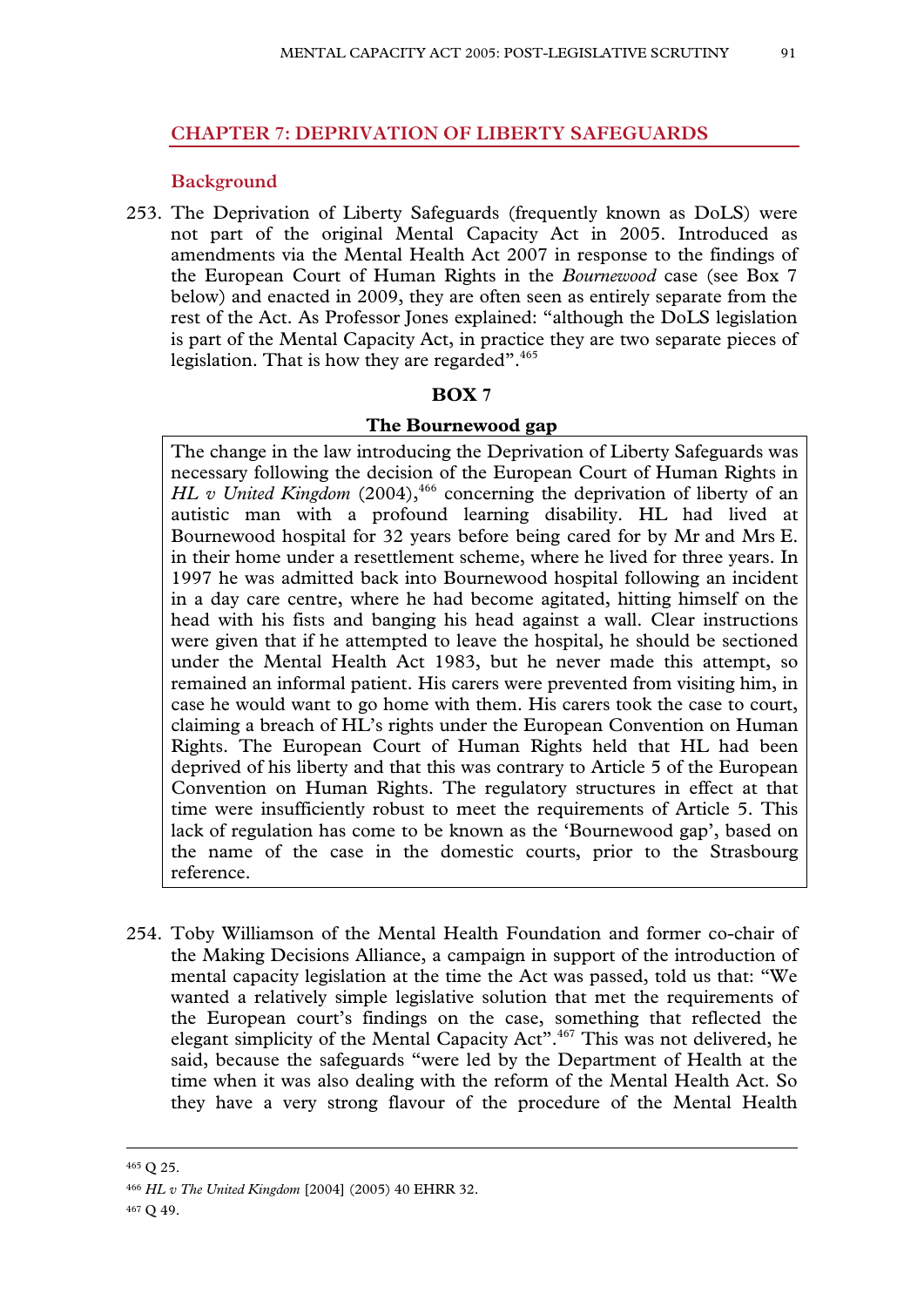#### 92 MENTAL CAPACITY ACT 2005: POST-LEGISLATIVE SCRUTINY

Act".<sup>468</sup> Indeed, recent research commissioned by the Department of Health found that the interface between the Mental Health Act and the safeguards was poorly understood by practitioners in part because "the principles and scope of, and criteria for, the MHA and the MCA are fundamentally different …the MCA is based around principles of autonomy, empowerment, and the importance of supporting decision-making capacity as far as possible; the MHA is not".469 As Dr Allen of the College of Social Work commented, the "two bits of legislation" did not easily fit together because "they come out of different legal and philosophical routes..and have very different histories".  $470$ 

255. The safeguards apply only to deprivations of liberty in care homes and hospitals. Any other deprivation of liberty based on mental incapacity must be approved directly by the Court of Protection. The provisions require the manager of the hospital or care home to apply to a 'supervisory body' (now the local authority) for an authorisation of any suspected deprivation of liberty. The supervisory body sends out assessors who determine whether to grant the application with reference to a set of 'qualifying requirements' contained in schedules A1 and 1A to the Act, including the best interests requirement, which largely mirrors the best interests test in the main body of the Act, and the 'eligibility' requirement, which delineates between the use of the safeguards and the Mental Health Act 1983. A Relevant Person's Representative (RPR) is appointed to keep in contact with the person and support them in, for example, triggering a review of the authorisation or making an application to the Court of Protection to challenge an authorisation. In some cases an Independent Mental Capacity Advocate will also be appointed (see chapter 5). The Care Quality Commission has a statutory role to monitor and report on the use of the safeguards, which we address in chapter 4. We have made recommendations concerning access to advocacy in chapter 5, and concerning access to the Court of Protection and the availability of non-means tested legal aid in deprivation of liberty cases in chapter 6. This chapter considers the remaining issues concerning the safeguards.

# **Overview of findings**

- 256. **Despite the clear intention from Government to close the 'Bournewood gap', our evidence suggests that the Deprivation of Liberty Safeguards are frequently not used when they should be, leaving individuals without the safeguards Parliament intended.**
- 257. **The level and breadth of criticism of the Deprivation of Liberty Safeguards, including from the judiciary, demonstrates that the legislation is not fit for purpose. Better implementation would not be sufficient to address the fundamental problems identified.**
- 258. **We therefore recommend that the Government undertake a comprehensive review of the DoLS legislation with a view to replacing**

 <sup>468</sup> *Ibid.*

<sup>469</sup> Clare, I.C.H., Redley, M., Keeling, A., Wagner, A.P., Wheeler, J.R., Gunn, M.J. and Holland, A.J., *Understanding the interface between the Mental Capacity Act's Deprivation of Liberty Safeguards (MCA-DoLS) and the Mental Health Act (MHA),* Cambridge Intellectual & Developmental Disabilities Research Group, Department of Psychiatry, University of Cambridge, July 2013, p. 68.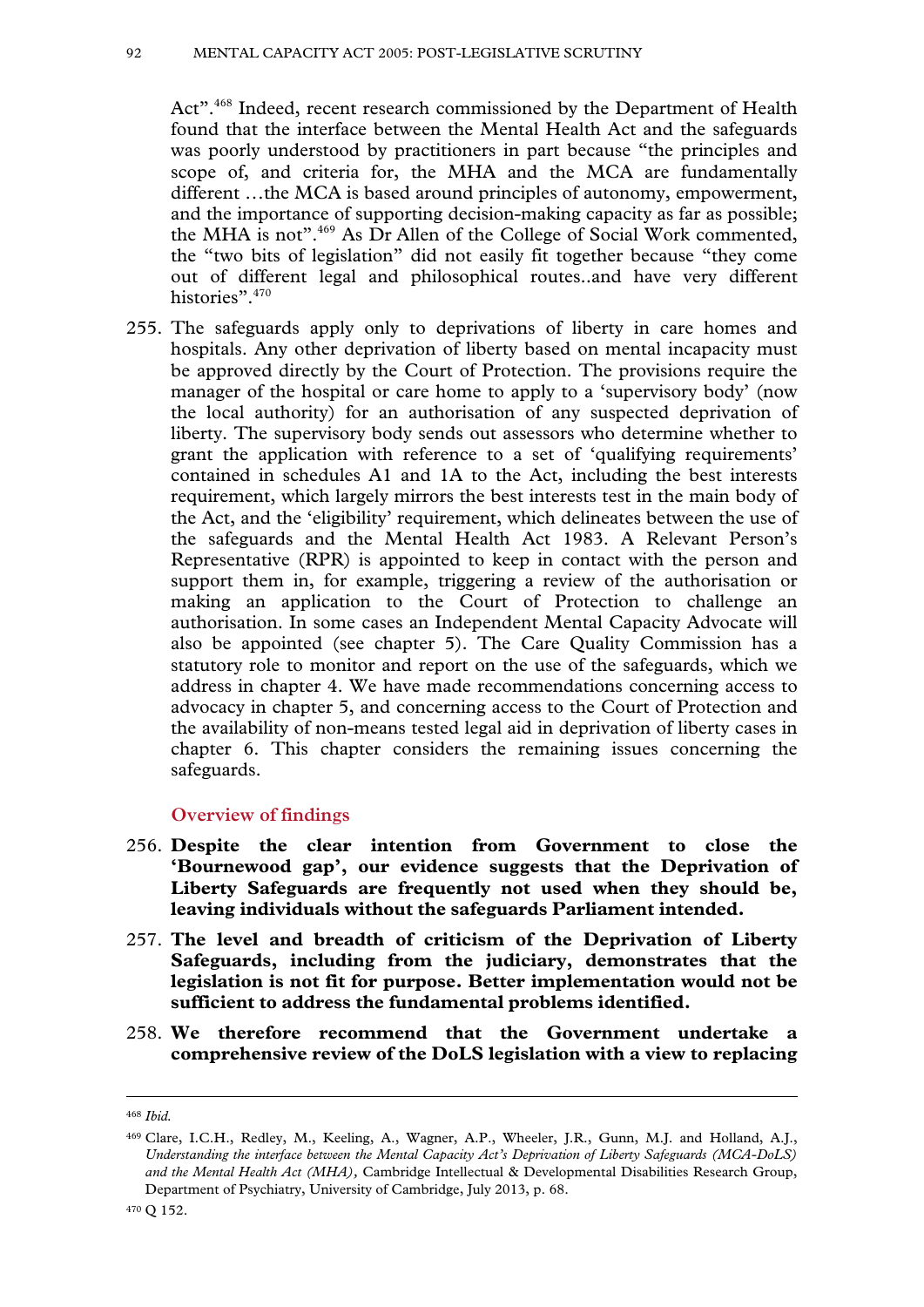**it with provisions that are compatible in style and ethos with the Mental Capacity Act. The model of widespread consultation that preceded the Mental Capacity Act itself should be followed, with adequate time allowed for effective Parliamentary scrutiny.** 

- 259. **We further recommend that the independent body with responsibility for oversight and coordination of implementation of the Mental Capacity Act develop a comprehensive implementation action plan to accompany new legislation, in consultation with professionals, individuals, families and unpaid carers.**
- 260. We set out our findings in detail and make further recommendations concerning the replacement legislative provisions throughout this chapter.

### **Use of the Deprivation of Liberty Safeguards**

- 261. The Government predicted that the number of people who would need to be deprived of their liberty for the purposes of treatment or care would be "relatively small".471 However, the figures provided in the regulatory impact assessment appear contradictory: 50,000 individuals were identified as likely to be at risk of assessment under the safeguards, but the Government simultaneously suggested a worst case scenario of only 21,000 being subject to an assessment. The number of applications was expected to be higher than necessary initially, but once understanding had developed "about deprivation of liberty and how to avoid it" the numbers would fall.<sup>472</sup>
- 262. In contrast to Government predictions, the number of applications was initially low, with only 7,157 in 2009/10, rising to 11,887 in 2012/13, just over half of which were authorised. Although this represented a 66% increase in applications, it was still far below the number originally anticipated by the Government.473 The Alzheimer's Society considered even the recent higher figures as suspiciously low when compared to the 200,000 people with dementia living in care homes, and the "large number" likely to go into hospital in the course of the year.<sup>474</sup> The quarterly snapshots show that the highest number of authorisations in place at any one time in 2012/13 was 1,607.475 Liberty believed that "thousands, if not tens of thousands, are being de facto detained unlawfully" as a result of a failure to make applications.<sup>476</sup> This view was not universal: the National Care Association, having expected far fewer applications, expressed surprise at "how many DoLS have been applied for and how many have been granted."<sup>477</sup>
- 263. The National Care Association was among many witnesses to express concern at the regional variations in application rates, which they suggested

477 Q 241.

 <sup>471</sup> Ministry of Justice and Department of Health, Impact Assessment of the Mental Capacity Act 2005 deprivation of liberty safeguards to accompany the Code of Practice and regulations, May 2008, p. 9.

<sup>472</sup> *Ibid.*

<sup>473</sup> Health and Social Care Information Centre, *Mental Capacity Act 2005, Deprivation of Liberty Safeguards Assessments (England): Annual Report, 2012/13*, August 2013, p.9 http://www.hscic.gov.uk/catalogue/PUB11379/DoLSAnnualReport201213.pdf.

<sup>474</sup> Alzheimer's Society.

<sup>475</sup> Health and Social Care Information Centre, August 2013, *Op. Cit.*, p.11.

<sup>476</sup> Q 34.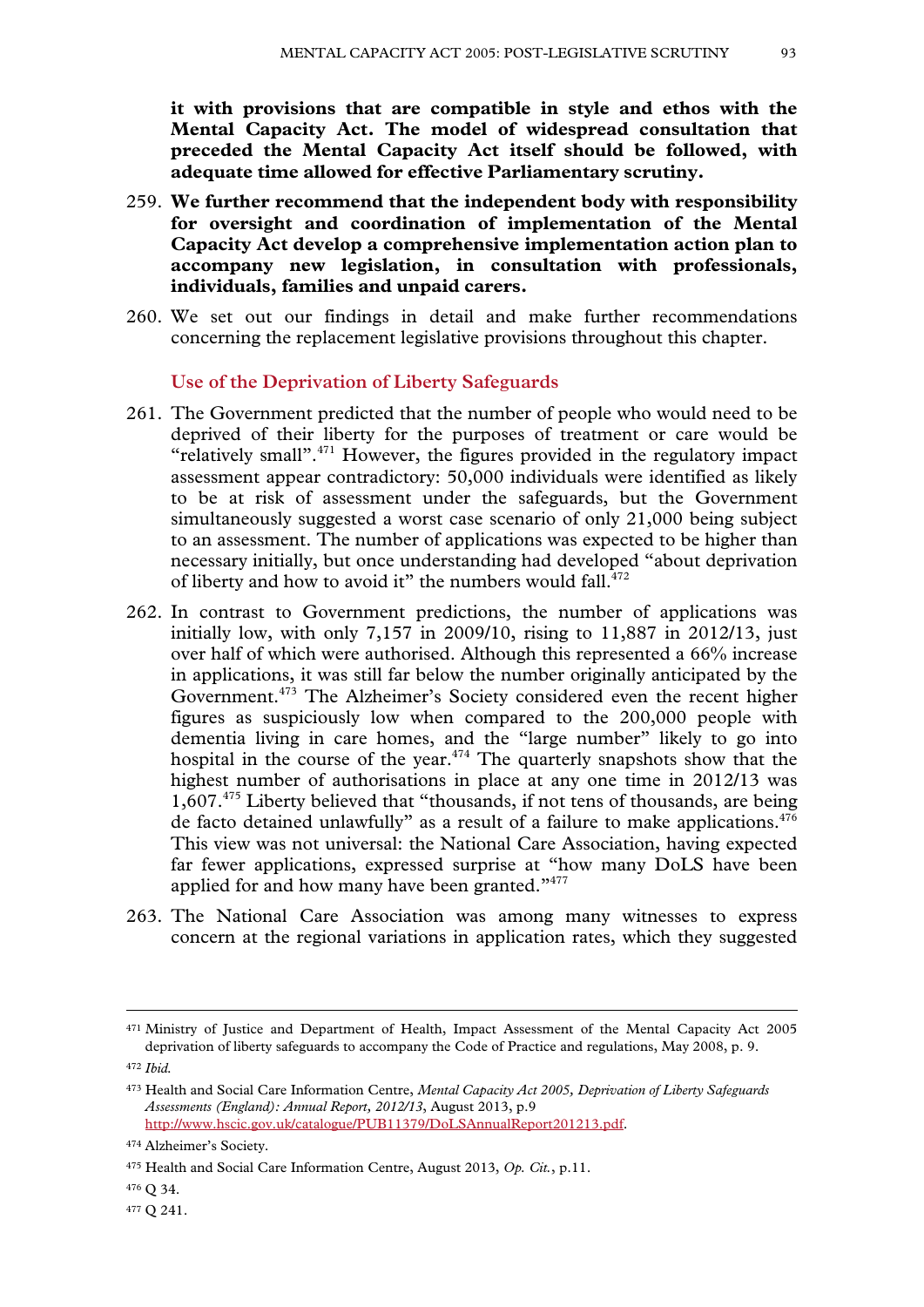#### 94 MENTAL CAPACITY ACT 2005: POST-LEGISLATIVE SCRUTINY

reflected "real regional variations about interpretation of the law".478 The figures published by the Health and Social Care Information Centre confirm significant regional differences in application rates (figures shown are for applications completed per 100,000 adults). In 2012/13 the East Midlands had an application rate of 48.6, the South West of 37.7 and the North East of 35.7. At the other end of the scale London had a rate of 14.1, Yorkshire and Humber of 22.8 and the North West of 24.6. The overall rate in England was 28.3.479 Application rates varied substantially with ethnic group. Rates were highest among the white population (30.4) and lowest among the Asian and Asian British population  $(8)$ .<sup>480</sup>

- 264. The Mental Health Alliance argued that "implementation has been extremely uneven, with the result that the protections the scheme is supposed to afford to vulnerable people are effectively unavailable in large parts of the country".<sup>481</sup> Mencap shared these concerns.<sup>482</sup> The Care Quality Mencap shared these concerns.<sup>482</sup> The Care Quality Commission suggested that varying levels of understanding of the Act across providers and commissioners of services could be a factor underlying the regional variations.483 In its most recent report on the safeguards the CQC expressed concern that "instances of unlawful deprivation of liberty may not be recognised by providers or commissioners."<sup>484</sup>
- 265. While acknowledging that regional variation may reflect differences in understanding of the safeguards, the Department of Health argued that some variation was inevitable because "some areas have higher populations of older people, some areas have more hospitals and more care homes and some care homes have higher populations of people with dementia."485 What the figures do not reveal is whether practice is good or poor. Mr Neary pointed to the conundrum presented by the data: "If you have two neighbouring boroughs and, say, one has authorised two DoLS and the next borough has authorised 52 ... is two good, or is 52 good?" $486$
- 266. Nicola Mackintosh suggested that the low number of applications reflected the compliant nature of many incapacitated adults:

"if you have a vulnerable person detained in a care home who is physically or verbally expressing a wish to leave, those cases are more likely to be raised before the court than cases involving a compliant, incapacitated person. That was the case in the Bournewood case. I do not think the DoLS scheme has cured the illegality".<sup>487</sup>

Joanna Burton concurred, saying that those who are compliant "are rarely considered potential 'candidates'" for the safeguards.<sup>488</sup> Similar views were

 <sup>478</sup> Q 24. Others who expressed concerns included: Browne Jacobson Solicitors LLP; Professor Phil Fennell and Dr Lucy Series.

<sup>479</sup> Health and Social Care Information Centre, August 2013, *Op. Cit.*, p.16.

<sup>480</sup> Health and Social Care Information Centre, August 2013, *Op. Cit.*, *Op. Cit.*, p.20.

<sup>481</sup> Mental Health Alliance.

<sup>482</sup> Mencap.

<sup>483</sup> Care Quality Commission.

<sup>484</sup> Care Quality Commission, January 2014, *Op. Cit.*, p. 18.

<sup>485</sup> Q 15.

<sup>486</sup> Q 268.

<sup>487</sup> Q 35.

<sup>488</sup> Joanna Burton.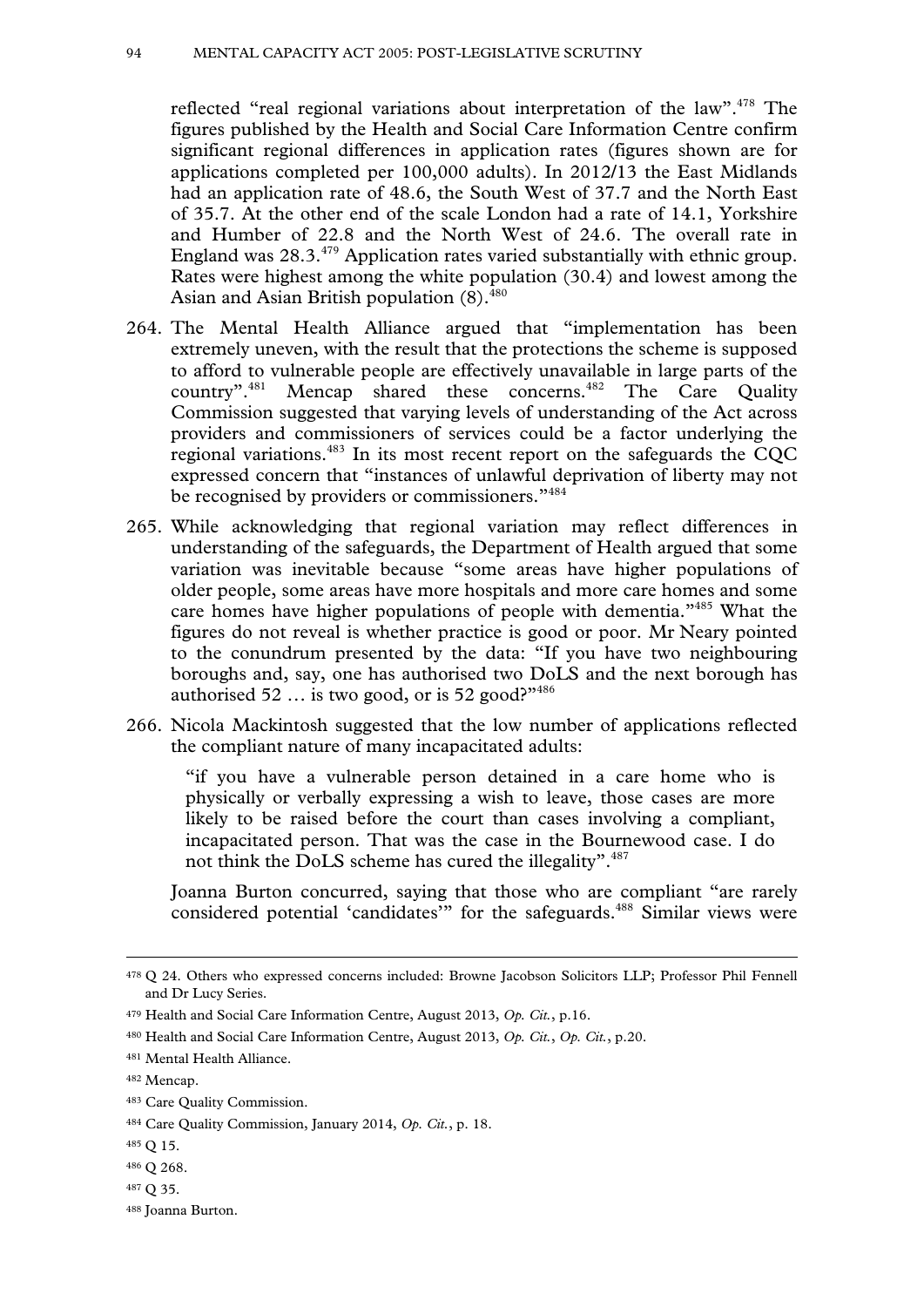expressed by Paul Farmer of Mind<sup>489</sup> and by Articulate Advocacy.<sup>490</sup> Most worryingly, Jonathan Senker, of VoiceAbility, told us that "I do not know whether the decision-making around L, the man at the heart of Bournewood, would be different now than it was when he was detained".<sup>491</sup>

- 267. Confusion over the interface with the Mental Health Act appeared to be another reason for the low number of applications. Advocacy in Action reported that poor understanding of the Mental Capacity Act among mental health professionals had led to the use of detention powers under the Mental Health Act instead of the safeguards.<sup>492</sup> Alzheimer's Society reported "a clear lack of understanding of when to use the Mental Health Act and when to use the Mental Capacity Act", citing enquiries to their helpline from individuals whose family member had been sectioned under the Mental Health Act when the safeguards should have been used.<sup>493</sup> London Borough of Camden reported that confusion about the interface between the two pieces of legislation had resulted in low rates of applications under the safeguards from mental health wards; as a result "it is likely that there are a number of people in these types of settings who lack capacity, but who are not subject to any regime, and whose rights are not being protected in any way".<sup>494</sup>
- 268. A local authority MCA and MCA DoLS Team illustrated the point by asking for clearer guidance on whether a DoLS assessment was required in a case strikingly similar to that of HL: "an incapacitated and informal patient (not detainable under the Mental Health Act and not able to give valid consent to be an inpatient either but compliant) in a psychiatric ward setting but not free to leave until such time a suitable placement is found". 495 Despite the clear intention for the safeguards to apply in exactly such circumstances, questions clearly remain in the minds of professionals.
- 269. The Minister for Care and Support, Norman Lamb MP, told us that the Bournewood gap had been addressed in legislation, but acknowledged that "not all care homes and hospitals understand fully when the DoLS should be used. Further work is needed in this area".<sup>496</sup>
- 270. **We are concerned that there is a very real risk that the Deprivation of Liberty Safeguards are frequently not used when they should be, leaving individuals without the safeguards Parliament intended, and leaving care providers vulnerable to legal challenge.**

#### **Criticisms of the legislation**

271. While the Mental Capacity Act was generally described as "sound and innovative legislation<sup>"497</sup> the DoLS were viewed as "hugely complex, voluminous, overly bureaucratic, difficult to understand and yet [providing]

 <sup>489</sup> Q 95.

<sup>490</sup> Articulate Advocacy.

<sup>491</sup> Q 119.

<sup>492</sup> Advocacy in Action.

<sup>493</sup> Alzheimer's Society.

<sup>494</sup> Housing and Social Care Services, London Borough of Camden.

<sup>495</sup> MCA and MCA DoLs' Team of Cambridgeshire County Council.

<sup>496</sup> Letter from Norman Lamb MP, Minister for Care and Support, 9 December 2013. See appendix 6.

<sup>497</sup> Cambridge Intellectual and Developmental Disabilities Research Group, Department of Psychiatry, University of Cambridge.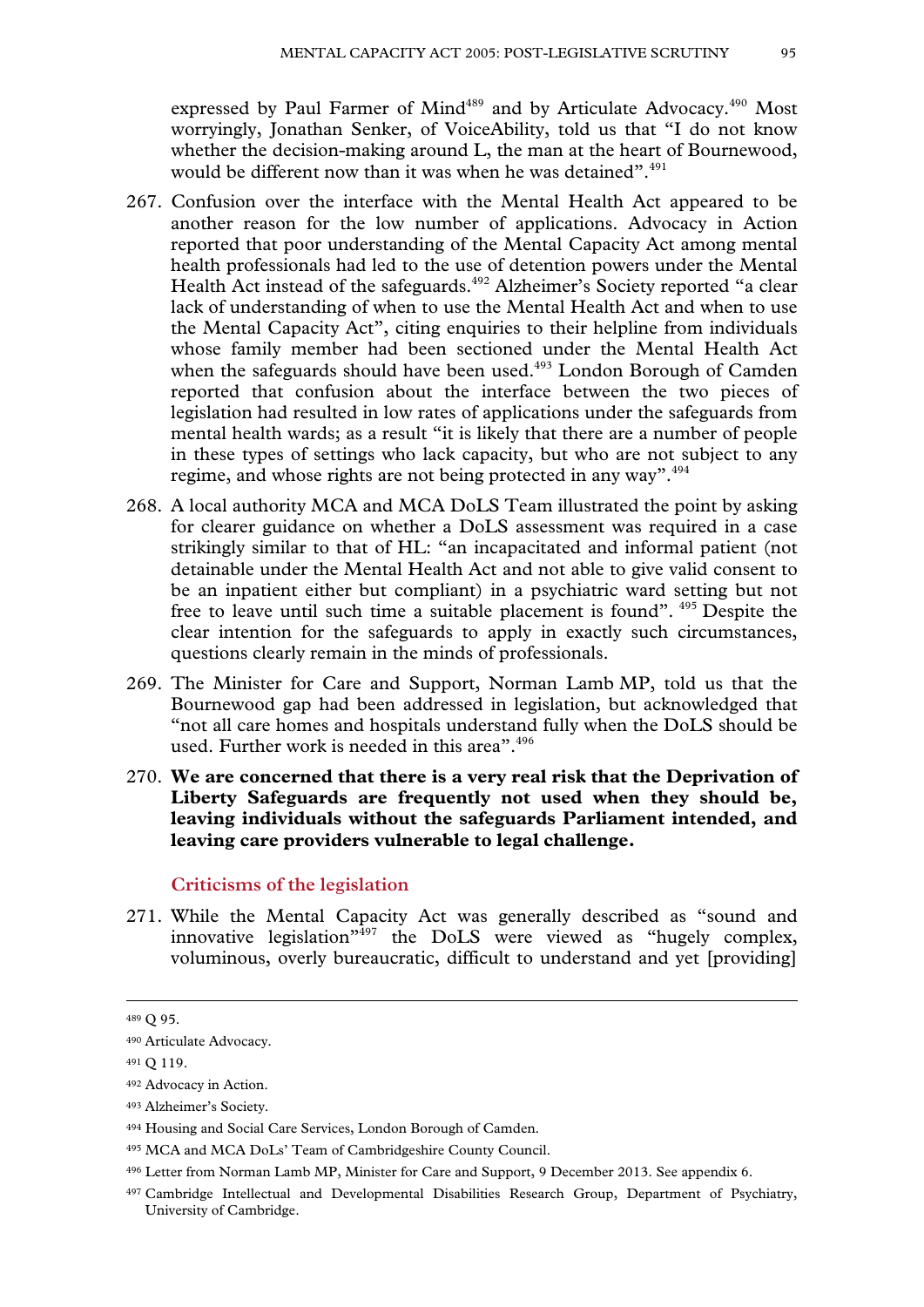#### 96 MENTAL CAPACITY ACT 2005: POST-LEGISLATIVE SCRUTINY

mentally incapacitated people with minimum safeguards".<sup>498</sup> The House of Commons Health Select Committee, in August 2013, described evidence it received on the safeguards as "profoundly depressing and complacent", stating that "despite fine words in legislation" vulnerable individuals "are currently widely exposed to abuse because the controls which are supposed to protect them are woefully inadequate".<sup>499</sup> Mr Justice Charles, Vice-President of the Court of Protection, described the experience of writing a judgment on the safeguards as feeling "as if you have been in a washing machine and spin dryer".<sup>500</sup>

272. There was, nevertheless, support for the purpose underlying the safeguards. The Law Society argued that, where implemented properly, their use encouraged "managing authorities to put greater thought into planning how they deliver care, and to avoid blanket restrictions".<sup>501</sup> Mr Neary said that without the safeguards and the ability to challenge the authorisation in the Court of Protection "Steven would now be in that care home in Wales that Hillingdon intended to send Steven to".<sup>502</sup> (See Box 3 in chapter 3). But it was equally clear from the evidence we have received that the purpose behind the safeguards was not being consistently achieved.

### **Why are the safeguards not working in practice?**

### *Failure to apply the principles*

273. The Care Quality Commission argued that the primary issue was one of a lack of understanding of the Act: "If the '5 key principles' and the concepts of 'capacity' and 'best interests' … are properly understood by those working at all levels of the health and social care system then the … Safeguards would be adequate".<sup>503</sup> Evidence suggested, however, that this connection was rarely made, and Irwin Mitchell LLP argued that "poor understanding of capacity assessments and best interests decision making applies in relation to the DoLS safeguards as much as it does in relation to any other best interests decision".504 It was further suggested that the safeguards were often seen as "a need for authorities to set up paperwork processes to make restrictions on a person 'legal', rather than  $\ldots$  actual and real safeguards for people".<sup>505</sup> Significant criticisms were made of the failure to apply the 'less restrictive option' principle in relation to the safeguards.<sup>506</sup>

http://www.publications.parliament.uk/pa/cm201314/cmselect/cmhealth/584/584.pdf.

- 504 Irwin Mitchell LLP.
- 505 3 Counties IMCA Service.

 <sup>498</sup> Q 25, Professor Jones. Also supported by: MM; South West IMCA Group; British Association of Social Workers.

<sup>499</sup> Health Select Committee, *Post-legislative scrutiny of the Mental Health Act 2007* (1st Report of Session 2013– 14, HC 584), para 106

<sup>500</sup> Q 293.

<sup>501</sup> The Law Society.

<sup>502</sup> Q 260.

<sup>503</sup> Care Quality Commission.

<sup>506</sup> Kent and Medway MCA Local Implementation Network; 3 Counties IMCA Service; Advocacy Support Cymru; Q 87 (Beverley Dawkins, Mencap).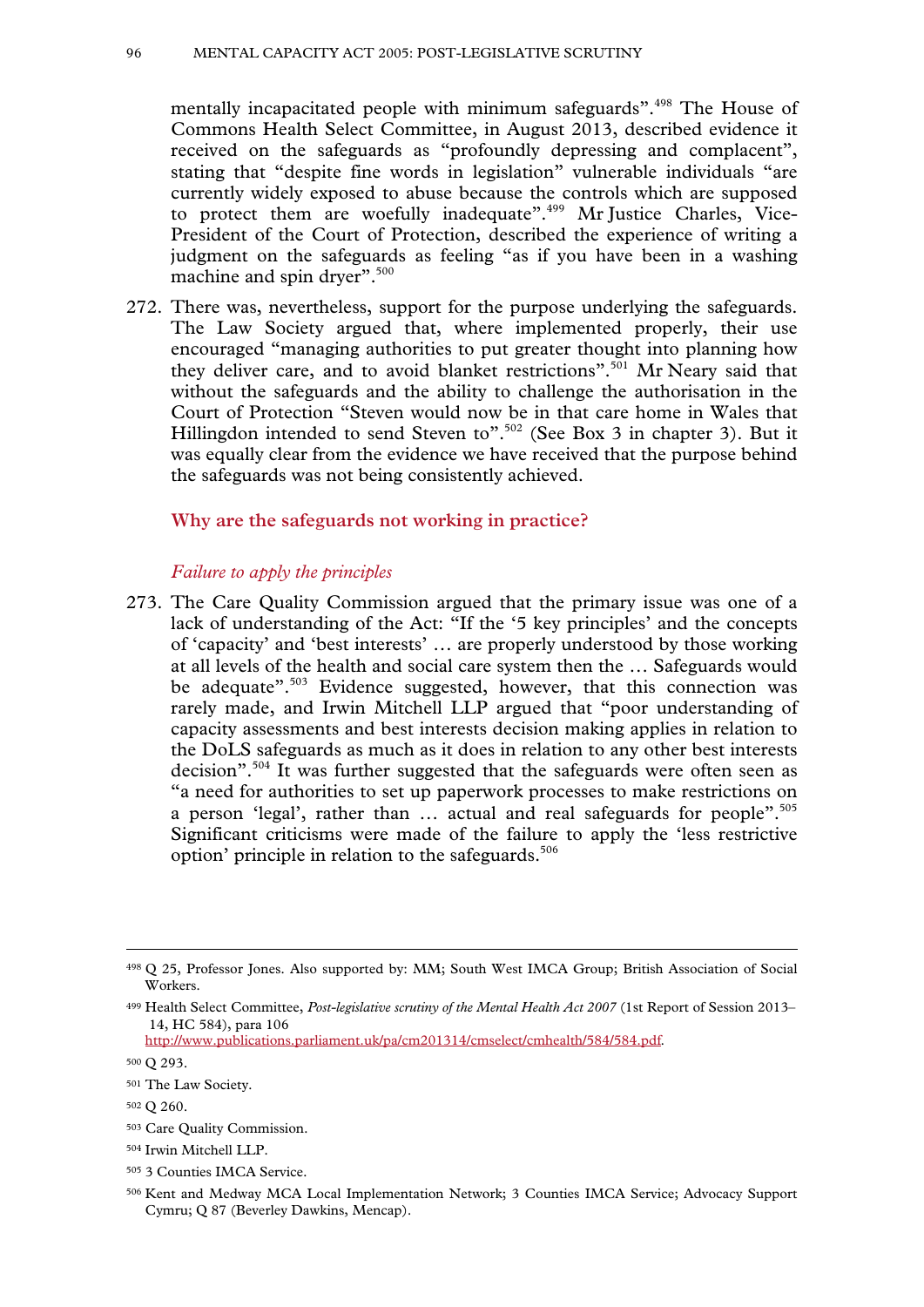# 274. **We recommend that replacement legislative provisions make a clear link to the principles of the Mental Capacity Act to ensure consistency with the empowering ethos of the Act as a whole.**

#### *Complexity*

- 275. Perhaps the most frequent criticism of the safeguards was their complexity and bureaucracy. The 3 Counties IMCA service reported that: "The experience for the person and his or her family can be one of difficulty in understanding what is happening, further alienation, and … distress in an already distressing situation", while for professionals it "can often be bewilderment, discord, and stress".<sup>507</sup> Bracknell Forest Council, Age UK Devon, London Borough of Camden and Lancashire County Council DoLS Team all raised concerns regarding the standard forms, viewing them as lengthy, overly numerous and needing redesign in a more accessible format.508 Independent research commissioned by the Department of Health concurred and recommended a redesign of the standard forms.<sup>509</sup>
- 276. The complexity of the eligibility criteria governing the interface with the Mental Health Act 1983, set out in schedule 1A to the Act, was subject to much criticism and, as already noted above, appeared to result in the safeguards not being applied when they should be.<sup>510</sup> Derek Boothby, a Best Interests Assessor and Approved Mental Health Professional, argued that "the interface issues challenge even the most astute and knowledgeable, the impenetrable nature of the schedules relating to the MCA do not help in this respect, any legal challenge in this area seems to add to the confusion rather than helping it".511 Camden Adult Safeguarding Board said that the criteria caused "confusion and conflict" among professionals, highlighting a difference in thresholds between the safeguards and mental health legislation.512 Professor Fennell and Dr Series argued that the overlap of eligibility created unnecessary difficulties and uncertainties in decisions about care,<sup>513</sup> while Serjeants' Inn Chambers argued for an "overhaul" of Schedule 1A, which they considered "far too complex" and "lacking in clarity".<sup>514</sup> They also pointed to a new gap created by attempts to prevent overlap with the Mental Health Act,<sup>515</sup> which we consider below (paragraphs 298-300).
- 277. **We recommend that replacement legislative provisions and associated forms be drafted in clear and simple terms, to ensure they can be understood and applied effectively by professionals, individuals, families and carers.**

 <sup>507 3</sup> Counties IMCA service.

<sup>508</sup> Bracknell Forest Council; Age UK Devon; Housing and Social Care Services, London Borough of Camden; Lancashire County Council DoLS Team.

<sup>509</sup> Clare, I.C.H., Redley, M., Keeling, A., Wagner, A.P., Wheeler, J.R., Gunn, M.J. and Holland, A.J., *Op. Cit.* July 2013, p. 70.

<sup>510</sup> For example, Serjeants' Inn Chambers; Richard Tucker (Rotherham, Doncaster, and South Humber Mental Health NHS Foundation Trust); Q 35.

<sup>511</sup> Derek Boothby AMHP/ BIA.

<sup>512</sup> Camden Safeguarding Adults Partnership Board.

<sup>513</sup> Professor Phil Fennell and Dr Lucy Series.

<sup>514</sup> Serjeants' Inn Chambers.

<sup>515</sup> Serjeants' Inn Chambers; Official Solicitor to the Senior Courts.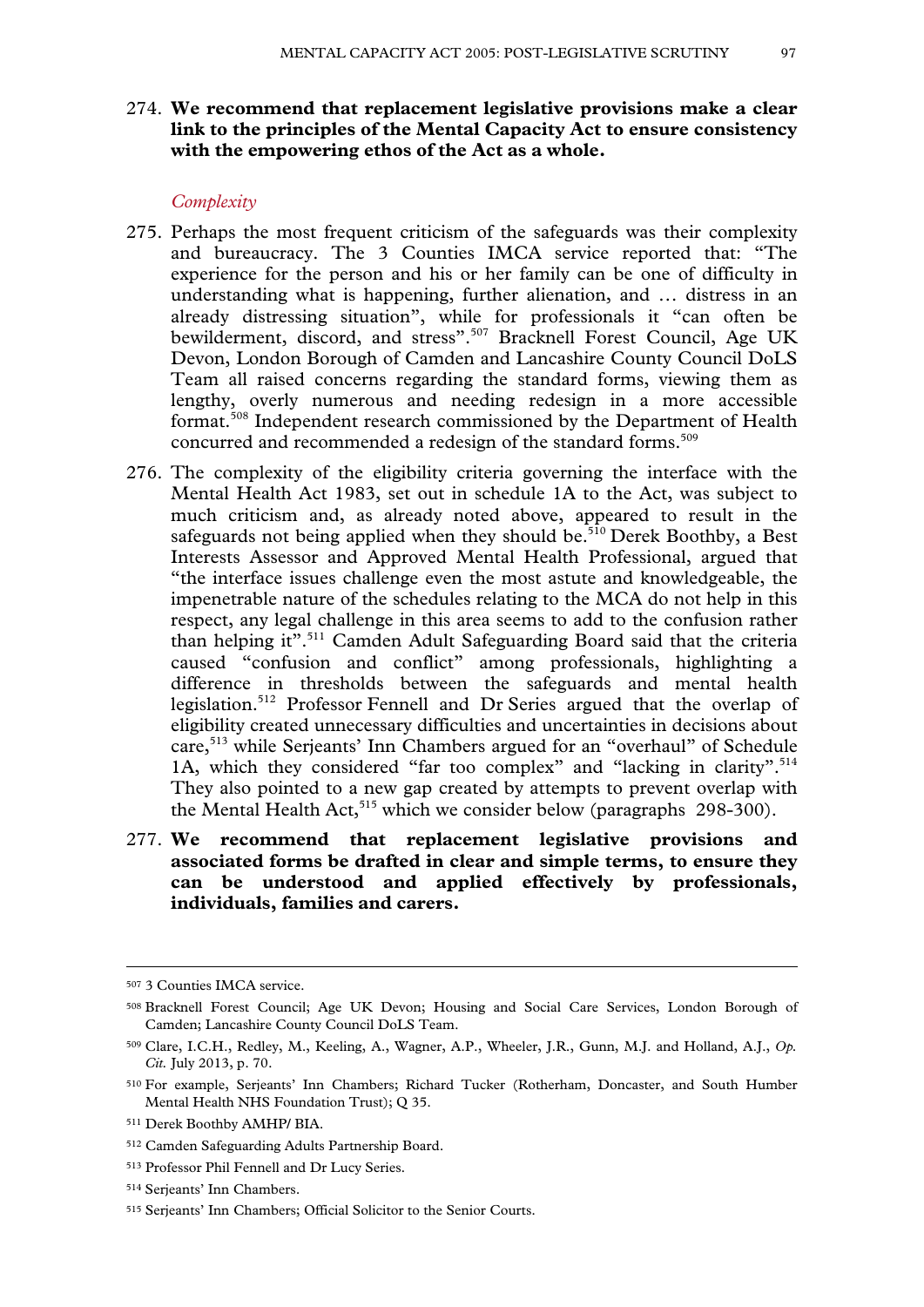278. **We note that the Code of Practice to the Mental Health Act 1983 is due for review in 2014. Clarification on the relationship between the Mental Capacity Act and the Mental Health Act is urgently required to assist practitioners.** 

# *A definition?*

- 279. Many witnesses called for a statutory definition of 'deprivation of liberty' to provide greater clarity and certainty.<sup>516</sup> The Act ties the definition to that of the European Convention on Human Rights. Section 64 (5) MCA states that "in this Act, references to deprivation of a person's liberty have the same meaning as in Article 5(1) of the Human Rights Convention." This applies whether or not the deprivation is carried out by a public body.<sup>517</sup> The Human Rights Act 1998 also requires the courts to take account of decisions of the European Court of Human Rights in determining any question relating to a convention right.<sup>518</sup>
- 280. Nevertheless, the definition that has been developed by the courts was considered by Liberty to be narrower than that required by Article 5 of the European Convention.<sup>519</sup> Liberty further suggested that the explanation contained in the Code of Practice to the safeguards was out of date, following at least 16 published judgments on the meaning of deprivation of liberty.<sup>520</sup> The absence of a final judgment in the case of *Cheshire West and Chester Council v*  $P_2^{521}$  concerning what constitutes a deprivation of liberty and currently under consideration by the Supreme Court, added to the uncertainty.522
- 281. Underlying some of the calls for a definition appeared to be a lack of consistency, with care homes receiving conflicting messages from different assessors. Elmari Bishop reported that "We will go to our hospitals and care homes and say, 'This is what you need to look out for', and then a bestinterest assessor might come and assess someone and give them a completely different message".<sup>523</sup>
- 282. The Government indicated that they would review the issue of a definition following the decision of the Supreme Court.<sup>524</sup> However, the Government's memorandum argued against a statutory definition as this allowed the safeguards to keep in step with developments in the case law of the European Court of Human Rights under Article 5. Furthermore, "a statutory definition could not simply address the complex facts in individual cases".<sup>525</sup> The Official Solicitor agreed, explaining that "the interpretation of Article 5 by the European Court of Human Rights is the relevant interpretation." This meant that it was not possible to freeze the definition of deprivation of

 <sup>516</sup> Alzheimer's Society; Bracknell Forest Council; The College of Emergency Medicine; Liberty.

<sup>517</sup> Mental Capacity Act 2005, section 64 (6).

<sup>518</sup> Human Rights Act 1998,section 2.

<sup>519</sup> Q 41.

<sup>520</sup> Liberty.

<sup>521</sup> *Cheshire West and Chester Council v P* [2011] EWCA Civ 1257.

<sup>522</sup> British Psychological Society; Irwin Mitchell LLP; Browne Jacobson Solicitors LLP.

<sup>523</sup> Q 263.

<sup>524</sup> Ministry of Justice and Department of Health.

<sup>525</sup> *Ibid.*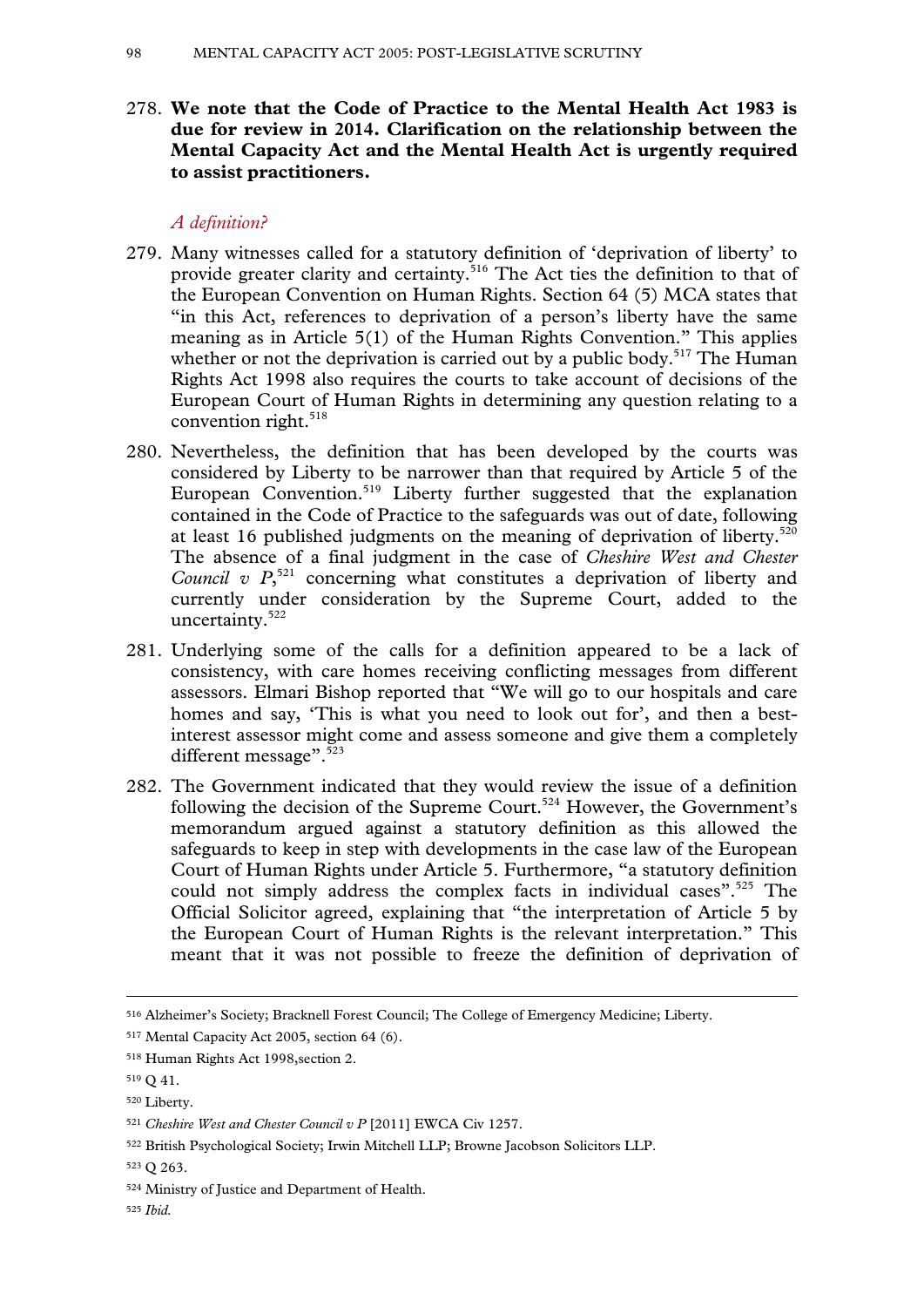liberty, as any definition would be subject to the evolving case law of that court.<sup>526</sup>

283. **We agree with the Government and the Official Solicitor that no statutory definition of "deprivation of liberty" is currently required. While the lack of a definition may reduce certainty, the term was intended to echo the wording of Article 5 of the European Convention on Human Rights, and the current statutory provisions are adequate to achieve this. At the same time, action is clearly needed to assist health and social care practitioners in identifying such a deprivation. We address training and awareness raising in chapter 4.** 

### *Unhelpful nomenclature*

- 284. The term 'deprivation of liberty' was itself proposed as a cause of under-use of the safeguards. The Department of Health argued that "People concentrate on saying 'deprivation of liberty' when what they should be concentrating on is the word 'safeguards'", this distracted from the purpose of ensuring "that people who in their best interest have some restrictions on their liberty … have adequate recourse and protection within the law and within the system".<sup>527</sup> The Mental Health Alliance advocated the term 'Protective Care' as having more positive connotations,<sup>528</sup> a phrase also endorsed by Browne Jacobson who suggested that the current terminology resulted in an "inherent reluctance" on the part of providers to identify a deprivation of liberty.<sup>529</sup>
- 285. **The term 'deprivation of liberty' is unhelpful, but it may not be possible to eliminate its use even with replacement provisions, given that it derives from Article 5 of the European Convention on Human Rights. Better understanding of the purpose behind the safeguards is urgently required, and we recommend that achieving this be made a priority by the independent oversight body.**

#### *The effectiveness of the Relevant Person's Representative role*

- 286. A further difficulty reported with the application of the safeguards was the reliance on the role of Relevant Person's Representative, or RPR. Witnesses criticised the fact that the choice of RPR was left to the local authority, with reports that family members were often not appointed if they were already in conflict with the statutory body,<sup>530</sup> and that there was often a failure to inform an unpaid RPR of the availability of an independent mental capacity advocate.<sup>531</sup>
- 287. Even where the role was operating as intended, problems were reported with the ability of unpaid RPRs to challenge an authorisation. A detailed illustration was provided in a submission from a private individual, MM, who

 <sup>526</sup> Q 271.

<sup>527</sup> Q 14.

<sup>528</sup> Mental Health Alliance.

<sup>529</sup> Browne Jacobson Solicitors LLP.

<sup>530</sup> Mr and Mrs E (the carers for HL who brought the Bournewood case); Victoria Butler-Cole, Neil Allen, Andrew Bowmer, Julie Cornes, Charlotte Haworth Hird, Laura Hobey-Hamsher, Laura Jolley, John McKendrick, Alex Ruck Keene, Polly Sweeney, Rachel Turner and Paula Scully.

<sup>531</sup> *Ibid*.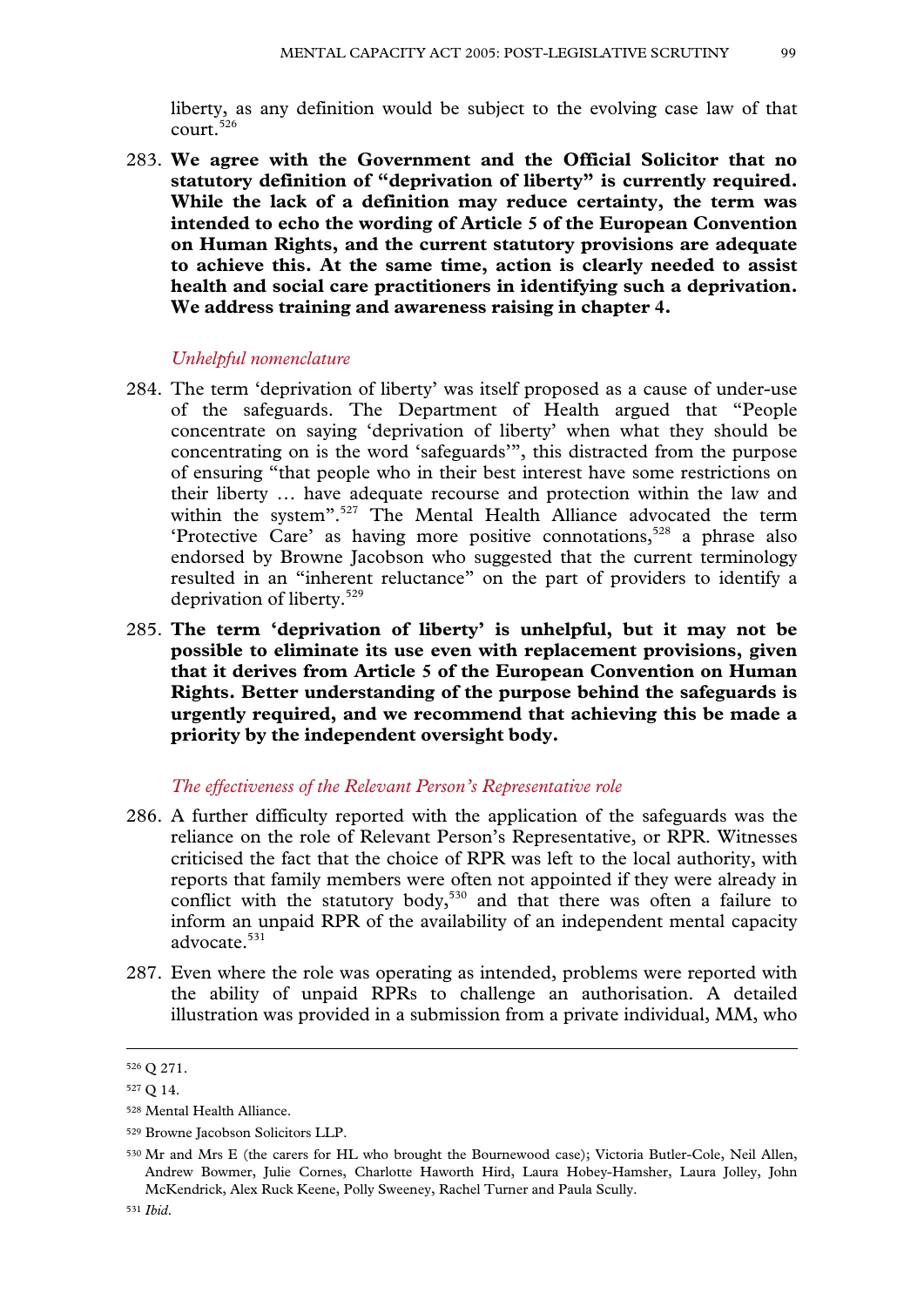recounted the experiences of an 89 year-old woman who acted as unpaid RPR for a friend. She reported feeling that "the full force of the state was battling against her" and that she faced constant suspicion and disadvantage when challenging the local authority. Her attempt to challenge an authorisation for a deprivation of liberty through the Court of Protection was described as "complex and harrowing", even with the provision of legal aid.532 On a more positive note, Nicola Mackintosh reported that she had "experience of cases that have come to court because the RPR, on behalf of the incapacitated person, has made the application or has assisted the person to make the application to court".<sup>533</sup>

288. **In principle the establishment of the role of the Relevant Person's Representative has been positive. However it does not always provide an effective safeguard for P's rights when challenging local authorities. We recommend that the Government consider how the role could be strengthened in replacement legislative provisions to provide an effective safeguard.** 

# *The effectiveness of the supervisory body role*

289. The Care Quality Commission identified variation in how supervisory bodies discharged their functions, including how they support care homes and hospitals, their relationship with safeguarding teams and how they work with advocates.534 Professor Jones told us that "some cases indicate that DoLS has been used as an instrument of oppression, where local authorities acting as supervisory bodies have used  $D<sub>o</sub>LS$  to get their way".<sup>535</sup> Mr Neary said that the safeguards were "turned on [their] head" by London Borough of Hillingdon.<sup>536</sup>

"Safeguards were in place but Steven wasn't allowed to come home; plans were being made to move him 200 miles away; all his activities that give him his quality of life had been stopped; and his important relationships, especially with me, were being severely curtailed. There didn't appear to be anything that was happening that even remotely resembled a safeguard".<sup>537</sup>

- 290. A potential conflict of interests was identified by Stephen Ward of the Isle of Wight Council and NHS Foundation Trust, who argued that "there is an inherent conflict of interest for [local authorities] as Supervisory Bodies and Commissioners of the care that results in deprivation of liberty".<sup>538</sup> However, there was evidence of good practice in the positive use of the commissioning role, provided by ADASS (see paragraphs  $144-145$ ).<sup>539</sup> Nevertheless, it does not appear that such an approach is widespread.
- 291. There is also a possible gap in the regulatory regime, given that the Care Quality Commission does not regulate the supervisory body. The CQC

 <sup>532</sup> MM.

<sup>533</sup> Q 35.

<sup>534</sup> Care Quality Commission.

<sup>535</sup> Q 25.

<sup>536</sup> Q 260.

<sup>537</sup> Mark Neary.

<sup>538</sup> Stephen Ward (Isle of Wight Council and NHS Foundation Trust).

<sup>539</sup> Association of Directors of Adult Social Services (ADASS).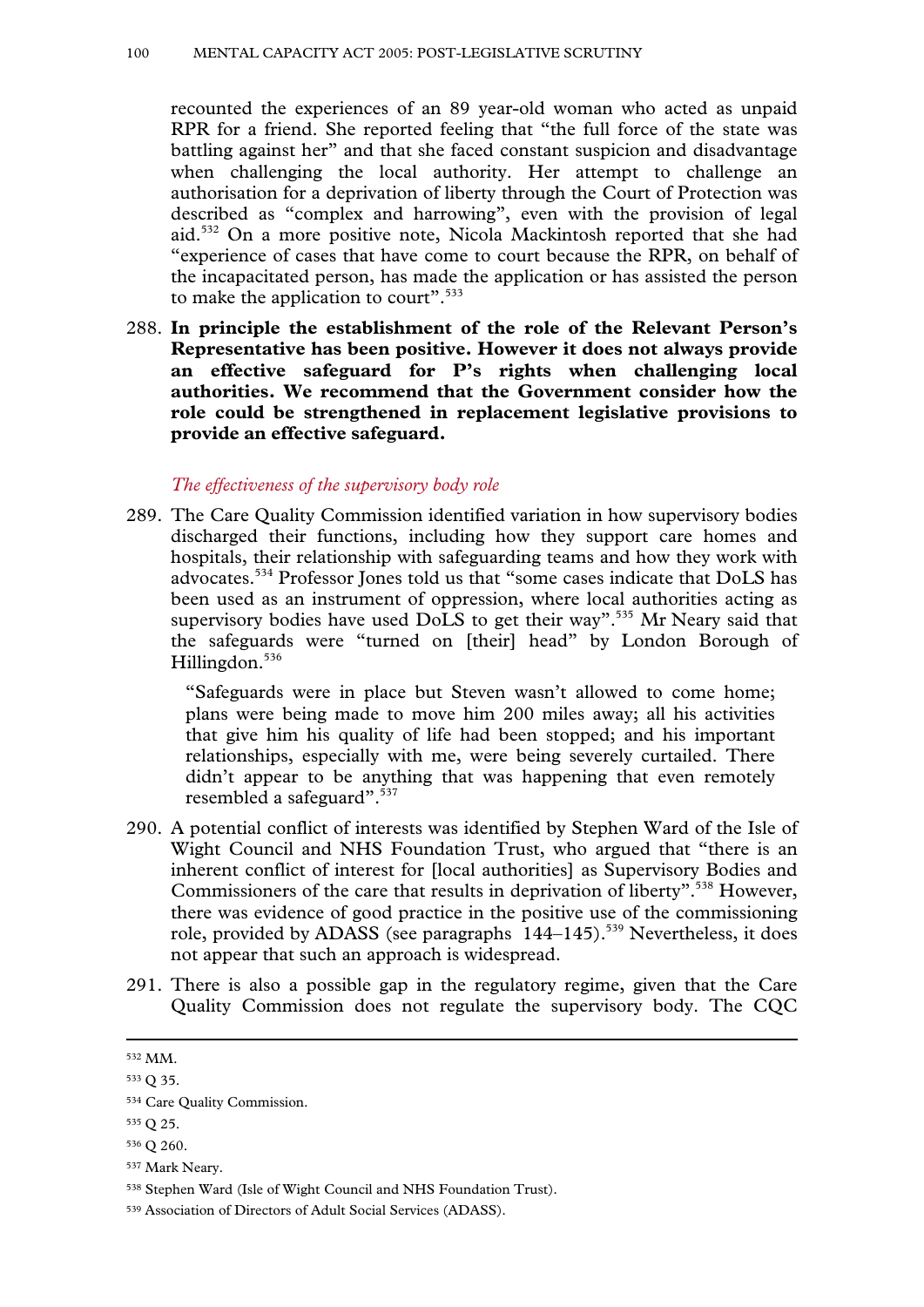recognised this and was undertaking collaborative work with supervisory bodies to improve national understanding in the absence of specific inspection powers (see paragraphs 120-124).<sup>540</sup>

- 292. **The evidence suggests that supervisory bodies are not consistently providing the safeguard intended, indicated in part by the regional variations in how they discharge their functions.**
- 293. **We recommend that effective oversight of any future supervisory body function be provided for in the replacement provisions for the Deprivation of Liberty Safeguards.**

#### **Potential new gaps**

- 294. Many witnesses pointed to a gap in protection for those who may be deprived of their liberty while living in supported accommodation. This issue has become more important in recent years as a result of the policy shift away from care homes to community-based accommodation.<sup>541</sup> The safeguards apply only to hospitals and care homes. Deprivation of liberty of those living in supported accommodation need to be authorised directly by the Court of Protection. The Mental Health Alliance argued that those in supported living were no "less vulnerable to inadequate or abusive care, or to being deprived of their liberty, than are people in registered care homes. Indeed, they may be more vulnerable, since the actual living arrangements are not currently inspectable by the CQC and are therefore effectively unregulated".<sup>542</sup> This view was supported by Liberty,<sup>543</sup> POhWER<sup>544</sup> and the Law Society.<sup>545</sup>
- 295. In response to such concerns, Mr Lamb told us that, while he might revisit this area in the future, he was "content that local authorities should seek authorisation from the Court of Protection"546 when a deprivation of liberty was indicated in supported living accommodation.
- 296. **Vulnerable adults living in supported accommodation are at risk of being unlawfully deprived of their liberty because they fall outside the scope of the Deprivation of Liberty Safeguards. Although recourse to the Court of Protection is available, evidence of the barriers individuals face in accessing the Court, and of the failure by local authorities to bring cases to Court when necessary, suggests that this is unlikely to provide the safeguards intended.**
- 297. **We recommend that replacement legislative provisions extend to those accommodated in supported living arrangements.**

#### *The eligibility criteria and a 'new Bournewood gap'?*

298. We have touched on the criticism that the eligibility criteria are overly complex, leading to uncertainty over the relationship with the Mental Health Act 1983. Evidence suggested that this relationship, as set out in section 16A

 <sup>540</sup> Care Quality Commission.

<sup>541</sup> The Law Society; London Borough of Newham Adults Social Care; British Psychological Society.

<sup>542</sup> Mental Health Alliance.

<sup>543</sup> Liberty.

<sup>544</sup> POhWER.

<sup>545</sup> The Law Society.

<sup>546</sup> Letter from Norman Lamb MP, Minister for Care and Support, 9 December 2013. See appendix 6.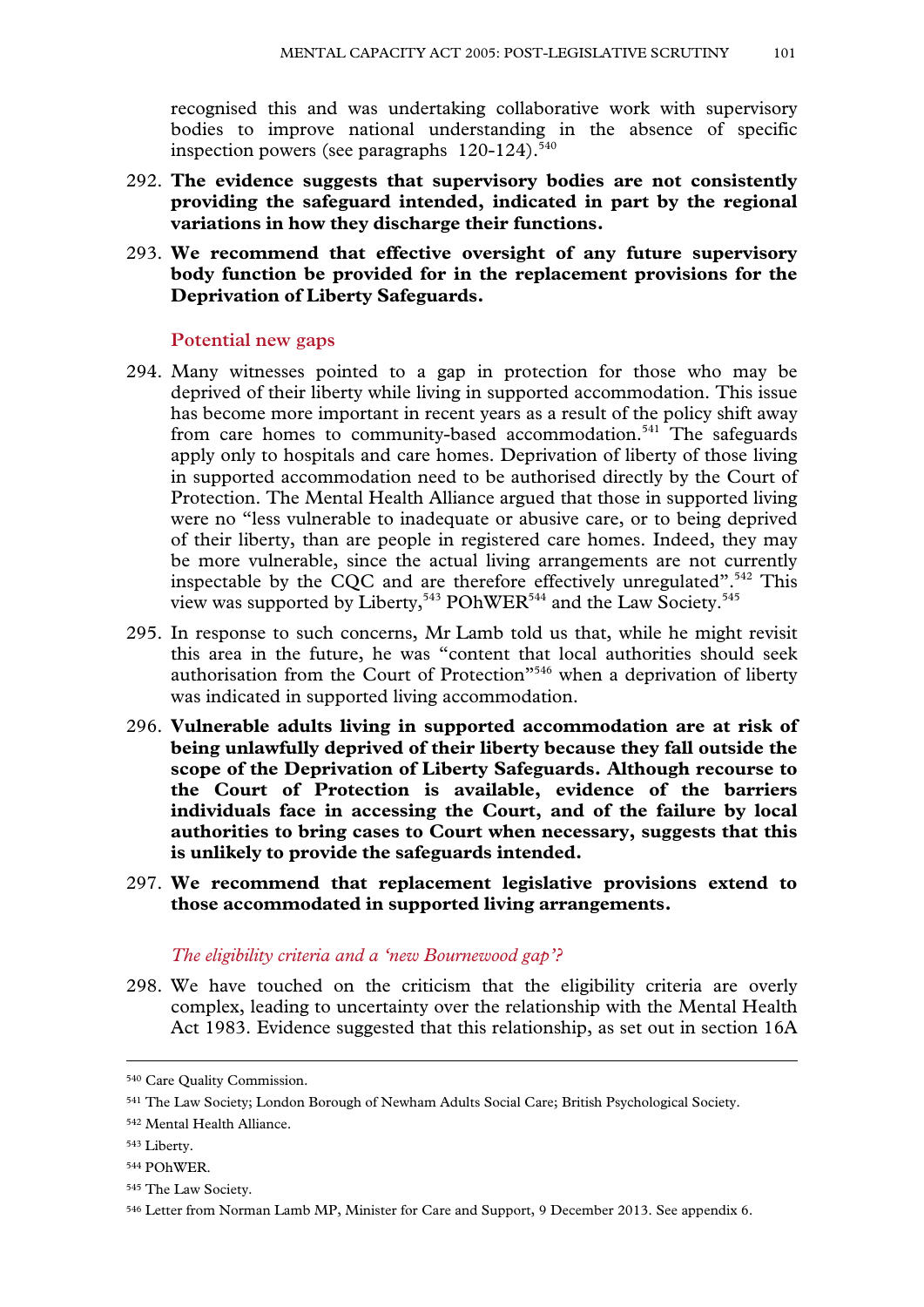and Schedule 1A, had also given rise to a potential gap in protection described as "every bit as troublesome as that identified in the Bournewood case itself".547 A case demonstrating this concerned a man, Dr A, detained in hospital under section 3 of the Mental Health Act, who went on hunger strike in an attempt to recover his passport, confiscated by the UK Border Agency. The court found that Dr A lacked capacity and that it was in his best interests to be force-fed, entailing a deprivation of his liberty that would normally be authorised under the Mental Capacity Act. However, as he was already detained under the Mental Health Act he was ineligible for the Deprivation of Liberty Safeguards; nor could the force-feeding be authorised under the Mental Health Act since it concerned treatment for a physical condition with insufficient connection to his mental disorder. The case was resolved through the use of the inherent jurisdiction of the Court.

- 299. Serjeants' Inn Chambers argued that this made a clear case for the reform of the eligibility criteria "permitting in appropriate cases the deprivation of liberty of a person lacking relevant capacity, for the purpose of medical treatment which is separate from the person's mental disorder".<sup>548</sup> This would be sufficient to close the gap. A similar recommendation was made by the Official Solicitor.<sup>549</sup> Mr Lamb disagreed, argueing that, in light of the inherent jurisdiction of the Court, "there is no gap which requires filling".<sup>550</sup>
- 300. **We consider that a 'new Bournewood gap' has been inadvertently created by the attempt to prevent overlap with the Mental Health Act 1983. We recommend that replacement legislative provisions close this gap.**

 <sup>547</sup> Victoria Butler-Cole, Neil Allen, Andrew Bowmer, Julie Cornes, Charlotte Haworth Hird, Laura Hobey-Hamsher, Laura Jolley, John McKendrick, Alex Ruck Keene, Polly Sweeney, Rachel Turner and Paula Scully.

<sup>548</sup> Serjeants' Inn Chambers.

<sup>549</sup> Q 272.

<sup>550</sup> Letter from Norman Lamb MP, Minister for Care and Support, 9 December 2013. See appendix 6.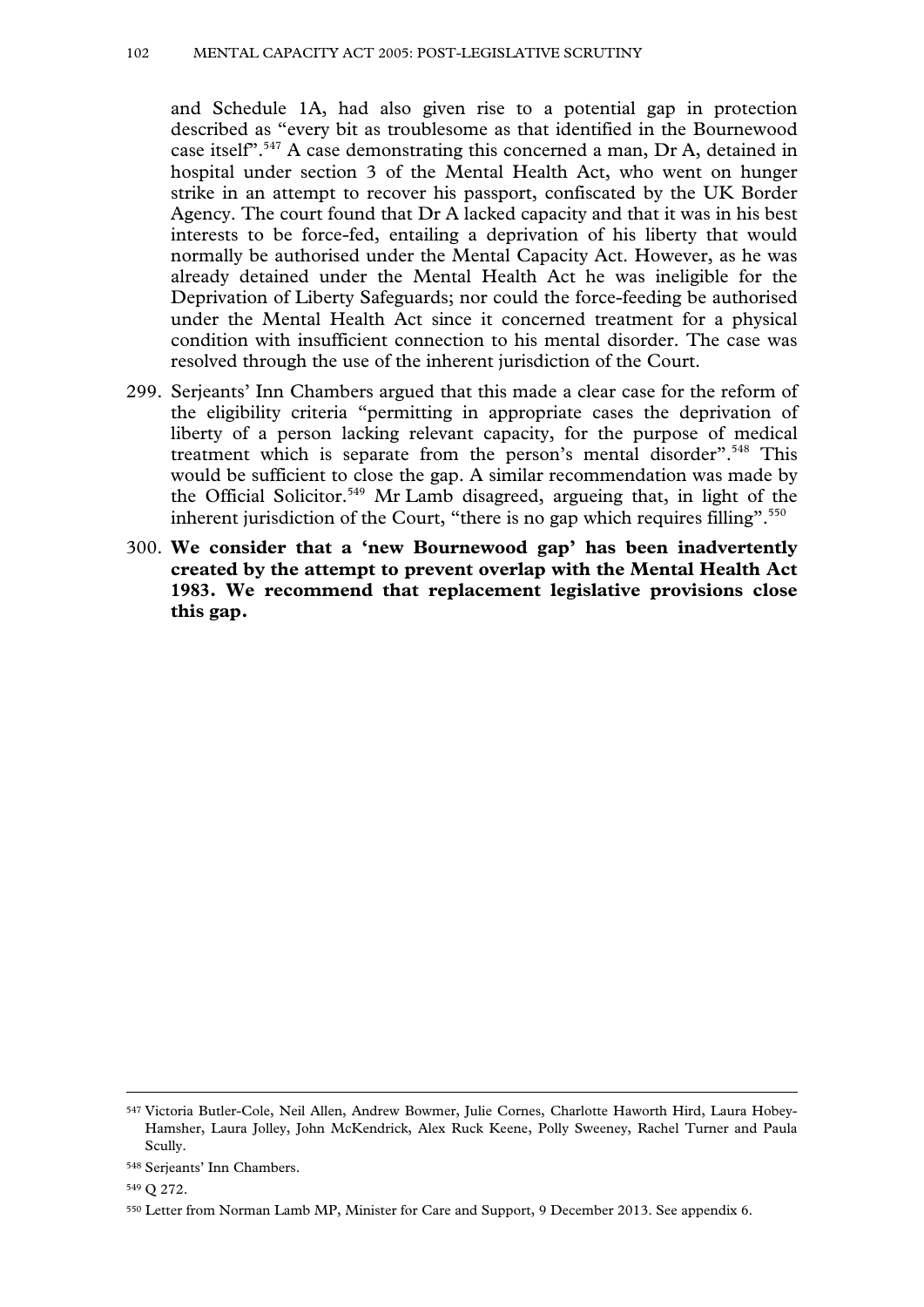# **CHAPTER 8: CRIMINAL LAW PROVISIONS**

301. Section 44 of the Mental Capacity Act 2005 introduced a criminal offence of ill treatment or neglect of a person who lacks capacity. Where the ill treatment or neglect is by a person (D) who has the care of the person concerned (P), rather than a court appointed deputy or donee of a lasting power of attorney, the Act requires P to lack capacity or D to have a reasonable belief that P lacks capacity.

# **BOX 8**

### **Ill-treatment or neglect**

|  | (1) Subsection (2) applies if a person $("D")$ —                                                                                             |
|--|----------------------------------------------------------------------------------------------------------------------------------------------|
|  | (a) has the care of a person ("P") who lacks, or whom D<br>reasonably believes to lack, capacity,                                            |
|  | (b) is the donee of a lasting power of attorney, or an enduring<br>power of attorney (within the meaning of Schedule 4), created<br>by P, or |
|  | (c) is a deputy appointed by the court for P.                                                                                                |
|  | $(2)$ D is guilty of an offence if he ill-treats or wilfully neglects P.                                                                     |
|  | $(3)$ A person guilty of an offence under this section is liable—                                                                            |
|  | (a) on summary conviction, to imprisonment for a term not<br>exceeding 12 months or a fine not exceeding the statutory<br>maximum or both;   |
|  |                                                                                                                                              |

- (b) on conviction on indictment, to imprisonment for a term not exceeding 5 years or a fine or both
- 302. In 2012, 85 cases were brought under section 44 of the Act, 36 resulting in guilty verdicts. This represents a significant increase on 2008, which saw 36 cases brought and 7 guilty verdicts.<sup>551</sup> Nevertheless, this figure seems low, in the context of 800,000 people with dementia<sup>552</sup> and 1.5 million people with learning disabilities<sup> $553$ </sup> in the UK, a significant number of whom are likely to come within the remit of the Mental Capacity Act at some point in their lives.
- 303. The Government told us that they did not hold details of the exact nature of the offences prosecuted, which could not be obtained without disproportionate cost. But "from evidence recently collated from media articles" they have suggested that section 44 of the Mental Capacity Act is "being used to prosecute those who have the care of the person lacking capacity", whereas "the Fraud Act is being used to prosecute where attorneys and deputies have abused their position and misappropriated funds"554. We question the suitability of reliance on media reports to assess the use of the

 <sup>551</sup> Ministry of Justice and Department of Health.

<sup>552</sup> Figures taken from the Department of Health Dementia Challenge. http://dementiachallenge.dh.gov.uk/ 2012/05/22/about-dementia/.

<sup>553</sup> Mencap.

<sup>554</sup> Letter from Lord McNally, Minister of State for Justice, 10 December 2013. See appendix 7.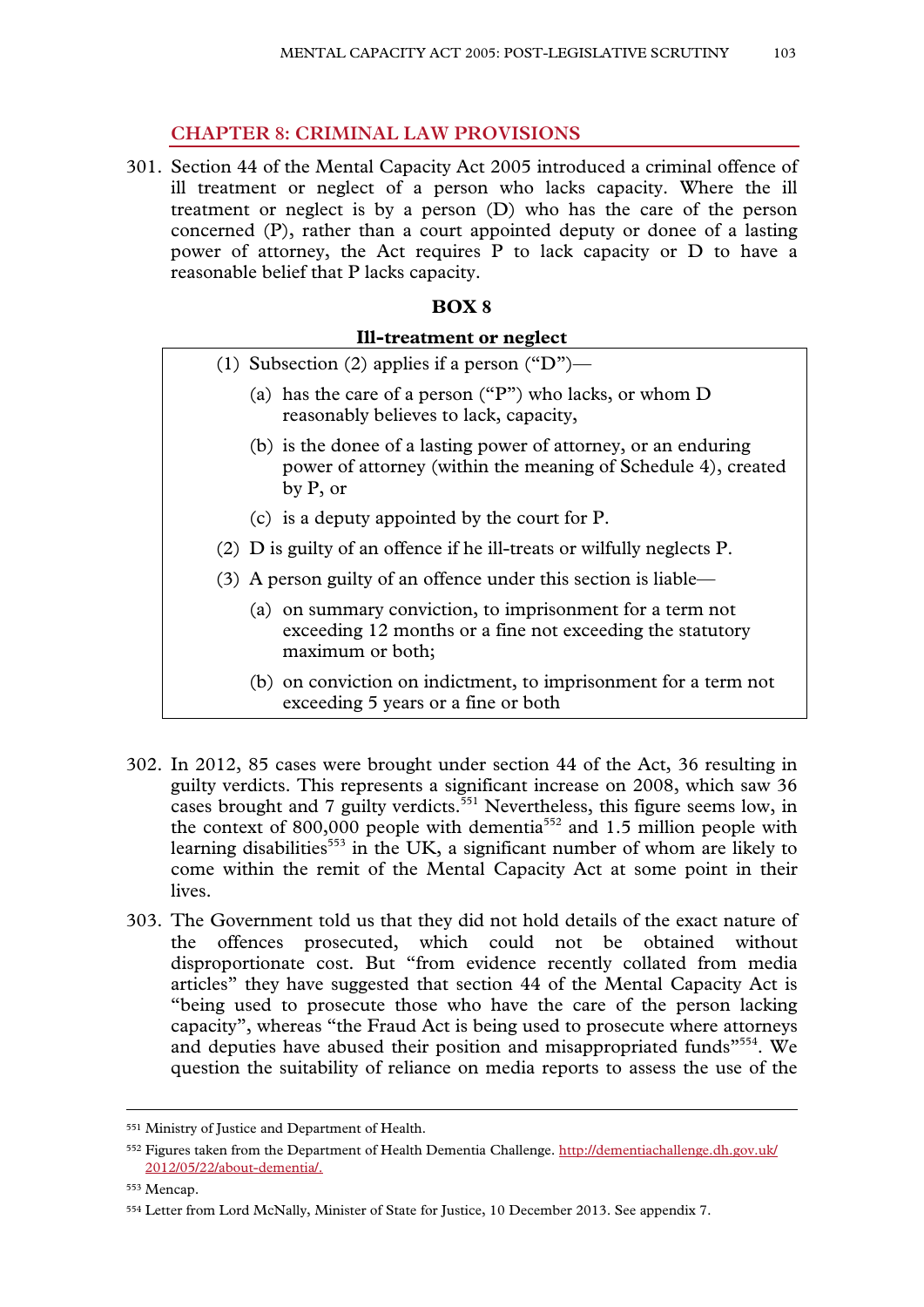section 44 offence, given that it was widely reported that staff at Winterbourne View were prosecuted under the Mental Capacity Act, when this was not the case. Lord McNally acknowledged that "clearly there is work to be done to ensure that more use is made of the offence" in the Act. He stated that his officials "will further discuss the matter" with the Crown Prosecution Service and contact the Association of Chief Police Officers".<sup>555</sup>

- 304. Witnesses suggested that underuse of section 44 may, in part, be due to drafting as well as operational concerns. The decision and time specific nature of capacity assessment, along with the presumption of capacity, are a defining feature of the Act, but appeared to create problems when applied to the question of capacity in section 44.<sup>556</sup> A group of solicitors and barristers explained that "clarification is required on the face of the statute as to what, exactly, the person said to lack capacity in  $s.44(1)(a)$  is required to lack capacity to decide—it is a meaningless statement to say that someone lacks capacity".557
- 305. This echoes judicial criticism of section 44. The former Lord Chief Justice, Lord Judge, in *R v Dunn*,<sup>558</sup> suggested that the provisions "do not appear to be entirely appropriate to defining the constituent elements of the criminal offence"559. Similar criticisms were made in *R v Hopkins* and *R v Priest*, 560 and *Ligaya Nursing v R*. 561 In *R v Hopkins* and *R v Priest* Lord Justice Pitchford stated that "Unconstrained by authority, this court would be minded to accept the submission  $\ldots$  that Section 44(1)(a)  $\ldots$  is so vague that it fails the test of sufficient certainty" required of a criminal offence.<sup>562</sup>
- 306. The Law Society of Scotland, noting these criticisms, pointed out that the equivalent Scottish offence, contained in the Adults with Incapacity (Scotland) Act 2000, does not require any element of incapacity. Section 83(1) of that Act provides that: "It shall be an offence for any person exercising powers under this Act relating to the personal welfare of an adult to ill-treat or wilfully neglect that adult". They added that they were aware of "no suggestion that the wording of this section is inappropriate or that there ought to be a requirement to establish an additional element of incapacity".<sup>563</sup>
- 307. Lord McNally acknowledged these concerns and showed a willingness to "explore further with the Crown Prosecution Service whether there are significant issues with the requirement for assessment of mental capacity that might affect how this section of the Act is being used".<sup>564</sup>

# 308. **We welcome the Government's commitment to discuss with the Crown Prosecution Service and the Association of Chief Police**

 <sup>555</sup> *Ibid.*

<sup>556</sup> Worcester County Council.

<sup>557</sup> Victoria Butler-Cole, Neil Allen, Andrew Bowmer, Julie Cornes, Charlotte Haworth Hird, Laura Hobey-Hamsher, Laura Jolley, John McKendrick, Alex Ruck Keene, Polly Sweeney, Rachel Turner and Paula Scully.

<sup>558</sup> *R v Dunn* [2010] EWCA Crim 2935.

<sup>559</sup> *Ibid.*, paragraph 19.

<sup>560</sup> *R v Hopkins and R v Priest* [2011] EWCA Crim 1513.

<sup>561</sup> *Ligaya Nursing v R* [2012] EWCA Crim 2521.

<sup>562</sup> *R v Hopkins and R v Priest* [2011] EWCA Crim 1513, paragraph 40.

<sup>563</sup> The Law Society of Scotland.

<sup>564</sup> Q 317.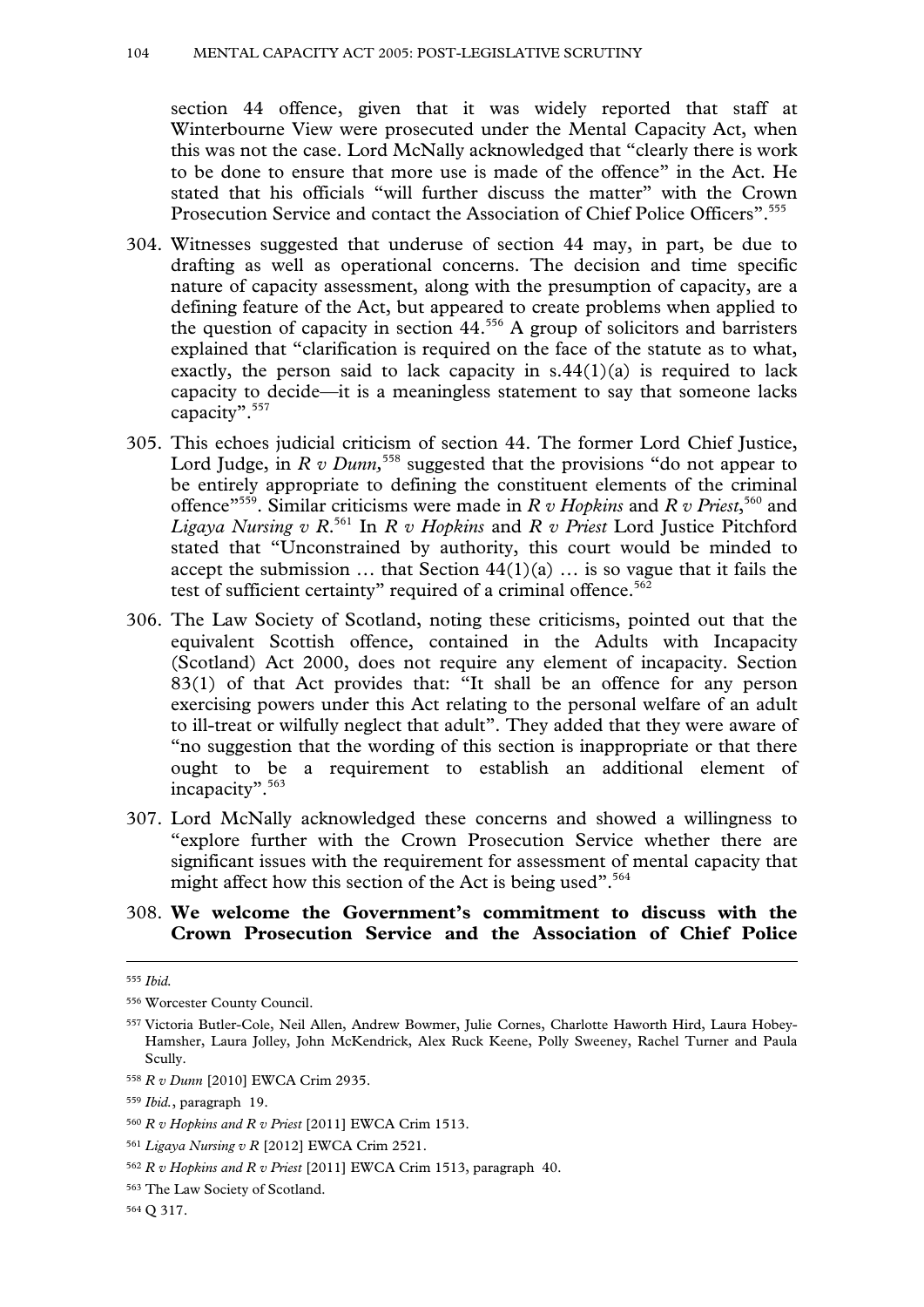**Officers the need to ensure appropriate use is made of section 44 of the Mental Capacity Act. We request that specific information on this be provided in the Government response to this Report.** 

309. **We recommend that the Government initiate a review of whether the offence in section 44 of the Act meets the test of legal certainty; and if it does not, to bring forward new legislative provisions. The results of this review should be published within 12 months of publication of our Report.**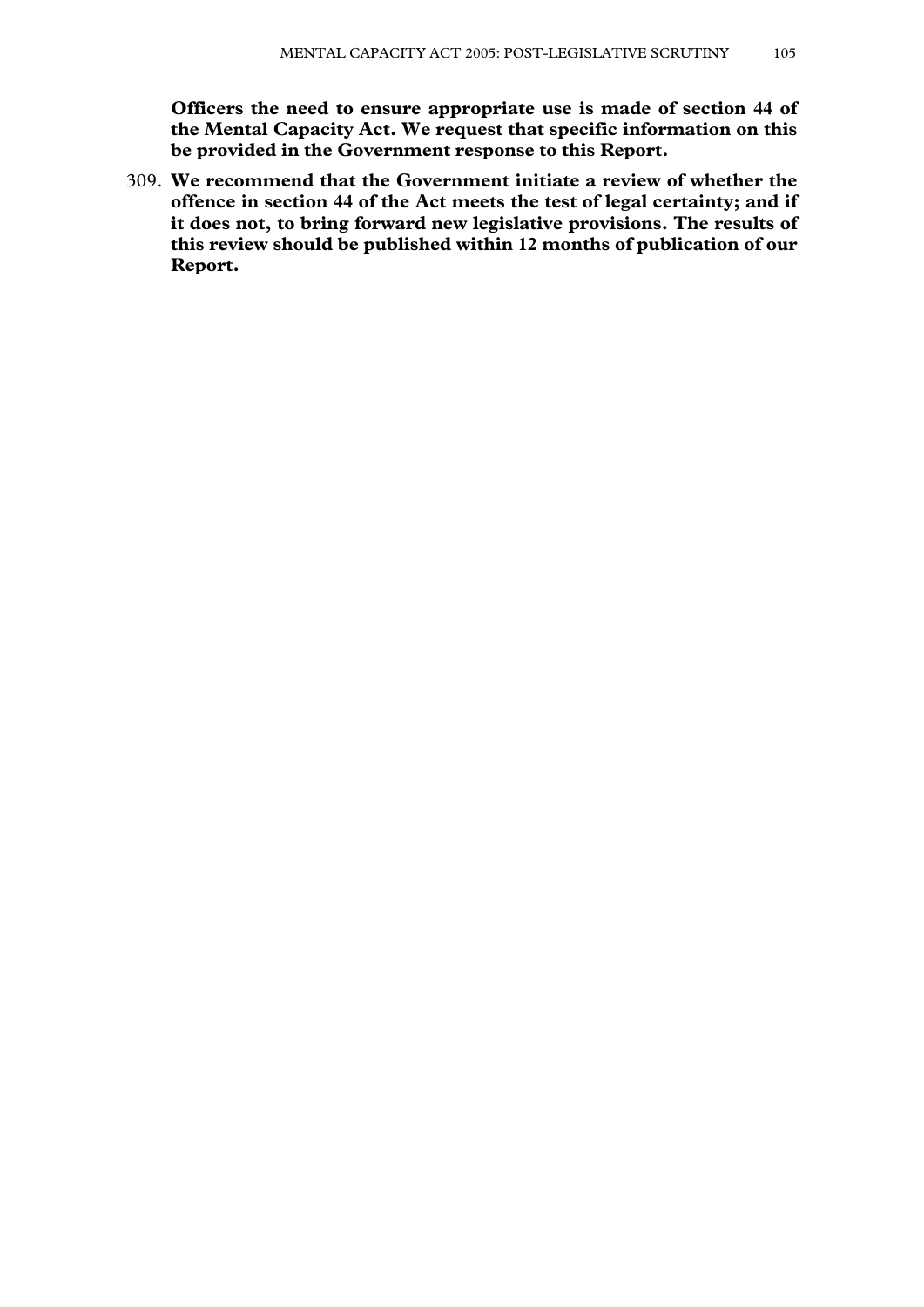# **APPENDIX 1: LIST OF MEMBERS AND DECLARATIONS OF INTEREST**

### **Members**

The Lord Alderdice The Baroness Andrews OBE The Baroness Barker The Baroness Browning The Lord Faulks (until 18 December 2013) Rt Hon the Lord Hardie (Chairman) Professor the Baroness Hollins The Baroness McIntosh of Hudnall Professor the Lord Patel of Bradford OBE Rt Hon the Baroness Shephard of Northwold The Lord Swinfen The Lord Turnberg

# **Declared Interests**

The Lord Alderdice

*Retired Consultant Psychiatrist in Psychotherapy Patron, Northern Ireland Institute of Human Relations President, Westminster Pastoral Foundation Hon Fellow, Royal College of Psychiatrists Hon Affiliate, British Psychoanalytical Society Patron, Youth Access UK Patron, ICAP (Irish Immigrant Psychotherapy Organization) Vice-President, National Benevolent Fund for the Aged* 

### The Baroness Andrews OBE

*Former Government spokesperson for Health (2002-05), Work and Pensions (2002-05), Education and Skills (2003-05)* 

# The Baroness Barker

*Owner, ThirdSectorBusiness (a company that works extensively with a wide range of national, regional and local charities) Consultant, B&W Consulting (a company that works extensively with a wide range of national, regional and local charities)* 

### The Baroness Browning

*Vice-President, National Autistic Society Patron, Research Autism Vice-President, Alzheimer's Society Patron, Action on Elder Abuse Named Carer of a man living independently with Asperger syndrome* 

The Lord Faulks (until 18 December 2013)

*Barrister (occasionally deals with issues involving the Mental Capacity Act)* 

# Rt Hon the Lord Hardie

*Honorary President, Capability Scotland (a charity which campaigns on behalf of and provides services in Scotland for adults and children with multiple and complex needs due to mental and/or physical disabilities.)*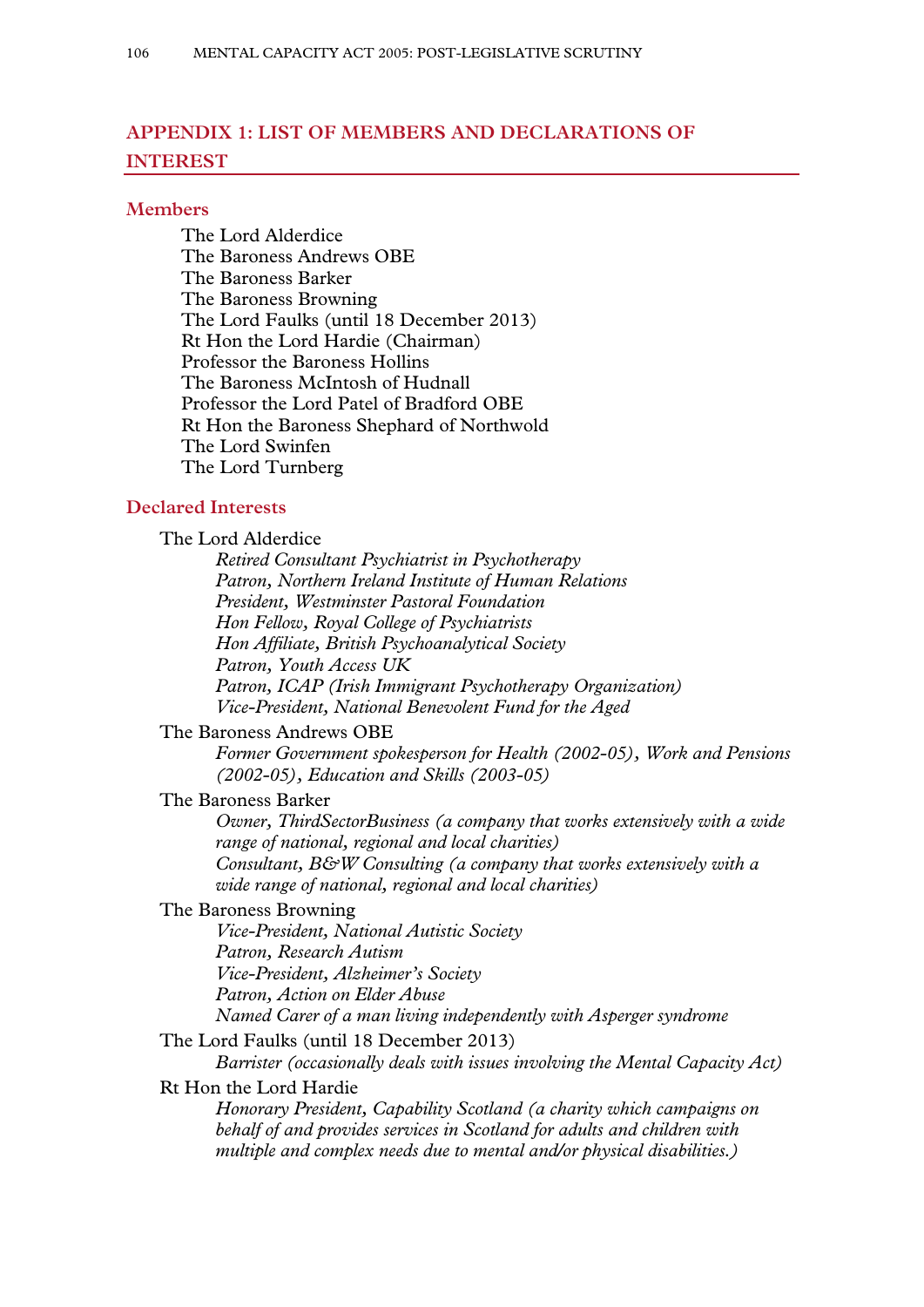Professor the Baroness Hollins

*Parent of an adult man with a learning disability who uses services funded by the local authority* 

*Past President and Fellow of the Royal College of Psychiatrists Retired Consultant Psychiatrist in Learning Disability Emeritus Professor of Psychiatry of Disability, St George's University of London* 

*Executive Chair of Books Beyond Words Community Interest Company (publishes picture books to support decision-making for adult non-readers) Chair, Board of Science, British Medical Association Past President of the British Medical Association* 

The Baroness McIntosh of Hudnall

Past member of the Pre-legislative Scrutiny Committee which considered the *Draft Mental Incapacity Bill in 2003* 

Professor the Lord Patel of Bradford OBE

*Professor and University Director of Strategic Partnerships and Senior Advisor to the Vice Chancellor, University of East London (2011–date) Professorial Fellow of The Institute of Mental Health Nottingham (2012– date)* 

*Secretary to All Party Parliamentary Group on Prison Health (2010–date) President of Bradford Magistrates Chaplaincy Service (charity providing support for those engaged in the criminal justice system; 2008–date) Vice-President and Professorial Fellow of the Royal Society of Public Health Former Chairman, National Prison Drug Treatment Strategy Review Group (2009–2011)* 

*Former Chairman, Integrated Equality & Human Rights Committee (Leicestershire, Leicester and Rutland) (2010–2012)* 

*Former Government Spokesperson for the Department of Communities & Local Government; Ministry of Justice; Cabinet Office and the Former Attorney General's Office. (Oct 2008–Sept 2009)* 

*Former Shadow Front Bench Minister (Communities), (May 2010–2012) Former Non Executive Commissioner, Care Quality Commission (2008) Former Chairman, Mental Health Act Commission (2002–Oct 2008) Former Member, Department of Health Mental Health Workforce Task Group (2002–2005)* 

*Former National Director, Department of Health Delivering Race Equality in mental health care programme (DRE) and Chairman of DRE Board (2004– 2006)* 

*Former Vice-Chairman, Mental Health Act Commission (2001–2002) Former Non Executive Board Member, Mental Health Act Commission (1995–2001)* 

Rt Hon the Baroness Shephard of Northwold *No relevant interests declared* 

### The Lord Swinfen

*Chairman, The Swinfen Charitable Trust (a charity which provides medical advice to health care professionals overseas) Fellow, Royal Society of Medicine* 

# The Lord Turnberg

*Trustee, Wolfson Foundation Scientific Advisor-Association of Medical Research Charities*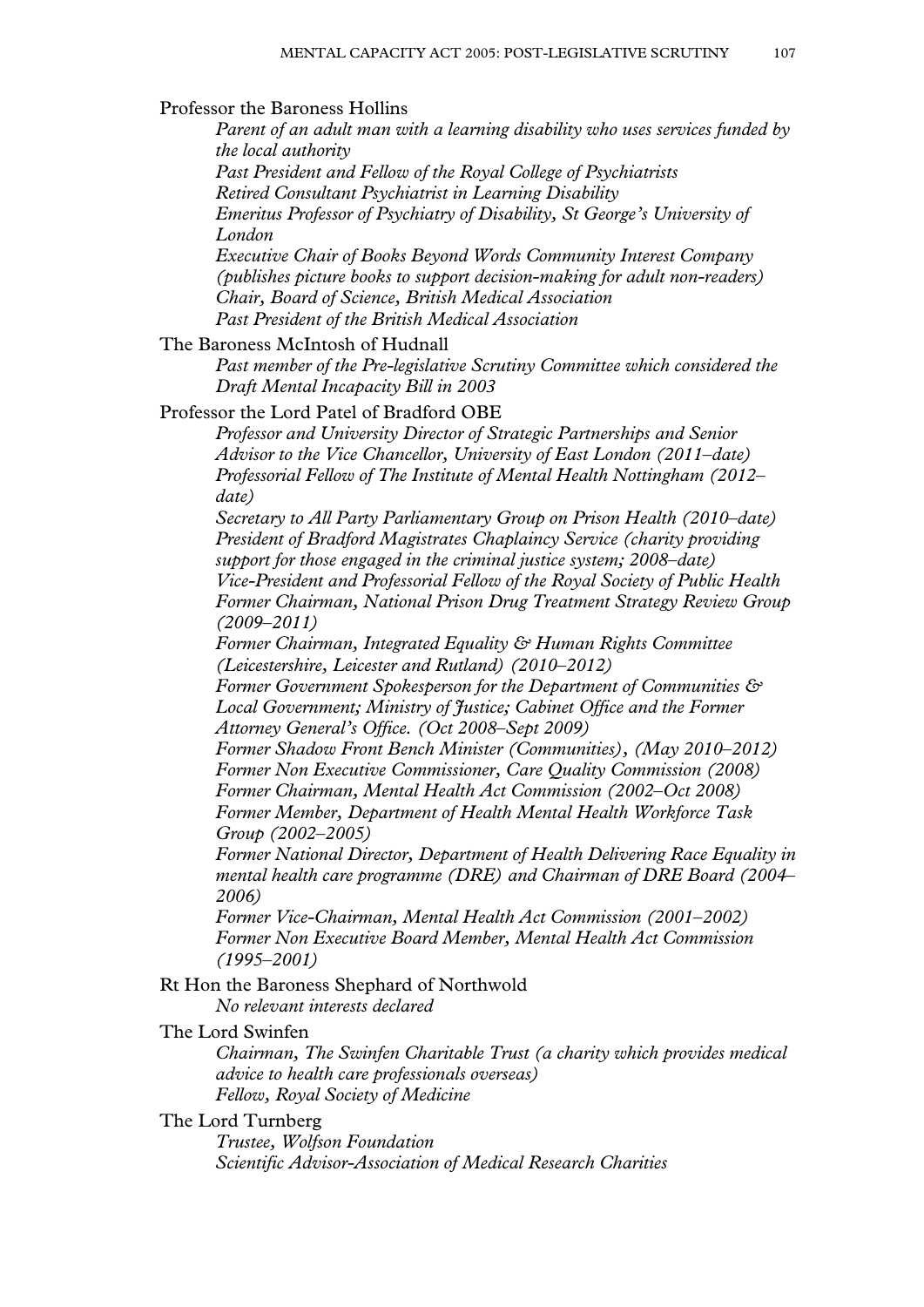A full list of Members' interests can be found in the Register of Lords Interests:

http://www.parliament.uk/mps-lords-and-offices/standards-and-interests/registerof-lords-interests/

Professor Peter Bartlett, Specialist Adviser

*Nottinghamshire Healthcare NHS Trust Professor of Mental Health Law, School of Law and Institute of Mental Health, University of Nottingham Appointed by the Council of Europe to advise the Government of Georgia on law in relation to mental disability and persons charged with crime and prisoners(February 2014)* 

*Author, Mental Health Law: Policy and Practice (4th ed., Oxford University Press, 2013)* 

*Author, Blackstone's Guide to the Mental Capacity Act, (2nd ed., Oxford University Press, 2007)* 

*Author, Mental Disability and the European Convention on Human Rights (Martinus Nijhoff, 2006)* 

*Author, Mental Illness, Discrimination and the Law (Wiley-Blackwell, 2012)* 

*Author, The Poor Law of Lunacy (Cassells/University of Leicester Press, 1999)* 

*Co-investigator, Reducing relapse and suicide in bipolar disorder (National Institute of Health Research, RP-PG-0407-10389)* 

*Co-investigator, Characteristics and needs of long-stay patients in high and medium secure forensic-psychiatric care: Implications for service organisation (National Institute of Health Research, Health Services and Delivery Research, 11/1024/06)* 

*Former Honorary Chair, Board of the Mental Disability Advocacy Center (MDAC)* 

*Former Sub-Editor, Journal of Forensic Psychiatry and Psychology*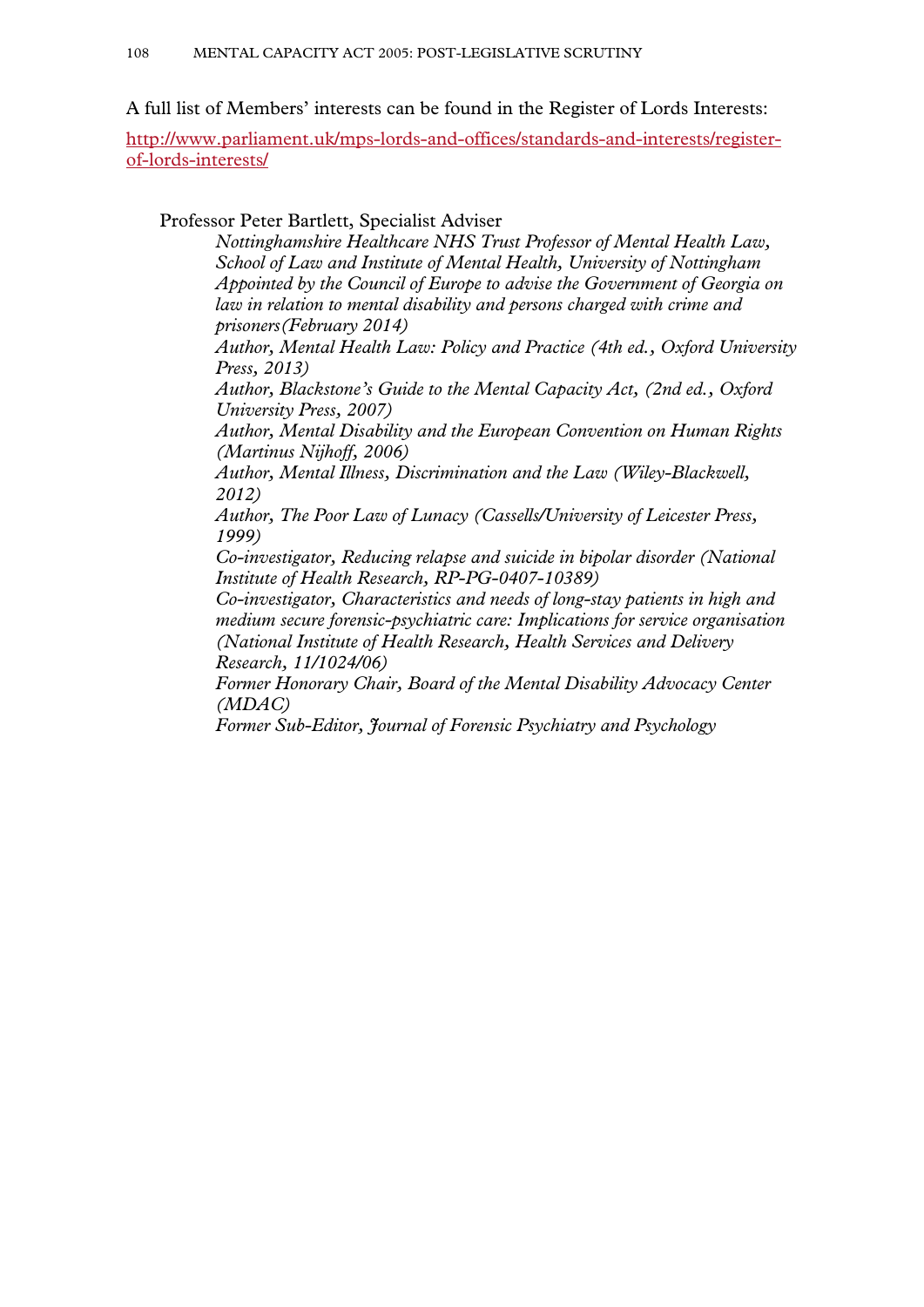# **APPENDIX 2: LIST OF WITNESSES**

Evidence is published online at http://www.parliament.uk/mental-capacity-act-2005/ and available for inspection at the Parliamentary Archives (020 7219 5314).

Evidence received by the Committee is listed below in chronological order of oral evidence session and in alphabetical order. Those witnesses marked with  $\star$  gave both oral evidence and written evidence. Those marked with \*\* gave oral evidence and did not submit any written evidence. All other witnesses submitted written evidence only.

NB In order to protect individuals, some witnesses are referred to by their initials only.

## **Oral evidence in chronological order**

| $^\star$ | QQ 1-24    | Ministry of Justice                          |
|----------|------------|----------------------------------------------|
| *        |            | Department of Health                         |
| *        | QQ 25-44   | The Law Society                              |
| $^\star$ |            | Liberty                                      |
| ★★       |            | Professor Richard Jones, Cardiff Law School  |
| ★★       |            | Kirsty Keywood, University of Manchester     |
| $^\star$ | QQ 45-55   | <b>Mental Health Foundation</b>              |
| $^\star$ |            | Sense                                        |
| $^\star$ | QQ 56-73   | Dr Pauline Heslop, University of Bristol     |
| ★★       |            | Dr Margaret Flynn                            |
| $^\star$ | QQ 74-89   | Down's Syndrome Association                  |
| $^\star$ |            | Mencap                                       |
| ★★       |            | <b>National Autistic Society</b>             |
| $^\star$ | QQ 90-105  | Alzheimer's Society                          |
| $^\star$ |            | Headway                                      |
| $^\star$ |            | Mind                                         |
| $^\star$ | QQ 106-125 | Asist                                        |
| $^\star$ |            | POhWER                                       |
| $^\star$ |            | VoiceAbility                                 |
| $^\star$ | QQ 126-138 | <b>Carers Trust</b>                          |
| $^\star$ |            | Carers UK                                    |
| *        |            | <b>National Family Carer Network</b>         |
| $^\star$ | QQ 139-152 | <b>British Association of Social Workers</b> |
| $^\star$ |            | The College of Social Work                   |
| $^\star$ | QQ 153-171 | Royal College of General Practitioners       |
| $^\star$ |            | Royal College of Psychiatrists               |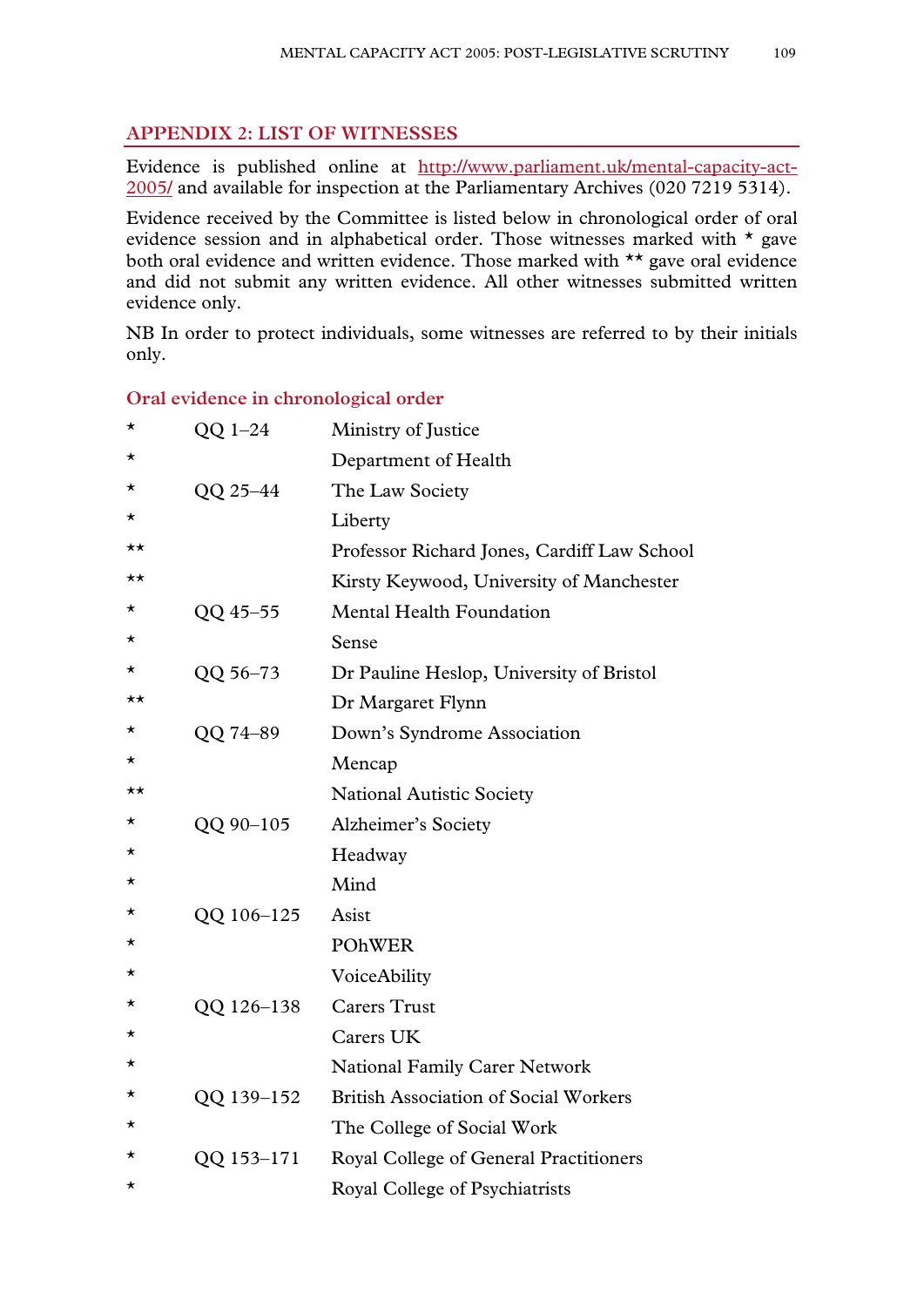| $^\star$ |            | College of Emergency Medicine                                                     |
|----------|------------|-----------------------------------------------------------------------------------|
| $^\star$ |            | Academy of Medical Royal Colleges                                                 |
| ★        |            | <b>British Medical Association</b>                                                |
| *        | QQ 172-184 | Association of Directors of Adult Social Services<br>(ADASS)                      |
| $^\star$ |            | <b>Shropshire County Council</b>                                                  |
| $^\star$ | QQ 185-196 | Social Care Institute for Excellence (SCIE)                                       |
| ★        |            | British Institute of Human Rights                                                 |
| ★★       |            | Paul Gantley                                                                      |
| ★        | QQ 197-209 | <b>Care Quality Commission</b>                                                    |
| *        | QQ 210-220 | <b>General Medical Council</b>                                                    |
| *        |            | <b>Health and Care Professions Council</b>                                        |
| $^\star$ | QQ 221-235 | NHS England                                                                       |
| ★★       |            | <b>Healthwatch England</b>                                                        |
| $^\star$ | QQ 236-246 | <b>National Care Association</b>                                                  |
| *        | QQ 247-259 | Alex Ruck Keene, 39 Essex Street Chambers                                         |
| *        |            | Michael Mylonas, Serjeants' Inn Chambers                                          |
| ★        |            | Alex Rook and Julia Lomas, Irwin Mitchell LLP                                     |
| *        | QQ 260-269 | Partnership University<br>South<br>Essex<br><b>NHS</b><br>Foundation Trust (SEPT) |
| $^\star$ |            | Mark Neary                                                                        |
| ★        | QQ 270-280 | <b>Official Solicitor to the Senior Courts</b>                                    |
| *        | QQ 281-291 | Office of the Public Guardian                                                     |
|          | QQ 292–311 | Mr Justice Charles, Vice-President of the Court of<br>Protection                  |
| $^\star$ |            | Senior Judge Denzil Lush, Senior Judge of the<br><b>Court of Protection</b>       |
| ★★       |            | District Judge Margaret Glentworth                                                |
| ★★       |            | District Judge Elizabeth Batten                                                   |
| ★        | QQ 312-333 | Lord McNally, Minister of State for Justice,<br>Ministry of Justice               |
| $\star$  |            | Norman Lamb MP, Minister of State for Care and<br>Support, Department of Health   |

# **Alphabetical list of all witnesses**

- 3 Counties IMCA Service
- Dr Julian Abel
- \* Academy of Medical Royal Colleges (QQ 153–171)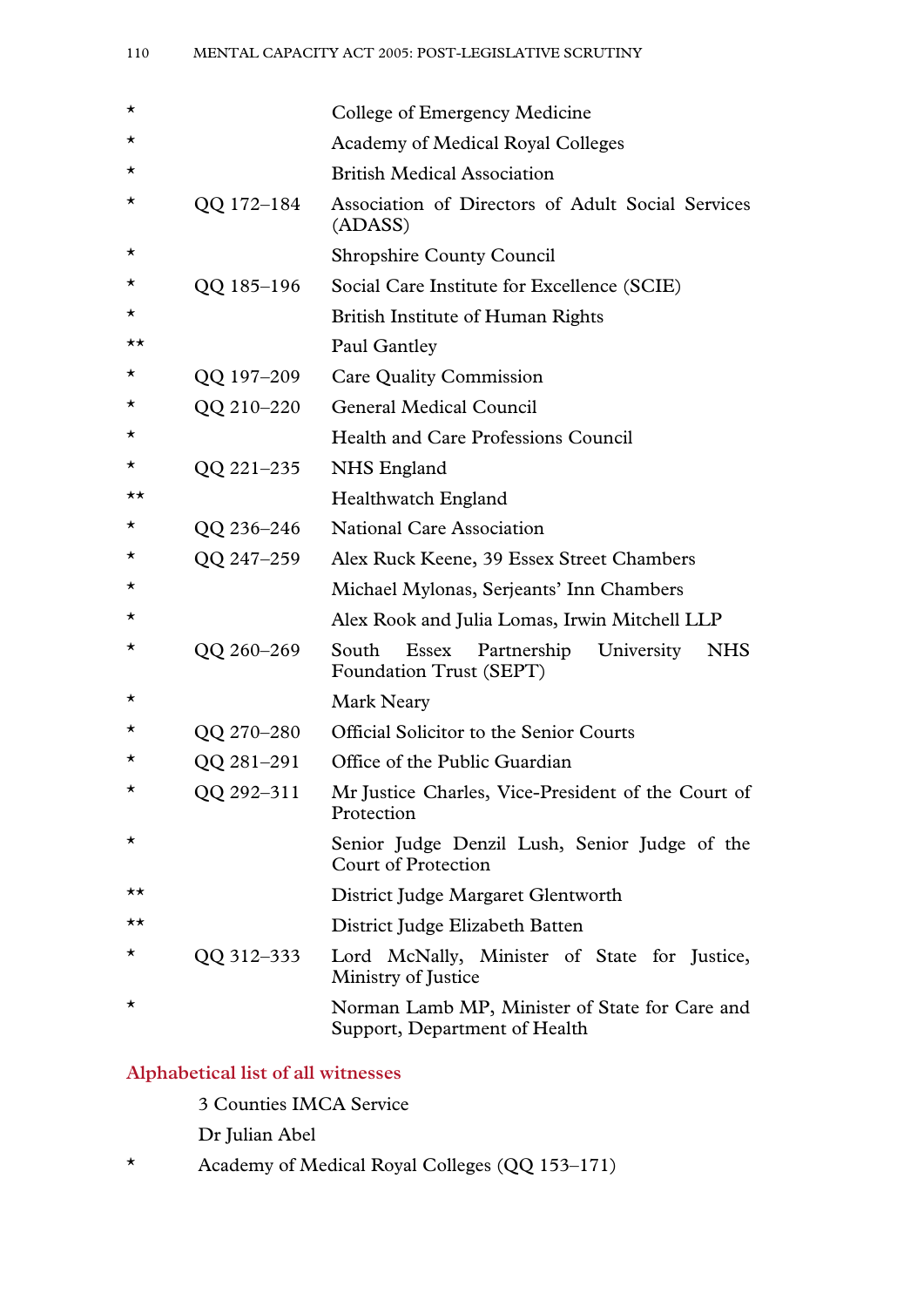|          | Advanced Decision Evaluation (ADE) in Bipolar Disorder Study Team,<br>Institute of Mental Health, University of Nottingham |  |  |  |  |
|----------|----------------------------------------------------------------------------------------------------------------------------|--|--|--|--|
|          | Advocacy in Action                                                                                                         |  |  |  |  |
|          | <b>Advocacy Matters IMCA Service</b>                                                                                       |  |  |  |  |
|          | Advocacy Support Cymru (ASC)                                                                                               |  |  |  |  |
|          | Age UK                                                                                                                     |  |  |  |  |
|          | Age UK Cheshire Advocacy                                                                                                   |  |  |  |  |
|          | Age UK Devon                                                                                                               |  |  |  |  |
|          | Aire Centre                                                                                                                |  |  |  |  |
|          | Neil Allen                                                                                                                 |  |  |  |  |
|          | <b>Allied Professional Will Writers</b>                                                                                    |  |  |  |  |
|          | <b>Allied Services Trust</b>                                                                                               |  |  |  |  |
| $^\star$ | Alzheimer's Society (QQ 90-105)                                                                                            |  |  |  |  |
|          | Dr Olufunso B. Aribisala                                                                                                   |  |  |  |  |
|          | Andy Armstrong                                                                                                             |  |  |  |  |
|          | <b>Articulate Advocacy CIC</b>                                                                                             |  |  |  |  |
|          | <b>AS</b>                                                                                                                  |  |  |  |  |
| *        | Asist (QQ 106-125)                                                                                                         |  |  |  |  |
| *        | Association of Directors of Adult Social Services (ADASS)<br>$(QQ 172 - 184)$                                              |  |  |  |  |
|          | <b>Association of Public Authority Deputies</b>                                                                            |  |  |  |  |
| ★★       | District Judge Elizabeth Batten (QQ 292-311)                                                                               |  |  |  |  |
|          | David Beckingham, University of Cumbria                                                                                    |  |  |  |  |
|          | Kate Beynon PSW/ BIA/ AMHP                                                                                                 |  |  |  |  |
|          | Mr and Mrs Boff                                                                                                            |  |  |  |  |
|          | Professor John Bond                                                                                                        |  |  |  |  |
|          | Derek Boothby AMHP/ BIA                                                                                                    |  |  |  |  |
|          | <b>Andrew Bowmer</b>                                                                                                       |  |  |  |  |
|          | Dr Geraldine Boyle, University of Bradford                                                                                 |  |  |  |  |
|          | <b>Bracknell Forest Council</b>                                                                                            |  |  |  |  |
|          | Brain Injury Rehabilitation Trust                                                                                          |  |  |  |  |
|          | Brighton and Hove City Council                                                                                             |  |  |  |  |
|          | <b>Bristol Mind IMCA Service</b>                                                                                           |  |  |  |  |
|          | British Association of Brain Injury Case Managers                                                                          |  |  |  |  |
| *        | British Association of Social Workers (QQ 139-152)                                                                         |  |  |  |  |
| *        | British Institute of Human Rights (QQ 185–196)                                                                             |  |  |  |  |
|          | British Institute of Learning Disabilities                                                                                 |  |  |  |  |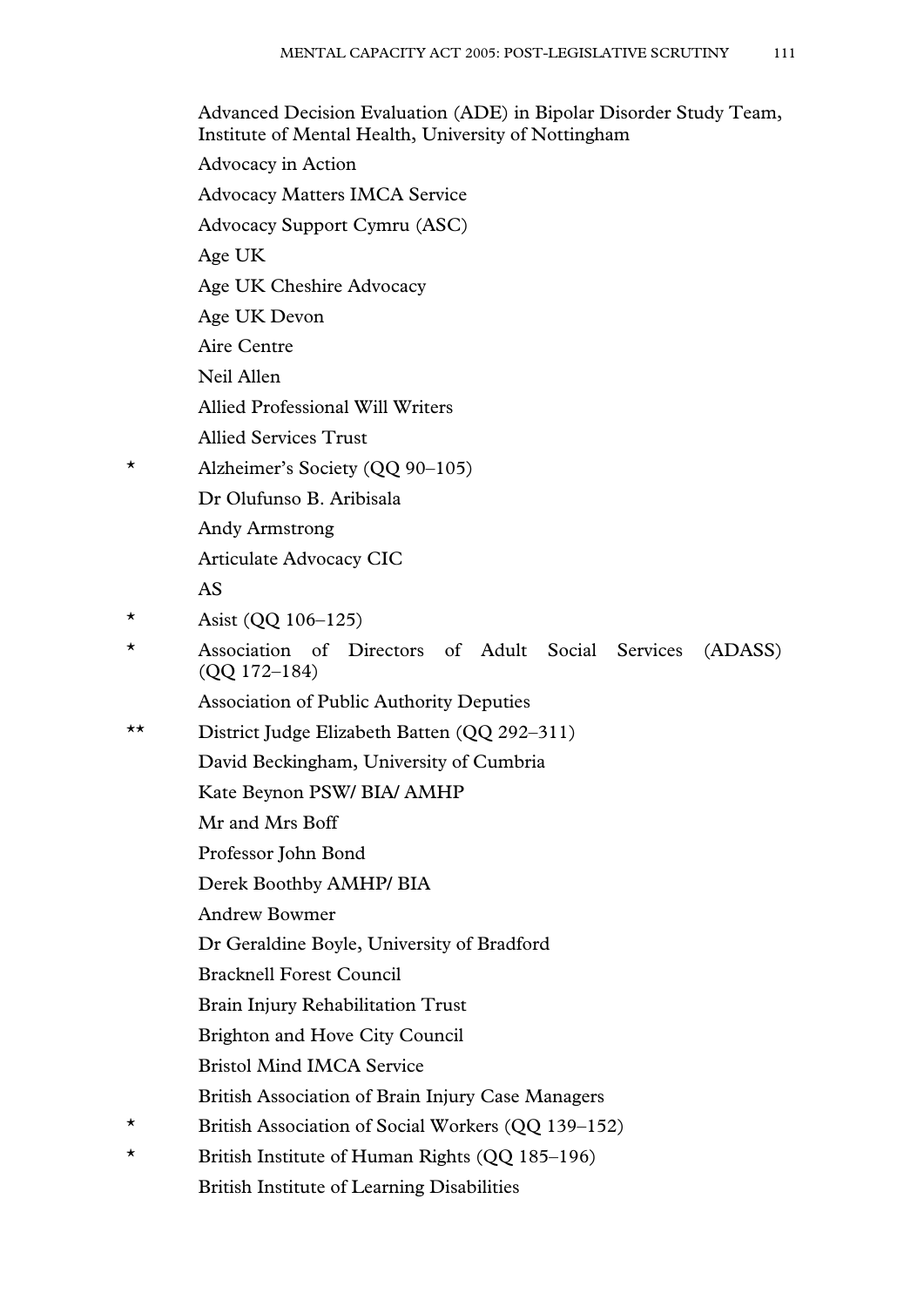- \* British Medical Association (QQ 153–171)
	- British Psychological Society
	- Browne Jacobson Solicitors LLP
	- Joanna Burton
	- Victoria Butler-Cole
	- Cambridge House Advocacy Service
	- Cambridge Intellectual and Developmental Disabilities Research Group, University of Cambridge
	- Camden Safeguarding Adults Partnership Board
	- Rosemary Cantwell
- \* Care Quality Commission (QQ 197–209)
- \* Carers Trust (QQ 126–138)
- \*\* Carers UK  $(QQ 126-138)$ 
	- Professor John Carpenter, University of Bristol
	- Dr Nick Cartmell
	- Challenging Behaviour Foundation
- \* Mr Justice Charles, Vice-President of the Court of Protection (QQ 292–311)
	- Chartered Institute of Linguists Working Group on Language Support in Health and Social Care
- \* College of Emergency Medicine (QQ 153–171)
- \* College of Social Work (QQ 139–152)
	- Compassion in Dying
	- Julie Cornes
- \* Court of Protection (QQ 292–311)
	- Simon Cramp
		- DBM
		- DCJ
		- Dementia UK
- \* Department of Health (QQ 1–24, QQ 312–333)
	- Derbyshire DoLS Team
		- DGP
		- Dimensions (UK) Ltd
		- Dr Andreas Dimopoulos, Brunel University
		- Disabilities Trust
		- Doncaster Safeguarding Adults Partnership Board
		- Dorset Advocacy
- \* Down's Syndrome Association (QQ 74–89)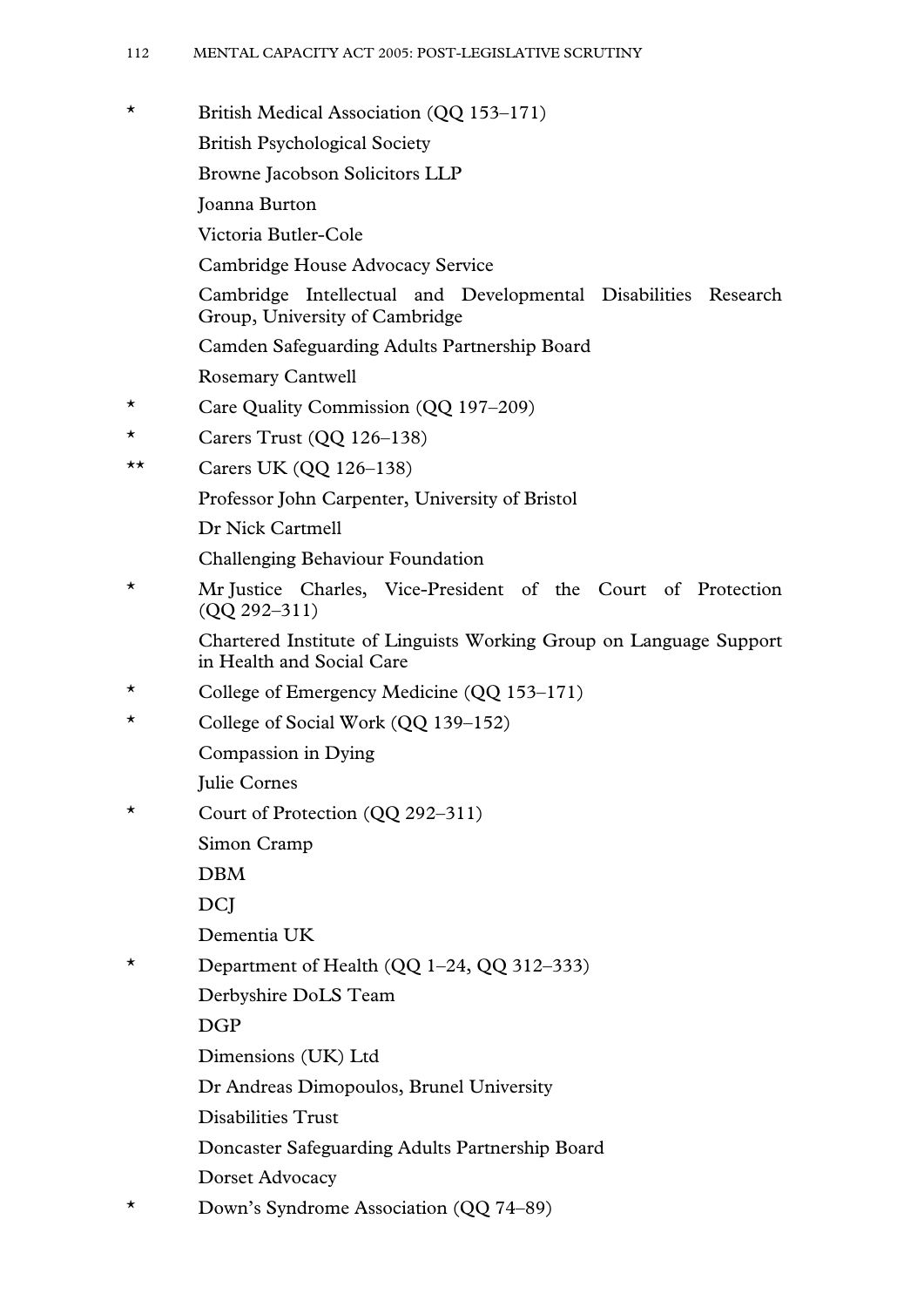|    | Michael du Feu                                                                                        |
|----|-------------------------------------------------------------------------------------------------------|
|    | Mr and Mrs E                                                                                          |
|    | <b>East Sussex County Council</b>                                                                     |
|    | Peter Edwards                                                                                         |
|    | EE                                                                                                    |
|    | <b>Charlotte Emmett</b>                                                                               |
|    | <b>Empowerment Matters CIC</b>                                                                        |
|    | <b>Essex Autonomy Project</b>                                                                         |
|    | Executive Committee of the Eating Disorders Section of the Royal<br>College of Psychiatrists (EDSECT) |
|    | <b>Professor Phil Fennell</b>                                                                         |
| ★★ | Dr Margaret Flynn (QQ 56–73)                                                                          |
|    | Forget-Me-Nots                                                                                        |
| ★★ | Paul Gantley (QQ 185-196)                                                                             |
|    | Dr Martin Gee                                                                                         |
| *  | General Medical Council (QQ 210-220)                                                                  |
|    | Generate                                                                                              |
|    | Professor Robert George MA MD FRCP                                                                    |
| ★★ | District Judge Margaret Glentworth (QQ 292-311)                                                       |
|    | Gloucestershire MCA Governance Group                                                                  |
|    | Piers Gooding                                                                                         |
|    | Dr Helen Greener                                                                                      |
|    | Hampshire County Council                                                                              |
|    | Dr Andrew D. Hardie                                                                                   |
|    | Dr Rosie Harding, University of Birmingham                                                            |
|    | Haven Lincoln Crisis House                                                                            |
|    | Charlotte Haworth Hird                                                                                |
|    | <b>Head First</b>                                                                                     |
| *  | Headway $(QQ 90-105)$                                                                                 |
| *  | Health and Care Professions Council (QQ 210-220)                                                      |
|    | <b>Health Research Authority</b>                                                                      |
| ★★ | Healthwatch England (QQ 221-235)                                                                      |
|    | John Hemming MP                                                                                       |
| *  | Dr Pauline Heslop, University of Bristol                                                              |
|    | David Hewitt                                                                                          |
|    | Donna Hewitt                                                                                          |
|    | Hft                                                                                                   |
|    |                                                                                                       |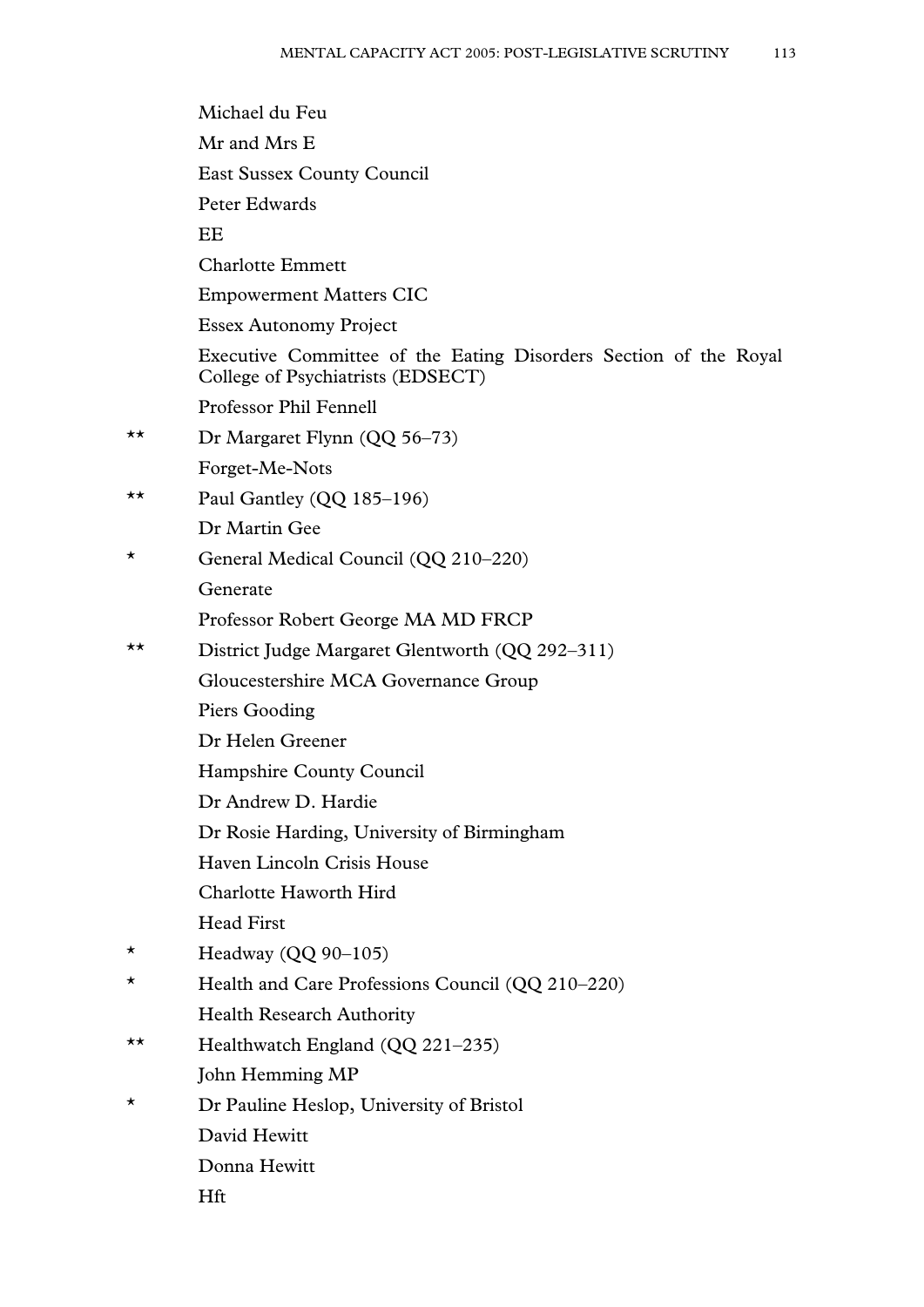|          | Laura Hobey-Hamsher                                                                          |
|----------|----------------------------------------------------------------------------------------------|
|          | Housing and Social Care Services, London Borough of Camden                                   |
|          | Professor Julian Hughes                                                                      |
|          | Human Tissue Authority                                                                       |
|          | <b>IMCA Service in Rochdale and District Mind</b>                                            |
|          | <b>Institute of Professional Willwritters</b>                                                |
| $\star$  | Irwin Mitchell LLP (QQ 247-259)                                                              |
|          | Dr Marcus Jepson, University of Bristol                                                      |
|          | JF                                                                                           |
|          | JM                                                                                           |
|          | Laura Jolley                                                                                 |
| ★★       | Professor Richard Jones, Cardiff Law School (QQ 25–44)                                       |
|          | JT                                                                                           |
|          | The Judith Trust                                                                             |
|          | KA                                                                                           |
|          | Kent and Medway MCA Local Implementation Network                                             |
| ★★       | Kirsty Keywood, University of Manchester (QQ 25–44)                                          |
|          | <b>KG</b>                                                                                    |
|          | Institute of Psychiatry, Kings College London                                                |
|          | Professor Celia Kitzinger, University of York                                                |
|          | Professor Jenny Kitzinger, Cardiff University                                                |
|          | Liana Kotze                                                                                  |
| $^\star$ | Norman Lamb MP, Minister of State for Care and Support,<br>Department of Health (QQ 312-333) |
|          | Lancashire County Council DoLS Team                                                          |
|          | Joan Langan, University of Bristol                                                           |
| $^\star$ | The Law Society (QQ 25-44)                                                                   |
|          | The Law Society of Scotland                                                                  |
|          | Alix Lewer                                                                                   |
| $^\star$ | Liberty $(QQ 25-44)$                                                                         |
|          | Dr Liz Lloyd, University of Bristol                                                          |
|          | Michael Loftus                                                                               |
| ★★       | Julia Lomas, Irwin Mitchell LLP (QQ 247-259)                                                 |
|          | London Borough of Bromley                                                                    |
|          | London Borough of Hammersmith & Fulham                                                       |
|          | London Borough of Newham Adults Social Care                                                  |
|          | London MCA/ DoLS Network                                                                     |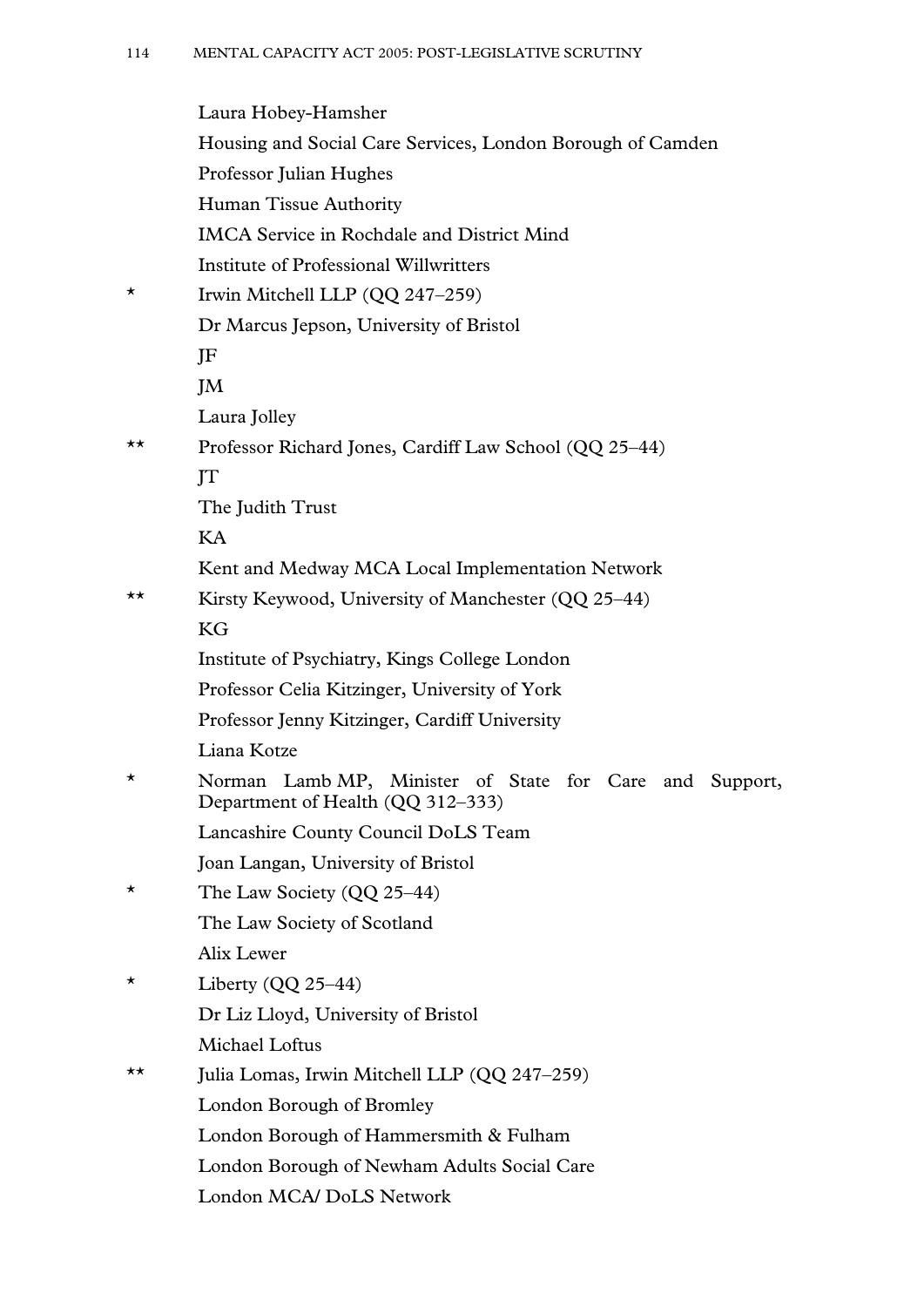Dr Stephen J. Louw

Aisha Lowry

- \* Senior Judge Denzil Lush, Senior Judge of the Court of Protection (QQ 292–311)
	- Luton Borough Council
- \* Nicola Mackintosh (QQ 25–44)
	- Mira Makar MA FCA
		- MCA and MCA DoLs' Team of Cambridgeshire County Council
	- John McKendrick
- \* Lord McNally, Minister of State for Justice, Ministry of Justice (QQ 312–333)

Dr Julie McVey, University of Liverpool

Susie Meehan

 $\star$  Mencap (QQ 74–89)

Mental Disability Advocacy Center (MDAC)

Mental Health Alliance

- \* Mental Health Foundation (QQ 45–55) MHA & MCA Law
	- Sophy Miles
- \* Mind (QQ 90–105)
- \* Ministry of Justice  $(QQ 1-24)$

MM

Tussie Myerson

- \* Michael Mylonas QC, Serjeants' Inn Chambers QC (QQ 247–259)
- \*\* National Autistic Society (QQ 74–89)
- \* National Care Association (QQ 236–246)
- \*\* National Family Carer Network (QQ 126–138)
	- National University of Ireland, Galway
- $\star$  Mark Neary (QQ 260–269)
- $\star$  NHS England (QQ 221–235)
	- NHS Health Education England

Niamh (Northern Ireland Association for Mental Health)

Cher Nicholson, Monash University

North East London NHS Trust

North Staffordshire Combined Healthcare NHS Trust

North Yorkshire County Council

Northumberland, Tyne and Wear NHS Foundation Trust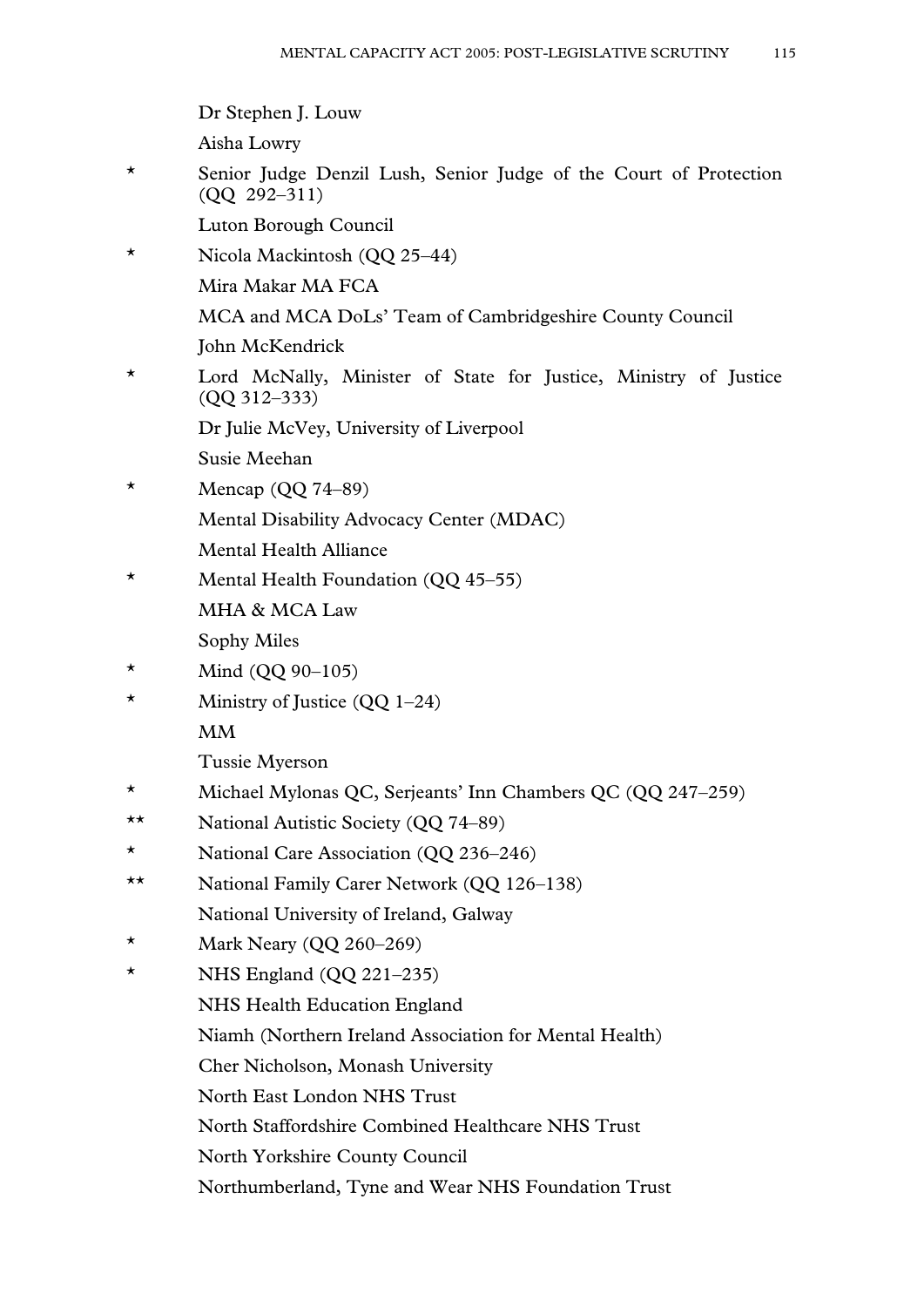Nuffield Council on Bioethics Mary O'Toole

- \* Office of the Public Guardian (QQ 281–291)
- \* Official Solicitor to the Senior Courts (QQ 270–280)
	- Faculty of Health and Social Care, Open University
		- Sophia Palmer

Parliamentary and Health Service Ombudsman

Dr Demi Patsios, University of Bristol

PD

Professor Elizabeth Peel, University of Worcester

Pembrokeshire People First

PJ Care

\* POhWER (QQ 106–125)

Marie Poole

David Rees

REF

Dr Claud Regnard FRCP

Rehabilitation Education and Community Homes Limited

 Rescare (The Society for Children and Adults with Learning Disabilities and their Families)

Steven Richards

Professor Louise Robinson

\*\* Alex Rook, Irwin Mitchell LLP (QQ 247–259)

Rotherham Doncaster and South Humber NHS Foundation Trust

Royal Borough of Greenwich, Best Interests Assessors Forum

- \* Royal College of General Practitioners (QQ 153–171)
	- Royal College of Nursing
- \* Royal College of Psychiatrists (QQ 153–171)
	- Royal Hospital for Neuro-disability
- \* Alex Ruck Keene, 39 Essex Street Chambers (QQ 247–259)
	- Safeguarding Essex

Jo Samanta, De Montfort University, Leicester

Paula Scully

SEAP

- \* Sense  $(QQ 45-55)$
- \* Serjeants' Inn Chambers (QQ 247–259) Sheffield Safeguarding Adults Board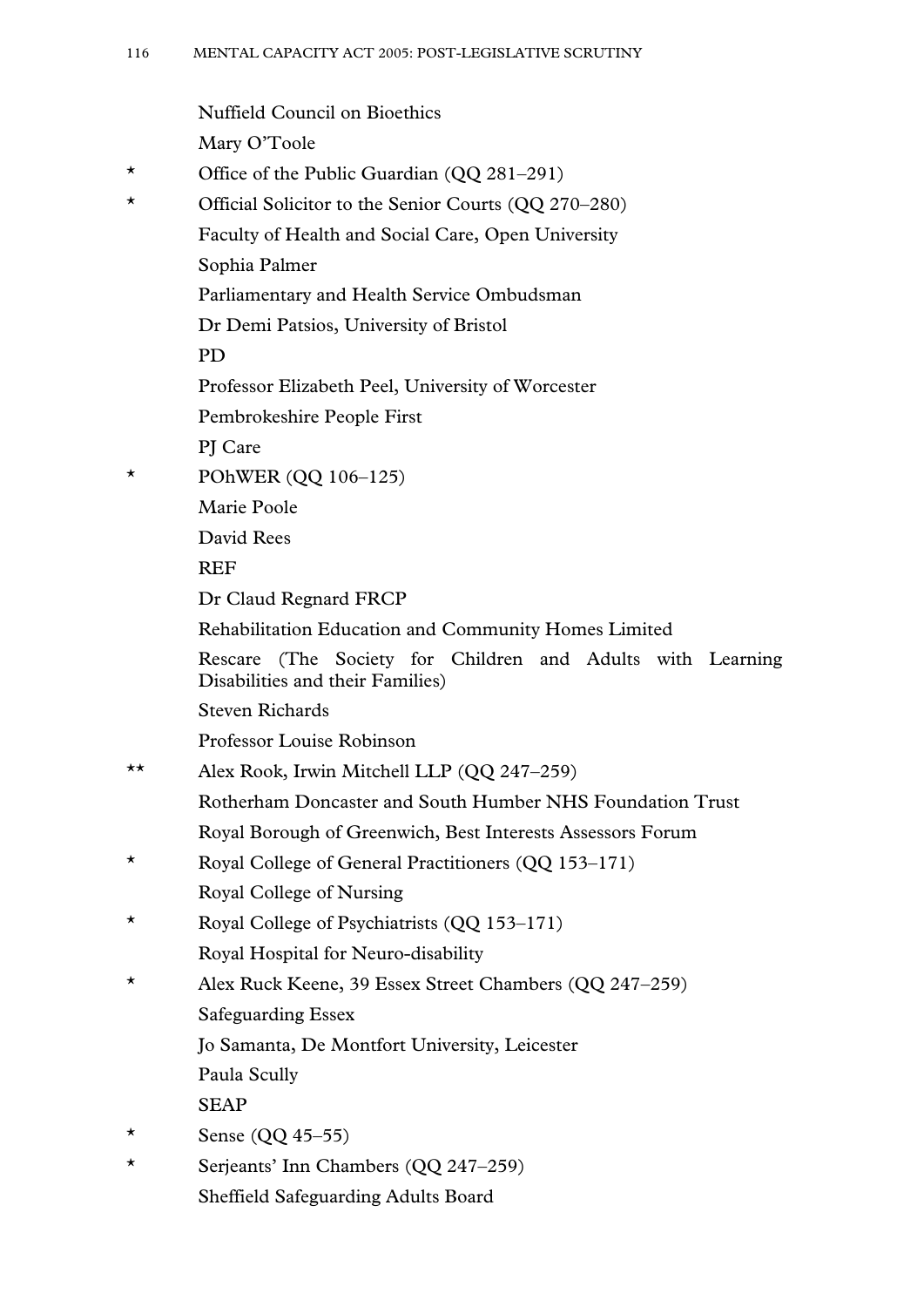- \* Shropshire Council evidence (QQ 172–184) Sam Smith
- \* Social Care Institute for Excellence (SCIE) (QQ 185–196) Society of Trust and Estate Practitioners (STEP) Solicitors for the Elderly

Dr Oluwatoyin Sorinmade MSc (Psychiatry) MRCPsych LLM

\* South Essex Partnership University NHS Foundation Trust (SEPT) (QQ 260–269)

South West IMCA Group

St Helen's Council

St Mary's House

Standing Commission of Carers

Michael Stanley

John Stockley

Sussex Partnership NHS Foundation Trust

Polly Sweeney

Dr Paul Swift

Together for Mental Wellbeing

Richard Tucker

Rachel Turner

VPM

Elizabeth Verdonkschot

\* VoiceAbility (QQ 106–125)

Linda Ward, University of Bristol

Stephen Ward

Warrington and Halton Hospitals NHS Foundation Trust

Adrian Watts

West Midlands Regional DoLs Leads Group

West Sussex County Council

John White

Wigan Family Welfare

Professor John Williams, Aberystwyth University

Dr Val Williams, University of Bristol

WIRED

 Worcestershire County Council and Worcestershire Health and Care Trust integrated Learning Disability Teams

Dr Roger Worthington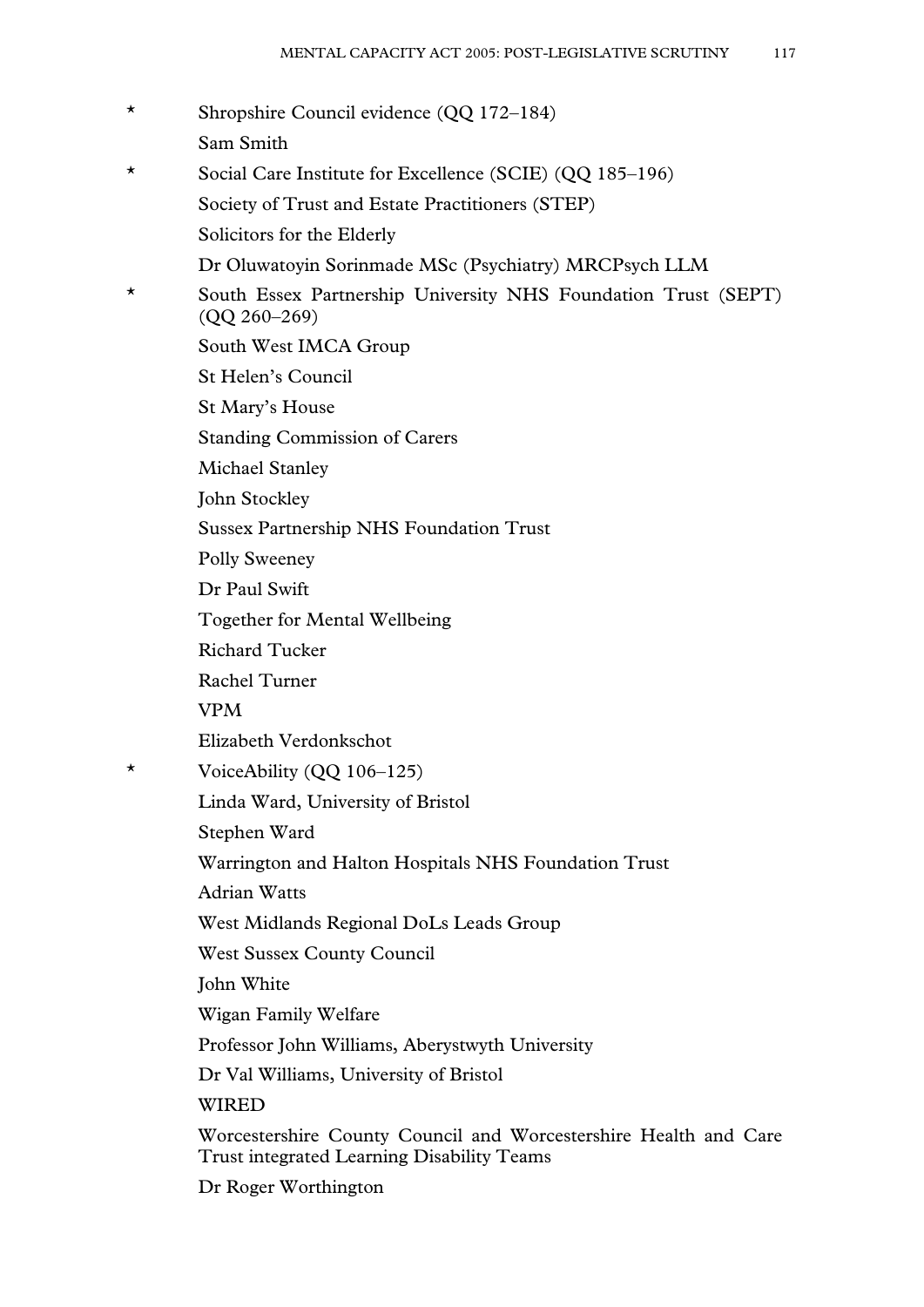# **APPENDIX 3: CALL FOR EVIDENCE**

### **Select Committee on the Mental Capacity Act 2005**

### *Call for Evidence*

The House of Lords has established a Select Committee on the Mental Capacity Act 2005. The terms of reference of the inquiry ask the Committee to "consider and report on the Mental Capacity Act 2005". The Committee will explore the following key issues in detail and would welcome your views on any or all of the following questions. Please note that questions are not listed here in any particular order of importance.

Written evidence should arrive no later than 2 September 2013.

### *Overview and context*

- (1) To what extent has the Mental Capacity Act 2005 (MCA) achieved its aims?
- (2) Which areas of the Act, if any, require amendment; and how?
- (3) At the core of the MCA are its principles and definitions of capacity and best interests. Are these appropriate?

### *Implementation*

- (4) To what extent have the five principles of the MCA been implemented in frontline practice? What evidence is available to assess this? Is there a satisfactory balance between enablement and protection?
- (5) How effective was the Government's implementation plan? What measures were taken to ensure that professionals and families of those who lack capacity know about and act in accordance with the provisions of the MCA? Has it led to sustainable change?
- (6) Is the Act widely known and understood by professionals required to implement it? How does this differ across different sectors, such as health, social care, banking and others?
- (7) Is the Act widely known and understood by those who are directly affected by it and by their non-professional carers? To what extent does the Act provide protection and reassurance for informal carers? Has the right balance between struck between protection of the carer and protection of the individual lacking capacity?
- (8) Has the Act ushered in the expected, or any, change in the culture of care?
- (9) Is there any evidence that the provisions of the MCA affect some groups disproportionately? If so, what data exists to compare representation across different socio-economic groups, Black and Minority Ethnic groups, and gender?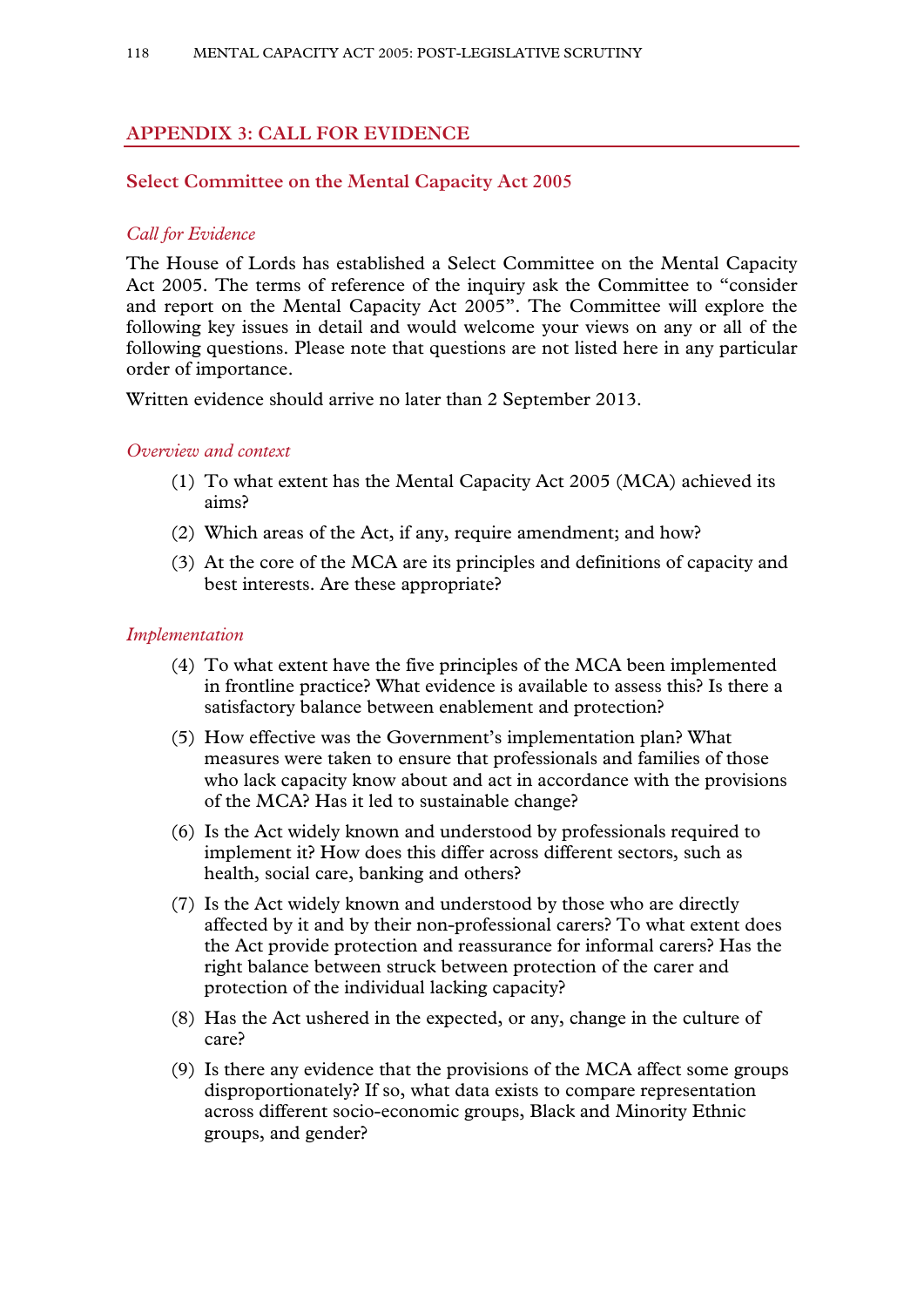#### *Decision making*

- (10) Are those directly affected by the Act being enabled and supported to make decisions for themselves to a greater or lesser extent than they would have been in the past? Does the means by which the decision is made—'general authority', Lasting Power of Attorney, deputyship, Court of Protection—affect the quality of decision making?
- (11) What evidence is there that advance decisions to refuse treatment are being made and followed?
- (12) Has the MCA fostered appropriate involvement of carers and families in decision-making?
- (13) Has the role of the Independent Mental Capacity Advocate (IMCA) succeeded in providing a voice for clients and an additional safeguard against abuse and exploitation for those who have no-one to speak on their behalf?
- (14) Has the level of referrals to IMCAs met expectations? What are the reasons for the regional variations in the number of referrals?
- (15) Are IMCAs adequately resourced and skilled to assist in supported or substituted decision making for people lacking capacity?

#### *Deprivation of Liberty Safeguards*

- (16) Are the safeguards in the Deprivation of Liberty Safeguards (DoLS) adequate?
- (17) Are the processes for authorisation, review and challenge of DoLS sufficiently clear, accessible and timely?

### *The Court of Protection and the Office of the Public Guardian*

- (18) Are the Court of Protection and the Office of the Public Guardian sufficiently understood and accessible to all? Are they operating effectively and successfully?
- (19) What has been the impact of the introduction of Lasting Powers of Attorney (LPA), especially with regard to decision making on matters of personal care and welfare?
- (20) What concerns, if any, are there regarding the costs associated with registering an LPA, or with making an application to the Court of Protection?
- (21) Is legal aid available and sufficient? What impact will the recent and proposed reforms to legal aid have?

#### *Regulation*

- (22) Is the role of the Care Quality Commission in inspecting on the MCA standards adequate and appropriate? Is there a case for additional powers?
- (23) Should other regulatory bodies, such as health and social care professional regulators, be acting in this area?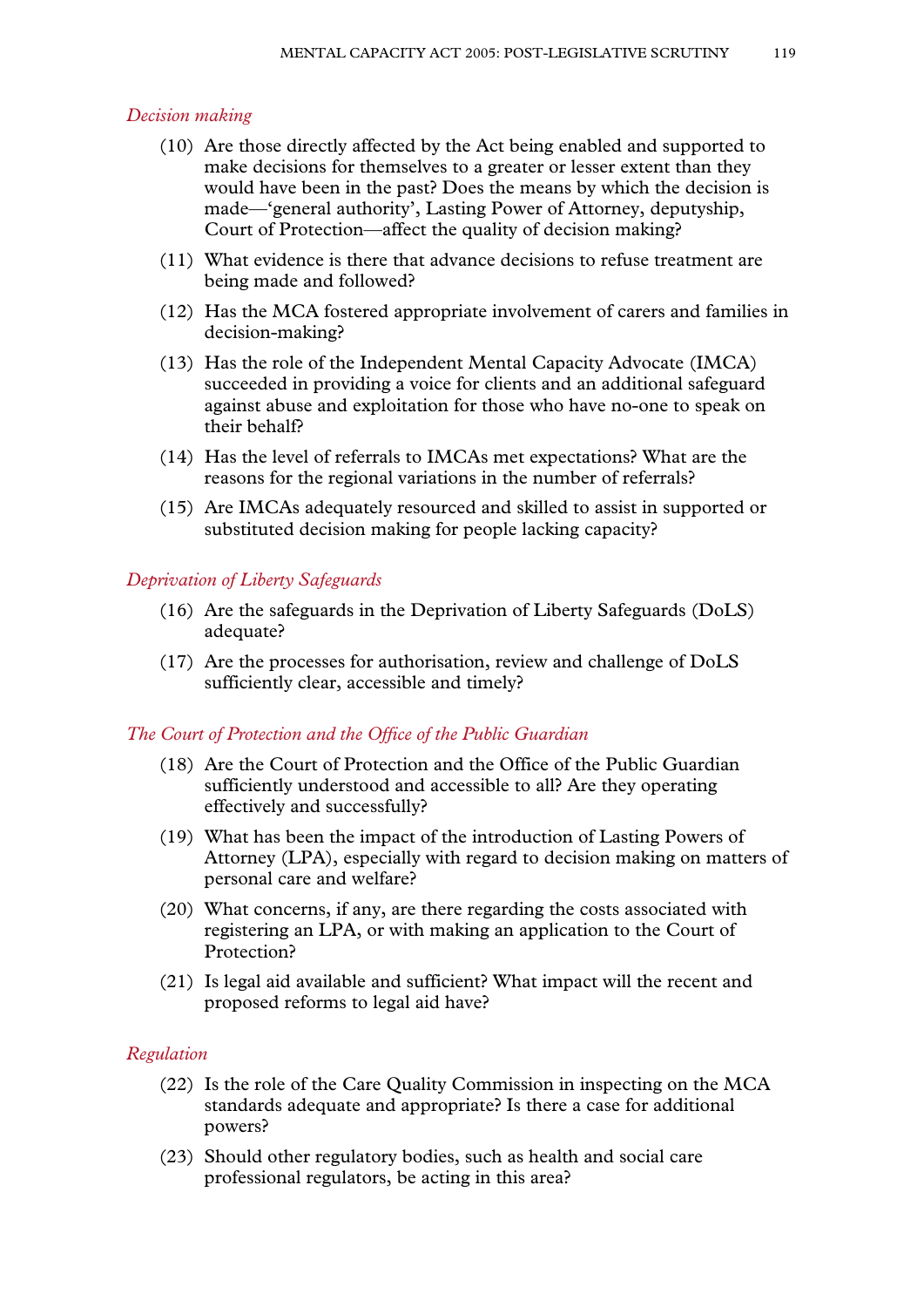## *Other legislation*

(24) How well is the relationship with the mental health system and legislation understood in practice?

## *Devolved administrations and international context*

- (25) Does the implementation of the Mental Capacity Act differ significantly in Wales?
- (26) What lessons, if any, can be learnt from the approaches taken to mental capacity legislation in Scotland and Northern Ireland, or in other jurisdictions?
- (27) Is the MCA compliant with the United Nations Convention on the Rights of Persons with Disability (CRPD)? Are there lessons that can be learnt from the CRPD for the successful implementation of the MCA?

26 June 2013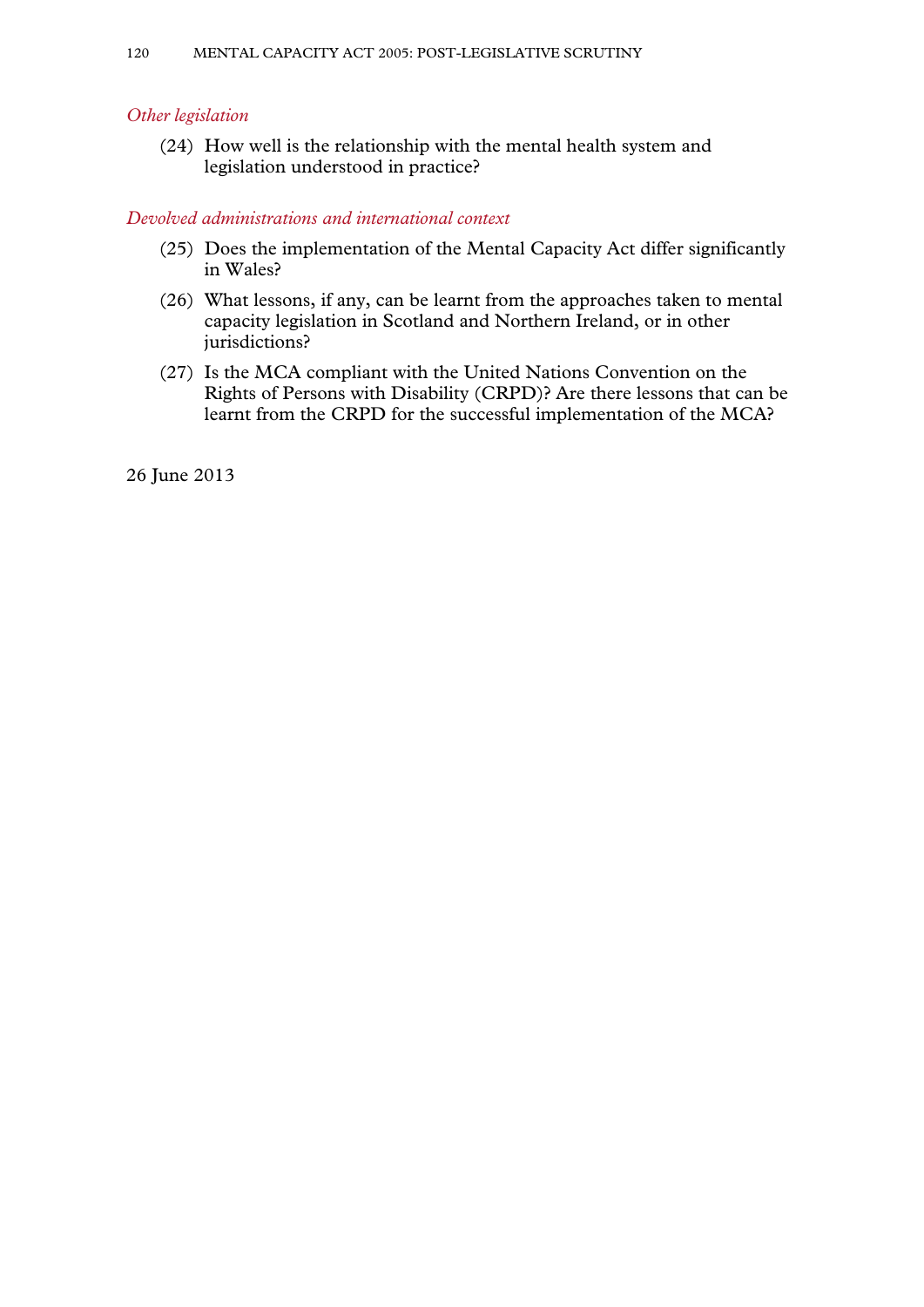## **APPENDIX 4: LETTER FROM NORMAN LAMB MP-6 NOVEMBER 2013**

I write to inform you of the details of a new steering group my Department has established on the Mental Capacity Act 2005. The work of the steering group will include consideration of Deprivation of Liberty Safeguards.

In the Department's written evidence to your Committee in September 2013, we expressed the Government's belief that although the implementation programme put in place following the enactment of the Mental Capacity Act led to important steps forward in changing cultures to embed the Act, practice everywhere in the country does not fully meet the ambitions and expectations of the Act. As such, our intention is to work with national partners to assess progress in implementing the Act and decide what further action is required.

Furthermore, in the Government's response of October 2013 to the report of the Health Committee of the House of Commons on its post legislative scrutiny of the Mental Health Act 2007, the Department stated its intention to set up a new Mental Capacity Act Steering Group to inform our work in this area.

I am pleased to inform you that this Group held its first meeting on 14 October 2013. For your information, I enclose a copy of the Group's Terms of Reference, and details of its membership.

The ultimate purpose of the Mental Capacity Act Steering Group is "to agree a joint programme of action to continue to implement the Mental Capacity Act and the Deprivation of Liberty Safeguards". The Group is time-limited to 12 months in the first instance, after which members will decide whether it should continue to meet or its work be absorbed into existing programmes.

The insights and recommendations of your Committee will be vital in informing the Government's continuing work on the Mental Capacity Act and Deprivation of Liberty Safeguards. Please accept my thanks in advance for the invaluable work you are conducting in this area. If the Department can be of any assistance to your enquiries please do not hesitate to get in touch.

Norman Lamb MP

# **Mental Capacity Act Steering Group (MCA-SG)**

### *Terms of Reference*

#### *Context*

The Mental Capacity Act 2005 is a very significant piece of empowering legislation which affects some two million people and places responsibilities on people working in health and care settings to assess the capacity of people to make decisions, help them to make those decisions and, if they lack capacity, to take decisions for them in their best interests.

A number of national bodies are responsible for ensuring that the Mental Capacity Act and Deprivation of Liberty Safeguards are embedded in the work of the health and care sectors. Implementing the Mental Capacity Act and Deprivation of Liberty Safeguards are dependent on close, collaborative working between national bodies that are responsible for providing, commissioning, regulating, inspecting and overseeing health and care services and training and educating health and care staff.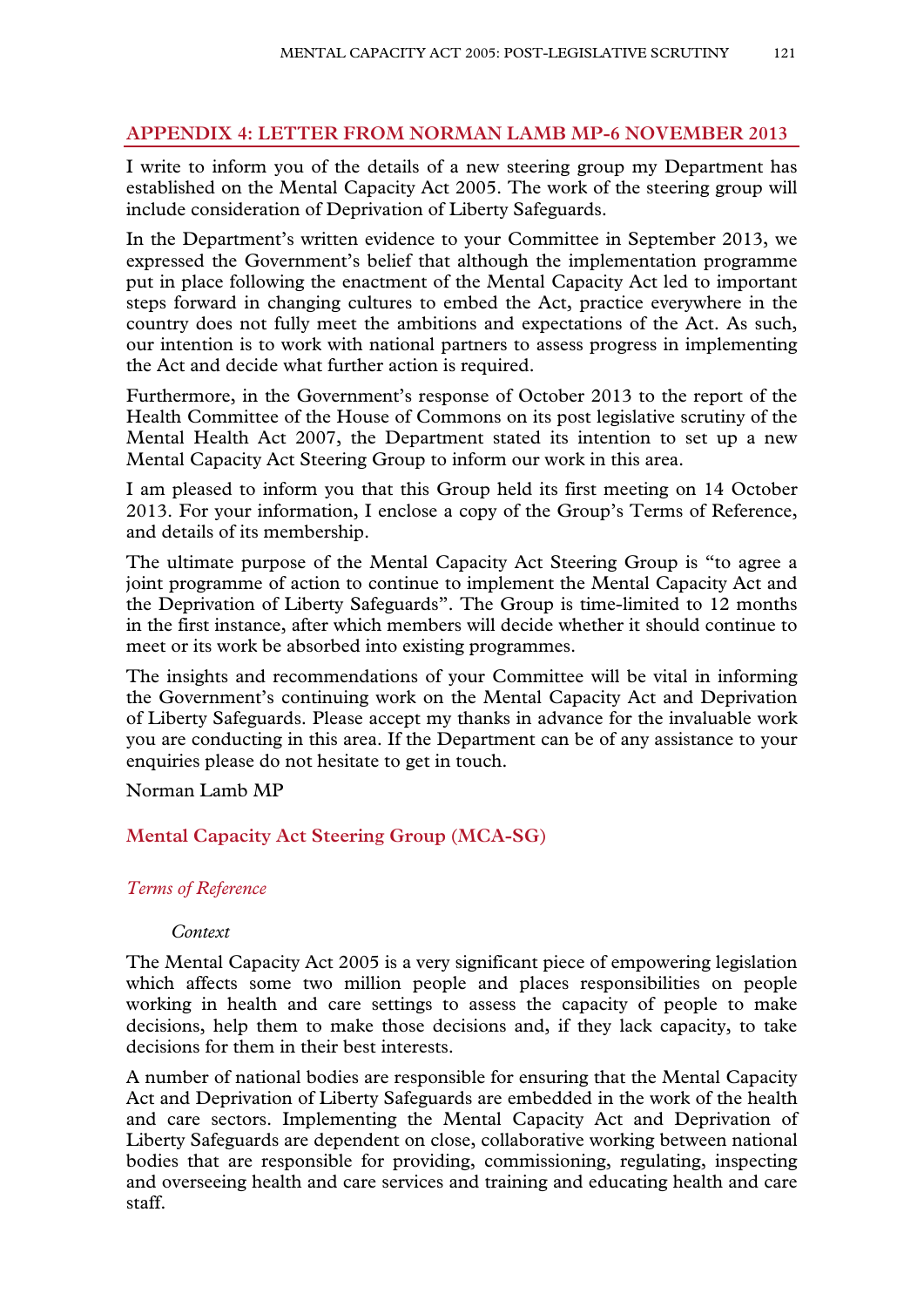This steering group brings together the key national bodies responsible for implementing the Mental Capacity Act and Deprivation of Liberty Safeguards.

# *Purpose*

The ultimate purpose of the MCA-SG is to agree a joint programme of action to continue to implement the Mental Capacity Act and the Deprivation of Liberty Safeguards.

To achieve this purpose the MCA-SG will:

- (1) Discuss the evidence and share experience to reach a common view on the current state of implementation across the health and care sectors;
- (2) Decide how to promote understanding of the Mental Capacity Act and the Deprivation of Liberty Safeguards and to share best practice; and •
- (3) Take into account key legal developments or implementation issues . which have implications for the way in which the Mental Capacity Act and Deprivation of Liberty Safeguards are applied in the health and care sectors.

# *Management*

The MCA-SG will be managed as a sub group of the DH Mental Health System Board.

The MCA-SG will be a time limited group operating for twelve months, after which time its membership will decide whether it should continue to meet or its work should be absorbed into the work of the Mental Health System Board.

It will meet quarterly.

Representatives will work together outside the quarterly meetings as necessary, to progress actions agreed by the Group.

# *Member organisations*

The MCA-SG will include senior representatives from:

- Department of Health (Chair-Director of Social Care Policy)
- Ministry of Justice
- Office of the Public Guardian
- Court of Protection
- NHS England
- Care Quality Commission
- Local Government Association
- Association of Directors of Adult Social Services
- Health Education England
- Royal College of Psychiatrists
- NHS Confederation
- College of Social Work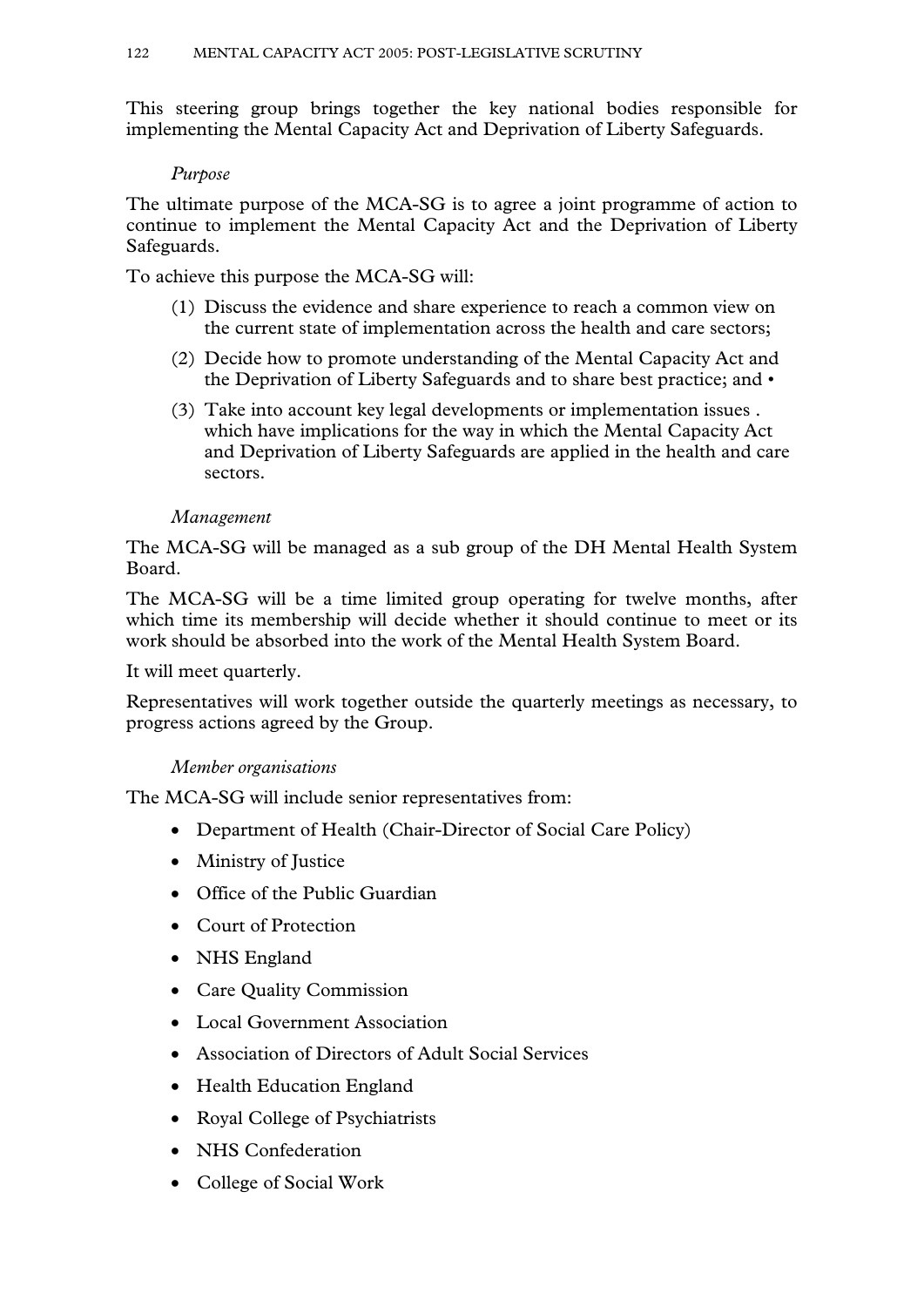- Social Care Institute for Excellence
- Public Health England
- Monitor
- East of England Strategic Clinical Network for Mental Health, Neurology and Disability
- Care Provider Alliance

### *Links to other boards*

The MCA-SG will report to the Mental Health System Board on its discussions and, as appropriate, will raise any key issues to the Board for discussion. It will also update the Learning Disability Programme Board and Dementia Programme Board on its work.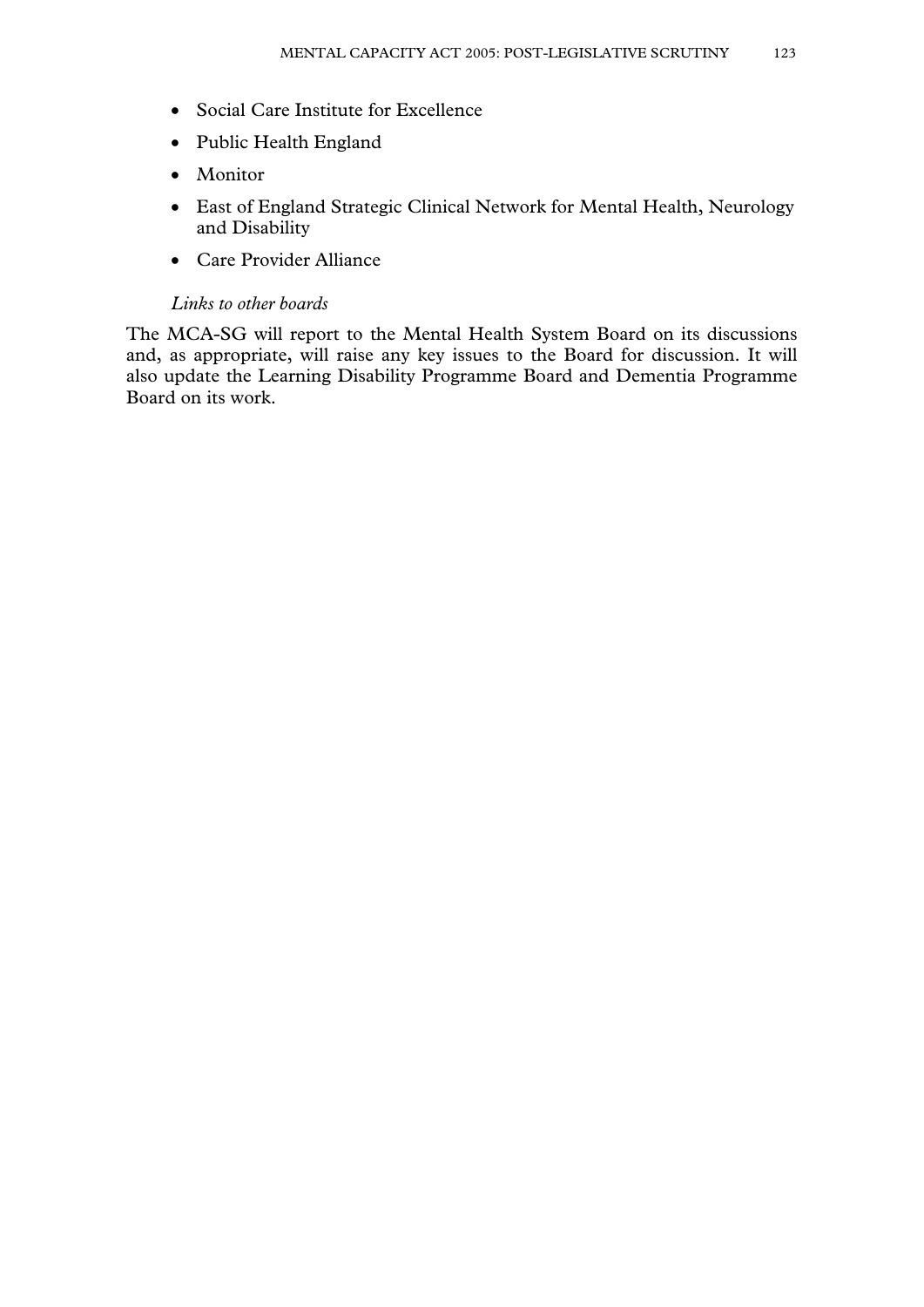# **APPENDIX 5: LETTER FROM NORMAN LAMB MP-28 NOVEMBER 2013**

Thank you for your letter dated 12 November.

I am pleased that you view the establishment of the Mental Capacity Act Steering Group is a welcome development. The Group is very much concerned with trying to establish the evidence of the implementation of the Mental Capacity Act to date and arriving at a plan for improving the situation.

I absolutely agree with you that hearing from service users, families and carers should be at the centre of our efforts to understand the impact of the Act. I have asked officials to set up one or more events to ensure that we talk to a range of people who have direct experience of whether or not the Act is being used successfully. That evidence will be used to influence the work programme of the Steering Group and any subsequent action plan. We will ensure that this is not a one-off exercise but that we continue to consult and engage going forward.

The first meeting of the Steering Group was devoted largely to agreeing the terms of reference and clarifying the role of all the different organisations in implementation. The Group began to identify the areas of concern and gaps in our knowledge. Members were asked to identify what data we need for our analysis, what is available and from what source and what gaps there are and how we might remedy that. This topic will be the main focus of the next meeting arranged for January.

I look forward to meeting the Committee on 3 December.

Norman Lamb MP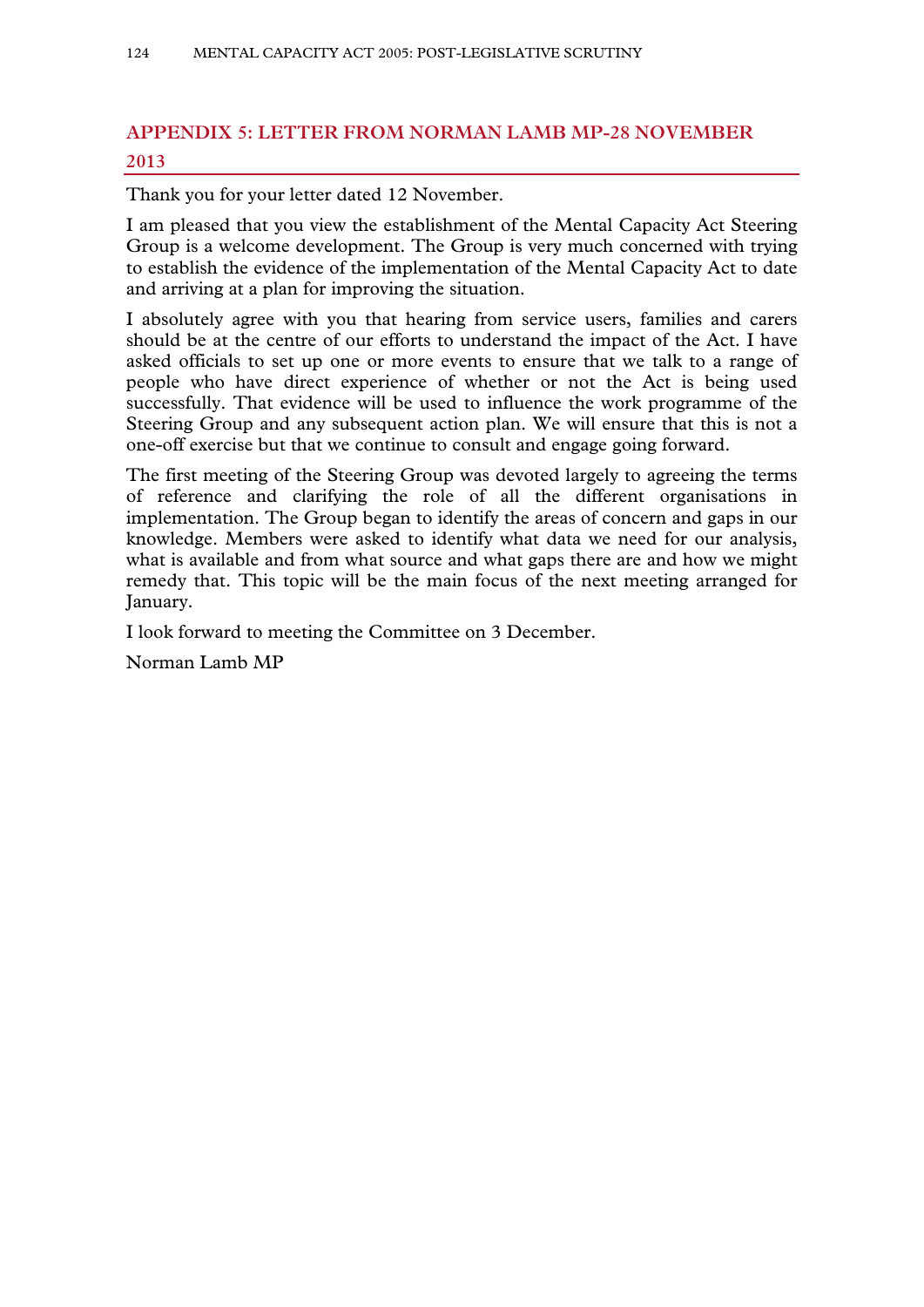## **APPENDIX 6: LETTER FROM NORMAN LAMB MP-9 DECEMBER 2013**

On Tuesday I undertook to send you and the Committee a note on my views about whether I thought we had filled the "Bournewood gap" with the Deprivation of Liberty Safeguards (DoLS).

The "Bournewood gap" arose from a case where a patient lacked the capacity to consent to being kept at a hospital for assessment and treatment. The European Court of Human Rights found this was an unlawful deprivation of liberty that breached the requirement in Article 5(1) of the European Convention of Human Rights that a person can only be deprived of their liberty, without their consent, in accordance with a prescribed legal procedure. There had also been a contravention of the requirement in article 5(4) that any person deprived of their liberty should be entitled to take proceedings by which the lawfulness of the detention can be decided speedily by a court.

Consequently, the "Bournewood gap" was closed by the introduction of the DoLS in the Mental Capacity Act 2005 (MCA) by the Mental Health Act 2007. The DoLS ensure there is a legal procedure for authorising deprivations of liberty in hospitals and care homes for adults who lack capacity to consent to admission or treatment. DoLS is the framework of procedural safeguards comprising:

- section 4A: a person may be deprived of their liberty under the MCA if this is authorised by an order of the Court of Protection or a DoL authorisation under Schedule A1;
- Schedule A1: the qualifying requirements and process for DoL authorisations to be put in place, and subsequently reviewed; and
- Schedule 1A: the circumstances where the MCA (whether by an order of the Court of Protection or a DoL autholisation) cannot be used to deprive a person of their liberty.

The DoLS were designed to address the "Bournewood gap", not just in hospitals, but also in care homes. The Court of Protection is also able to make a welfare order under the MCA to authorise a deprivation of liberty of a person in other settings (if they are not ineligible under Schedule 1A), and can determine the lawfulness of any deprivation of liberty under the MCA.

While the gap has been addressed by the legislation, there remain issues of awareness and appropriate use of the DoLS, and I accept that not all care homes and hospitals understand fully when the DoLS should be used. Further work is needed in this area.

An additional issue raised with you was whether there is 'a gap' in relation to possible deprivation of liberty in supported living accommodation. My view is that there is no gap as an application can be made to the Court of Protection to authorise a deprivation of liberty in supported living. We may revisit this in the future, as I said in evidence, as more people with complex needs are cared for in the community. For the moment I am content that local authorities should seek authorisation from the Court of Protection.

Lastly, in cases where a patient has been deprived of their liberty under the Mental Health Act, and medical treatment is required for physical conditions which are not related to the mental disorder, such treatment can be provided under section 5 of the MCA if the patient does not have capacity to consent to the treatment. In a very small number of cases, the treatment required may involve a deprivation of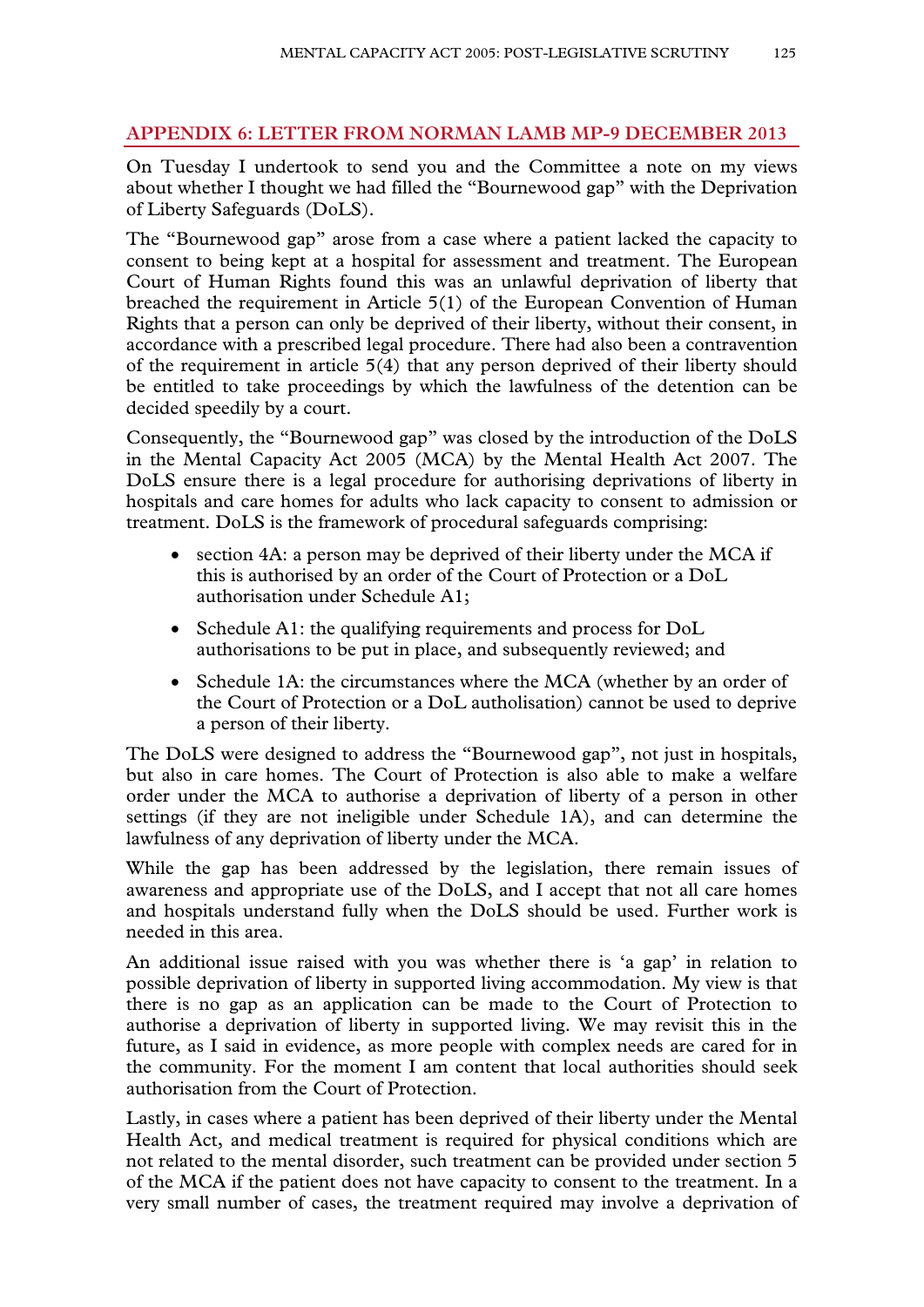liberty and in such cases the MCA regime is not available because the person is ineligible to be deprived of their liberty under Schedule 1A. However, the High Court has an inherent jurisdiction to authorise a deprivation of liberty for that purpose and therefore there is no gap which requires filling (and in any event, this is not the "gap" that was at issue in the Bournewood case).

You have also asked me to address question 8: The difficulty between providing the appropriate balance between safeguarding and protection has been a consistent theme in the evidence that we have heard. Given the understandable focus on safety within health and social services, how does the Government intend to prevent the empowering ethos of the MCA from continually being overshadowed?

I am very clear that the MCA is very much about the balance of protection and empowerment, and I think all the training and awareness raising and guidance makes this clear. The training invariably starts with the empowering principles that people are assumed to have capacity; that people can have capacity about some matters and not about others; and importantly that a person must be helped to make a decision before they are found to lack capacity to do so. These are all very important and empowering principles.

As you heard from other witnesses, safeguarding has a longer history and is better established in health and social care. More people understand that their role involves making a safeguarding alert if they are worried about a person, and that there are safeguarding leads who will investigate safeguarding concerns.

We need to ensure that the empowerment message is equally understood. We do this through the guidance we produce; through the messages we give when speaking at conferences, and also through our wider policies on personalisation and choice and control. The empowerment message underpins the response to Winterbourne View; and much of what we are doing to enable people with disabilities to live in the community. It underpins our policies on 'choice and control' in both social care and the NHS. We will be writing safeguarding guidance to accompany the safeguarding clauses in the Care Bill, and we will ensure that this balance is present throughout the guidance.

I hope this information is helpful to you and the Committee.

Norman Lamb MP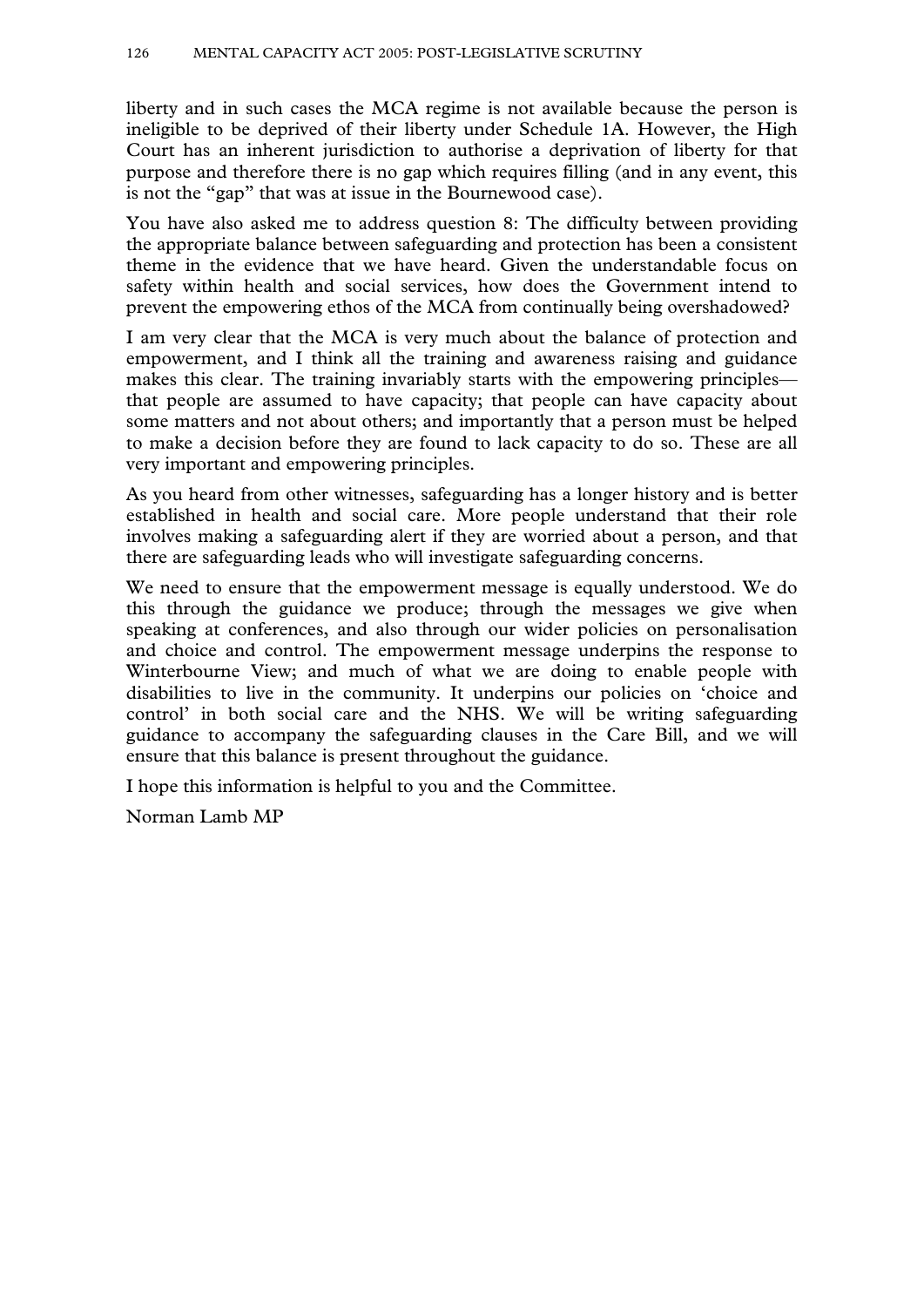# **APPENDIX 7: LETTER FROM LORD MCNALLY-10 DECEMBER 2013**

### **Ministerial evidence session-3 December 2013**

During the joint evidence session with Norman Lamb MP, I offered to write to the Committee on a number of matters on which the Committee sought further clarification.

The matters in question were the mediation pilot being undertaken by the Office of the Public Guardian (OPG) and the nature of the offences that had been prosecuted under section 44 of the Mental Capacity Act (MCA) 2005 and the Fraud Act 2006. I will deal with each in turn.

### *Mediation pilot*

The pilot will allow the OPG to determine whether an in-house mediation service is a feasible option. The tender for the selection of the external partner who will assist the OPG in setting up a pilot scheme began in the late summer with the final selection taking place on 26 September, when Browne Jacobson solicitors in Nottingham were selected.

Cases where mediation may be particularly useful are those involving disagreement between family members of 'P' (the person lacking capacity), usually involving one or more attorneys of a Lasting Power of Attorney, (LPA), or a Court appointed Deputy over a decision required for P's best interests. The cases selected for inclusion in the pilot are likely to focus on the property and affairs issues in dispute between family members of P, though they may also include issues of health and welfare decision making, or a mixture of both.

The pilot will cover 15 to 20 cases which have been recommended by the Public Guardian (PG) as suitable for mediation. The mediation will be free to participants and it is hoped that they will be commenced in mid-January 2014, subject to the consent and availability of the involved parties. Mediation will take place via the telephone. Successful mediation will be particularly useful in cases where an attorney has been appointed as this will preserve the donors' choice of attorney.

Browne Jacobson will report to the Public Guardian by April 2014 with recommendations.

# *Nature of offences under section 44 of the MCA and the Fraud Act 2006.*

Unfortunately whist my department is able to provide statistics of the numbers of people who have been convicted under section 44 of the MCA and under the Fraud Act, we do not hold details of the exact nature of the offences. My officials have liaised with the Crown Prosecution Service. They do not hold details of the nature of the offences either and to obtain the information would require them to manually search through the case files.

However, from evidence recently collated from media articles by my officials, it would appear that the offence in the MCA is indeed being used to prosecute those who have the care of the person lacking capacity and that the Fraud Act is being used to prosecute where attorneys and deputies have abused their position and misappropriated funds.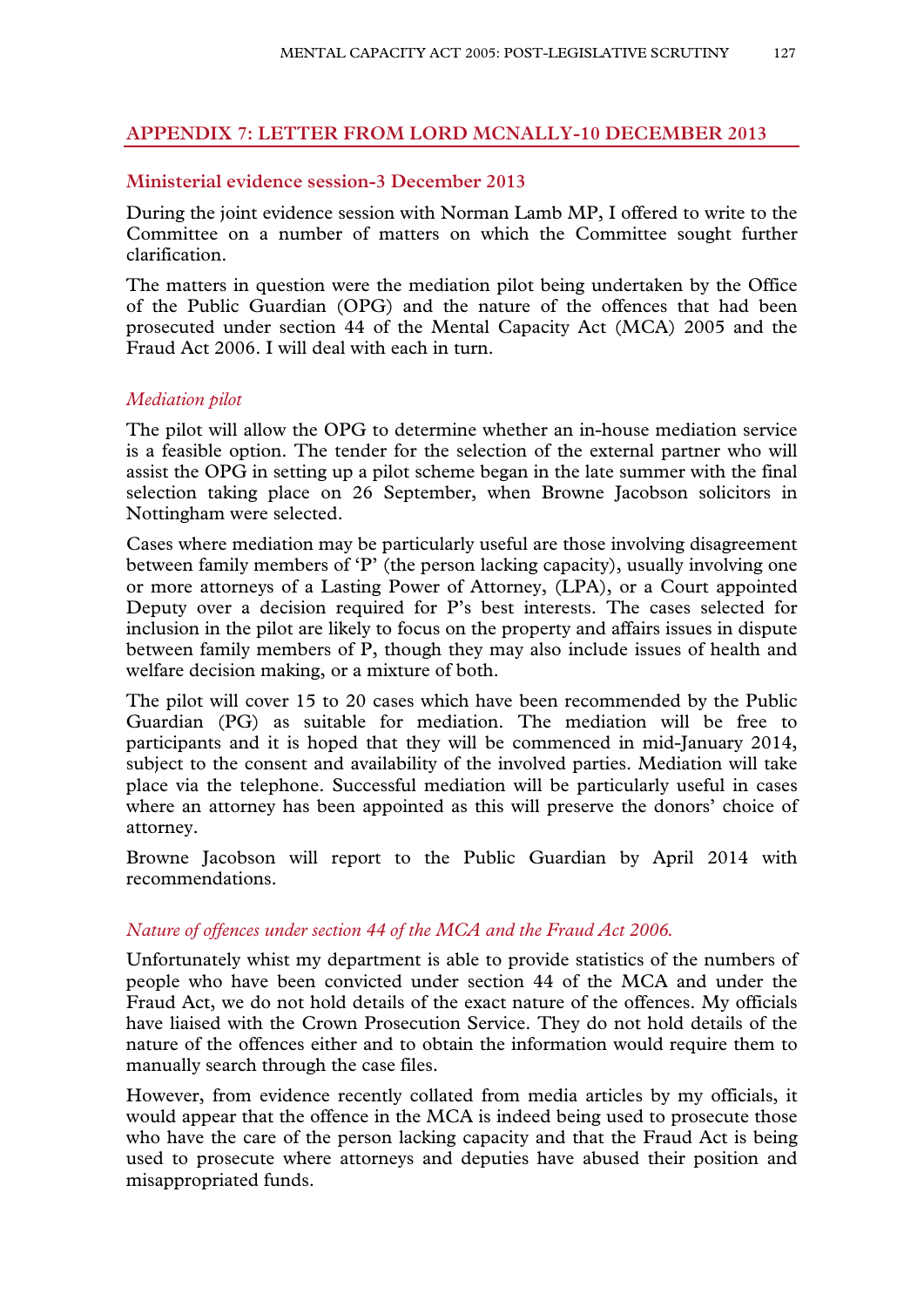Clearly there is work to be done to ensure that more use is made of the offence in the MCA and my officials will further discuss the matter with the CPS and will also contact the Association of Chief Police Officers.

You have also asked me to address question 8:

The difficulty between providing the appropriate balance between safeguarding and protection has been a consistent theme in the evidence that we have heard. Given the understandable focus on safety within health and social services, how does the Government intend to prevent the empowering ethos of the MCA from being continually overshadowed?

My colleague Norman Lamb MP has provided a substantive answer to this question but I would add that we are aware of the need to ensure that the empowerment message is understood, and my officials will continue to work with officials at the Department of Health to see how this can be achieved.

I look forward to reading the Committee's recommendations in due course.

Tom McNally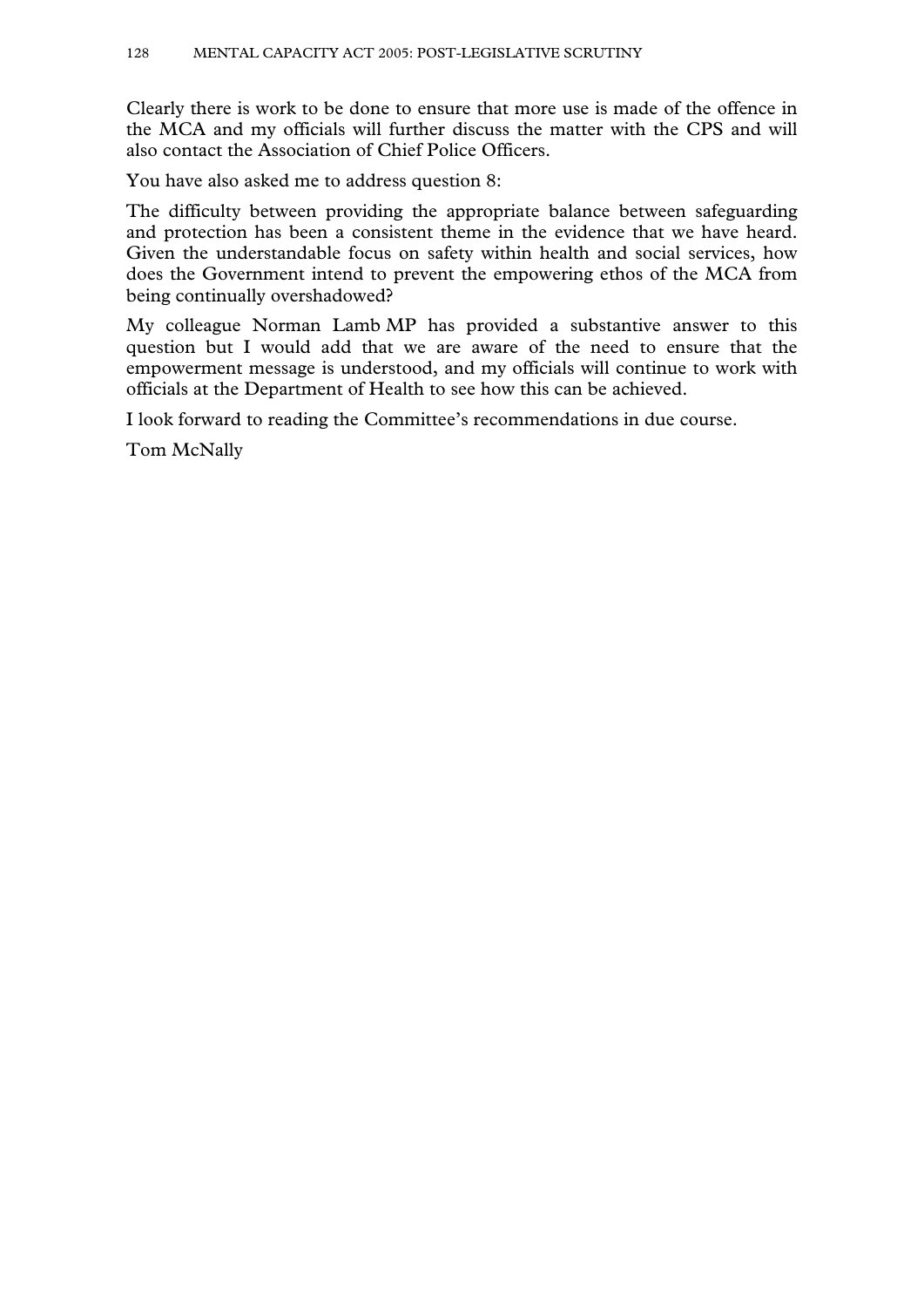# **APPENDIX 8: MEMORANDUM FROM MINISTRY OF JUSTICE-12 FEBRUARY 2014**

Memorandum from Ministry of Justice to House of Lords Committee on the Mental Capacity Act following oral evidence session with Lord McNally; Minister of State for Justice, Ministry of Justice and Norman Lamb MP; Minister of State for Care and Support, Department of Health on 3rd December 2013.

MoJ Response to the Committees request for clarification on changes to legal aid for people detained under the Mental Capacity Act following a press notice about changes to legal aid for people detained under the Mental Capacity Act— 8 January 2014.

"The article in the Law Gazette on 2 December is factually incorrect.

As Lord McNally made clear in Committee, when making the regulations under Part 1 of the Legal Aid, Sentencing and Punishment of Offenders Act 2012 (LASPO) the Ministry of Justice (MoJ) clarified that non means tested legally aided representation should be available to enable a person to challenge an authorisation to detain them made under Schedule A1 of the Mental Capacity Act 2005.

The purpose of this clarification was to put beyond doubt that means free funding was only to apply where an authorisation was in force and was the subject of a challenge under section 21A of the Mental Capacity Act 2005.

The MoJ gave evidence clarifying this policy in the Court of Protection case to which the article refers, and we are still awaiting a final judgment. Contrary to what is said in the article, the MoJ did not concede that the change to the regulations was unlawful, nor did we undertake to reverse it. We will of course consider carefully anything that the court has to say on the point in its judgment when that is received."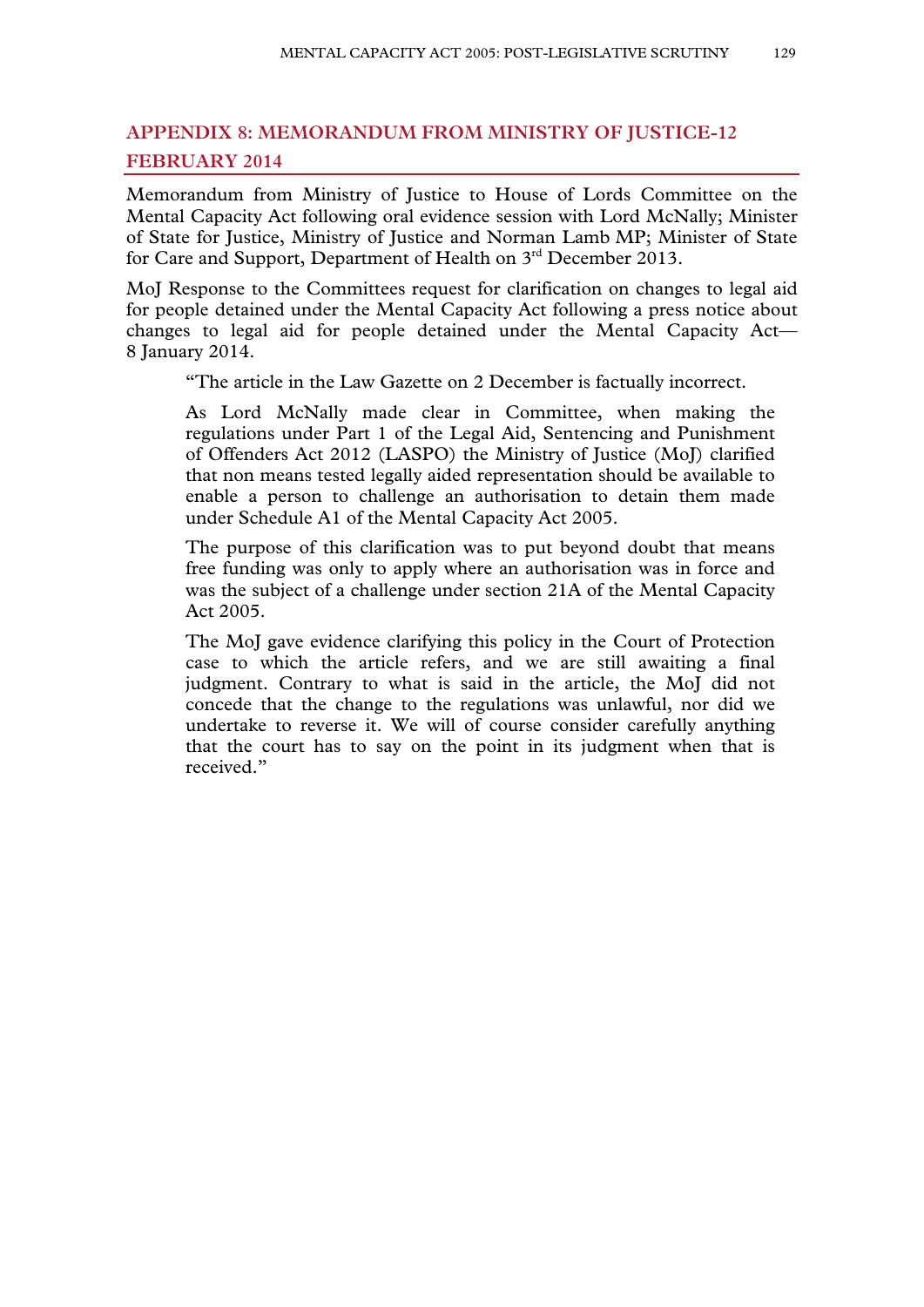# **APPENDIX 9: REPORT OF A SPECIAL MEETING OF THE FORGET-ME-NOTS**

This special meeting was held to discuss the impact that the Mental Capacity Act has had on members of the group.

The meeting was held at the request of the Dementia Engagement and Empowerment Project (DEEP). DEEP had been approached by the House of Lords Select Committee on the Mental Capacity Act 2005 to find out the experiences of people with dementia.

This report will be submitted as written evidence to the House of Lords Select Committee.

# **About The Forget-Me-Nots**

The Forget-Me-Nots are a group of people with dementia from the area of East Kent, who meet regularly in Canterbury. The group aims to help people with dementia get their voices heard. It is supported by the local NHS Trust, and cochaired by Reinhard Guss, Consultant Clinical Psychologist, Elisabeth Field, Clinical Psychologist, Mental Health Services for Older People and Keith Oliver who has dementia and is Kent and Medway Primary Trust Dementia Service User Envoy.

The group aims to help organisations, including the local NHS Trust to improve the quality of service they offer to people with dementia. The group believes it is vital that the opinions of people living with a diagnosis are heard by those who make decisions. The group also functions as a network, where people can meet others with a similar diagnosis and get to know them better.

The Forget-Me-Nots is a key group within the Dementia Engagement and Empowerment Project (DEEP). DEEP provides support to existing and new 'involvement' or 'influencing' groups of people with dementia across the UK. The project is being developed in collaboration with people with dementia, and includes opportunities for sharing resources and ideas, building the capacity of groups, setting up networking opportunities between groups, supporting existing groups to mentor emerging groups and, in time, for groups to form a national network of collective voices.

### **About the meeting**

Nine members of the Forget-Me-Nots attended the meeting.

Nada Savitch from Innovations in Dementia and DEEP chaired the meeting. We split into two groups to discuss issues around the Mental Capacity Act—these groups were facilitated by Nada Savitch and Reinhard Guss.

Lord Hardie and Lord Swinfen along with Judith Brooke (clerk to the Committee) kindly attended the meeting to listen to the views of people with dementia.

Five students helped the meeting run smoothly and took notes. We discussed such issues as:

- Who makes decisions in your life? Are there decisions which you make for yourself? Are there decisions which are made by others on your behalf?
- If someone has helped you to make decisions or made a decision for you … What happened? What did it feel like?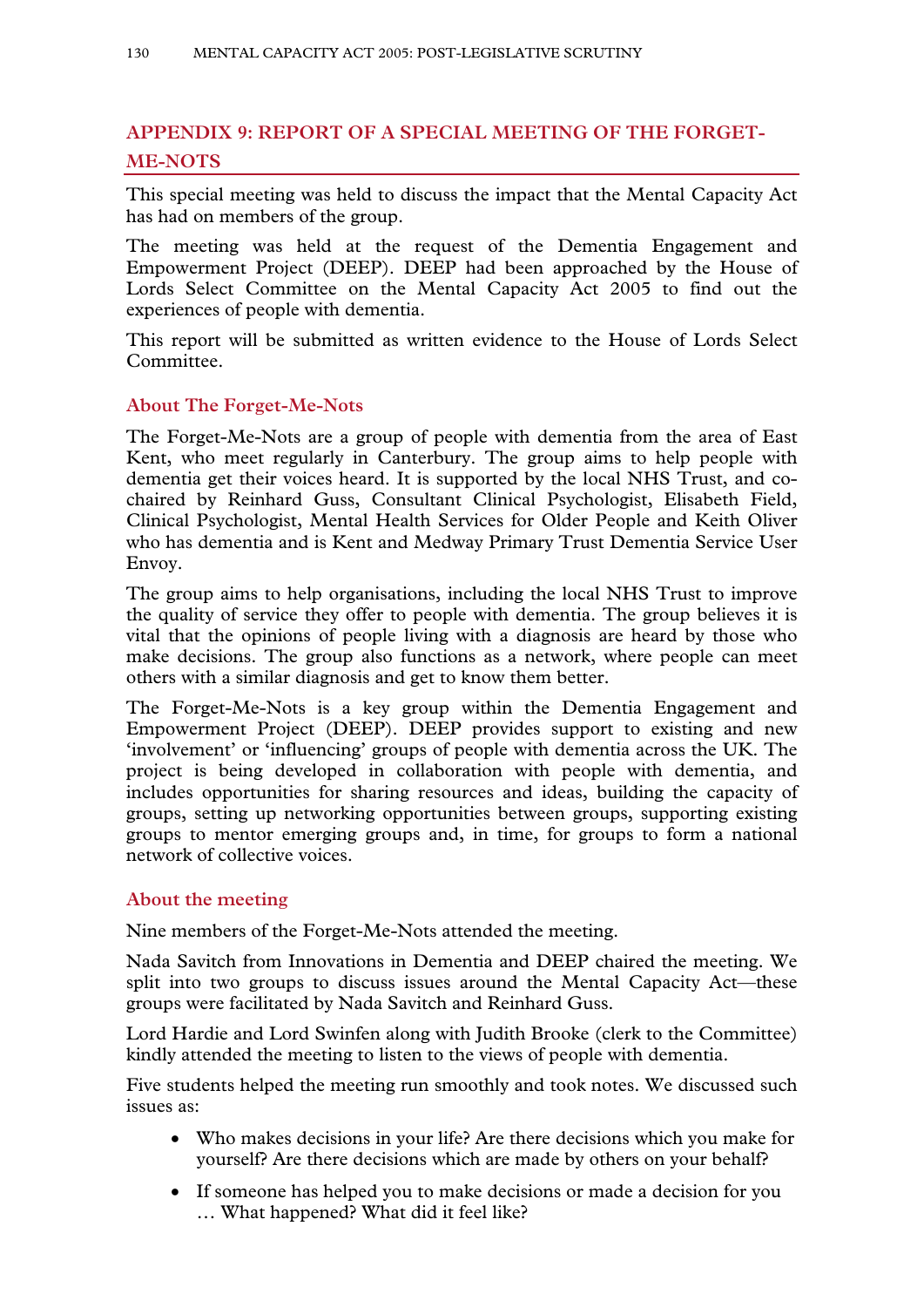- Have you had any experience of someone assessing your 'mental capacity'?
- Have you had experiences of Lasting Power of Attorney?
- Have you had experiences of telling your bank or other organisations that you have dementia?

# **What members of The Forget-Me-Nots said**

This report summaries what was said at the meeting across the two groups.

Direct quotes are used but (for privacy) they are not attributed to named members of the group.

The conversations did not necessarily happen in the order set out below.

# **About making decisions**

The group all agreed that they all have the capacity to make decisions, but that this is slowly changing. And other people might be making more decisions on their behalf.

"It's like the door is slowly shutting"

"It moves more to my wife now than me"

"My wife tells me what to wear … she didn't do that before I got dementia"

Some members feel they are still able make the same decisions. Others feel less confident.

"I was the main decision-maker … but now my wife can think it out better than I can"

"I still make decisions; they just might not be the right ones" "I don't have confidence in my decisions"

"Everything's just the same, except I can't think some things out now"

Some members found this change in decision making difficult as it means they are losing independence.

"My wife has made decisions for me … it doesn't feel good. I want to make decisions"

Some members thought sometimes decisions were made about them for the right reasons.

"I want to be protected as I become more fragile, less able to make decisions"

"In my world I'm not different [to how I was before dementia]—I think I'm still alright"

"It's easier to take if you can see that the decision is being made for your own benefit"

People felt that it is important that information is presented in a way that is easy to understand.

# **Telling officials that you have dementia**

Members of the group felt that they had been treated differently when they had told people they had dementia.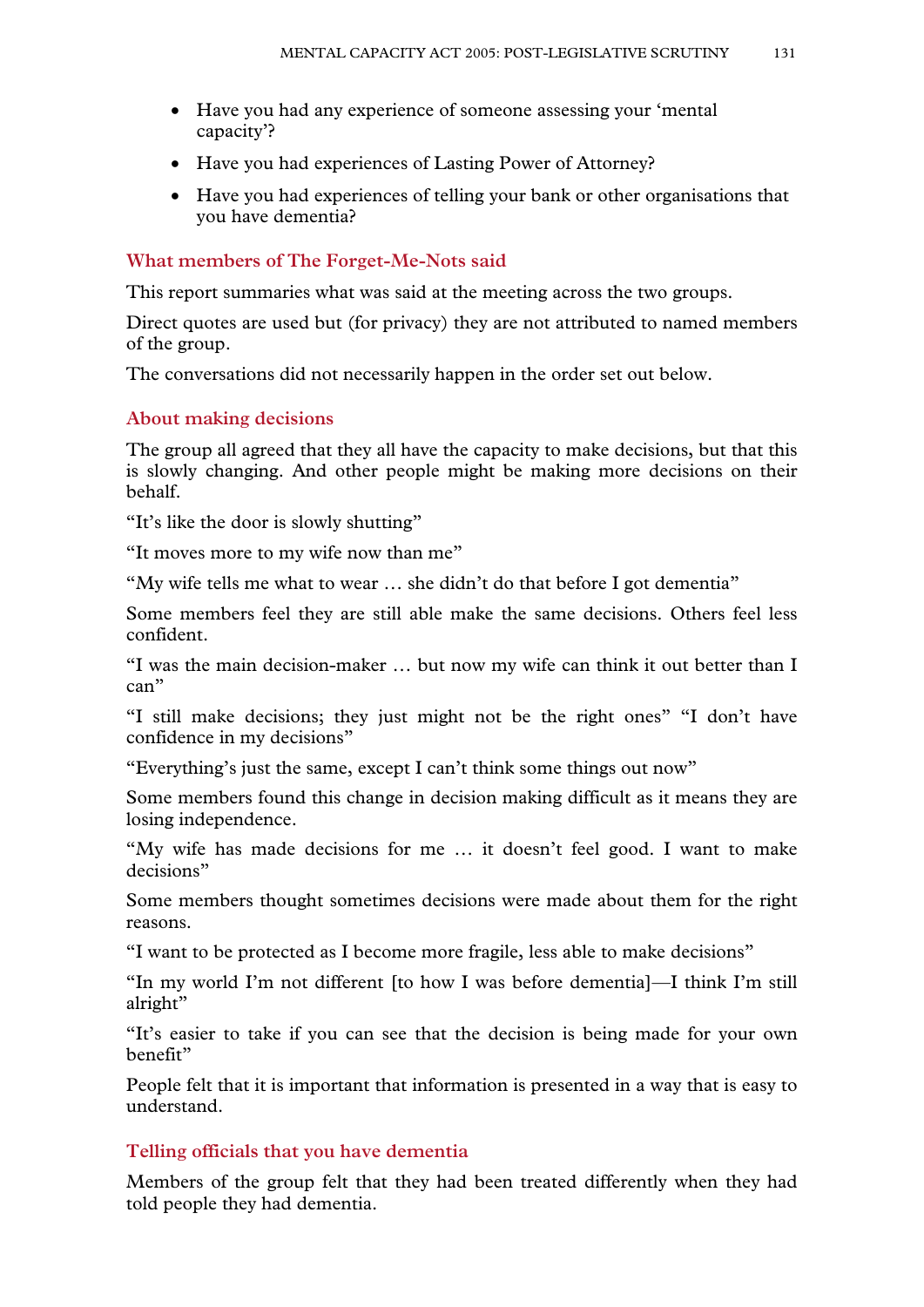Sometimes this was for the better—one member had been in Lloyd's bank (which is working with Alzheimer's Society) and had had a helpful response. Others had good experiences too.

"We have a great relationship with the bank and they help us a lot, we always see the same person"

Others felt they were patronised and discriminated against for having dementia, or just being older.

People had different thoughts about the needs or desirability of telling officials about their diagnosis.

"I don't mind telling people, I just don't think it's necessary yet" "I wouldn't tell the bank until I was really downhill"

"I don't mind telling people, I just don't want sympathy"

"With utilities, if they don't know you have dementia, how can they help you?"

There was a suggestion that details of lasting power of attorney could be added to Alzheimer's Society 'I have dementia' cards.

# **Being assessed for capacity and best interest**

People felt some apprehension about being assessed for mental capacity. They felt it fluctuated and was especially dependant on whether you were feeling anxious or depressed at the time.

"It makes me nervous"

Some people did feel that people were judging their mental capacity.

"I feel I might be prejudged if I've told someone I have dementia" The concept of 'best interest' is a difficult one, and many people are not aware of it.

"Best interest … that's difficult to define"

# **Bad experiences of Mental Capacity Act**

Some members of the group referred to friends and relatives who had bad experiences under the Act.

There was particular concern about cases where there was no Lasting Power of Attorney and people had to work through a solicitor.

"The wife can't access the money—she can't get the money out without going to the solicitor"

"It costs  $\epsilon$ ,5000 a year"

"Why can't the carer go back and get the power of attorney?" "Is there a standard fee?"

"Do you have a choice of solicitors?"

There was a feeling that that Act does not always support those it says it is there to protect. And that the balance between protecting people and stopping the minority that may exploit people with dementia was sometimes wrong.

"The Act seems to be working against the innocent rather than protecting them"

"How can we deal with this unscrupulous minority without inhibiting the scrupulous?"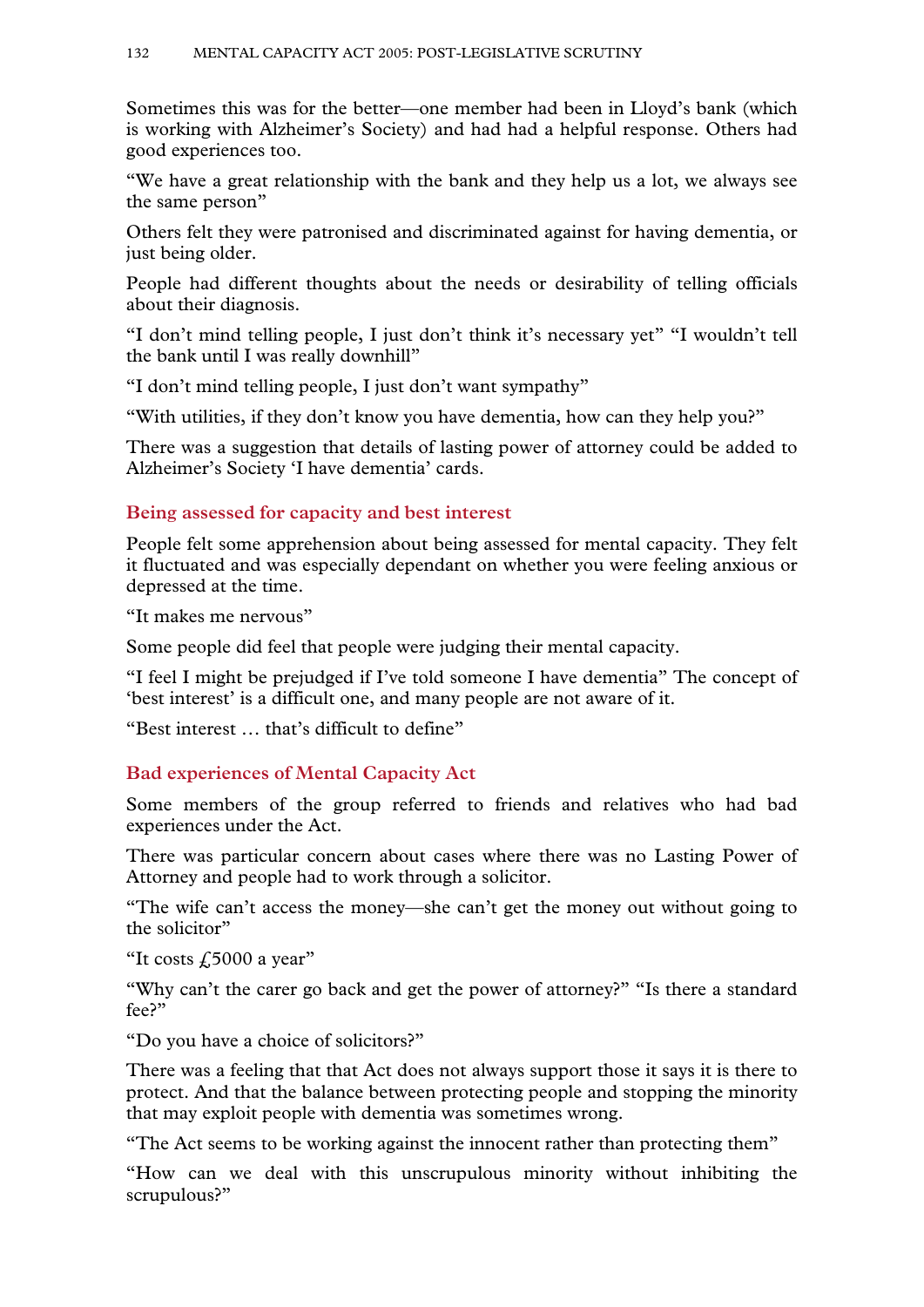"Are people judged not to have capacity too soon?" "The Act focusses too much on exploitation"

**Lasting Power of Attorney** 

Lasting Power of Attorney was one aspect of the Mental Capacity Act that was familiar to most people at the meeting, although many people did not have one, and some people were not clear about what was covered.

"Is the idea that it's just financial?"

"Older people might think it's not for them"

"It might be more important for someone with young onset dementia, less so for someone in their 80s—we don't really mind what happens to our money"

Most people agreed that it was a very good idea and should be done early on.

"Make your wishes know now!"

"It's important to write things down" "Do it early and put it on one side"

Many people felt that the process was complicated and difficult to understand.

"It's difficult, it feels like going up a mountain" "It takes a lot of thought—it's lengthy"

"It took me three months to get to grips with it"

"The big pile of paper needs to be reduced"

In many people's experience it was an expensive process that needed a solicitor.

"You need advice from a solicitor"

"I drew it up myself and got a lawyer to sort it for me" "It cost me about  $\text{\textsterling}1000$ "

"A list of approved solicitors would be good"

There was a feeling that although it's a good thing to do, people put it off or don't get round to it.

"It's too difficult—it puts people off" "It's expensive and daunting"

"There needs to be more encouragement for people to do it—we tend to park it"

"It's not just us who put it off, it becomes a taboo subject—family members don't want to talk about it either"

"We like to live for the day—we don't want to discuss this all the time"

There is confusion about how power of attorney operates with utilities and banks.

"Even if the attorney goes to the bank or the utilities, they don't know that the power of attorney has been given"

"The utilities will only speak to the person whose name is on the account—they won't take the spouses word for the fact that they have power of attorney"

People felt that organisations such as banks and utilities should have access to information about who holds power of attorney.

"Utilities should have access to that information"

"They should create a register where you can check who has power of attorney"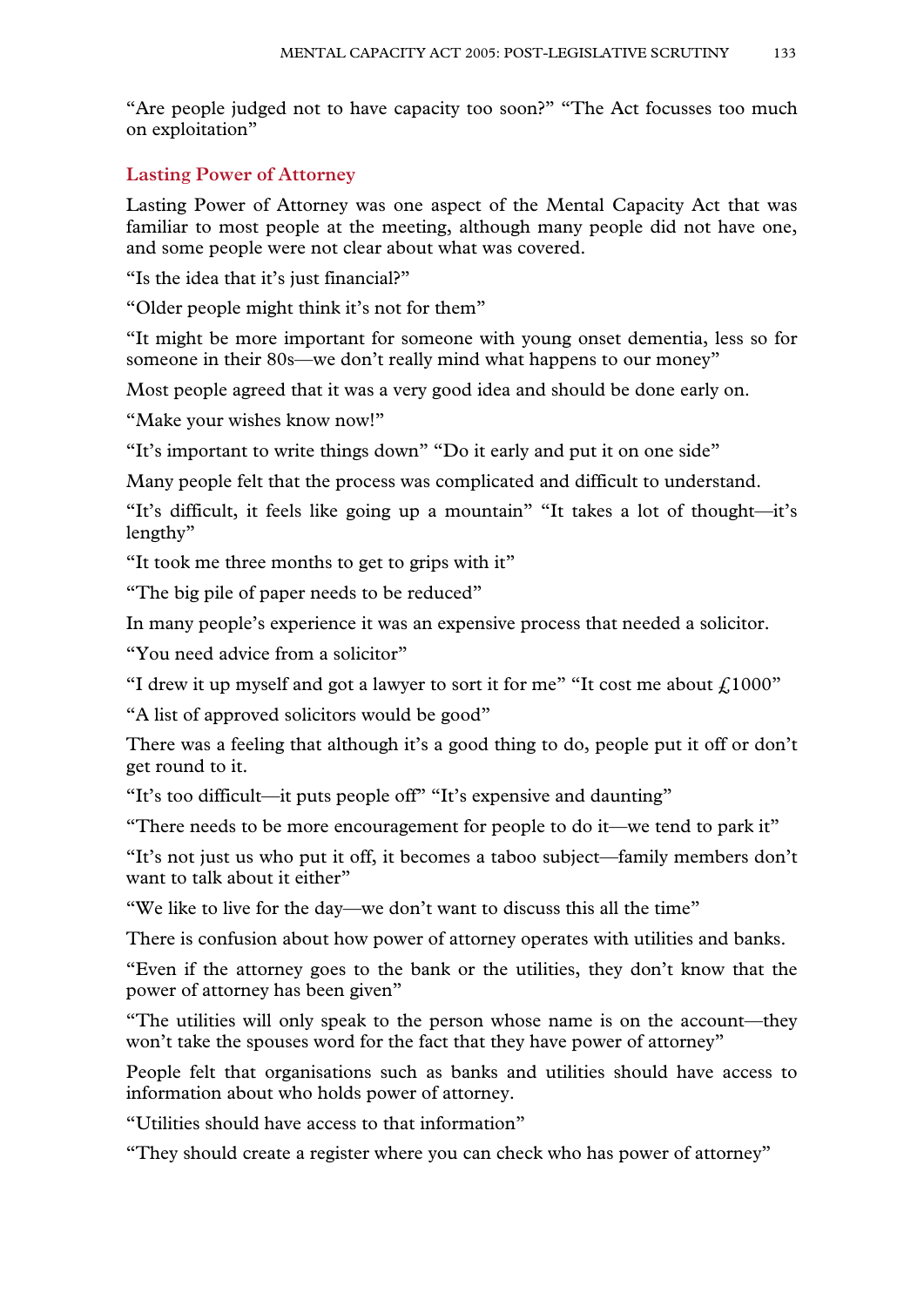Some people felt that power of attorney should be an automatic right within marriage or part of the marriage vows. But others felt that there were complications due to divorce and people living together.

"In case of marriage, shouldn't be assumed?"

It was agreed that it can sometimes be difficult to find someone to take on the attorney role.

"Decisions should be made by someone you trust"

"It's hard to find people you trust enough or who want to do it" "I don't want to burden my children"

People felt that couples should make Lasting Power of Attorneys together.

# **Information about the Mental Capacity Act**

There was also a feeling that there is too little information available about the Mental Capacity Act and Lasting Power of Attorney in particular.

"There's not enough information about it generally" "200,000 people need this information"

"Lots of people with dementia are older—how do they know about it?"

"Why does everything have to be online?" "There needs to be more advertising"

"We had a lawyer turn up to our post-diagnostic support group to explain"

"It's important to be informed by someone you trust"

But people agreed that at diagnosis there is often an overload of information.

The voluntary sector, especially CAB and Alzheimer's Society were thought to have a role. [The Alzheimer's Society does have a good information sheet about the Act]

"The Alzheimer's Society could have a role in informing people about the Act"

"Banks and CAB etc should be there to help you fill in the forms"

# **Language**

Some people didn't like the term 'Mental Capacity Act' because of the association with mental illness.

It was felt that labels such as 'carer' and 'sufferer' can foster stereotypes

"We still care for our partners even when we have dementia".

Canterbury, 30 October 2013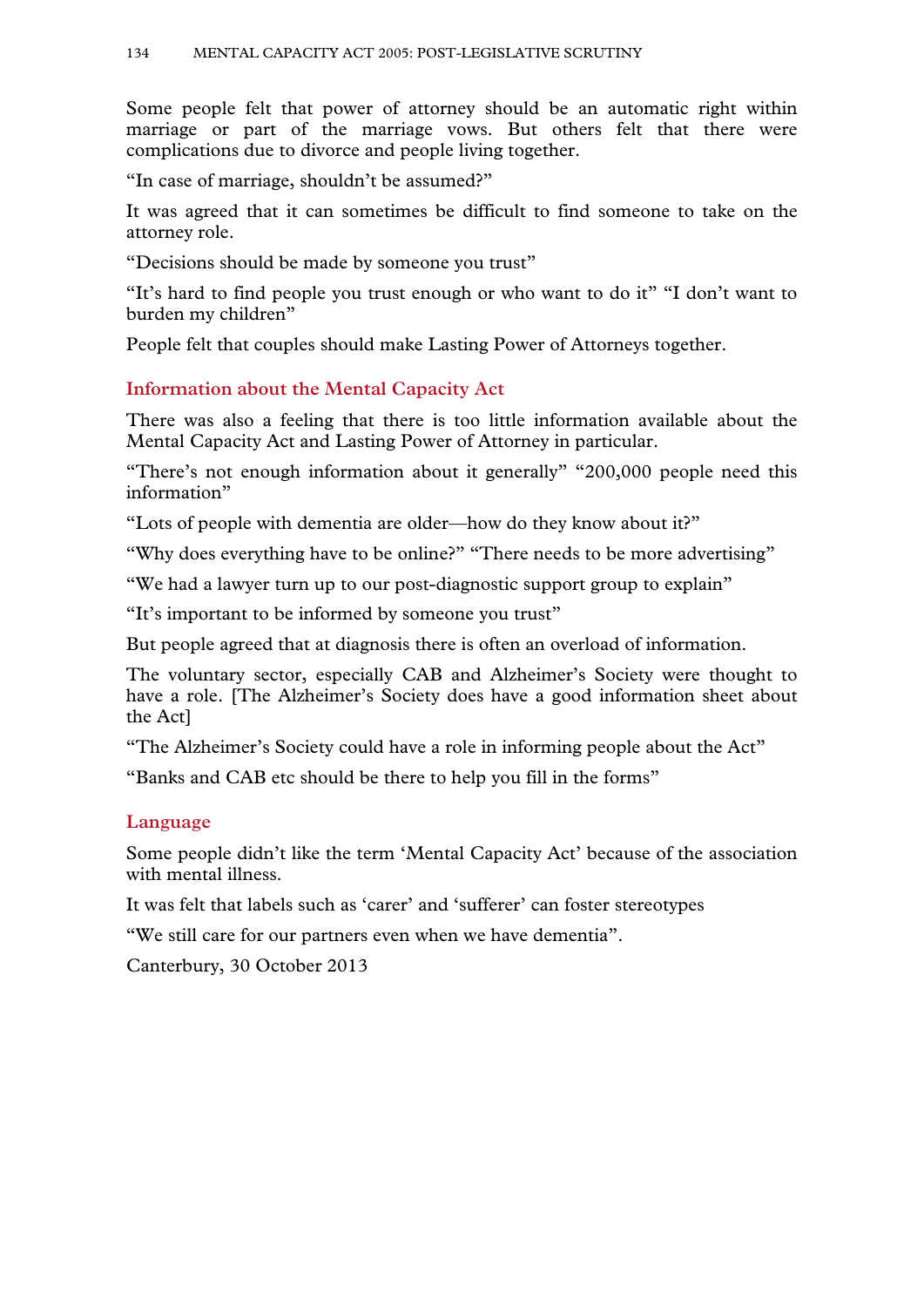# **APPENDIX 10: NOTE OF THE COMMITTEE VISIT TO THE COURT OF PROTECTION-20 NOVEMBER 2013**

### **Note by the Clerk and Policy Analyst**

### *Overview of the Visit*

A delegation of the Committee visited the Court of Protection on Wednesday 20 November 2013. The members of the delegation were Lord Hardie (Chairman), Lord Alderdice, Baroness Barker and Baroness Hollins. They were accompanied by the Specialist Adviser, the Policy Analyst and the Clerk.

The purpose of the visit was to provide members with the opportunity to view proceedings. However, at the suggestion of the Vice-President of the Court of Protection, Mr Justice Charles, the visit also included a tour of the so-called 'back office' functions of the Court. Having viewed the proceedings and toured the offices, the delegation subsequently met with Mr Justice Charles, a number of high court judges and district judges, and staff of the Court of Protection and the Family Division for a brief Question & Answer session. Staff included 'authorised officers', a role introduced in 2011 to adjudicate in non-contentious property and affairs cases. This note summarises the main points raised over the course of the tour, the proceedings and Question & Answer session.

#### *'Back office functions'*

The staff of the Court were keen to emphasise that the vast majority of the work of the Court takes place outside the court room, in the routine administration of applications concerning property and affairs (around 95% of the caseload). Of those applications 93% were non-contentious, according to figures provided by Mr Justice Charles. These were cases which were decided on the papers, without recourse to a hearing, by a small group of authorised staff in a quasi-judicial function.

The volume of applications to the Court of Protection could reach upwards of 100 per day. The majority of these concerned property and affairs, although welfare applications were dealt with as well. How to manage such volumes in a timely manner was of great concern to the management and staff of the Court. Processes were monitored and timed precisely: a wall chart in the corridor showed that the target time for conducting a basic check on a COP44A application form, including whether the form had been completed, signed and dated, was 4.4 seconds. A member of staff commented that the office's move to open plan accommodation would reduce time lost moving between offices, and passing through timeconsuming security doors.

There are four 'authorised officers'. Their role in adjudicating on noncontroversial property and affairs cases was introduced in 2011, following the report by the Rules Committee. Enabling non-judicial staff to complete the routine administration of such matters was designed to remove the backlog of cases, which had grown to 3000. They considered 200 cases a manageable workload and work towards the key performance indicators (reply to initial application within 20 working days in 95% of cases; decision where there is no oral hearing within 16 weeks in 75% of cases). However, they admitted that their small number created a pinch point in the process. When necessary, and provided other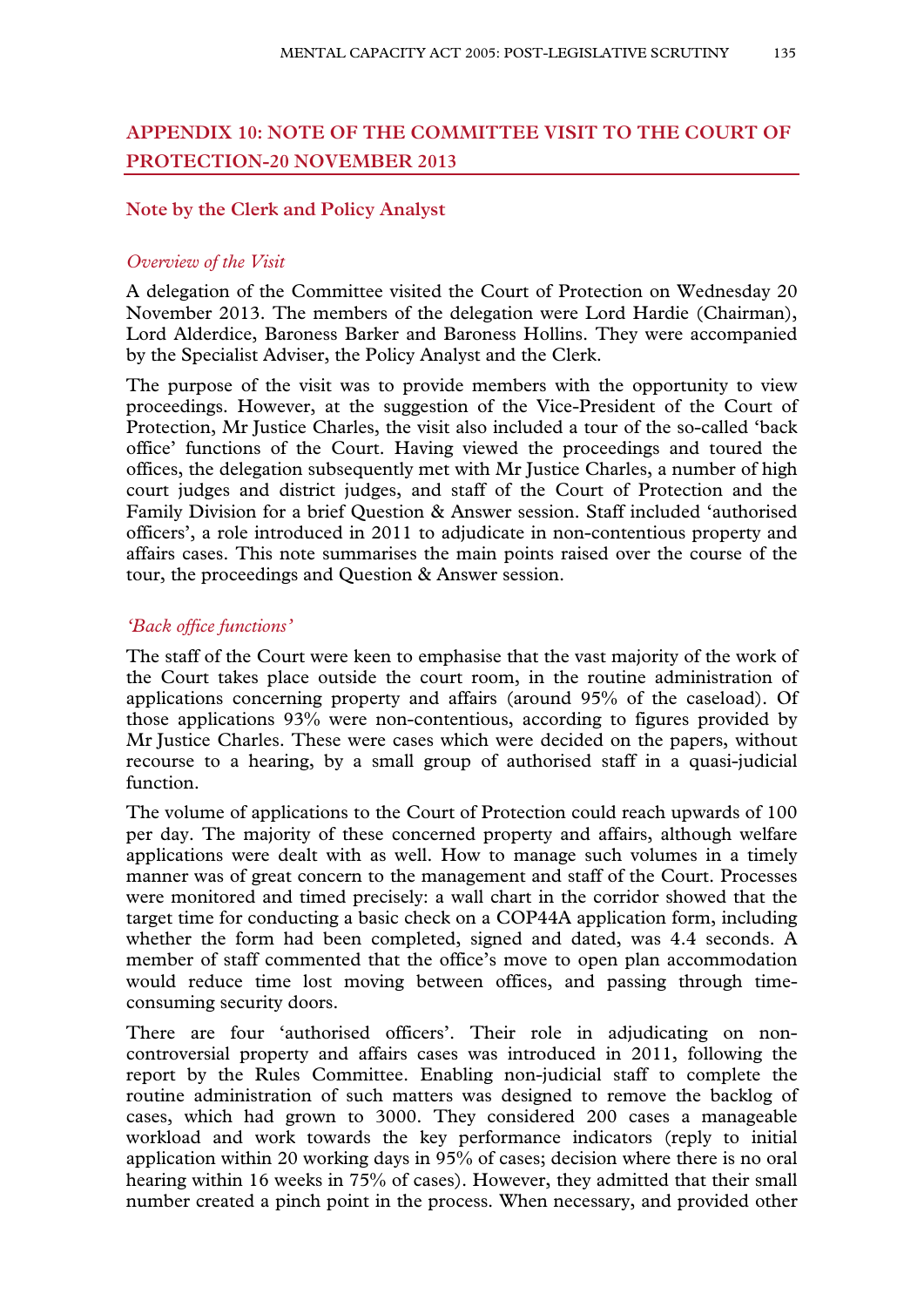demands on their judicial time allowed it, the four District Judges were able to provide help.

Urgent applications were dealt with by a dedicated office. The aim was to deal with the form within one hour and then to contact a judge for an immediate hearing. The office operated 9-5, five days a week, but there was 24 hour out-ofhours access through the Royal Courts of Justice. There was a dedicated route for making urgent applications that ensured they come into the correct office, but this was not always followed. One example of the changes planned for application forms was to allow applicants to indicate on the front of the form if it was urgent. Examples given of urgent cases were an application by a local authority on the legality of preventing a young woman with learning disabilities from going to a party, where there was a legitimate fear that she would be sexually exploited, and a woman who had barricaded herself into her home against a bailiff with a warrant to seize property. In the latter case the Court was able to contact the bailiff directly and request that they delay enforcement of the warrant while a property and affairs deputy was appointed, who subsequently applied for the warrant to be suspended due to the vulnerability of the individual concerned.

The office also provided a supervisory function for deputies and attorneys, handling applications for financial and property decisions outside the standard powers of a deputyship or LPA. The example was given of an application by an attorney to buy the dwelling house of P. It was acknowledged that this could be appropriate but that the Court would insist on safeguards, such as ensuring that the price paid for the home was not less than the market value. This could lead to delays while valuations were obtained but it was felt to be a necessary safeguard.

The office also contained a call service. When the delegation visited there appeared to be few calls being taken, but it was reported that the average was 500-700 calls per day. There were issues with the telephone system leading to problems receiving calls and when this occurred there was a resulting increase in e-mail enquiries, which had recently tripled. It was acknowledged that callers to the service were frequently vulnerable and required more assistance than most; there was therefore no restriction on the length of calls.

# *Proceedings*

The delegation observed two different sets of proceedings.

The judge in the first set of proceedings was Mrs Justice King. The case was on day three of three and proceedings consisted of an application to accept further submissions, which was denied, and the issuing of the judgment. It concerned a personal welfare, residence and parental contact application regarding the third son of the family to be placed in residential care. The commissioner for health care wished the court to determine that P no longer met the criteria for NHS continuing health care funding and that this was the responsibility of the Local Authority. P resided in a care home for people with severe learning disabilities. He required 2 to 1 care during the day time, and 1 to 1 care at night. He had the cognitive capacity of a one year-old child. His parents disagreed with the placement and had expressed grievances about the care being provided. Placement of P was at risk as due to the dispute over the funding of P's care.

The parents had made several appeals and attempts to discharge the care orders made in this and the previous cases involving his brothers. Previous proceedings in respect of two older brothers of P had been litigated and the parents sought to reopen these cases. They made claims under Article 8 of the Human Rights Act.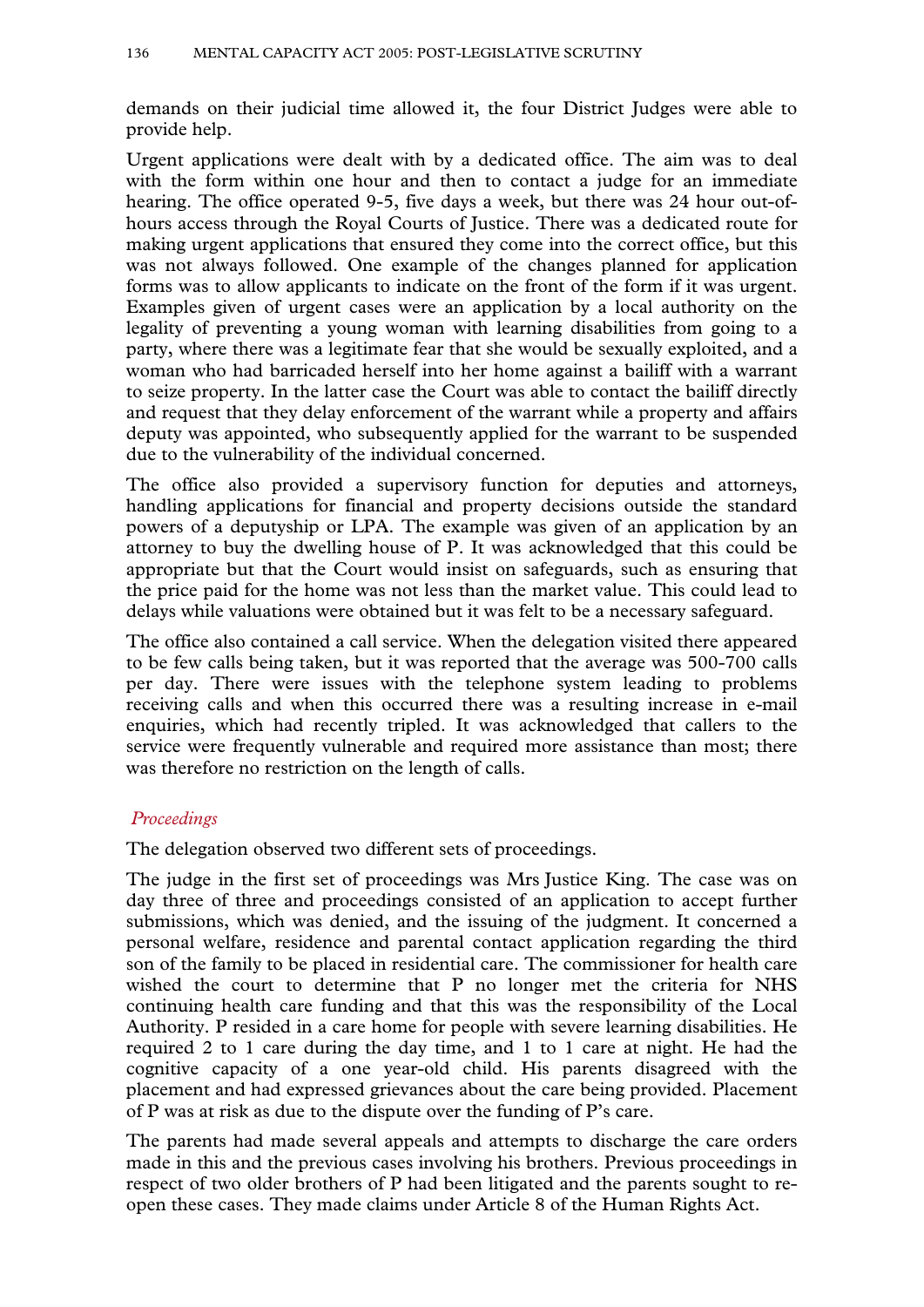P was represented in the case by the Official Solicitor who had engaged Counsel to act for P in Court. Both the health care commissioner and the family were also represented. P was not in Court, but his parents were present, as were the press. In giving the judgment Mrs Justice King indicated that she would use the names of P and his parents in giving the judgment, as a matter of respect for them, but that the printed judgment and all reporting of it should refer to them only by their initials. The judgment was read out in full, with approximately an hour allowed for this. The delegation were present for the first 20 minutes of the judgment, which illustrated some of the issues that the Committee had heard of, including: significant dispute between the family of P and service providers concerning standards of care; unsuccessful attempts at informal resolution, including through changes to the care and contact arrangements provided to P and his family; and cost as a factor in deciding on available care package options. The judgment was subsequently published online following anonymisation.

The second case the delegation observed was heard by Mr Justice Baker. It concerned an application to restrict the online activities of P on the basis that he had an addiction to pornography, a history of sexual offending and was likely to access child pornography. P was present but not legally represented. An interim order declaring that P lacked capacity was made, despite conflicting evidence on capacity. The local authority sought permission to disclose information regarding P to other agencies as part of public protection measures and this resulted in a request by Mr Justice Baker that the Official Solicitor give urgent attention to the appointment of a case manager so that the issue of disclosure could be heard swiftly.

Mr Justice Baker spoke to the delegation after the hearing and outlined some of the challenges presented by the second case, including whether the Court of Protection was the appropriate place to decide on questions of access to pornography. He went on to outline two further cases due to be heard that day, the first relating to accommodation for an individual whose care home was closing, and involved a dispute between her mother and the local authority; the second case related to care arrangements for the children of a person with a significant brain injury. The latter case raised issues with regard to the management of compensation funds and the response of the Court of Protection where issues outside its jurisdiction arose. In this instance Mr Justice Baker was able to act as both a Court of Protection judge and a Family Court judge and deal with both the MCA questions and the care proceedings. When questioned on the legal basis for this, it was explained that this was a pragmatic solution that was not infrequent and had not yet been challenged by parties.

### *Question & Answer session*

The delegation met with Mr Justice Charles, a number of high court judges and district judges, and staff of the Court of Protection and the Family Division, including authorised officers, for a brief Question and Answer session.

The discussion covered the practice of reading out of judgments in full, which was reported to be a question of discretion and preference for individual judges. Some preferred to give a short summary of findings followed by a full judgment later on.

The call for a dedicated website and digital telephone line, made by staff during the tour of the office, was raised again during this session. The delegation was informed that the digital roll-out had been delayed by technical difficulties but was expected to reach the Court of Protection by April 2014. Regarding the website,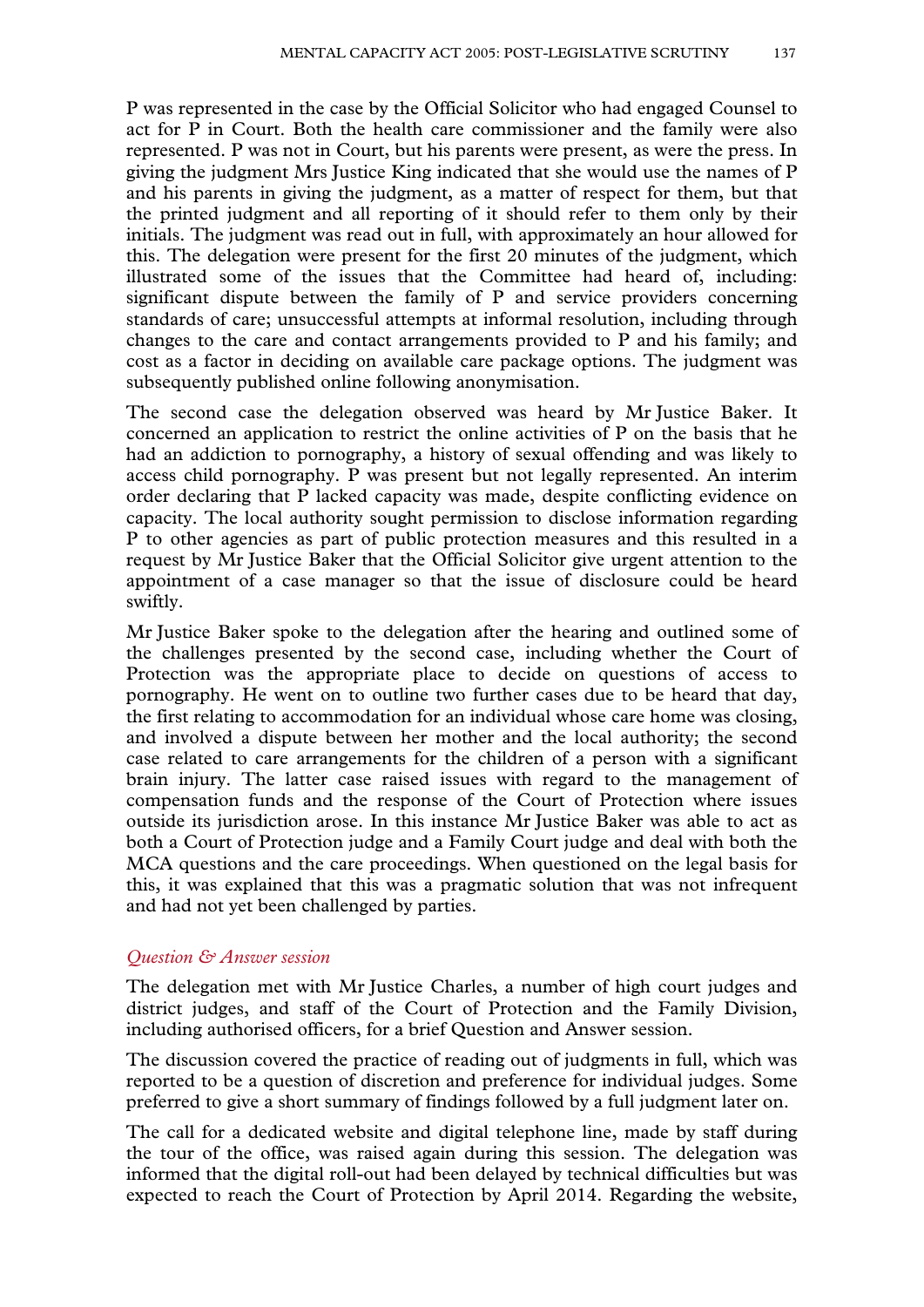there was discussion as to the most appropriate way of ensuring that the technical information regarding the Court was made widely available and accessible. Staff felt it important that they were able to respond to issues of concern, for example by placing guidance on urgent applications in a prominent place. Frustration was expressed regarding the constraints on the material that could be presented through the www.gov.uk website and the lack of control that gave the Court. It was felt that a dedicated website could contribute significantly to addressing accessibility and remoteness of the Court.

It was reported that the number of applications relating to issues outside the remit of the Court had increased, particularly following cuts to legal aid. Staff attempted to direct such applicants to the appropriate service, but they were not experts so were often limited to advising the individual to contact the Citizen's Advice Bureau or similar. Applicants were generally clearer on which property and affairs issues needed Court oversight, but applications were sometimes made for a deputyship when an appointeeship by the Department for Work and Pensions would be more appropriate, as well as less restrictive and costly.

The desirability of increased mediation was discussed, with some participants in favour. Options included encouraging greater access to mediation provided through local authorities, although the suitability of this was questioned in cases of dispute with the local authority. It was pointed out that since the costs of litigation fall on P and P's estate, there was no incentive to mediate rather than litigate. One participant suggested that a potential solution would be for punitive costs to be attached to parties for failure to attempt mediation prior to litigation. Discussion also covered the potential for the Court to provide mediation, including as a precondition of application or active engagement in case management meetings. While some were in favour of this approach, all agreed that this would not be possible with current levels of resources. It was also acknowledged that current practice tried to encourage resolution between parties or, as a minimum, a 'narrowing of the issues' through agreement on all bar the areas of significant contention.

The visit concluded with the Chair thanking all those present for their assistance to the Committee.

November 2013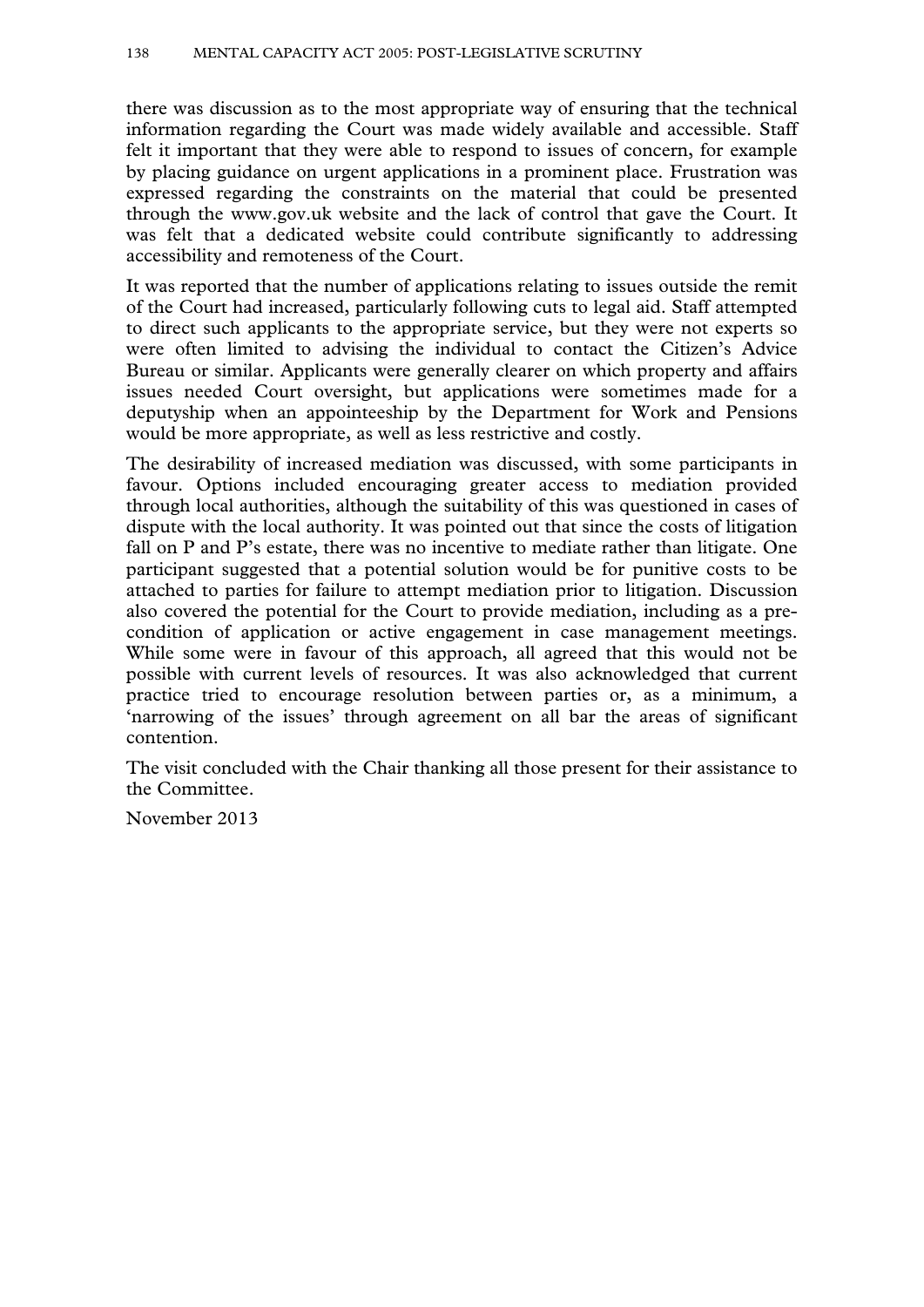# **APPENDIX 11: NOTE OF THE COMMITTEE VISIT TO MEET ADULTS WITH LEARNING DISABILITIES-28 NOVEMBER 2013**

# **Note by the Clerk and Policy Analyst**

# *Overview of the Visit*

A delegation of the Committee met with a group of adults with learning disabilities convened by Mencap Hammersmith and Fulham branch on Thursday 28 November 2013. Among the group were members of Safety Net People First, a self advocacy group of adults with learning disabilities. Some participants were accompanied by carers or support workers to assist their communication. The members of the delegation were Lord Hardie (Chairman), Lord Faulks and Baroness Barker. They were accompanied by the Policy Analyst and the Clerk.

The purpose of the visit was to provide members with the opportunity to speak directly with adults with learning disabilities about their experiences of decisionmaking. It was held in the Council Chamber of Hammersmith and Fulham Town Hall. We are grateful to Hammersmith and Fulham Council for the use of their facilities.

Prior to the visit, Mencap held a preparatory meeting to ensure that participants felt able to contribute to the meeting. During the meeting with Committee members an easy-read presentation was used to help guide the discussion. The presentation can be found on our website.565 We are grateful to the staff of Mencap Hammersmith and Fulham branch for their support in arranging and facilitating the meeting.

Following introductions, the participants split into two groups, each facilitated by a member of staff from Mencap. Subsequently there was a break during which participants were able to speak individually with committee members. The visit closed with a final plenary session and words of thanks. This note summarises the main points which were raised over the course of the discussions.

# *Key themes emerging from the discussions*

The right to make decisions, and the right to support to make and implement decisions

Many participants reported a strong desire to make their decisions and to be supported in making and implementing them. A mother with learning disabilities shared her experience of the removal of her first child by her parents and social workers. Her parents cared for her child and her daughter grew up believing she was her sister. She was not allowed to hold her due to fears that she would drop her. She had asked for help holding her, but it was not sufficient. She felt strongly that she should have been provided with support to bring up her daughter and that had such support been available she would have been able to parent her. She reported that she now has two sons, whom she is bringing up with the support of her brothers and sisters, and she now has a relationship with her daughter.

 <sup>565</sup> http://www.parliament.uk/documents/Mental-Capacity-Act-2005/NoteoftheCommitteevisittomeetadults withlearningdisabilities-webversion.pdf.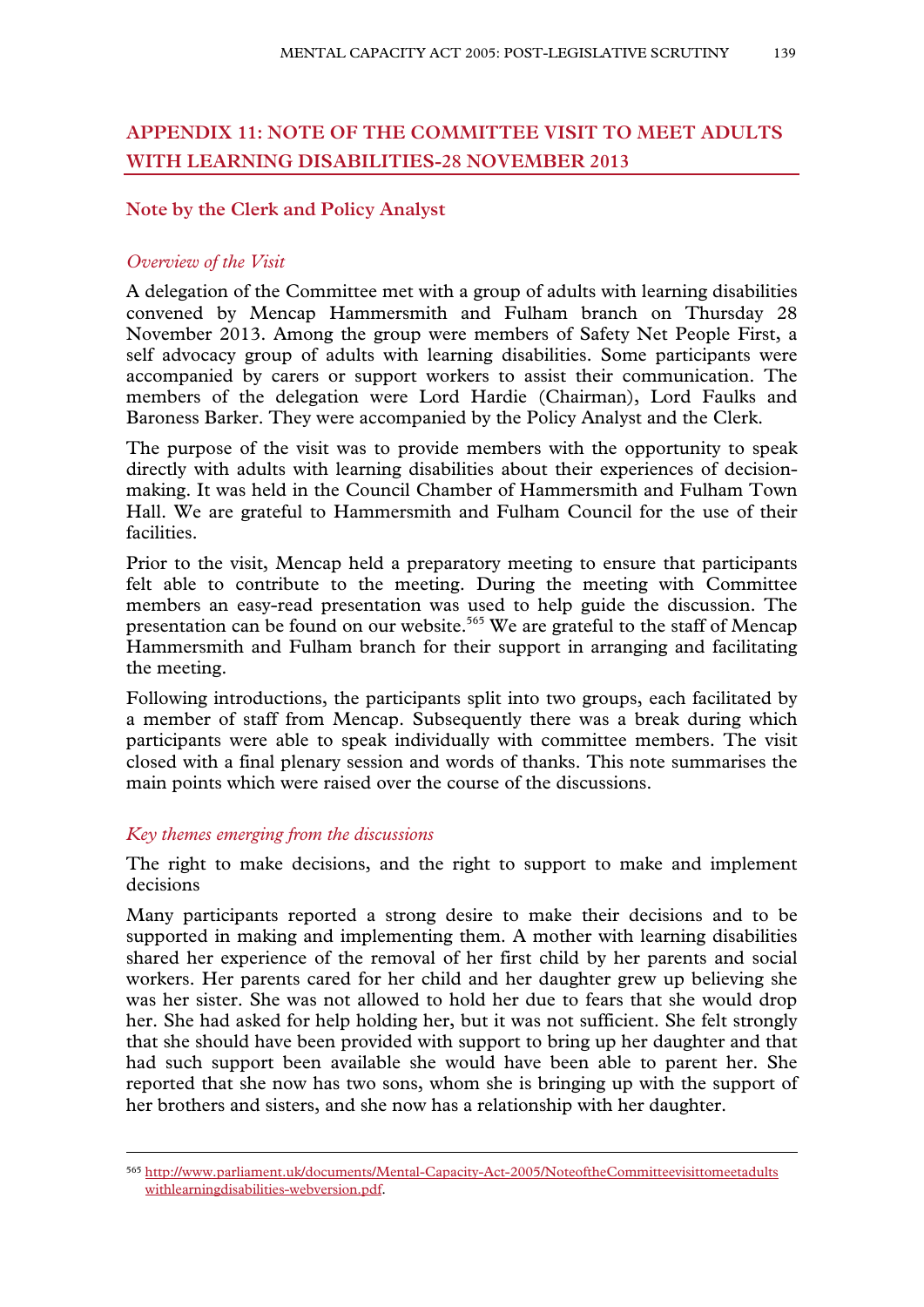Another participant said he liked to take holidays and was supported in order to do so. He would be shown pictures of places until he chose which one he wanted to visit. He would visit first for a couple of days and if he liked it, he would book a longer holiday. His carers would support him in doing this.

Another man reported that he liked to take holidays and had done so successfully on a number of occasions, including to Egypt and Australia, with the support of one carer whose travel he paid for. However, he wasn't always happy with the arrangements for deciding on and planning his trips. He reported that on one occasion his support workers had decided that his next holiday should be to New York and that he would need two support workers, despite the increased costs this would entail, and the fact that he had previously travelled with just one. He had not wanted to go to New York. He said that when he was there his support workers spent the whole time shopping and that he had developed blisters on his feet from being 'dragged around shops.'

Another participant described having to make 'a very hard decision' about whether or not to have an invasive treatment. She was supported in making the decision by her doctors. They explained in simple language the consequences of not having the treatment, and they gave her time to consider her decision. She consulted her mother who said it was up to her. She made her decision alone.

Not all participants were keen on making their own decisions. One woman said she did not want to make decisions alone, she preferred to have support. She said support was available from her key social worker but sometimes she was obliged to see other social workers. She would like to have support available 24/7 as she was worried about 'getting it wrong.' Another woman agreed; she liked to have her partner support her because she struggled to do things on her own.

### *The importance of being involved in decision-making when the person lacks capacity*

Many of the participants were unhappy about not being involved, or not being sufficiently involved in decisions that affected them. The term 'behind my back' was used by several participants about decisions that had been made in their lives. Some participants were familiar with the term 'best interests.' One woman, for example, said she would like her mother and key social worker present at any best interests meeting to support her; she was concerned things would 'go wrong' if she went on her own.

One participant was unhappy following a recent move to a new property. She had appealed to the Council to move her again. They had refused. She had not been involved in the decision to move to the new property and she felt the Council were not acting in her best interests. She was challenging the decision with the help of an advocate.

Another participant reported that she wanted to stop taking her medications. She had been told 'no'. She did not feel involved in the decision.

Another woman was unhappy that her finances had been rearranged without her involvement. Her social worker was aware that she was having difficulty budgeting and had arranged for her bills to be paid directly by social services, and for her benefit money to be delivered in small amounts three times a week. Previously she had spent all her benefit money at once. She now found that she was able to budget throughout the week. She was happy with the outcome but she was unhappy not to have been consulted.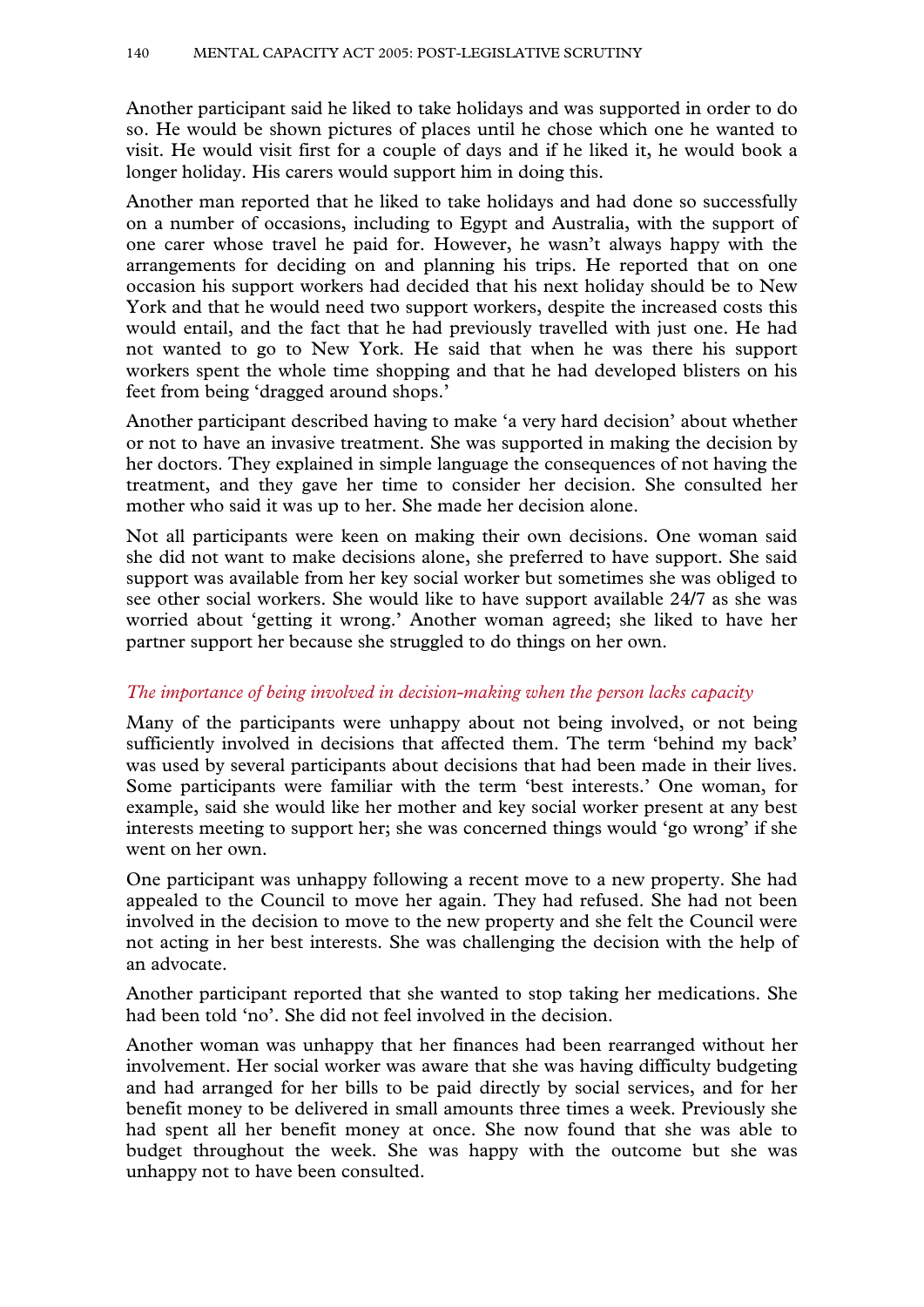One participant had a more positive story. He had had to move care homes because his home was closing. He did not have the capacity to make the decision himself. Social workers took him to a number of possible homes until they found one that he liked. However, it still took a number of months before he was happy to move into his new home. In the meantime, he visited the home and had his photo taken there as part of a process of becoming more comfortable with the move.

One man wanted help to 'plan his life'. He wanted a person-centred plan, made with support from others involved in his care. He wanted to be at the centre of his life. This particular participant spoke to members of the Committee individually after the group discussions. He was supported during the meeting by his mother and a care worker. His communication was through a Lightwriter SL35 with voice output—a keyboard which allowed him to type out responses to questions which were then vocalised electronically. The members were told how his parents supported him to take an active part in the decisions which affected him. He was involved in choosing his activities. He had also been able to vote on three occasions in the London Mayoral elections. His parents had helped to prepare him for this decision by making scrapbooks of each of the candidates, outlining their policies and what they stood for. They had provided the information clearly and in small bursts. The process had taken three months. Additional information submitted by his parents can be found on our website.<sup>566</sup>

# *Respect for choices by adults with learning disabilities*

Respect for choices made by adults with learning disabilities was a recurring theme. One participant felt very strongly that there was a need for greater respect for the right of adults with learning disabilities to have relationships. It was later reported that she was in a relationship with one of the other participants, but both had felt unable to discuss this due to the presence of her partner's carer, who disapproved of the relationship.

One man reported that he had been prevented by social services from buying gifts for the people that he lived with.

Another man gave the example of trying to book a holiday with his mother. He had been moved into residential care as a result of abuse by his mother. After his move his confidence and his relationship with his mother had improved. He decided he wanted to take her on holiday with him. Staff at the care home had supported him in understanding the decision, and he had shown he understood the cost involved by expressing this as being equivalent to '10 televisions'. Social services did not accept this and repeatedly asked the home for information to undertake a capacity assessment, rather than talking to him directly.

### *Experiences of discriminatory treatment*

Several participants reported discriminatory, threatening or violent behaviour. One participant described a very difficult relationship with her parents, with whom she no longer lived. She reported trying to leave the family home, which felt like a prison to her, resulting in a beating with a belt. She felt she was not able to

 <sup>566</sup> http://www.parliament.uk/documents/Mental-Capacity-Act-2005/NoteoftheCommitteevisittomeetadults withlearningdisabilities-webversion.pdf.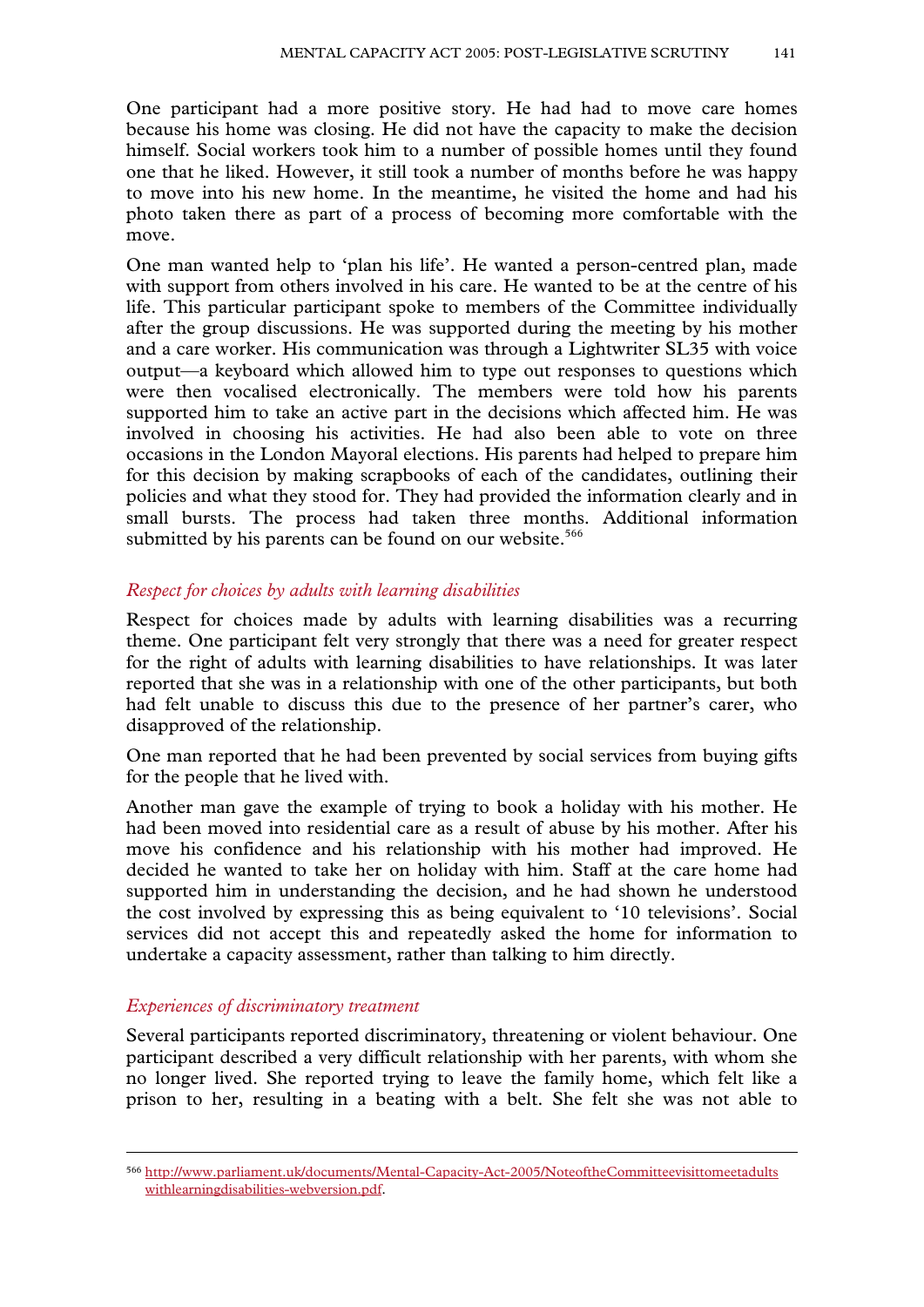challenge the treatment she received because it involved her parents; she felt it would have been different if they had been paid carers.

One woman talked about an example of violence from a neighbour. When she reported it the police had failed to take action because they did not believe her account and they had no other witnesses.

One participant said that she responded to being sad about being treated badly by writing and singing songs about her experiences. Another said that he 'takes it out on the drums', while yet another played the keyboard.

# *Post script to the visit*

Following the visit, the facilitators from Mencap Hammersmith and Fulham branch provided additional information from the participants about the support they receive when making decisions. The things they liked about the support they received were:

- I am included to make decisions.
- I get to choose what I want to do
- My sister helps me
- I like having help with my money
- Have friends involved

Some things could have been done better:

- Talk to me first about it.
- Make sure family don't overrule me
- Check after decisions are made that I still feel the same way.